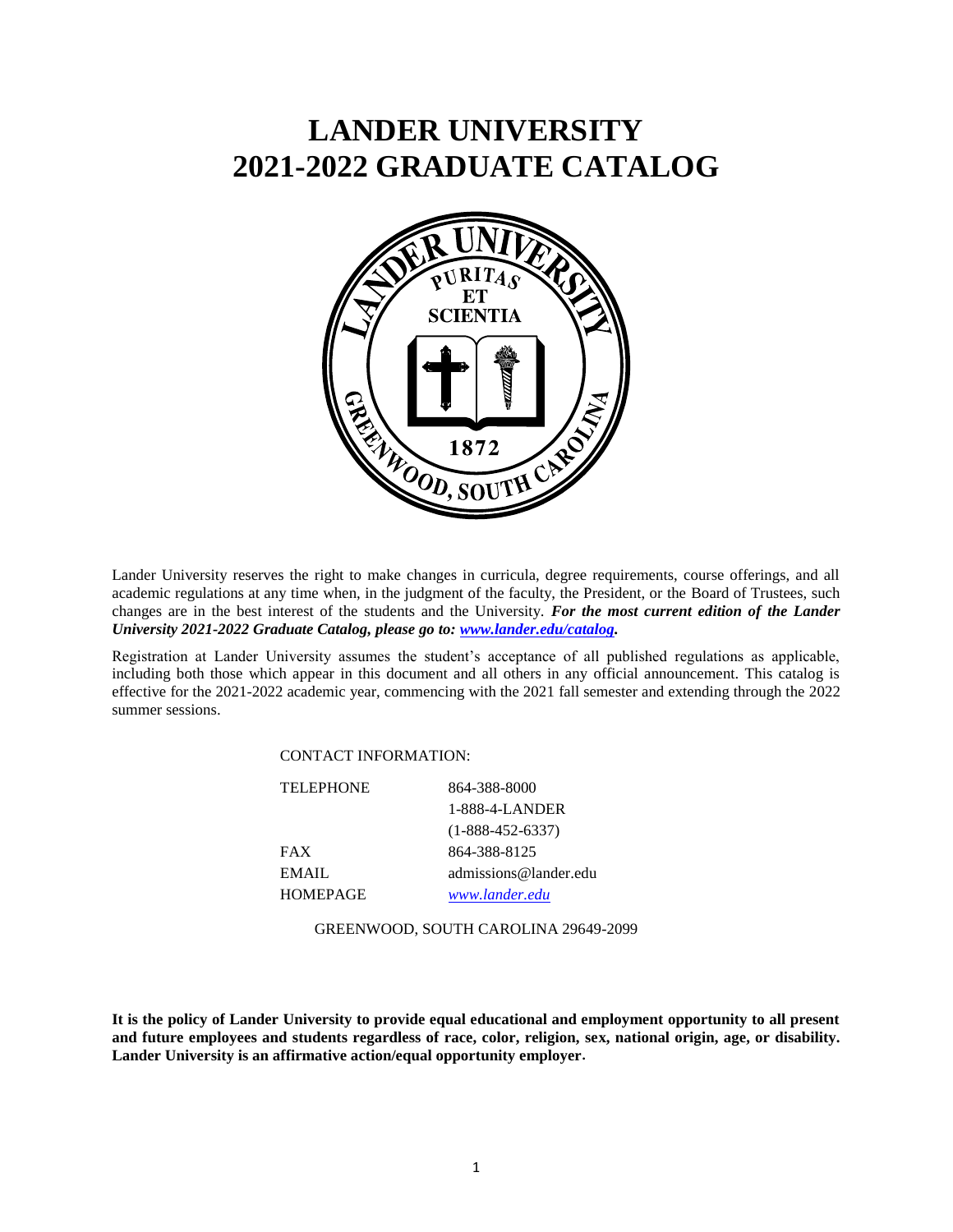**Posted online 6/10/2021**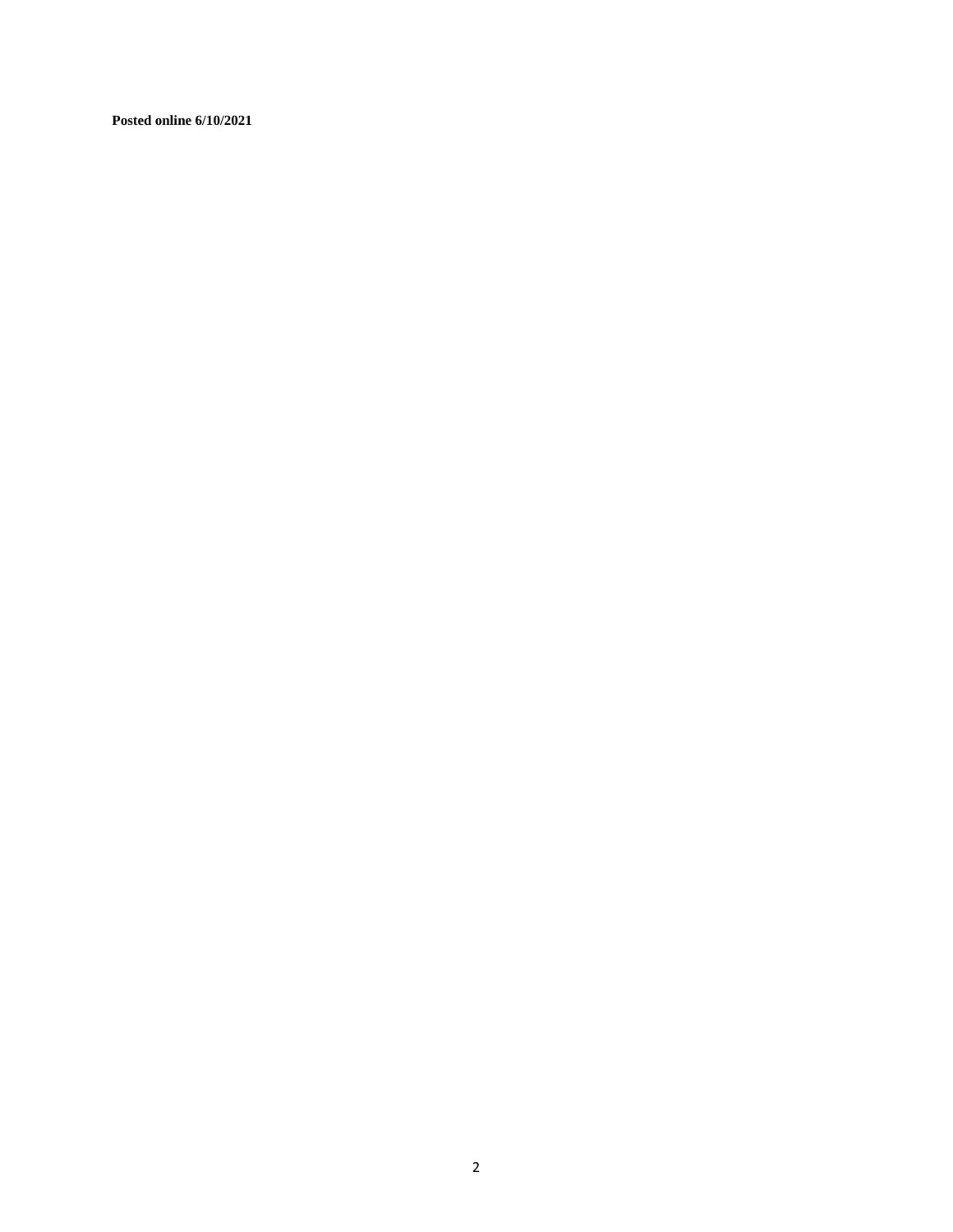# **TABLE OF CONTENTS**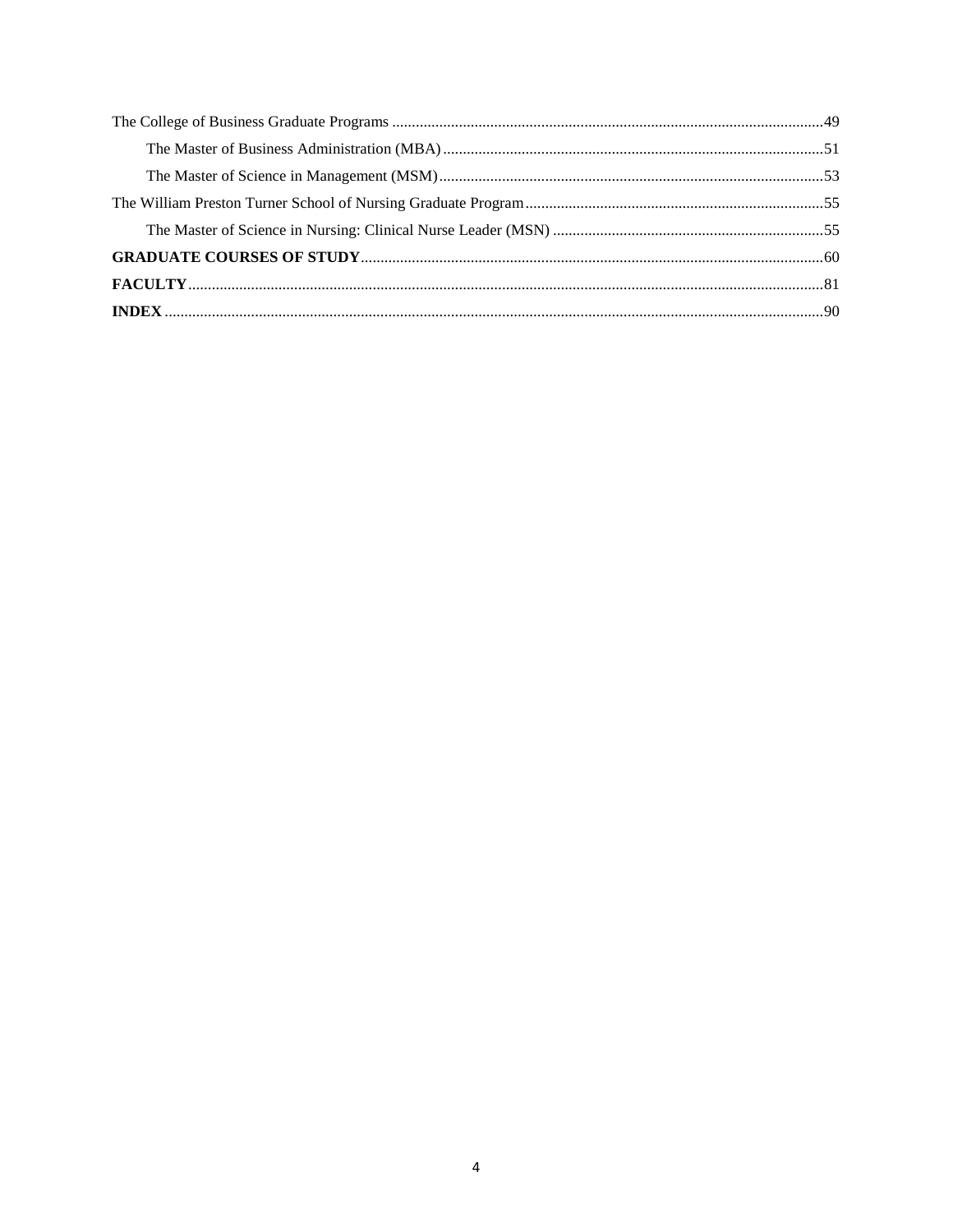## **THE UNIVERSITY**

## <span id="page-4-1"></span><span id="page-4-0"></span>**History of the University**

Lander University was founded as a college for women by Methodist clergyman Samuel Lander in 1872 as Williamston Female College in Williamston, South Carolina. It remained a private institution for 26 years. In 1898, the college gained the support of the South Carolina Conference of the Methodist Episcopal Church, South. In 1904, the college was relocated to Greenwood, S.C., and was renamed Lander College in honor of its founder.

Men were admitted in 1943, and the institution is now completely coeducational.

In 1948, when the Methodist Conference, pursuant to a policy of consolidation in its education efforts, decided to end support of Lander College, interested citizens of Greenwood formed The Lander Foundation as a nonprofit corporation and leased the college from the church.

In 1951, the county of Greenwood obtained the College name and property from the Methodist Conference. The South Carolina General Assembly created the Greenwood County Education Commission, known as The Lander Foundation, to serve as the board of control for the College. Lander thus became the only four-year liberal arts college in the United States to be controlled and financed by a county government.

On July 1, 1973, Lander College came under the control of the Board of Trustees of the State Colleges of South Carolina, making Lander a state-assisted college. The State College Board of Trustees governed Lander, the College of Charleston, and Francis Marion College. Effective July 1, 1988, governance of Lander was vested in the Lander College Board of Trustees.

On July 1, 1992, by action of the Board of Trustees, the institution became Lander University.

The University has been served by twelve presidents: Samuel Lander (1872-1904); John O. Willson (1904-1923); Robert O. Lawton (interim) (1923); B. Rhett Turnipseed (1923-1927); R. H. Bennett (1927-1932); John W. Speake (1932-1941); John Marvin Rast (1941-1948); Boyce M. Grier (1948-1966); E. Don Herd, Jr. (1966-1973); Larry A. Jackson (1973-1992); William C. Moran (1992**-**2000); Daniel W. Ball (2000-2015); and Richard E. Cosentino (2015-present).

Lander University subscribes to a policy of equal educational and employment opportunity for all.

## <span id="page-4-2"></span>**Vision Statement**

A world where all graduates are educated, well rounded and prepared to continue their education or launch their careers.

## <span id="page-4-3"></span>**Mission Statement**

Lander University offers high-demand and market-driven programs to ambitious and talented students in South Carolina and beyond. These programs are delivered in a rich liberal arts environment to produce highly qualified and marketable graduates.

*Approved by the Lander University Faculty on March 16, 2016 Approved by the Lander University Board of Trustees on March 22, 2016 Approved by the South Carolina Commission on Higher Education on June 2, 2016*

## <span id="page-4-4"></span>**Lander's Role and Scope**

Through its liberal arts programs and its professional schools for business, education, and nursing, the University offers an undergraduate curriculum that combines a broad, liberal education with specialized study leading either to immediate application in a career or to more advanced study. The undergraduate programs provide opportunities for students to achieve competence in a major discipline and to explore a broad core curriculum designed to assist them in developing the ability (1) to gather and critically analyze information from a variety of fields and to use that information as a basis for reasoned judgments and for effective problem solving, (2) to synthesize diverse ideas and information, and (3) to understand and convey ideas clearly.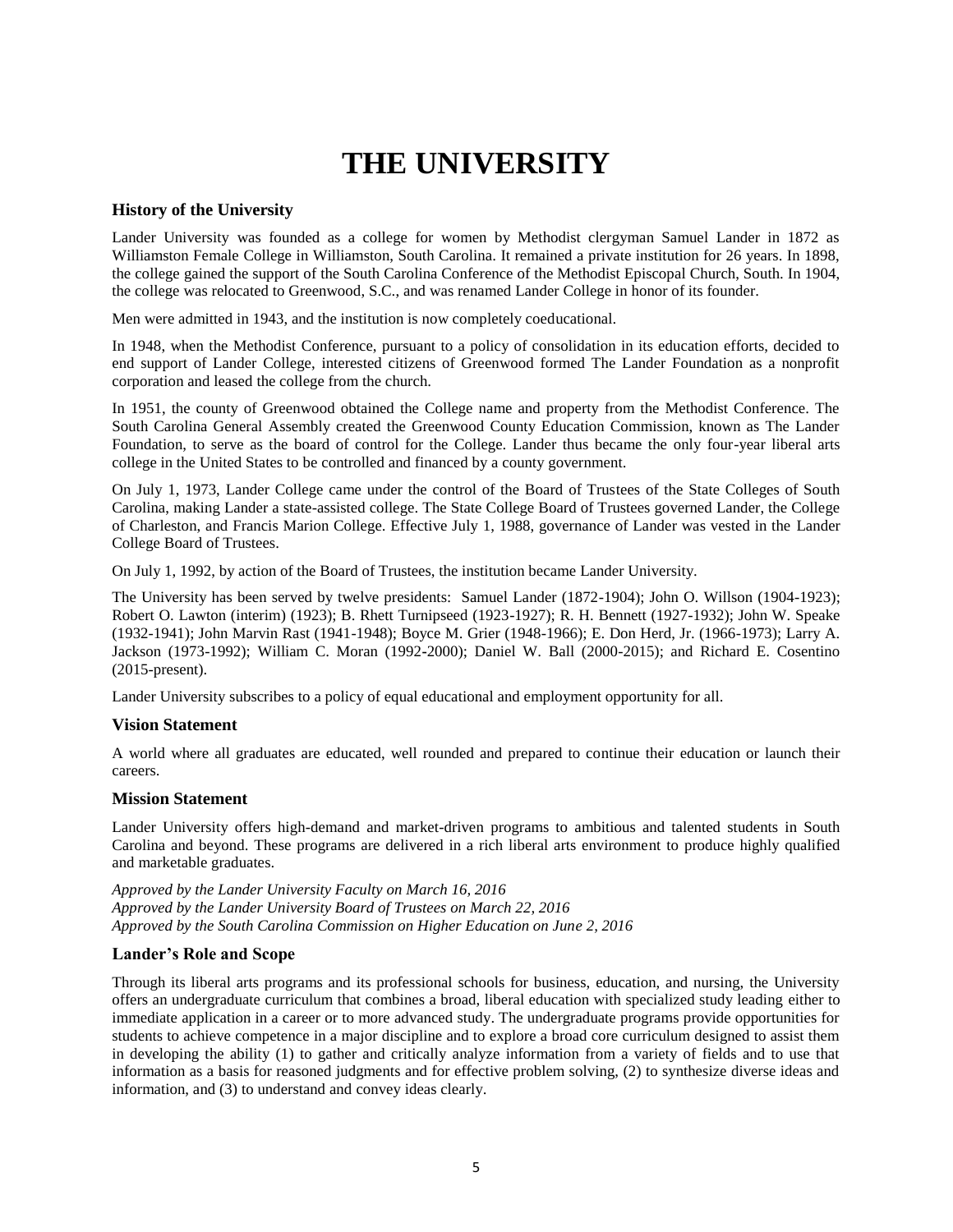In addition to its undergraduate programs, Lander provides a limited number of master's programs and postgraduate courses that respond to critical needs of the immediate region and the State. Supporting the University's role as a teaching institution and recognizing that scholarship is essential to establishing and maintaining excellence of instruction, Lander faculty engage in scholarly and creative activities appropriate to their teaching fields. In addition, the faculty and staff recognize Lander's responsibility to the public and to the local economy; therefore, the University serves as an intellectual and cultural center and cooperates with various agencies, schools, and businesses.

The University, situated near the center of Greenwood, a small South Carolina city, combines urban with rural and traditional with modern features. Proud of its identity as a small, student-centered public four-year university with a nurturing educational environment, Lander is committed to gradual but limited growth to a size of approximately 3300-3500 students. Because student success depends in large part upon readiness, the University reserves admission to those students who can demonstrate adequate preparation for higher education either through a predicted GPA or through previous success at another post-secondary institution. While Lander serves primarily students from a seven county area (Greenwood, Laurens, Edgefield, Abbeville, McCormick, Newberry, and Saluda) and reflects the demographic diversity of this constituency, it strives to draw students from every region of South Carolina as well as from other states and foreign countries because a geographically diverse population better serves the educational interests of all students enrolled. Lander predominately attracts qualified traditional full-time students but also welcomes non-traditional and part-time students. Lander University's commitment to extending educational opportunities to these varying constituencies reflects its belief that citizens of a free society have a right to the enriching benefits of higher education.

## <span id="page-5-0"></span>**Accreditation**

Lander University is accredited by the Southern Association of Colleges and Schools Commission on Colleges (SACSCOC) to award baccalaureate and master degrees. Questions about the accreditation of Lander University may be directed in writing to the Southern Association of Colleges and Schools Commission on Colleges at 1866 Southern Lane, Decatur, GA 30033-4097, by calling (404) 679-4500, or by using information available on SACSCOC's website [\(www.sacscoc.org\)](http://www.sacscoc.org/).

- The College of Business is accredited by the Association to Advance Collegiate Schools of Business (AACSB International), 777 South Harbour Island Boulevard, Suite 750, Tampa, FL 33602-5730 USA, Telephone: (813) 769-6500, Fax: (813) 769-6559.
- The Bachelor of Science in Nursing is approved by the South Carolina State Board of Nursing (110 Centerview Dr. Suite 202, Columbia, SC 29210; telephone number: 803-896-4300) and The Bachelor of Science in Nursing and the Master of Science in Clinical Nurse Leader programs are accredited by the Commission on Collegiate Nursing Education (CCNE), [\(http://www.ccneaccreditation.org\)](http://www.ccneaccreditation.org/).
- The Teacher Education programs of Lander University are approved by the state of South Carolina and the academic unit is nationally accredited by the Council for the Accreditation of Educator Preparation (CAEP), 1140 19th St NW, Suite 400 Washington, DC 20036. Telephone: (202) 223-0077.
- Lander's Montessori Teacher Education Program offers coursework leading to certification by the American Montessori Society. It is fully accredited by the Montessori Accreditation Council for Teacher Education (MACTE), 420 Park Street, Charlottesville, VA 22902. Telephone: (434) 202-7793.
- The Bachelor of Science in Music is accredited by the National Association of Schools of Music (NASM), 11250 Roger Bacon Drive, Suite 21, Reston, VA 20190. Telephone: (703) 437-0700.
- The Bachelor of Science in Visual Arts and Bachelor of Fine Arts in 2D and 3D Studio programs are accredited by the National Association of Schools of Art and Design (NASAD), 11250 Roger Bacon Drive, Suite 21, Reston, VA 20190. Telephone: (703) 437-0700.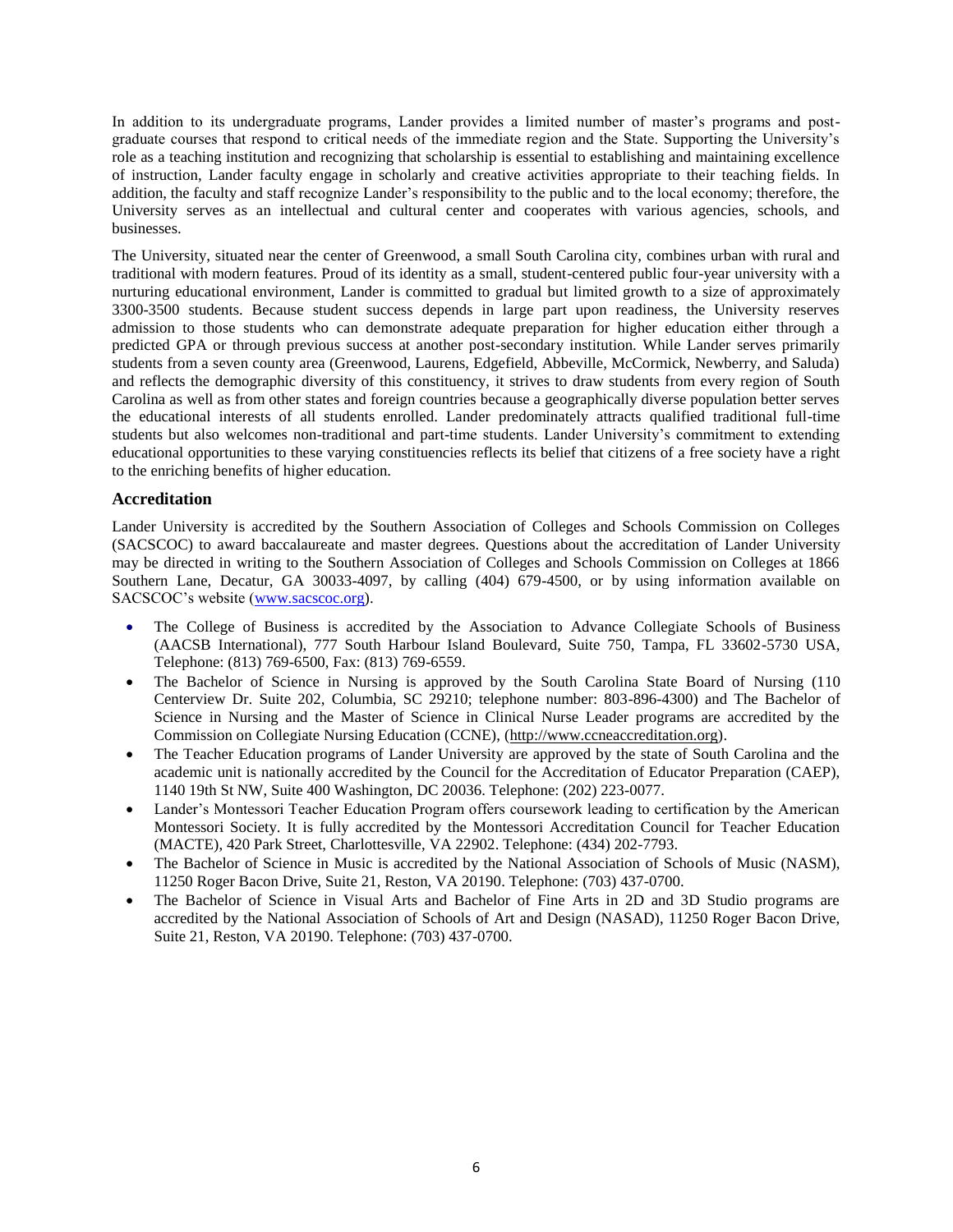#### **Assessment of Institutional Effectiveness**

Lander University, in order to ensure excellence in its academic offerings, has implemented a continuing program to assess institutional effectiveness. A vital part of that effort is assessing student learning outcomes. During the time students are enrolled at the University, and later as alumni, they may be asked to participate in various activities designed to determine how well the institution is achieving its mission of providing a challenging education for its students and preparing them for careers or advanced study. A number of methods are employed in a variety of settings. Students may be asked to cooperate in a writing activity; to provide information about the quality of courses they have taken through surveys, interviews, or major field knowledge inventories; or to express opinions about activities or programs. It is not the student that is being evaluated but the institution itself and its various programs and services. Students are encouraged to cooperate and to provide information that can be used to improve Lander University.

## <span id="page-6-0"></span>**The Academic Programs**

Lander University confers the degrees of Master of Arts in Teaching (MAT), Master of Business Administration (MBA), Master of Education (MEd), Master of Fine Arts (MFA), Master of Science (MS), Master of Science in Management (MSM), Master of Science in Nursing (MSN), Bachelor of Applied Science (BAS), Bachelor of Arts (BA), Bachelor of Design (BDes), Bachelor of Fine Arts (BFA), and Bachelor of Science (BS) on candidates who are recommended by the faculty. Areas of study are provided in the following degrees, minors, and certificates. (For details on undergraduate programs, please see the Undergraduate Catalog):

| <b>MAT</b> Degree                        |                                        |
|------------------------------------------|----------------------------------------|
| Visual Art K-12                          |                                        |
| <b>MBA</b> Degree                        |                                        |
| <b>Business Administration</b>           |                                        |
| <b>MEd Degrees</b>                       |                                        |
| <b>Montessori Education</b>              |                                        |
| Teaching and Learning                    |                                        |
| <b>MFA Degrees</b>                       |                                        |
| Visual Art                               |                                        |
| Visual Art, 2D Studio                    |                                        |
| Visual Art, 3D Studio                    |                                        |
| <b>MS</b> Degree                         |                                        |
| <b>Emergency Management</b>              |                                        |
| <b>MSM Degree</b>                        |                                        |
| Management                               |                                        |
| <b>MSN Degree</b>                        |                                        |
| Clinical Nurse Leader                    |                                        |
| <b>BAS</b> Degree                        |                                        |
| <b>Business Administration</b>           |                                        |
| <b>BA</b> Degrees                        |                                        |
| English                                  | <b>Interdisciplinary Studies</b>       |
| English                                  | <b>International Studies</b>           |
| English, Professional Writing            | Spanish                                |
| English, Secondary Teacher Certification | Visual Art                             |
| Entrepreneurship                         | Visual Art                             |
| History                                  | Visual Art, K-12 Teacher Certification |
| Humanities                               |                                        |
| <b>BDes Degree</b>                       |                                        |
| Graphic Design                           |                                        |
| <b>BFA</b> Degrees                       |                                        |
| Visual Art                               |                                        |
| Visual Art, 2D Studio                    |                                        |
| Visual Art. 3D Studio                    |                                        |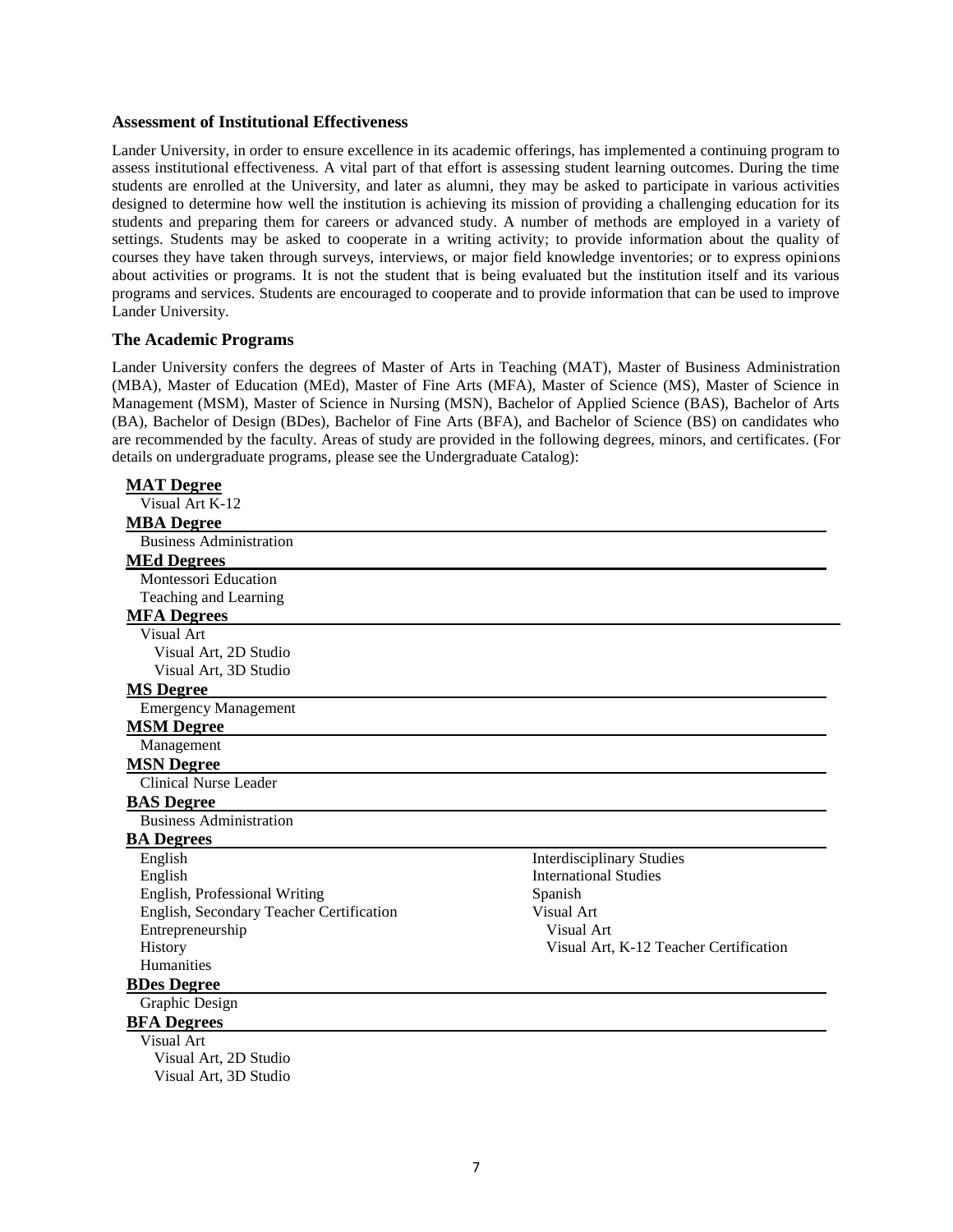## **BS Degrees**

Biology Biology Biology, Genetics Business Administration Business Administration, Accounting Business Administration, Financial Services Business Administration, Health Care Management Business Administration, Hospitality Management Business Administration, Information Technology (IT) Management Business Administration, Management/Marketing Business Administration, Sports Management **Chemistry** Chemistry Chemistry, Dual Engineering Chemistry, Forensic Science Chemistry, Health Sciences Chemistry, Secondary Certification Computer Information Systems Computer Information Systems, Dual Engineering Computer Information Systems, Networking Computer Information Systems, Software Development Criminology Cybersecurity, Computer Information Systems Cybersecurity, Political Science Data Science, Business Analytics Data Science, Computer Information Systems Data Science, Mathematics Early Childhood Education Early Childhood Education Early Childhood Education, Montessori Elementary Education Environmental Science Environmental Science Environmental Science, Forensic Science Exercise Science Health Promotion and Wellness **History** History History, Secondary Social Studies Teacher Certification History, Public History

Human Services Interdisciplinary Studies Allied Health Studies Educational Psychology for Special Populations Environmental Health Equine-Assisted Activities and Therapies Financial Services and Public Relations Graphic Design and Marketing Health Promotion and Wellness: Behavioral Health Health Promotion and Wellness: Healthcare Management Health Promotion and Wellness: Human **Services** Health Promotion and Wellness: Policy International Environment and Sustainability Management, Public Relations Studies in Early Childhood Education and Psychology Studies in Early Childhood with Special Needs Teaching and Learning for Diverse Elementary Students (Reading/Media) **Mathematics Mathematics** Mathematics, Dual Engineering Mathematics, Secondary Teacher Certification Media and Communication Music Music, Instrumental Music, Keyboard Music, Vocal Music, K-12 Teacher Certification, Choral Music, K-12 Teacher Certification, Instrumental Music, K-12 Teacher Certification, Keyboard Nursing Nursing (Prelicensure) Nursing (Completion for Registered Nurses) Paralegal Studies Physical Education, K-12 Teacher Certification Political Science Political Science Political Science, Public Administration Psychology Sociology Special Education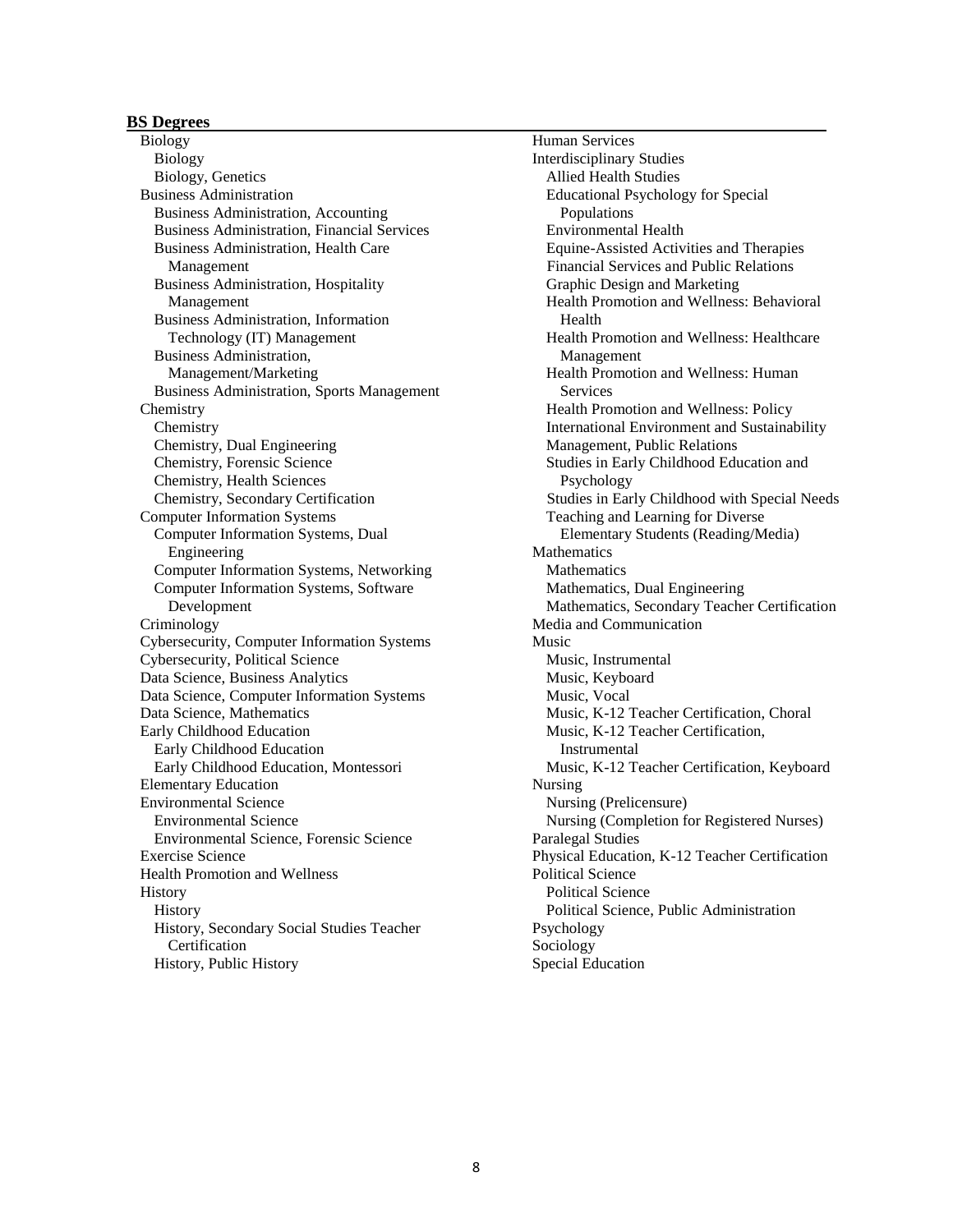## **Minors or Certificates**

All-Hazard Emergency Management Certificate (Graduate Certificate) Art History Biology Business Administration Ceramics **Chemistry** Child and Family Studies Computer Information Systems Criminal Justice **Cybersecurity** Design English Entrepreneurship Environmental Science Esports Management and Administration European Studies

Forensic Science Film Studies French General Studio Art Health Care Management History Homeland Security Human Services Information Technology International Business International Studies **Mathematics** Media and Communication Media Writing Military Science and Leadership Music Music History Non-Profit Management Painting and Drawing

Philosophy Photography Political Science Pre-Law Psychology Public Administration Public Relations Religion Sculpture Sociology Spanish Speech and Performance Sports Management Sports Media Therapeutic Horsemanship Warfare, Military, and Diplomatic Studies Certificate Writing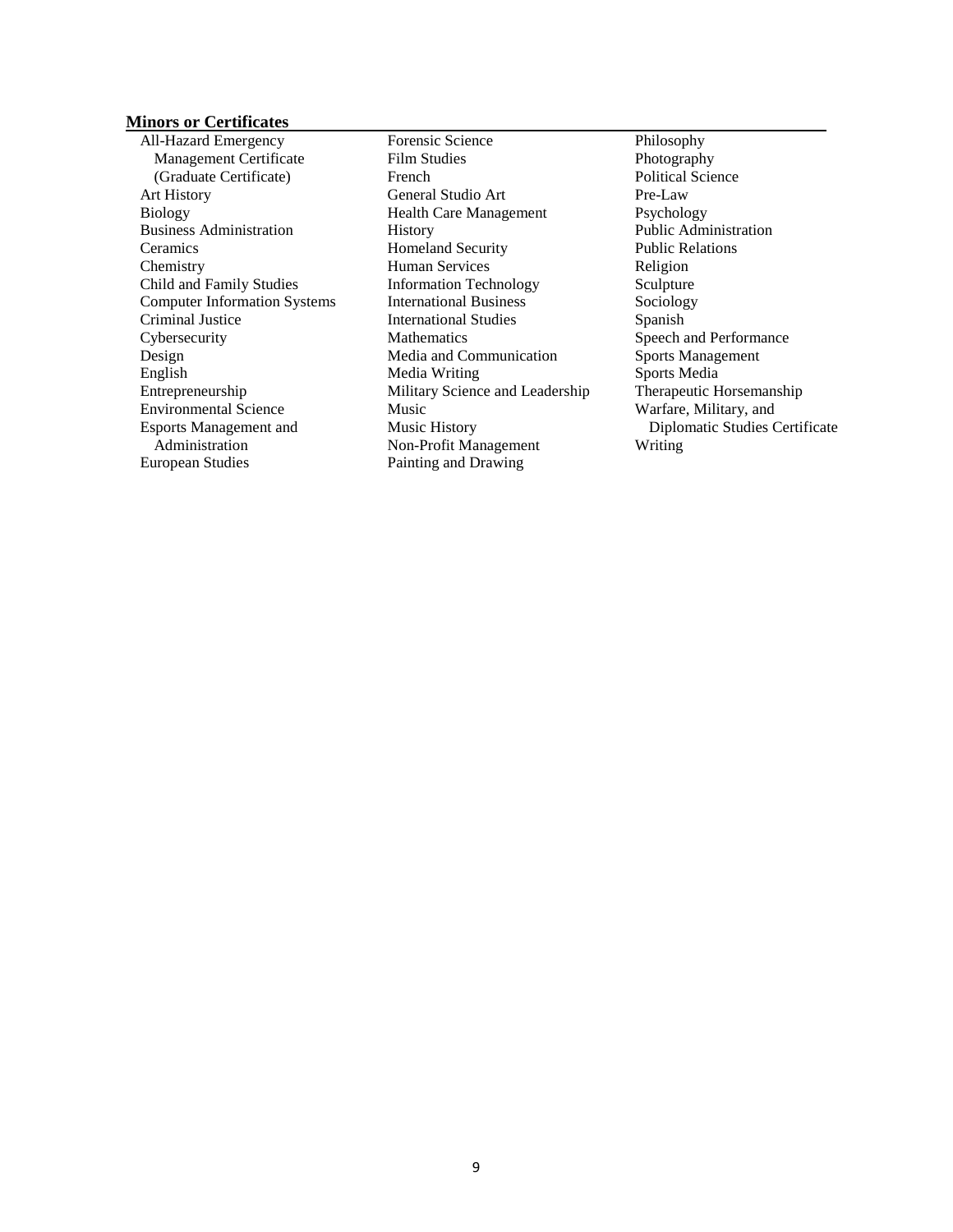# **UNIVERSITY ADMISSIONS**

<span id="page-9-0"></span>Lander University encourages all qualified students to apply for admission. It is the policy of Lander University to provide equal educational and employment opportunity to all present and future employees and students regardless of race, color, religion, sex, national origin, age, or disability. Lander University is an affirmative action/equal opportunity employer. This policy applies in all matters, including (1) admission and education of students, (2) availability of student loans, grants, scholarships, and job opportunities, (3) employment promotion of teaching and non-teaching personnel, and (4) activities conducted on the premises owned or occupied by the University.

A completed online application and all supporting documents should be submitted to the Office of Admissions according to the appropriate deadline for the semester.

When all credentials have been received, they are reviewed by the Office of Admissions and the applicant is notified of the decision. No single criterion is decisive, but each item is considered in relation to the applicant's total qualifications. Decisions for admission are made on a rolling basis. The Admissions Committee considers appeals for students whose admission has been denied or deferred.

### **Graduate Application Process**

Prospective students must apply for admission online by going to *<http://www.lander.edu/apply>*. Application deadlines for degree seeking students *is 30-days prior to the first term to be enrolled.*

Readmission for any former student whose attendance at Lander has been interrupted for any reason for one or more fall and/or spring semesters must submit an updated application for admission. High school transcripts are required for all students if not previously submitted. Readmission to the University and to the program of study in which the student was previously enrolled is NOT automatic. In order for a former student to be reviewed for readmission, any indebtedness to the University must be settled.

### **How to apply as a returning student after completion of a suspension term:**

- Create an account and complete and online application 45-days prior to term to be enrolled
- Complete an appeal for readmission form, signed by the advisor and dean of the appropriate college;
- Request a meeting with the academic advisor or department chair to discuss academic goals and a possible class schedule;
- Submit a letter from your advisor and/or college dean which provide evidence of advisement;
- Write a letter explaining the circumstances of the suspension and what measures have been taken to correct this in the future;
- Submit final official transcript(s) from any institution(s) attended during your absence from Lander; and
- Submit the entire appeal packet to the Office of Admissions.

The University Admissions Committee meets once a month to review the application and make the decision concerning readmission. Meeting dates are posted online: <https://www.lander.edu/admissions/undergraduate/returning-students> .

#### <span id="page-9-1"></span>**International Students**

Lander University welcomes the applications of qualified students who are not citizens of the United States. Such students may be admitted to Lander under the following regulations in addition to the general admission requirements that all applicants must fulfill.

## **Degree-Seeking Students (F-1 Student Visas)**

- 1. An application for undergraduate or graduate admission;
- 2. Official school records (transcripts, diplomas or certificates of study), in the original language and also officially certified English translations. Students wishing to transfer college-level credit must have a "course by course" evaluation completed by a Credential Evaluation Service certified by the National Council on the Evaluation of Foreign Education Credentials (NACES), [www.naces.org.](http://www.naces.org/) Students may be asked to provide course descriptions or syllabi to determine how individual courses might transfer to Lander. Costs associated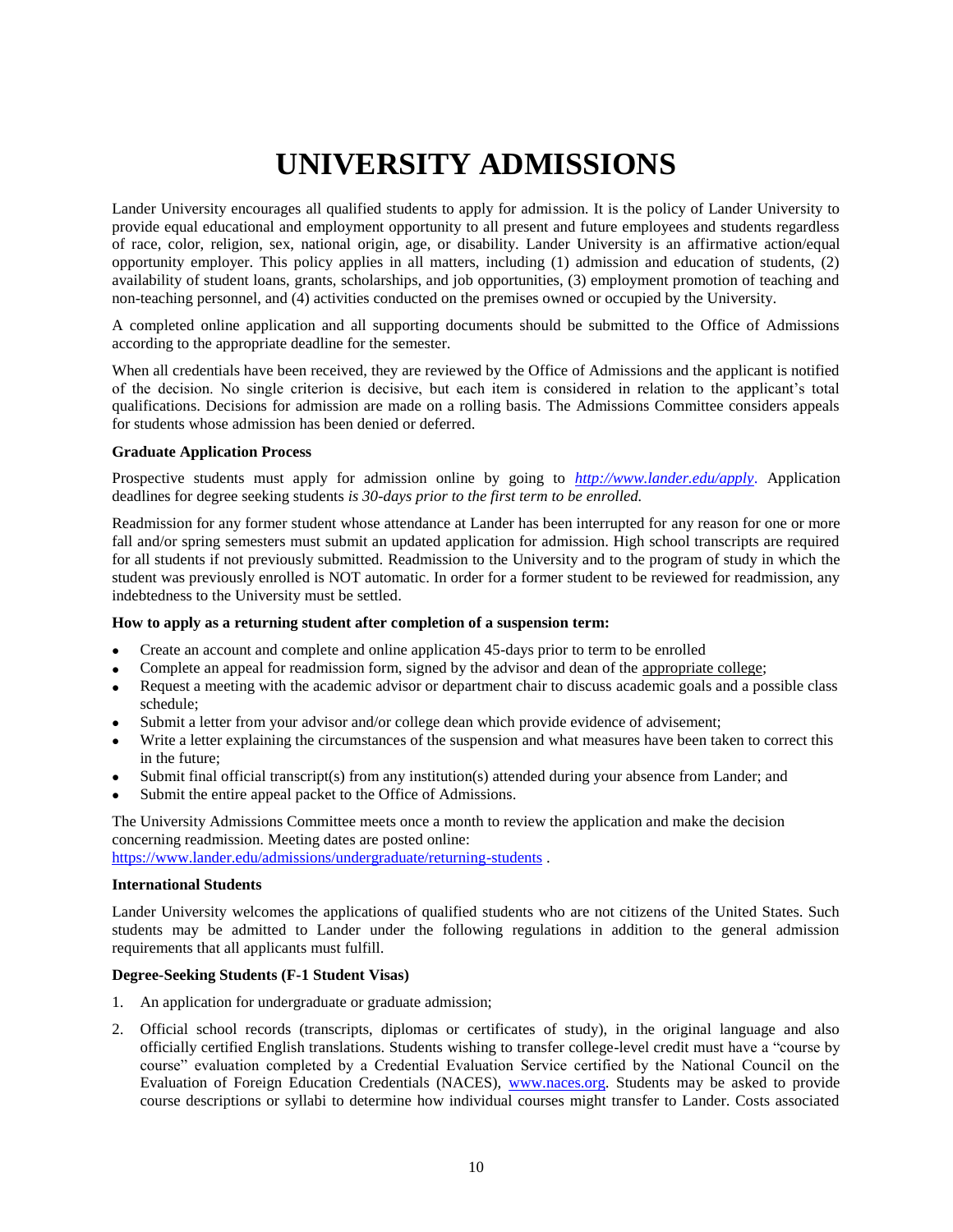with using these services are the responsibility of the student. Students who are transfers from a college or university outside the United States and who are attending Lander as student-athletes must have a "course by course evaluation" mentioned above in order to determine their athletic eligibility.

- 3. English proficiency. While degree-seeking international students must be proficient in English before acceptance, this proficiency may be demonstrated in one of the following ways.
	- a. TOEFL (Test of English as a Foreign Language) score. The minimum score on the TOEFL 70. TOEFL's institutional code for Lander is 5363.
	- b.International English Language Testing System (IELTS). The minimum score is a 6.0 with no subtest scores of less than 5.0.
	- c. Test of English for International Communication (TOEIC). The minimum score is 600.

d.English being the official native language.

- e. Completion of the equivalent of Lander's ENGL 101 and ENGL 102 from a regionally accredited college or university in the United States.
- f. Appropriate English subscore on SAT/ACT: 450 SAT or 18 ACT verbal

g. Hold a bachelor's degree from a regionally accredited United States college or university.

4. Students must submit an affidavit of support indicating the source of funds being made available to the student to cover all educational and living expenses while enrolled at Lander. This affidavit must indicate the amount of money being provided and the length of time the funds will be available. If sponsorship is through an organization or government agency, the Office of Admissions should be notified directly by the sponsor of the terms of scholarship support. In all cases, students will be responsible for paying their fees at the time of registration. The international fees sheet will provide information about expenses.

[https://www.lander.edu/sites/lander/files/Documents/admissions/Fee%20Sheet%20For%20International%20](https://www.lander.edu/sites/lander/files/Documents/admissions/Fee%20Sheet%20For%20International%20Students%202018%20-%2019.pdf) [Students%202018%20-%2019.pdf.](https://www.lander.edu/sites/lander/files/Documents/admissions/Fee%20Sheet%20For%20International%20Students%202018%20-%2019.pdf)

Please note that expenses may change without notice.

Lander University reserves the right to request other information that may be necessary to evaluate the application.

All credentials for international students should be submitted *several months* prior to the expected term of enrollment. Applications arriving after the deadline will be considered for the next term.

Upon acceptance, a Certificate of Eligibility (Form I-20) is issued. This form will be used to apply for an F-1 student visa. Holders of student F-1 visas must enroll as full-time students with a minimum course load of 12 credit hours for every semester that they are in the United States. Further information is available from the Office of International Programs.

International students must provide the Immunization Form and Tuberculosis Screening Form completed by a Health Care Provider.

Health and Accident Insurance: All international students and their dependents residing in the United States must participate in the student insurance program. Information concerning the limits and benefits of this insurance can be obtained from the Student Wellness Center.

For questions regarding:

- Campus employment
- Filing of state and federal taxes
- **Internships**
- I-20 (travel documents)
- Maintaining SEVIS record
- Obtaining a social security card
- Obtaining a S.C. driver's license
- OPT procedures

Contact: International Officer: Jeff Constant, Primary Designated School Official Office of International Programs Jackson Library jconstant@lander.edu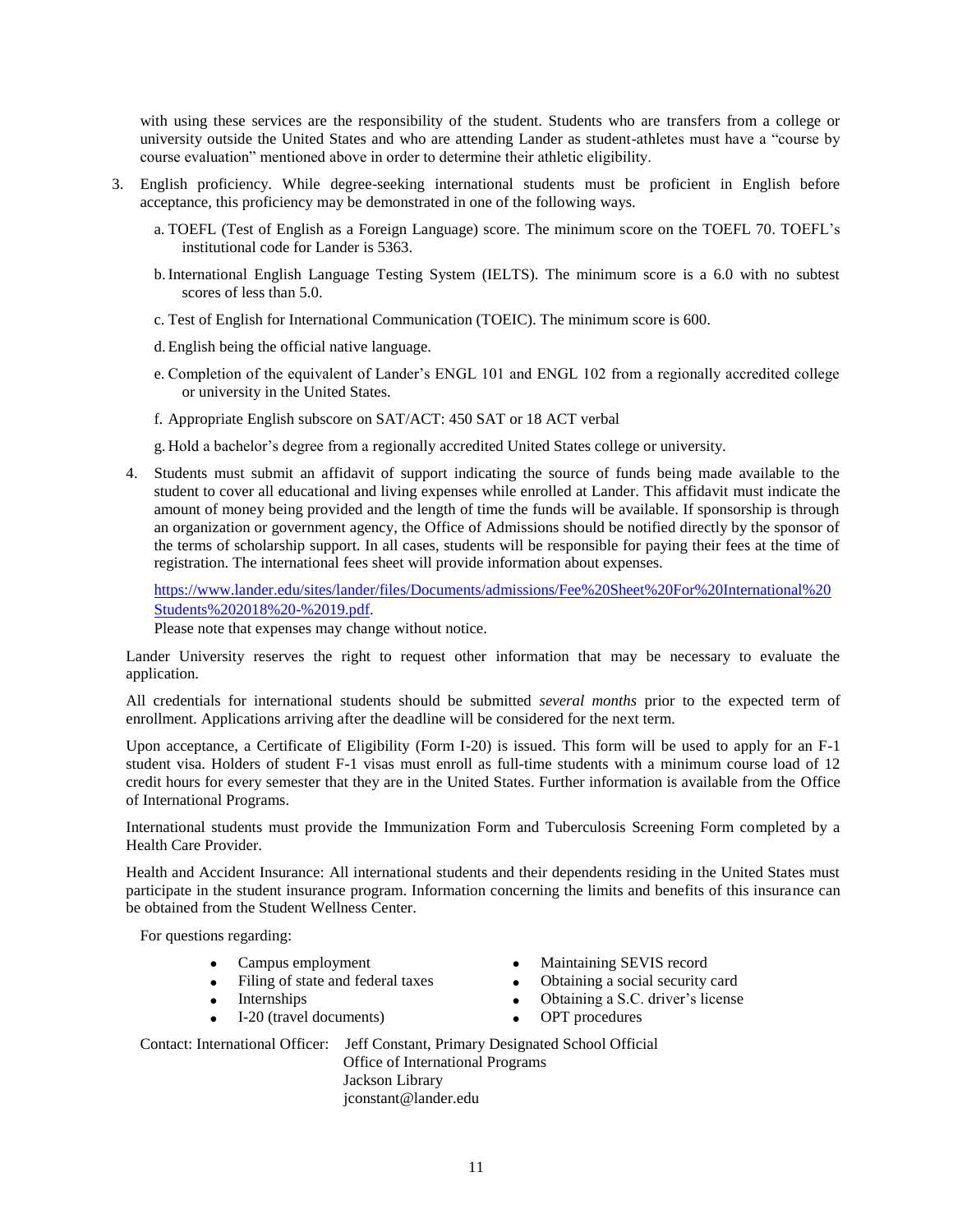## <span id="page-11-0"></span>**Military Students/Veterans Affairs**

The Registrar's Office houses a Veterans Affairs school certifying official (SCO) who is available to assist veteran students and their family members in using their veteran affairs benefits at Lander University. The SCO provides assistance in matters relating to applying for benefits, certification of enrollment, and transmitting necessary enrollment information to the proper VA regional office. Veterans/service members and dependents receiving military benefits have priority registration. Information is available at: [https://www.lander.edu/admissions/military](https://www.lander.edu/admissions/military-veterans-services)[veterans-services](https://www.lander.edu/admissions/military-veterans-services)

## VA Pending Compliance

In accordance with Title 38 US Code 3679 subsection (e), this school adopts the following additional provisions for any students using US Department of Veterans Affairs (VA) Post 9/11 GI Bill ® (Ch. 33) or Vocational Rehabilitation (Ch. 31) benefits, while payment to the institution is pending from the VA. This school will not:

- Prevent the student's enrollment;
- Assess a late fee penalty to;
- Require student secure alternative or additional funding;
- Deny their access to any resources (access to classes, libraries, or other institutional facilities) available to other students who have satisfied their tuition and fee bills to the institution.

However, to qualify for this provision, such students may be required to:

• Provide Chapter 33 Certificate of Eligibility (or its equivalent) or for Chapter 31, VA VR&E's contract with the school on VA Form 28-1905 by the first day of class.

#Note: Chapter 33 students can register at the VA Regional Office to use E-Benefits to get the equivalent of a Chapter 33 Certificate of Eligibility. Chapter 31 students cannot get a completed VA Form 28-1905 (or any equivalent) before the VA VR&E case-manager issues it to the school.

- Provide written request to be certified;
- Provide additional information needed to properly certify the enrollment as described in other institutional policies.

The Office of Enrollment and Access Management houses a Director of Military and Veterans Services who is responsible for recruitment and retention of military and veteran students. The Veteran Services representative will also assist the SCO with military and veteran earned education benefits. Along with these duties, the Coordinator of Veterans Services will be available to assist with military and veteran issues that may arise while attending Lander University.

### <span id="page-11-1"></span>**Immunization Requirements**

Lander University follows the CDC's and the American College Health Association's recommendations regarding immunizations for college students. All students, parents, and guardians are encouraged to learn more about serious communicable diseases and to make informed decisions regarding protection.

Students enrolled in programs that will require any face-to-face courses must meet immunization requirements and have all information on file in Student Health Services **before** registering for classes. In order to avoid disruption of the registration process, students should have all of their immunization requirements and their health services forms sent to the Wellness Center prior to registration. A copy of the health services form can be downloaded at [https://www.lander.edu/sites/lander/files/Documents/student\\_life/Student%20Health%20Services%20Form%20202](https://www.lander.edu/sites/lander/files/Documents/student_life/Student%20Health%20Services%20Form%202020.pdf) [0.pdf.](https://www.lander.edu/sites/lander/files/Documents/student_life/Student%20Health%20Services%20Form%202020.pdf)

## **Required Immunizations**

- **Two doses of MMR (measles, mumps, and rubella)**
- **Meningococcal vaccine**
- **Tdap (administered within the last 10 years)**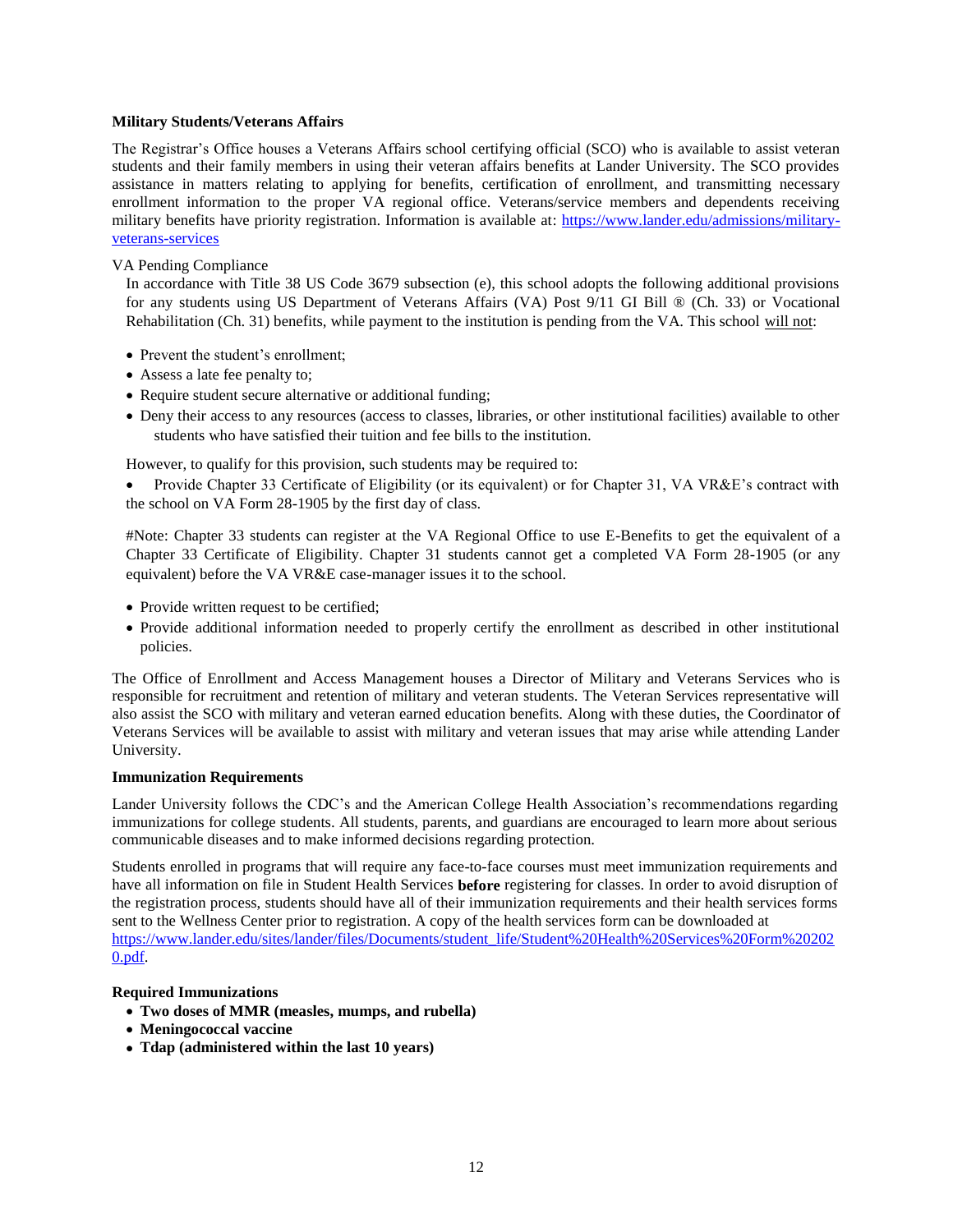## **\*\*INFORMATION REGARDING MENINGOCOCCAL VACCINE\*\***

The Centers for Disease Control and Prevention recommends that college students be educated about the benefits of vaccination against meningitis (a potentially fatal bacterial infection) and Hepatitis B. The recommendation is based on recent studies showing that college students, particularly freshmen in residence halls, have a six-fold increased risk for meningitis and an increased risk of Hepatitis B. In addition, the State of South Carolina requires higher education institutions to inform students and parents about the risk of contracting these diseases and the availability of preventive vaccines. The University now recommends all incoming students age 21 and under to be immunized against **Meningococcal Disease**. The vaccination is available at physicians' offices or local health departments. Meningococcal Disease is a rare but potentially fatal bacterial infection. Adolescents, as well as young adults, have an increased incidence of Meningococcal Disease, accounting for nearly 30 percent of all U.S. cases. One out of four case among adolescents results in death. The majority of Meningococcal Disease cases among adolescents and young adults are potentially vaccine-preventable. Lifestyle factors common among adolescents and young adults seem to be linked to the disease. These include crowded living situations such as residence halls, going to bars, smoking, sharing personal items, and irregular sleep habits. When meningitis strikes, its flu-like symptoms make it difficult to diagnose. Transmission of the disease occurs from person to person through respiratory or oral secretions. Lander University and the American College Health Association highly recommend that students be educated and that they consider being vaccinated against this disease.

### **Recommended Immunizations**

- Gardasil\* (for females age 11 to 26 for bivalent and quadrivalent vaccine and males 9 to 26 for quadrivalent vaccine)
- Hepatitis B
- Varicella (chicken pox)
- Meningococcal B vaccine

### **Immunization Exceptions**

Students may be exempt from the above immunizations on grounds of permanent medical contraindication, conflicting religious beliefs, with the submission of completed paperwork from their physician or clergy, or if they are enrolling in only distance education courses and will not attending any classes on the Lander campus.

### **Additional Immunization Requirement for International Students**

Beginning in Fall 2017, students from a high-risk group\* will be required to have their Tuberculosis testing completed once they are in the United States. This blood test rules out active TB. Student Health Services is able to draw labs for students requiring quantiferon for tuberculosis testing for a nominal fee.

\*Categories of high-risk students include those students who have arrived within the past 5 years from countries where TB is endemic. It is easier to identify countries of low rather than high TB prevalence. Therefore, students should undergo TB screening if they have arrived from countries EXCEPT those on the following list: Albania, American Samoa, Andorra, Antigua and Barbuda, Aruba, Australia, Austria, Bahamas, Bahrain, Barbados, Belgium, Bermuda, Bonaire, Saint Eustatius and Saba, British Virgin Islands, Canada, Cayman Islands, Chile, Cook Islands, Costa Rica, Croatia, Cuba, Curacao, Cyprus, Czechia, Denmark, Egypt, Estonia, Finland, France, French Polynesia, Germany, Greece, Grenada, Hungary, Iceland, Iran (Islamic Republic of), Ireland, Israel, Italy, Jamaica, Japan, Jordan, Lebanon, Luxembourg, Malta, Monaco, Montserrat, Netherlands, New Zealand, Niue, Norway, Oman, Poland, Puerto Rico, Saint Kitts and Nevis, Saint Lucia, Saint Vincent and the Grenadines, Samoa, San Marino, Saudi Arabia, Seychelles, Saint Maarten (Dutch part), Slovakia, Slovenia, Spain, Sweden, Switzerland, The Former Yugoslav Republic of Macedonia, Tokelau, Tonga, Trinidad and Tobago, Turkey, Turks and Caicos Islands, United Arab Emirates, United Kingdom of Great Britain and Northern Ireland, U.S. Virgin Islands, Wallis and Futuna Islands, West Bank and Gaza Strip.

(*Source: World Health Organization Global Health Observatory, Tuberculosis Incidence 2015*)

Information on the test can be found here: <http://www.quantiferon.com/irm/content/quantiferon-tb-gold1.aspx?RID=300>

*Students will not be allowed to preregister or register without filing a completed immunization form with the Health Services Office.* Questions regarding this policy may be directed to the Health Services Office (864) 388-8885 or fax (864) 388-8456.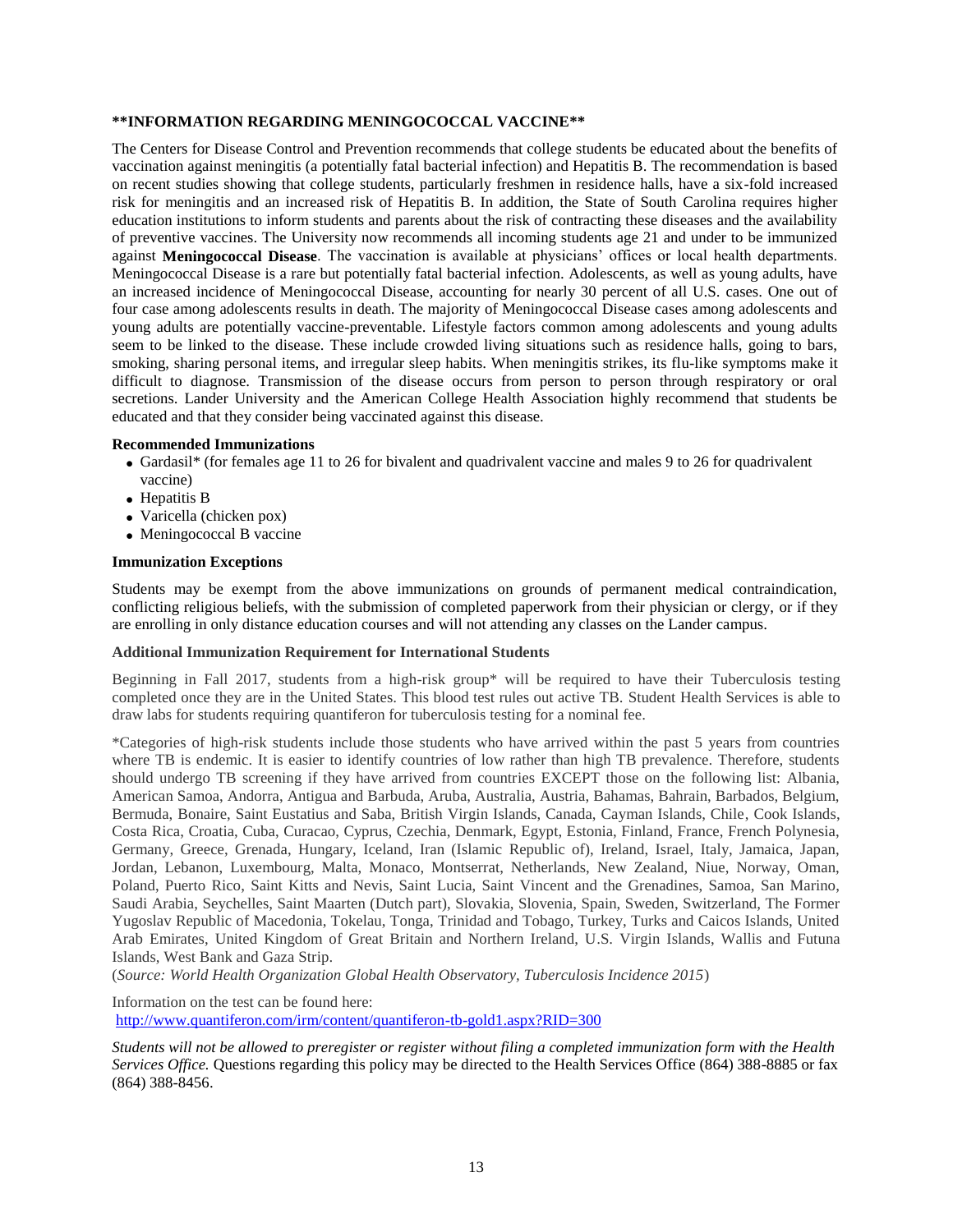## <span id="page-13-0"></span>**Students with Disabilities Policy**

Lander University recognizes its responsibility to assist academically qualified students with disabilities to achieve their academic goals. To this end, Lander University has made, and will continue to make, every effort to ensure that its physical facilities are accessible to students with disabilities. Elevators and lift devices, reserved parking spaces, properly equipped restrooms, and ramps are available.

In addition to removing physical barriers, Lander University is committed to ensuring equal access to academic and nonacademic programs. While Lander University will neither lower its academic standards nor alter degree requirements, it will make appropriate academic adjustments and reasonable modifications to policies and practices to allow the full participation of students with disabilities in the same programs and activities available to nondisabled students. The modifications do not give disabled students a competitive edge but rather eliminate competitive disadvantages, as required by the Rehabilitation Act of 1973 and the American Disabilities Act of 1990.

### **Services for Students with Disabilities**

Lander University is committed to making programs and activities available to qualified students with disabilities. The advocate for students with disabilities coordinates services for students with disabilities, assists students with disabilities in determining reasonable accommodations based on disability, and acts as a liaison between students and faculty/administration on concerns relating to appropriate accommodations for students with disabilities. The Disabilities Coordinator is also available to meet with prospective students to discuss services available at Lander University. The Coordinator/Advocate for students with disabilities is located in the Lander Wellness Center.

#### **Course Substitutions**

In some cases, a specific learning disability can interfere with a student's successful completion of a course (e.g., foreign language and mathematics courses). **Appropriate documentation from a psychologist that specifically addresses this issue is required.** Course substitutions cannot be permitted if the course is determined essential to a student's major. For more details about this accommodation, see the Office of Student Disability Services website at [https://www.lander.edu/student-life/wellness-center/disability-services.](https://www.lander.edu/student-life/wellness-center/disability-services)

### **Services Available**

Reasonable accommodations are available for physically and learning-disabled students. **Documentation of disability is required. It is the student's responsibility to inform the Disabilities Coordinator of any need for services in adequate time to allow for their arrangement.**

The following services are examples of accommodations provided to the groups of disabled students listed below.

### **Students with Learning Disabilities**

The University attempts to make reasonable accommodations for students with learning disabilities to help equalize their chance for success. The following are examples of accommodations typically granted to students with learning disabilities:

- Extended time for examinations
- Use of tape recorder in classroom
- Extended time for in-class or short-term writing assignments

The types of accommodations a student is eligible to receive based on a learning disability are determined on a case-by-case basis by the student and the Disabilities Coordinator, based on the information contained in appropriate documentation (up-to-date psych/educational evaluation not more than three-years old) which the student is responsible for providing, as well as a personal interview. "Faculty Contact Accommodation Information" is provided to each professor at the beginning of each semester to inform professors of the accommodation(s) the student may require. It is required that the student discuss with each professor the student's accommodation requirements at the start of each new semester (The Disabilities Coordinator is available to accompany the student in the initial meeting with the professor at the student's request).

Although the University is committed to providing academic accommodations to students with learning disabilities, there is no specific program for students with learning disabilities at the University. Students with learning disabilities may find, however, that the support services available to the general student population are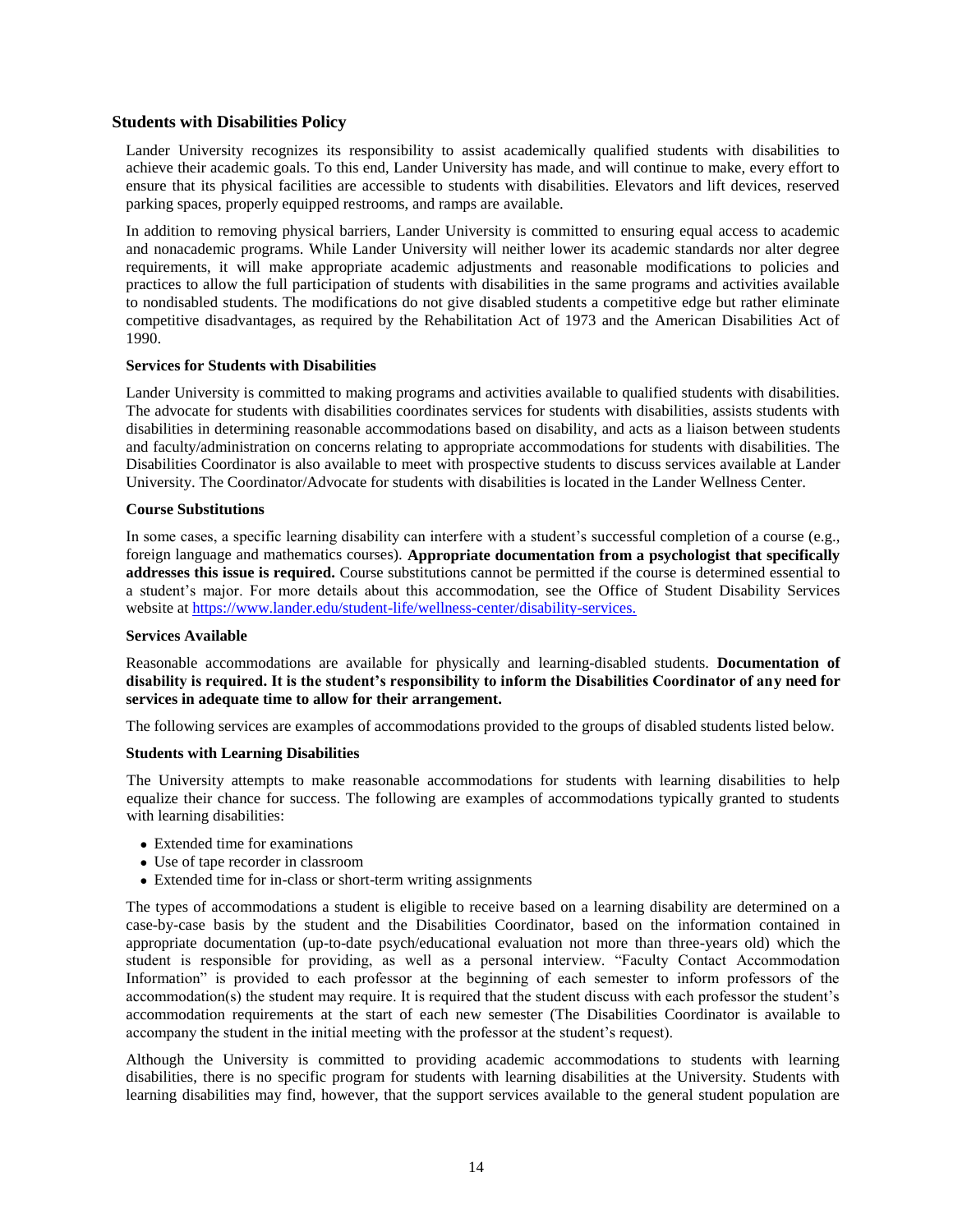also useful to them. Tutorial services offered by the Academic Success Center, the Writing Center, Career Services, and the Counseling Services are some of the support services students with learning disabilities may find to be particularly helpful.

## **Visually Impaired Students**

Services available for visually impaired students may include:

- Arrangements for taped books
- Arrangements for oral examinations
- Provision of readers for examinations

Visually impaired students may wish to contact the Disabilities Coordinator to arrange for a tour of the campus, including building locations, classroom locations, and pathways.

### **Students with Physical Disabilities**

Services available to students with physical disabilities may include:

- Campus tours to determine the most accessible routes
- Assistance in obtaining a handicapped parking permit

The majority of the campus is accessible to students with physical disabilities. The Disabilities Coordinator should be consulted about accessible locations and help to arrange for changes if a class is scheduled in an inaccessible location.

## **Disability Accommodations Committee**

When a student with a disability strongly feels that reasonable accommodations have not been made, that student should seek resolution within the administrative channels for the area in which accommodation is in question. The student may arrange an appointment with the Disabilities Coordinator to assist in mediation of the situation. If a satisfactory outcome is not attained, the student may request a hearing of the matter by a duly appointed *ad hoc* committee chaired by the Coordinator of Disability Services. The committee consists of representatives from each college, as well as pertinent campus offices. The creation of this committee was necessitated by the need to provide fair review of accommodation requests and of different situations that may arise regarding the provision of reasonable accommodations to students. The committee is conducted by situational case review without using any names of students and faculty/staff involved. The recommendation of the committee is made available to the student and/or any other person(s) directly involved.

### **For Further Information**

Students needing more information should contact the Wellness Center at the address below. If there is a need for special assistance, it is the student's responsibility to inform the Disabilities Coordinator in sufficient time to allow for the arrangement of services. Prospective students should feel free to contact the Disabilities Coordinator to discuss services available at the University. Inquiries should be directed to:

Samelia Abney, M.Ed. The Wellness Center, Lander University Greenwood, SC 29649-2099 (864) 388-8885 Email: sabney@lander.edu

## **Housing Accommodation Requests by Students with Disability**

Housing and Residence Life provides a variety of housing options. The majority of rooms in the residence halls are double occupancy and a few are equipped to meet the needs of students with disabilities. Students requiring single room occupancy may request a private room. Students with disabilities should request housing needs as soon as they are admitted to the university. All documentation is due to the Office of Disabilities by May 1st for new students and February 1st for returning students. Documentation submitted later will be considered and Lander University will make a good faith effort to provide reasonable accommodations but may not be able to guarantee that appropriate residential provisions will be completed within that semester.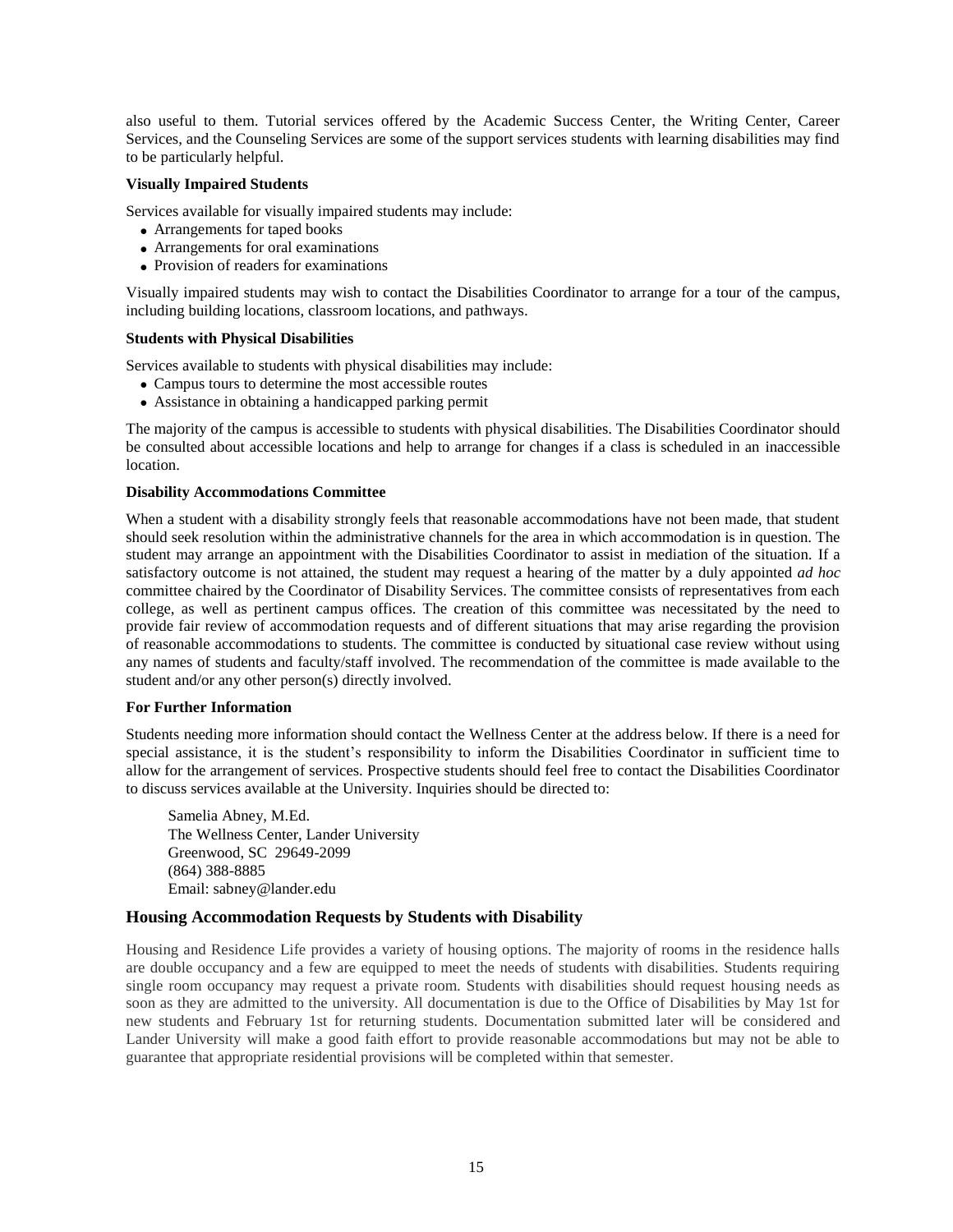Students requesting housing accommodations need to meet with the Office of Disabilities and submit all necessary documentation as soon as possible be to secure the requested accommodation. Late submissions will receive housing accommodations only if space becomes available.

### **Important information regarding special accommodation requests:**

- The fact of medical diagnosis does not guarantee or automatically qualify the student for a special or priority room assignment.
- Lander University provides many types of housing in multiple residence halls. Statements or recommendations from your physician or treating medical professional should not be interpreted as automatic approval of a specific housing accommodation or room assignment.
- Residential Life is unable to provide special housing accommodations based solely on a diagnosis of ADD or ADHD.
- Disability or specific medical need will take priority over residence hall preference.
- Accommodations are provided to the individual student, if approved, not to her/his group or preferred roommates. The student is required to assess the importance and significance of the accommodation versus preference of roommate(s) or residence hall.
- Single-occupancy rooms are very limited in on-campus housing, and may not be recommended except in cases involving clear and substantiated need.

These two departments will consult to consider the accommodation requested:

Department of Housing and Residence Life Lander University CPO Box 6019 320 Stanley Avenue Greenwood, SC 29649-2099 (864) 388-8266

Office of Student Disability Services The Wellness Center Lander University 320 Stanley Avenue Greenwood, SC 29649-2099 (864) 388-8885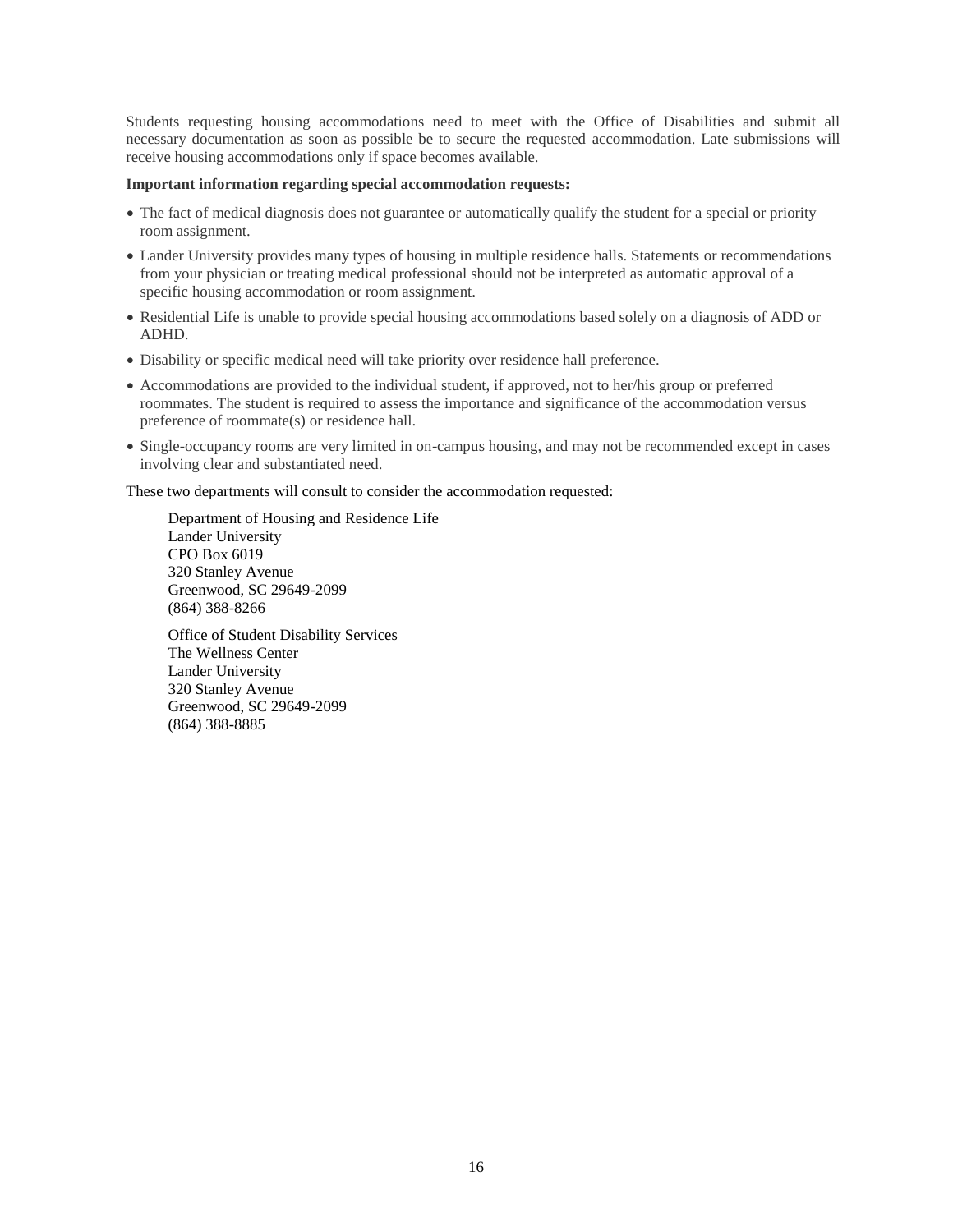# **FINANCIAL AID**

<span id="page-16-0"></span>Financial assistance is necessary for many students to be able to pursue a higher education. While the process may seem overwhelming at times, please read the information carefully and remain in constant contact with the Financial Aid Office if you have any questions about your status.

Limited information regarding financial aid is provided in the university catalog and the student handbook; for details and the most current information concerning financial aid at Lander University, please visit [www.lander.edu/finaid.](http://www.lander.edu/finaid)

For information regarding the SC state scholarship programs (Palmetto Fellows, LIFE, HOPE, National Guard College Assistance Program), please visit the SC Commission on Higher Education website at: [http://www.che.sc.gov.](http://www.che.sc.gov/)

## **Application Process**

Lander University uses the Free Application for Federal Student Aid (FAFSA) to award all federal and state sponsored financial aid programs, which include grants, work-study, student loans and parental loans. No additional institutional application is necessary; however, the Financial Aid Office may require supplementary information during the awarding process. Students are encouraged to respond to all requests for information in a timely manner. The FAFSA must be completed for each academic year that aid is requested. The Financial Aid Office awards aid upon receipt of the results of the FAFSA throughout the academic year.

## <span id="page-16-1"></span>**Types of Aid**

Scholarships and grants are gift aid and do not require repayment. Work programs allow the student to work parttime and receive payment for hours worked. Loans must be repaid, but students are not required to do so until six months after they drop below half-time or cease to be enrolled (note that while payments are not required until after graduation for unsubsidized student loans, interest accrues while the student is in school unless it is paid). In order to qualify for federal funds, a student must meet the eligibility criteria listed on the Free Application for Federal Student Aid (FAFSA). In addition, students must be enrolled at least half time for most programs. The FAFSA can be completed online at [https://studentaid.gov/h/apply-for-aid/fafsa.](https://studentaid.gov/h/apply-for-aid/fafsa) A brief description of the federal programs can be found on the FAFSA website. A more detailed description of the financial aid process and programs is available online at

### [https://studentaid.gov/.](https://studentaid.gov/)

The most common programs for graduate students at Lander University are:

- 1. Graduate Assistantships
- 2. Federal Work-Study
- 3. Federal Direct Student Loans (Unsubsidized)
- 4. Lander Foundation and other University Scholarships
- 5. VA Benefits

Information about Lander University's graduate assistantships is available online at <https://www.lander.edu/admissions/tuition-financial-aid/graduate-assistantship-opportunities>

### <span id="page-16-2"></span>**Satisfactory Academic Progress**

In addition to maintaining all general federal aid requirements, students receiving all federal funds and most state funds must maintain satisfactory academic progress in order to receive these funds. Certain programs have more stringent requirements than those listed such as MSN Clinical Nurse Leader (see page 55.) In order to maintain satisfactory progress and continue to receive assistance, a student must meet the criteria in three distinct areas listed below.

## **1. Quantitative Evaluation (Completion Ratio)**

The quantitative evaluation requires that all students pass a percentage of ALL attempted hours. \*The percentage is calculated by dividing the overall passed hours by the overall attempted hours. (Passed  $\div$ Attempted = Ratio). Passed hours include transfer hours for which a student may, or may not, receive earned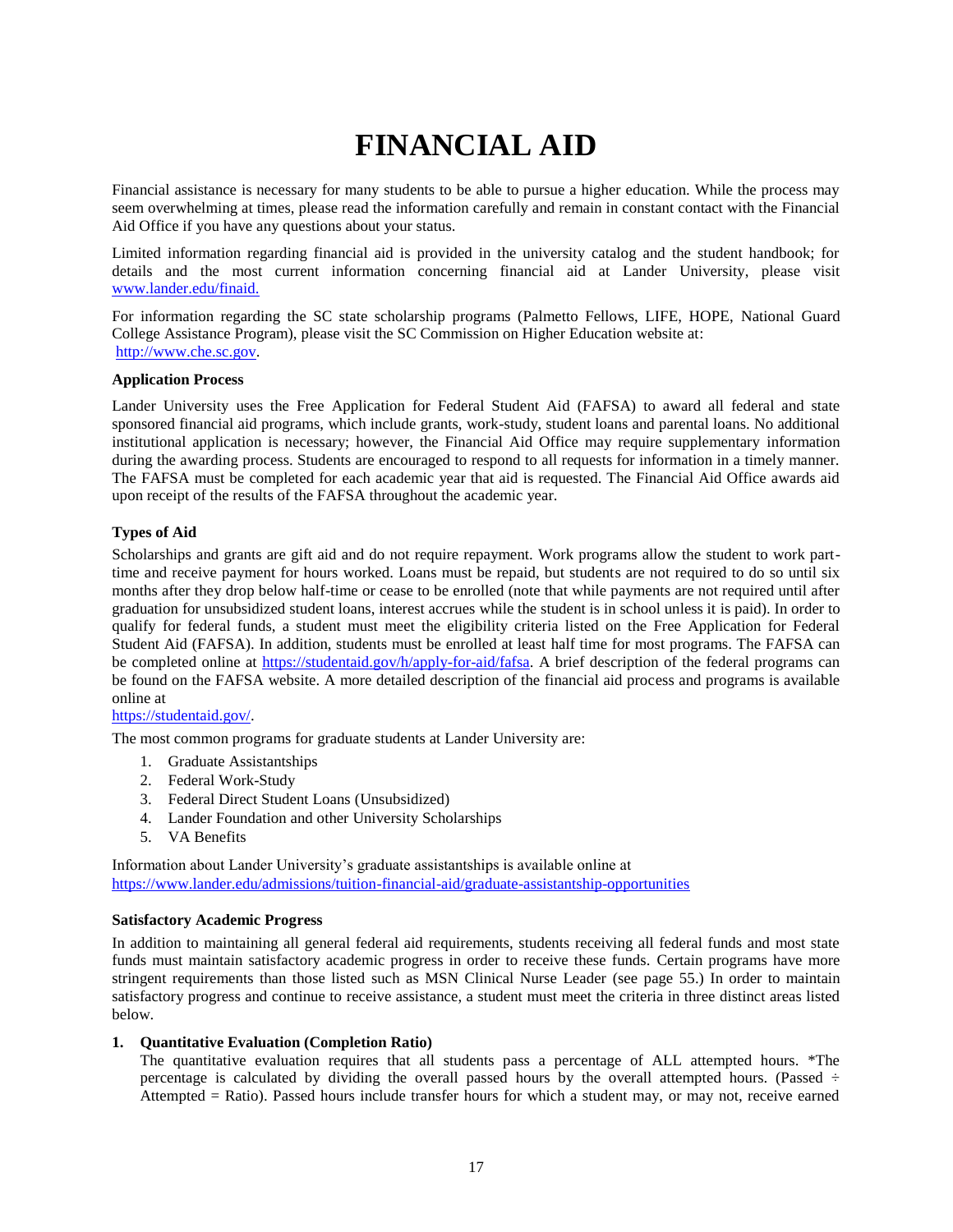hours toward graduation at Lander. This standard is designed so students may reasonably complete their degree within the required maximum time frame. The minimum standard for graduate students is a completion ratio of 67%.

\*Attempted hours include Pass/Fail courses, withdrawals, repeated courses, and failed courses. Summer hours are included. All transfer hours attempted from all institutions (including withdrawals or failing grades) and hours for which a student did not receive financial aid are counted. Courses that are dropped during the regular Drop/Add periods and are not reflected on the academic transcript are not counted.

## **2. Qualitative Evaluation (GPA)**

The qualitative evaluation requires that all graduate students maintain at least a 2.0 GPA.

## **3. Time Frame Evaluation**

The time frame evaluation limits the length of time that students can receive federal and state funding to complete degree requirements. Graduate students must complete all degree and graduation requirements within 54 credit hours. A student who cannot mathematically finish their program within the maximum time frame is not eligible for aid. For example, a transfer student has attempted 30 credit hours but still needs 30 hours to complete their degree requirements at Lander; they are not eligible because they only have 24 credit hours remaining before reaching the 54 maximum.

## **Satisfactory Academic Progress Evaluation Procedure**

Evaluation is conducted after spring grades are official each academic year. Satisfactory Academic Progress evaluations must take into consideration ALL periods of enrollment, including periods in which the student did not receive financial aid. Students who do not meet the criteria at the end of an academic year will no longer be eligible for aid – **THERE IS NO WARNING PERIOD**. **Students who fail to meet the Satisfactory Academic Progress standards are not eligible for federal or state aid** until such time as they meet the standards. Students who fail to meet the Satisfactory Academic Progress standards will be notified by the Financial Aid Office. Information on the appeals process will be included with the notification.

Evaluation for the Time Frame criteria will be conducted throughout the year. Students will be notified if they are not eligible to receive funds in future terms or warned if they are approaching the time frame limits. Transfer grades and credits are evaluated at the time of receipt for students transferring into Lander University. ALL transcripts from ALL prior institutions must be received and articulated before any financial aid or Satisfactory Academic Progress appeals can be processed. Transfer students must meet the above Satisfactory Academic Progress standards to be considered eligible for aid.

### **Appeals to Satisfactory Academic Progress Decisions**

All students who are denied aid due to failure to maintain Satisfactory Academic Progress may appeal in writing to the Financial Aid Office. Completed appeal forms must be received by the date specified in the notification to the student. If the Financial Aid Office determines that mitigating circumstances prevented a student from maintaining Satisfactory Academic Progress and those circumstances have been resolved, the student may be allowed to continue eligibility for one probationary term at a time or until the student is making satisfactory progress.

All appeals must include an academic plan (signed by an advisor) detailing an anticipated graduation timeframe and in some cases may restrict students to specific courses or enrollment loads.

## **Adjustments to Aid**

Lander University reserves the right to adjust any aid awarded based on verification of eligibility or enrollment status. Further, at any time that new, corrected, or additional information becomes available, Lander University reserves the right to review any aid for accuracy and eligibility and to make adjustments as necessary. If transcripts received after the beginning of the term cause students to not adhere to the Satisfactory Academic Progress policy, the student will be liable for any aid already received for that term. Total aid (including scholarships, grants, loans and Federal Work-Study) is limited to the student's Cost of Attendance (COA) as determined by the Financial Aid Office.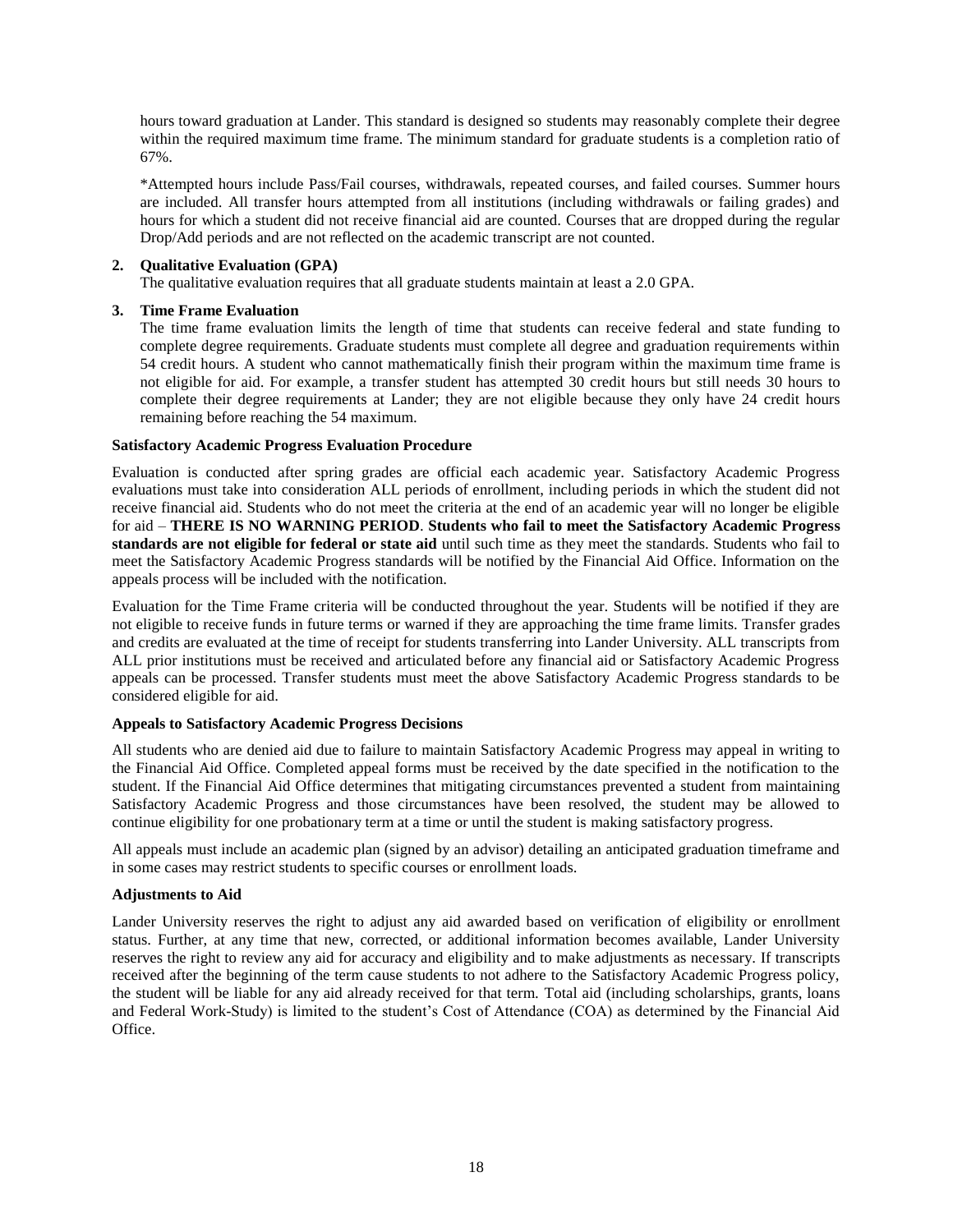## <span id="page-18-0"></span>**Installment Payment Plan**

The university offers a semester installment payment plan that divides the charges for tuition, fees, room, and board into multiple installments each semester. The installment plan is not available for summer terms. Information on this plan is available from the Business Office website at [www.lander.edu/businessoffice.](http://www.lander.edu/businessoffice)

## **Mail and Email**

The Financial Aid Office uses the official Lander email address for communications with students about awards, requirements, and most other aid-related issues. On occasion, letters may be sent to the address of record. Students are responsible for checking their Lander email regularly (at least once per week) and maintaining their email accounts and mailing addresses consistent with University policy. Failure to receive an email or a mailing sent by the Financial Aid Office is the responsibility of the student.

## **Return of Title IV Funds**

Federal regulations require each educational institution to have a written policy for the refund and repayment of federal aid received by students who withdraw during a term for which payment has been received. This policy is effective only if the student completely terminates enrollment (i.e. cancels his/her registration, withdraws, or is dismissed) or stops attending classes before completing more than 60 percent of the enrollment period. All returned funds will be distributed back to the aid programs in the order prescribed by law. The amount of refunded fees for students who withdraw will be calculated based on the percentage of the aid earned before separation as outlined in federal law. Students who may be eligible for post-withdrawal disbursements will be notified in writing. Students may contact the Business Office for details or visit [www.lander.edu/businessoffice.](http://www.lander.edu/businessoffice)

## <span id="page-18-1"></span>**Student Work Programs**

Many part-time student jobs are available each year from the Federal Work-Study Program and Lander's student assistant work program. Students interested in seeking employment on campus should check employment postings and procedures on the Financial Aid website at [www.lander.edu/finaid](http://www.lander.edu/finaid) under "Work-Study Programs."

### **Summer School Aid**

Aid for summer school is based on unused eligibility from the academic year immediately preceding summer enrollment. Students who wish to be considered for summer aid must have a current FAFSA on file and must complete a separate, one-page application in the Financial Aid Office. Summer Aid applications are available by March 1 each year and are processed in the order in which they are received. Students should plan in advance to reserve aid eligibility if they know they must attend summer school. Most summer aid eligibility requires enrollment in at least six (6) hours over the course of the summer for undergraduates and (3) hours for graduate students. Students are not eligible to receive aid for enrollment at another institution (limited exceptions for study-abroad apply). Contact the Financial Aid Office for more information regarding aid for summer school.

### <span id="page-18-2"></span>**Scholarships**

All institutional awards are contingent upon funding.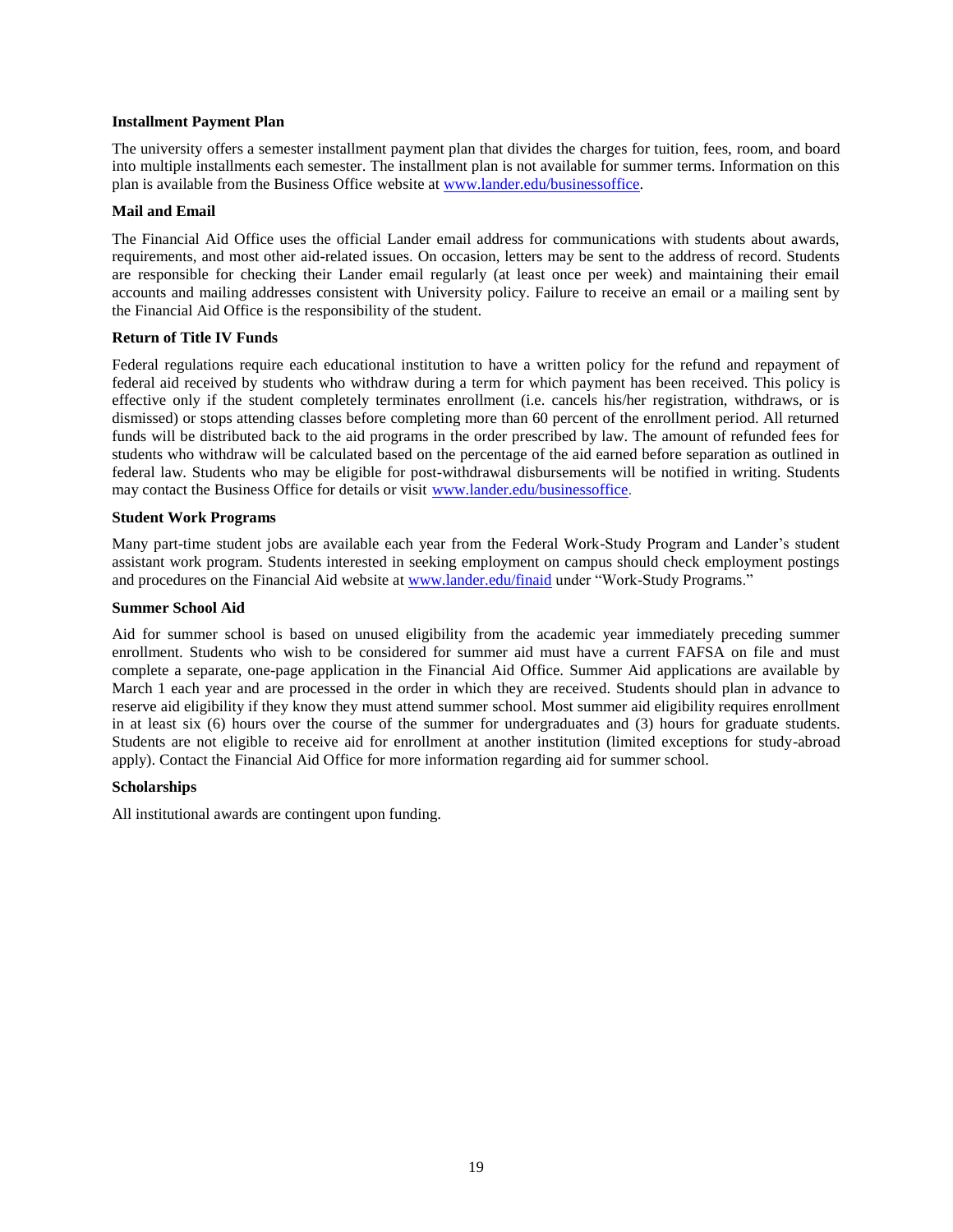# <span id="page-19-0"></span>**ACADEMIC REGULATIONS AND PROCEDURES**

All the students are responsible for knowing and observing the academic requirements and regulations of the University that are set forth in this section of the catalog. The academic policies in effect are always those stated in the current catalog.

Some academic procedures, as well as general regulations and information, appear in the *Student Handbook* that is published annually and issued each fall. The Registrar's Office website also contains academic information: <https://www.lander.edu/academics/registrars-office>. Students are expected to be familiar with all of this information.

## **Email Communications**

All students are issued an official Lander University email account when they enroll. **The student email account is the official email address to which the University will send electronic communications.** This official address will be recorded in the University's electronic directories and records for the student. For these reasons, **all students**  are required to use, and maintain their university-provided email accounts. Information Technology Services will perform the account creation without any action necessary by the student.

## **Academic Honor Code**

In order to maintain a high standard of academic excellence, Lander University supports an academic honor code for which both faculty and students are responsible. By subscribing to this code, the University is affirming its trust in the ability of the student to be self-disciplined, responsible, and honorable in the pursuit of academic goals. The complete text of the code is presented in the *Student Handbook* provided to each student. It is also available in the Offices of Academic Affairs and Student Affairs.

## **English Fluency in Higher Education**

South Carolina's English Fluency in Higher Education Act requires that each public institution provides assurance that there exists an adequate procedure for students to report grievances concerning the inability of instructors to be understood in their spoken or written English.

Through the offices of deans, department chairs, and the Provost and Executive Vice President for Academic Affairs and through the university's *Grade Appeal Process* (as described in the *Student Handbook*), students are provided both formal and informal procedures for any student to report grievances related to an instructor's ability to be understood in spoken or written English. Further, the Provost and Executive Vice President for Academic Affairs and the Vice President for Student Affairs are required to monitor and report to the South Carolina Commission on Higher Education all grievances filed by students because of alleged instructor inadequacies in spoken or written English.

A copy of the Act is maintained in the Office of Academic Affairs and is available for review during regular office hours.

### <span id="page-19-1"></span>**Academic Success Center**

**The Academic Success Center** houses First Year Advising, Transfer Support Services, Tutoring and Supplemental Instruction Services (PASS), Academic Coaching, as well as testing space for students with disabilities who have special testing accommodations. In addition, the Center provides programs geared to student success and retention. The office is located in Genesis Hall, telephone (864) 388-8308. For additional information, visit our web site at [https://www.lander.edu/academics/academic-success.](https://www.lander.edu/academics/academic-success)

## **Tutoring Services and Supplemental Instruction**

The Academic Success Center (ASC) provides peer tutoring in most general education courses plus a majority of major courses. These services offer instruction in all skill levels as well as opportunities for enhancing students' skills.

The ASC tutoring services are free and available to all students:

- those who feel under-prepared for college work
- those who wish to increase their GPAs or improve grades in specific courses
- students who have been away from formal education for some time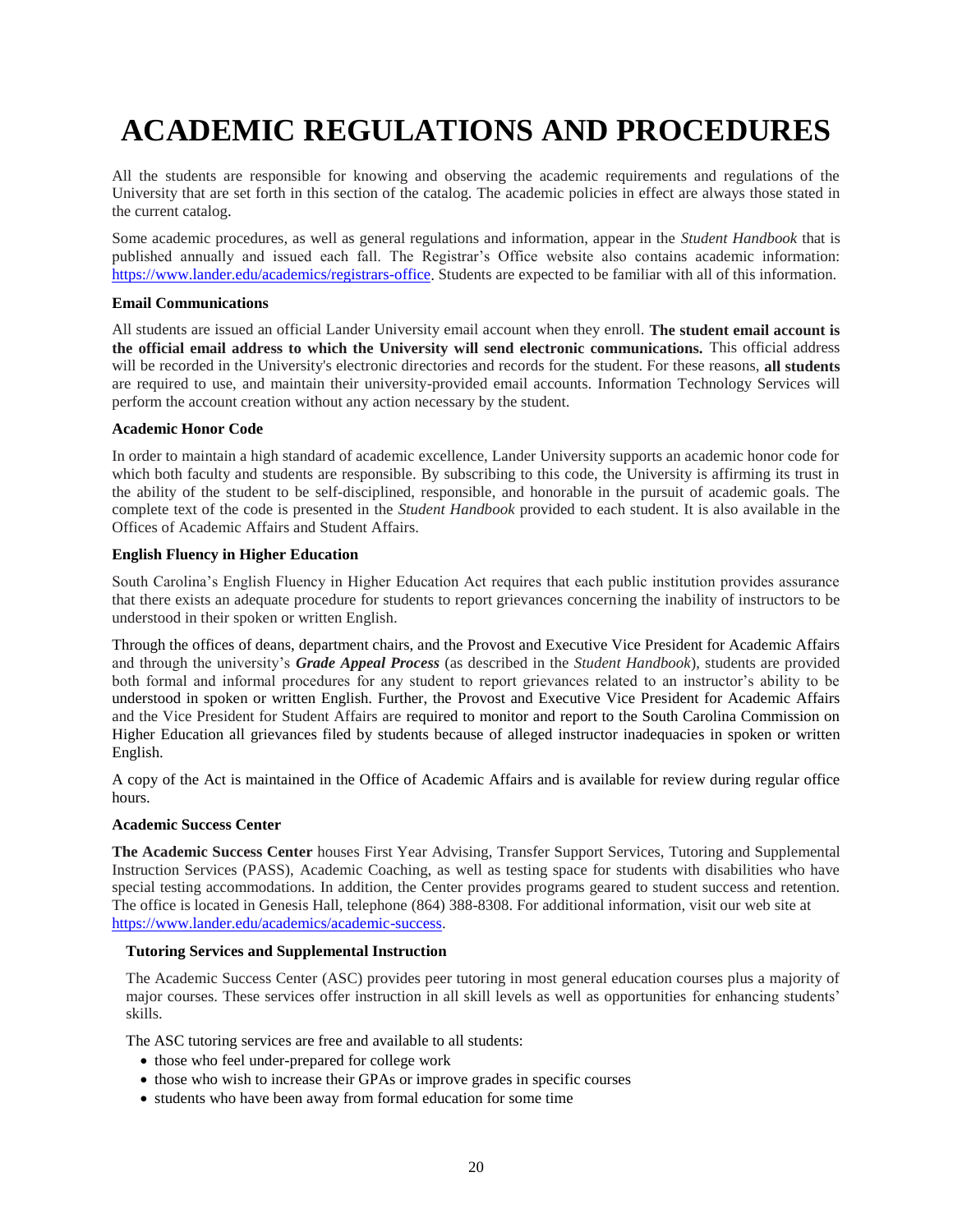• students preparing for entrance into specific majors requiring standardized or in-house tests

Tutoring services are done by appointment and do not have session limits; therefore, students are encouraged to obtain all the assistance needed to be successful in their courses. The peer tutors are recommended by the faculty and participate in training throughout the year.

In addition to tutoring, the ASC provides a Supplemental Instruction program called PASS – Peer Assisted Study Sessions. Like tutors, PASS leaders are recommended by faculty and participate in training throughout the year. PASS leaders sit in on assigned courses and work with faculty in designing and facilitating regularly scheduled PASS sessions for students.

**The Academic Coaching** program supports students with successfully transitioning to college academic coursework. Peer Academic Coaches work with students on improving their skills with time management, organization, note taking, study skills, and other student success skills.

**The Academic Advising Center** is housed in Genesis Hall. First Year Advisors are dedicated to assisting incoming students with academic advising, successfully transitioning to Lander, and preparation for the student's major course of study.

**Transfer Support Services** is also located in Genesis Hall in the ASC. The Transfer Support Specialist works closely with newly admitted transfer students to guide them through their successful transition into Lander.

### **Retention Programs Offered by the Academic Success Center**

**The Student Academic Success Program (SASP)** provides individualized assessment of students on academic probation. Students are given specific advice on courses to repeat, study skill workshops or courses to attend, and tutorial services. Students on academic probation should utilize the ASC for additional support in improving their academic performance.

**The Academic Alert** system helps identify students who are having difficulty in coursework during the semester. These students are referred by the faculty to the ASC through the online Academic Alert form for tutorial assistance, study skills enhancement, and/or academic advising.

**College Seminar (CSEM 101)** is designed to help students develop effective study skills. In College Seminar, students refine their skills through peer interaction and direct application of newly acquired skills to apply to their current coursework. This course examines various topics needed for college success (such as note taking, time management, concentration, study systems and strategies, and test preparation).

### **Testing Accommodations for Students with Disabilities**

The Academic Success Center provides quiet testing rooms for students who receive extended testing time and other special testing accommodations. The Testing Coordinator ensures test security and monitoring, communication with the faculty and the students involved each term, as well as expedites the return of tests to the faculty.

### <span id="page-20-0"></span>**Credits, Course Load, and Classification**

A graduate enrolled for 6 or more credit hours during a 16-week term is classified as a full-time student.

**Repetition of Coursework -** A student is allowed to repeat any course, subject to the current prerequisites and the following stipulations:

- 1. A student can receive credit only one time for any course, unless noted differently in the course description.
- 2. The first grade shall be recorded on the transcript but shall not be used in determining the cumulative grade point average ratio. All grades earned for courses repeated more than one time (including F's) shall be included in computing the cumulative grade point ratio and recorded on the transcript regardless of the number of times the course is repeated.
- 3. *Courses taken elsewhere to repeat Lander coursework may not be used to improve one's grade point ratio (GPA).*
- 4. A student will not be allowed to repeat a course for a higher grade after a higher-level sequential course has been passed unless it is a specific graduation requirement. Sequential courses are those listed in the catalog with hyphenated course numbers, for example: CHEM 111-112.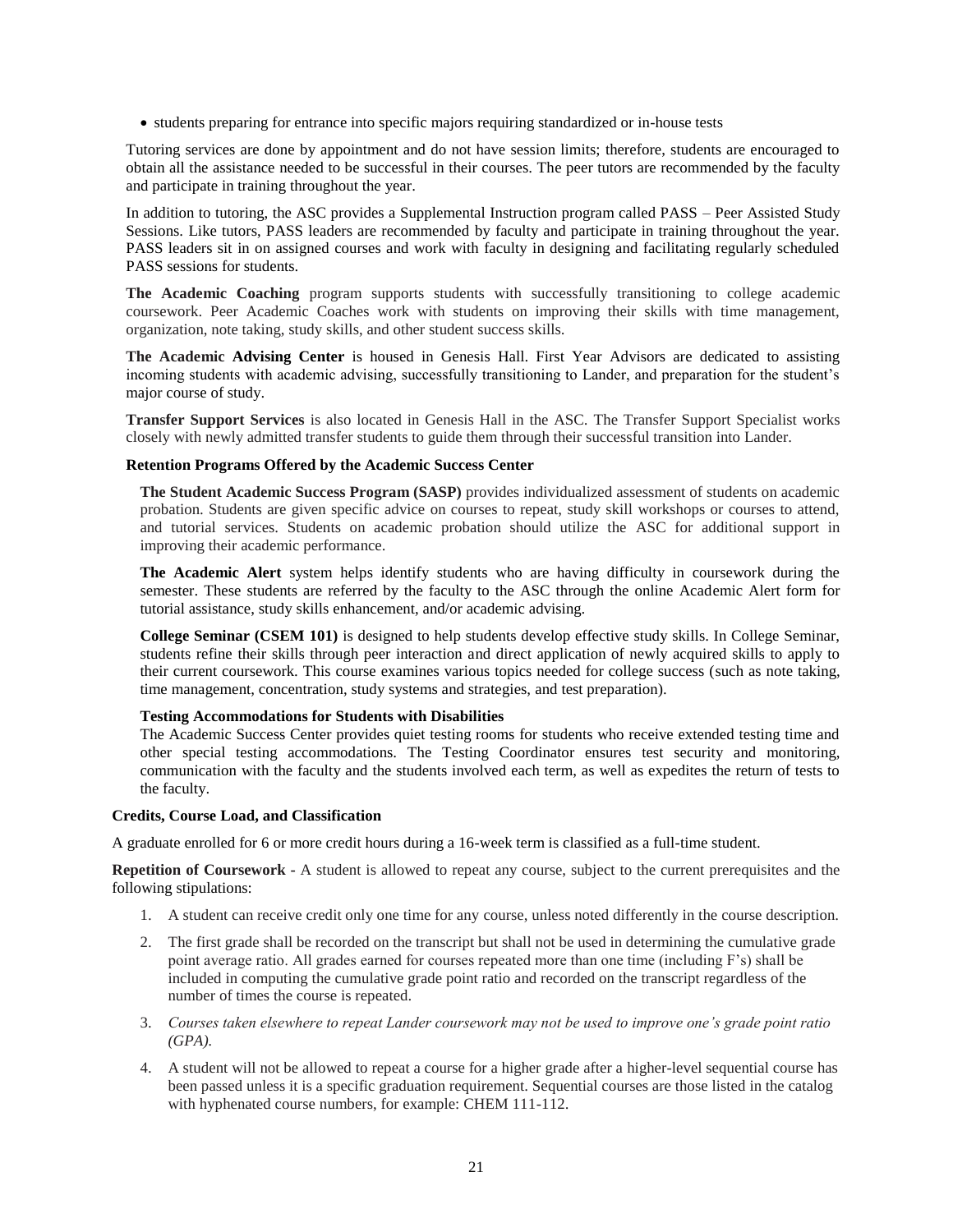The University is not obligated to continue to offer courses or programs in a prior year's catalog that have been deleted officially from the curriculum.

**Auditing -** Auditing a course consists of attending classes and listening without the responsibility for any course assignments or examinations. No credit is earned by auditing a course and no credit may be earned in an audited course by examination or otherwise.

Requirements:

- All students who wish to audit must be admitted to the University in order to be eligible to audit a course.
- Students may only audit the same course once.
- No audited course may be repeated for credit at a later date.

After the application process is complete, students must contact the Office of the Registrar. The dean of the college offering the course will be notified of the audit request. Once approval is granted, the Office of the Registrar will complete the course registration if all requirements have been met.

A student who has registered for a course on an audit basis and who wishes to change the registration to take the course for credit or a student who has registered for a course on a credit basis and who wishes to change the registration to take the course by audit must do so no later than the last day to add or register for courses as published in the University's academic calendar. Notification of the change must be made to the Office of the Registrar by the appropriate deadline.

### **Procedures regarding course substitutions, exceptions to requirements, and establishing transfer equivalencies**

A course substitution means that a student may apply the credit earned in one course and substitute that credit in place of another course.

Exception to a requirement means that the student is given an exemption from completing the specific coursework necessary to satisfy a particular requirement. The student receives no credit for the exemption and must complete comparable elective hours. For example, a student granted an exemption to a specific requirement would have to complete another 3-hour course to make up the hours.

Transfer equivalency means a course taken at another institution covers the same set of topics and material as a course offered at Lander. If the transfer course has an accepted Lander equivalency, the student will receive credit for the corresponding Lander course. If the transfer course does not have a direct Lander equivalent, the student will receive elective credit for that transfer course.

## **Procedures for students seeking exemptions to requirements**

A student seeking an exemption to a requirement established by a program must consult his or her academic advisor and fill out the Course Substitution Appeal form. The advisor will then forward the form to the Department Chair/Assistant Dean for their review and they will then forward the form to the College/School Dean. When the review is completed and a decision is reached, the form will be forwarded to the Office of the Registrar, and the Registrar will notify the student of the decision. Decisions will be made on a case-by-case basis.

### <span id="page-21-0"></span>**Grading System**

Credit will be granted only for courses in which a student earns a grade of A, B, C, or D and for the grade of P, explained below. Symbols used in the grading system and their meanings are as follows:

- A: Distinguished performance indicates achievement of distinction for graduate study. Four quality points per credit hour.
- B: Acceptable performance indicates the minimal level of achievement for completion of a graduate program. Three quality points per credit hour.
- C: Indicates marginal achievement for graduate study. Three C's in any graduate courses precludes continuation in the program. Two quality points per credit hour.
- D: Poor Indicates achievement at a level below that required for graduation. One quality point per credit hour. Courses with a grade of "D" are not applicable to a graduate degree.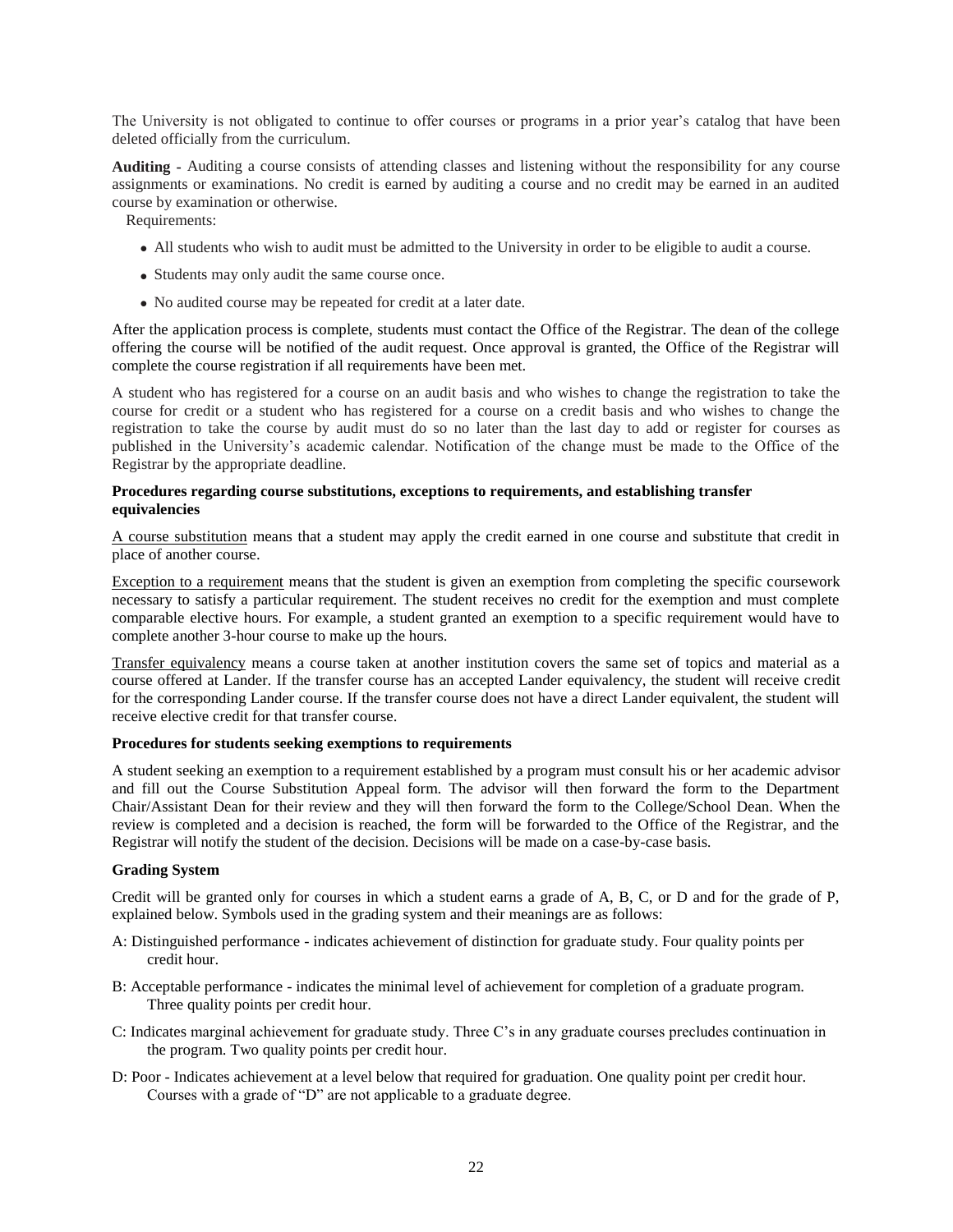- P: Passing Indicates satisfactory achievement in no-credit or no-grade options. No quality points.
- F: Failure Indicates unsatisfactory achievement. No quality points.
- FA: Failure because of excessive absences. No quality points are given to F or FA which is considered in computing the grade point ratio. Students earning this grade are considered to have "dropped out unofficially": instructors assigning this grade must provide on the final grade roster the student's last date of attendance in the class.
- AU: Audit Indicates status as auditor. Auditing a course consists of attending classes and listening without the responsibility for any course assignments or examinations. No credit is earned by auditing a course and no credit may be earned in an audited course by examination or otherwise. No audited course may be repeated for credit at a later date. *Students may not audit laboratory or skills courses.*
- W: Withdrawal Indicates a withdrawal or drop.
- I: Incomplete Incomplete is assigned at the discretion of the instructor when, in the instructor's judgment, a student is unable to complete some portion of the assigned work in a course because of an unanticipated illness, accident, work-related responsibility or family hardship.

An incomplete is not intended to give students additional time to complete course assignments unless there is some indication that the specific condition or event prevented the student from completing course assignments on time. By arrangements with the instructor, the student will have up to six months from the last day of examinations for the semester in which to complete the work before a permanent grade is recorded. After six months, an "I" which has not been made up is changed permanently to a grade of "F".

*Re-enrolling in the course will not make up an incomplete grade*. It is the responsibility of the student to insure that all arrangements for removal of the incomplete have been made and that all work for completing course assignments has been accomplished.

**Grade Point Average -** Grade points in any course are computed by multiplying the number of hours of credit assigned to the course by a number determined by the grade according to the following scale.

$$
A = 4
$$
;  $B = 3$ ;  $C = 2$ ;  $D = 1$ ;  $F = 0$ ;  $FA = 0$ 

The grade point average is determined by dividing the total number of institution grade points earned by the total number of institution GPA hours for courses receiving any grade in the preceding list. The following grades do not affect the grade point ratio: AU, I, P, R, W.

**Grade Reports -** At the end of each Fall, Spring and Summer terms, students will access their final grades online through Bearcat Web.

**Grade Appeals and Changes -**-*The Student Handbook* describes the grade appeals process. Neither grade changes nor appeals for grade changes can be made after one calendar year from the time the grade was given. After graduation, no grade can be changed or appealed.

**Transcripts -** Requests for official transcripts of a student's academic record should be made online through Bearcat Web. Procedures for requesting an official transcript can be found at: [https://www.lander.edu/academics/registrars-office/transcripts.](https://www.lander.edu/academics/registrars-office/transcripts)

A student may request an official electronic transcript through the National Student Clearinghouse.

A transcript of a student's record carries the following information: current status; a detailed statement of the scholastic record showing courses pursued with credit hours carried, credit hours earned, grades, grade points, the system of grading, all failures, incomplete grades, and academic penalties such as academic probation, suspension, or other restrictions. A student's official record concerns academic performance only. No partial record will be issued.

No official transcript will be issued to or for a student who is indebted to Lander University.

### **University Attendance Policy**

Students are expected to attend class as regularly scheduled and are responsible for consulting instructors' syllabi regarding attendance requirements. Instructors with specific attendance requirements can hold students accountable for absences from class. Consequences for violating attendance requirements will vary from instructor to instructor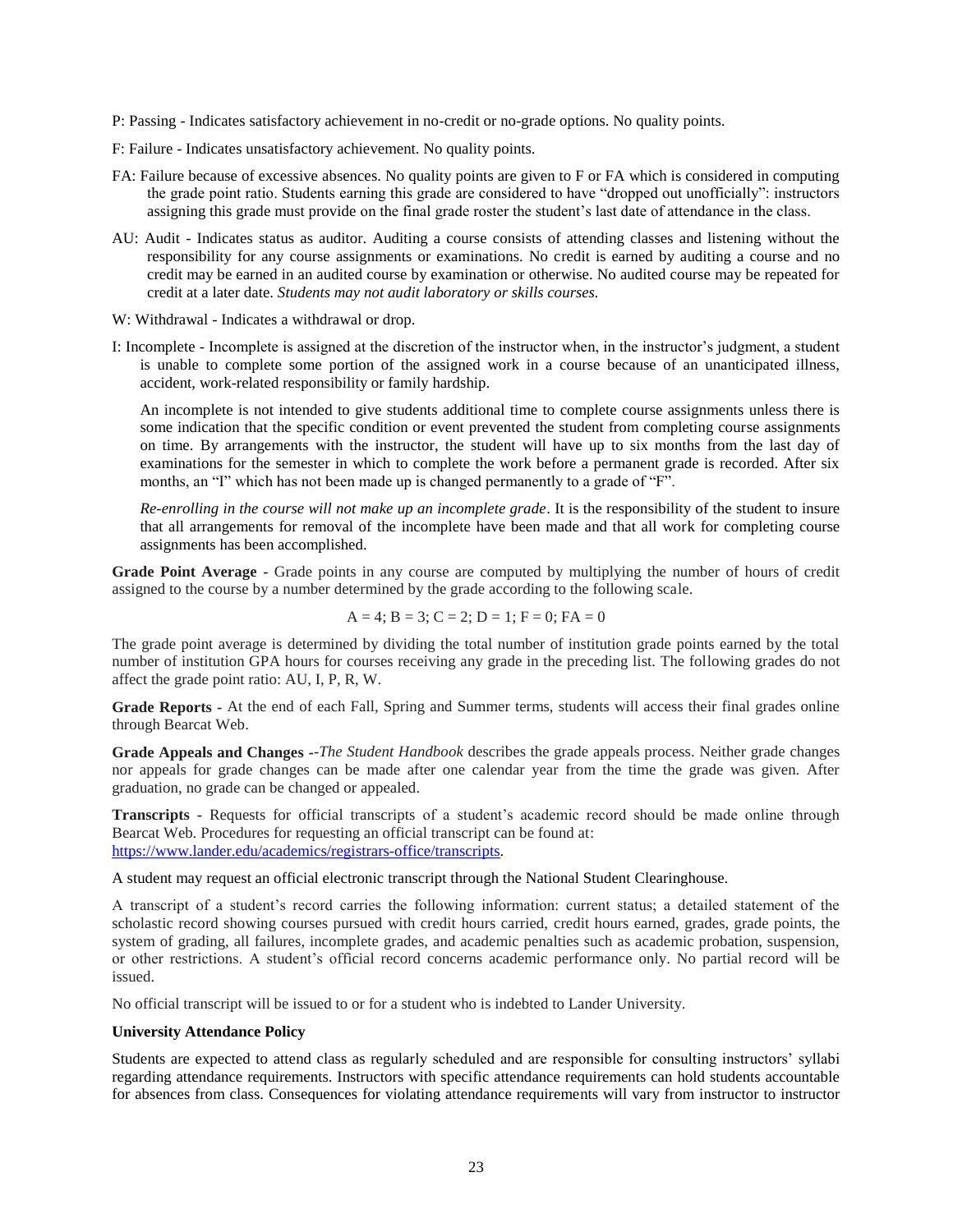and may include failure of the course. Students who anticipate missing class must seek relief from attendance requirements at least one week prior to the date of absence. Students missing class are expected to consult with their instructor(s) to request permission to make up missed coursework.

University Student Representatives (approved by the President) who must attend university-sponsored events will be given relief from an instructor's attendance requirements if they notify the instructor(s) at least one week prior to the event. University Student Representatives must meet the attendance requirements stated in the previous paragraph for all other absences.

Students may request attendance accommodations for documented disabilities by contacting The Office of Student Disability Services prior to the beginning of classes.

Students in laboratory sections offered by the College of Science and Mathematics or clinical sections offered by the School of Nursing must attend the first class meeting in order to remain on the roster.

Students, who have never attended class during the first two weeks of the semester, may be dropped from the course at the discretion of the instructor. The instructor will notify the Registrar and the student will be dropped from the course. However, students should not assume that they have been dropped from the course because they have not attended class. It is the responsibility of the student to drop a course that they are not planning to attend by the deadline published on the Academic Calendar. Failure to do so may result in a failing grade for the course.

## **Official Drop/Withdrawal**

**From a Course** – Students should refer to the appropriate academic calendar to determine the dates that they may drop a course completely or withdraw from a course without academic penalty (earn a grade of "W"). Any petition to drop or withdraw from individual classes after the posted withdraw date will be considered only if the petition presents circumstances which are compelling, non-academic and beyond the control of the student (e.g., extended illness or related distress) and which would directly impact the student's ability to fulfill the course requirements. Individual course drops or withdrawals do not automatically guarantee a refund of tuition.

**From the University -** Students who find it necessary to withdraw from all classes must process an Official Withdrawal and/or Temporary Leave form with the Registrar's Office. Complete withdrawal after the drop deadline will result in grades of "W" for all registered coursework. Students may not completely withdraw following the last day of classes.

### **Temporary Leave**

Students who intend to reenroll at Lander after an attendance break of one or two regular semesters may request an official temporary leave. Such a leave may be granted for either one or two regular semesters if the applicant was in good standing at the end of the last term completed at Lander. The Official Withdrawal and/or Temporary Leave form is filed with the Office of the Registrar. Completion of the application and approval of the request constitutes a contract between Lander and the student involved. This contract obligates Lander to furnish access to certain services during the non-enrollment period and binds the student to reenroll by no later than the mutually agreed upon date. Lander approvals include signatures of the Assistant Vice President for Student Success, a financial aid counselor, a student accounts official, a housing official (if applicable), and a registrar's office official.

Students approved for a temporary leave are eligible for:

- 1. Registration for classes without the necessity of applying for readmission (as long as the application for a Temporary Leave is processed no later than two weeks prior to the registration in question);
- 2. Participation in residence hall room requests at the same time as students currently in residence (as long as the application for a Temporary Leave is processed at least two weeks prior to the appropriate housing deadlines);
- 3. Certain university scholarships; and
- 4. Use of the Jackson Library with a temporary ID.

Students not eligible for temporary leave:

- 1. Foreign students, because of Federal laws governing them, may not have a break in their studies except during the summer.
- 2. Special and Non-Degree students, whether undergraduate or graduate, are admitted for one semester only.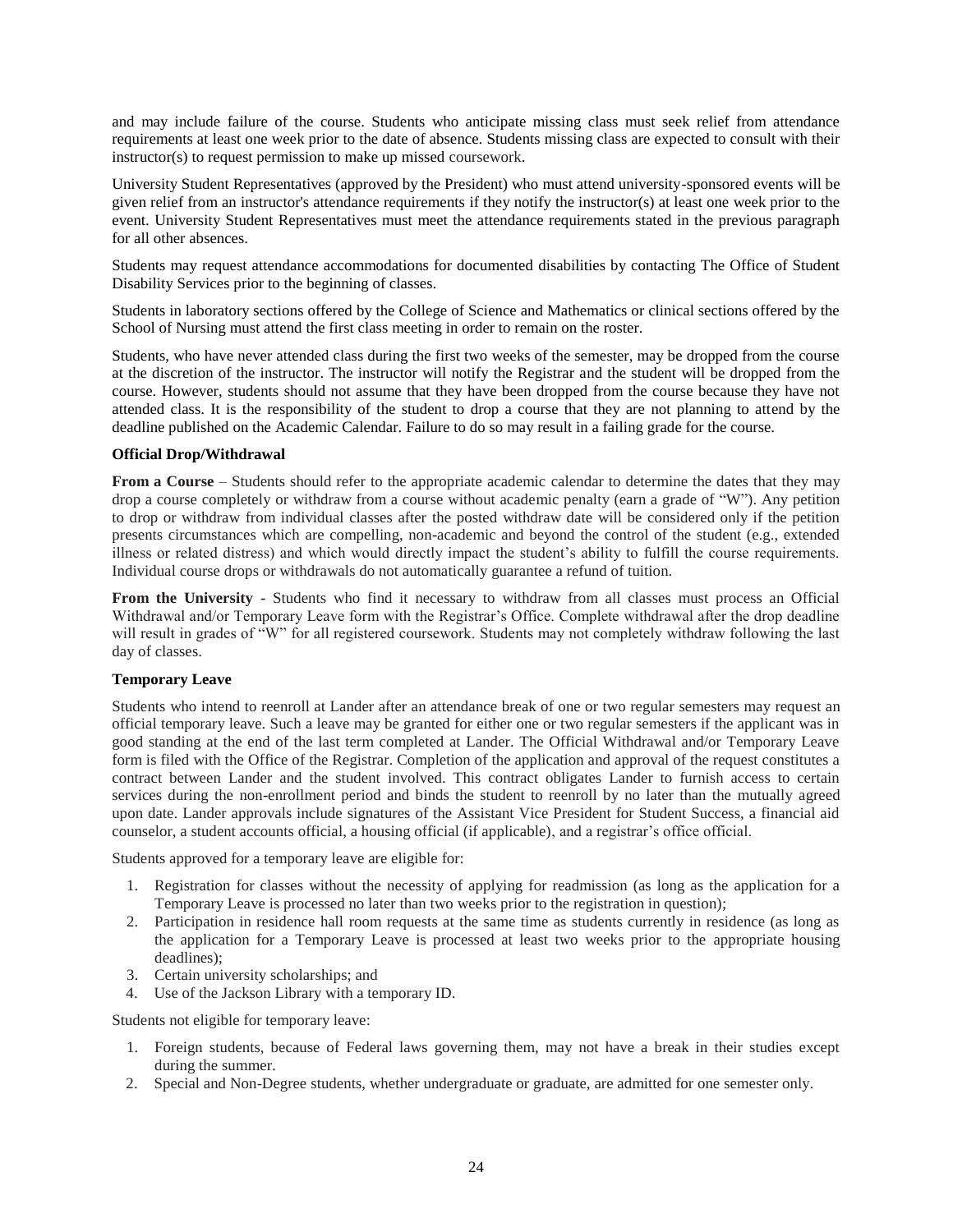## **Expulsion**

A student found guilty of an infraction of the Academic Honor Code may be expelled from the university and not be allowed to reapply for admission.

## <span id="page-24-0"></span>**General Degree Requirements**

The student is solely responsible for meeting all program requirements for graduation. The academic advisor will assist and advise students prior to the decision to enroll in courses but is not responsible for ensuring that students satisfy all the program requirements.

**Graduating Under a Catalog -** In all areas except teacher certification programs, the catalog in place at the time the major is declared becomes the one used to determine graduation requirements for the major and minor. A student may choose a subsequent catalog for purposes of meeting graduation requirements. Students in majors leading to teacher certification are required to use the most current catalog.

If a student enrolled at Lander leaves the university for less than two years, the student may remain under the catalog previously selected. If a student enrolled at Lander leaves the University for a period of two or more years, when he or she returns, the catalog in effect at the time of readmission is used to determine graduation requirements.

A student may not graduate under a catalog that is more than eight years old.

Students must provide notification of a change in catalog year to the Office of the Registrar one semester prior to graduation. Students must then submit the Request for Graduation Form and complete the online application in Bearcat Web by the deadline set by the Registrar's Office.

## **Certificates**

Because state law specifies that four-year degree-granting institutions may not offer undergraduate degrees lower than a baccalaureate, Lander University offers certificate programs to students who are required to either 1) already have completed a baccalaureate degree, and/or 2) be concurrently enrolled in a baccalaureate program at Lander University. In the event that a student completes the coursework for the certificate and does not graduate from Lander with a baccalaureate degree, the courses for the certificate will appear on the student's transcript, but the certificate will not be awarded.

### <span id="page-24-1"></span>**Graduation**

**Application for degree –** Students are eligible to apply for a degree if all degree requirements are completed by the end of the semester in which they are applying to graduate. A candidate for a degree must file a Request for Graduation form with the Office of the Registrar and complete the online graduation application in Bearcat Web by the date published in the current catalog. An application for a degree is not complete until the student has paid the graduation fee. Graduation fees cover a student's cap, gown, and diploma. Graduating students with physical disabilities are expected to communicate with the Office of the Registrar regarding accommodations needed for their participation in the commencement ceremony upon submission of their application. If a student's graduation plans change, academically or personally, the student must reapply for graduation during the next anticipated term of graduation and pay the graduation fee. Students who apply to graduate in August and who complete all requirements receive their diploma in August and are automatically included in the following December ceremony.

**Participation in Commencement Ceremony** – Student participation in the commencement ceremony is allowed if

- the student has filed a Request for Graduation form with the Office of the Registrar and has completed the online graduation application in Bearcat Web for the specific commencement ceremony, and
- the student has completed all degree requirements during the semester of graduation (August graduates may participate in the December commencement ceremony).

An official or unofficial withdrawal of all classes during the graduation semester will disqualify participation.

Any other conditions which disqualify a student from participation in the commencement ceremony may be appealed.

**Transfer credits during the semester of graduation** - Students may not take coursework at another institution during their term of graduation. All coursework from other institutions must be received and posted prior to the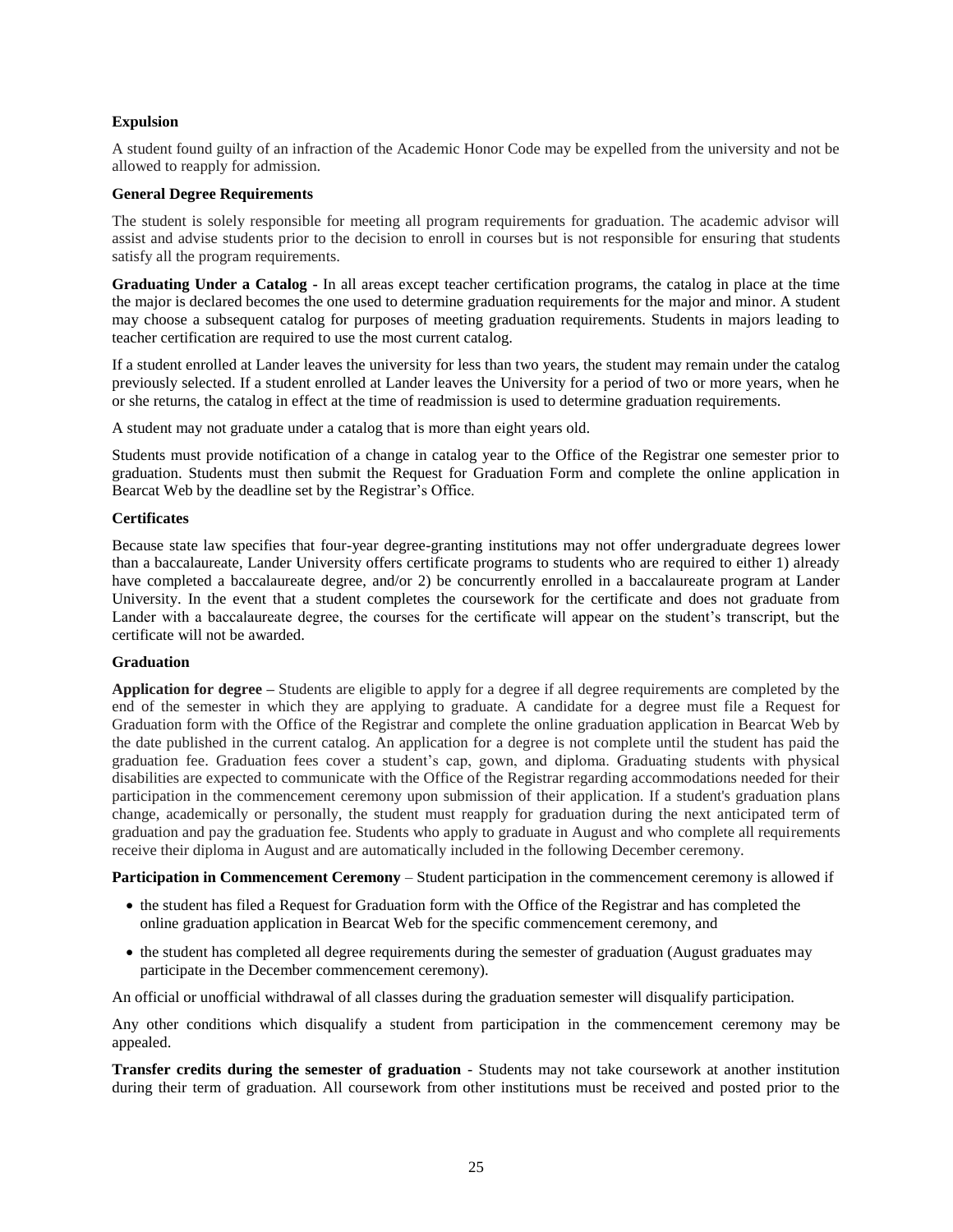semester of their graduation from Lander University. Students bear the responsibility of requesting their transcripts to be sent to the Office of the Registrar.

**Posthumous Degrees -** Enrolled undergraduate and graduate students whose untimely death prevents degree completion may be awarded a posthumous degree. The award of a posthumous degree may be an appropriate recognition of a student's academic achievement when that student's progress would have likely fulfilled the requirements of a degree except for the occurrence of death. Posthumous degrees may be awarded to the deceased students at the discretion of the appropriate college dean and the Provost and Executive Vice President for Academic Affairs and with the consent of the deceased student's family under the following conditions:

- A. When a student death occurs after ALL requirements for the awarding of the degree have been completed; or
- B. When a student death occurs at a time when the student is enrolled in courses that would complete the degree requirements and that student otherwise has met all university, college and department requirements and is in good financial standing with the university.

If the University approves awarding of the degree posthumously, the Office of the Registrar will place the student's name on the appropriate degree list. The diploma and a copy of the commencement program will be released to the family. Upon posting the degree, the transcript will be annotated to indicate that the degree was awarded posthumously.

The family may wish to have someone attend the commencement ceremony and receive the student's diploma. These arrangements should be made with the University through the Office of the Registrar prior to the commencement date. If the person representing the student wishes to participate in the commencement ceremony and receive the diploma, the reader for the ceremony will announce his/her name as follows: "Jane Doe on behalf of Robert Jones".

## **Students' Right to Petition**

Students have the right to seek specific relief from the application of the academic policy of the University. To do so, the student must submit the request in writing on an Academic Petition form to the Office of the Registrar or an Appeal for Readmission form to the Office of Admissions. The request should include a concise letter of the circumstances which have led to the request and any required or suggested supporting documentation. At a minimum, the following deadlines must be observed:

- Petitions that must go to the University Petitions Committee must be completed and submitted to the Office of the Registrar no later than the close of business on the workday prior to the committee meeting day at which the student wants the request to be heard. Petitions and supporting documents submitted after this deadline will be considered at the next monthly meeting of the committee.
- Appeals for Readmission must be completed and submitted to the Office of Admissions (additional instructions are on the form) no later than the close of business on the work day prior to the Admissions Committee meeting day at which the student wants the request to be heard. Students can appeal for readmission only to a Fall or Spring semester. Appeals and supporting documents submitted after this deadline will be considered at the next monthly meeting of the committee.

The University Petitions Committee and the Admissions Committee meet at least once during each month of the year; contact the Office of the Registrar or the Office of Admissions for the specific dates and times of these meetings.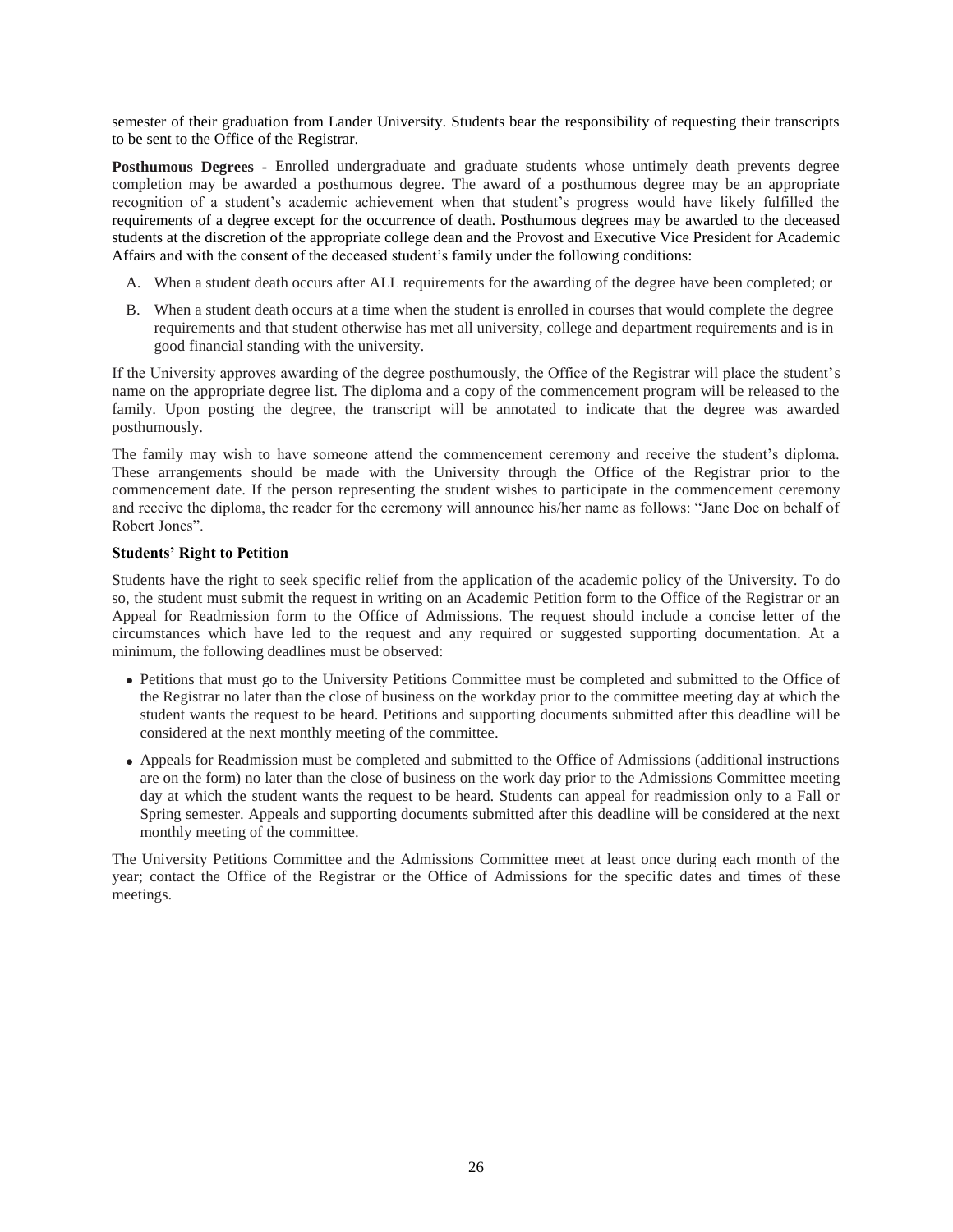# **AWARDS**

## <span id="page-26-0"></span>**COLLEGE OF EDUCATION**

## **Graduate Education Award in Teaching and Learning**

Given annually by the graduate education faculty to an outstanding Master of Education in Teaching & Learning graduate who best exemplifies professional leadership in the areas of teaching, contributions to the profession and school community and preferred dispositions of the *Professional Educator.*

## **Graduate Education Award in Montessori Education**

Given annually by the graduate education faculty to an outstanding Master of Education in Montessori Education graduate who best exemplifies professional leadership in the areas of teaching, contributions to the profession and school community and preferred dispositions of the *Professional Educator.*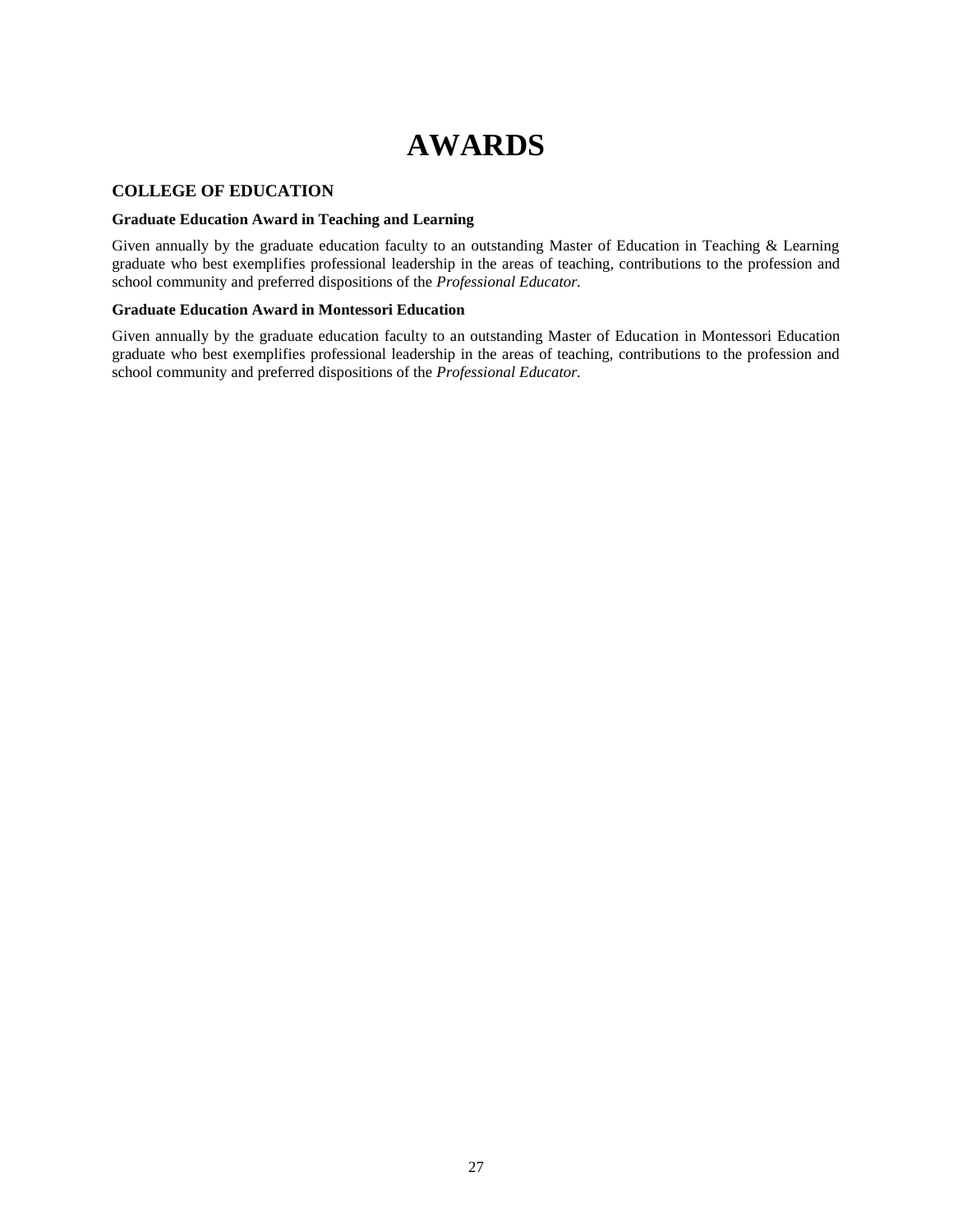# **GRADUATE PROGRAMS 2021-2022**

<span id="page-27-0"></span>The South Carolina Commission on Higher Education (SCCHE) has identified five characteristics that distinguish graduate education from undergraduate education ("Guidelines for Graduate Courses Offered for Professional Development of School Personnel"). In preparing guidelines for graduate courses offered for professional development of school personnel, the SCCHE studied the distinction between graduate and undergraduate courses in general. The resulting guidelines characterize "all graduate courses, whether part of a degree program or for the more narrow purposes of professional development …"

Graduate education is different from undergraduate education and other in-service experiences because it:

- 1. Involves a greater depth of learning than would be found in undergraduate education;
- 2. Involves an increased specialization or focus that would not be found in undergraduate education;
- 3. Involves a more advanced level of instruction than in undergraduate education;
- 4. Emphasizes student self-direction; and
- 5. Emphasizes dynamic interaction with the subject matter, the instructor, and other students, and focuses on the generation of knowledge through research and/or the application of new knowledge.

**Lander University confers the following graduate-level degrees:**

**The Master of Arts in Teaching – Visual Art K-12 (MAT)**

**The Master of Business Administration (MBA)**

**The Master of Education Degree in Teaching and Learning (M.Ed.)**

**Diverse Learners**

**Instructional Technology**

**Montessori Education**

**The Master of Education Degree in Montessori Education (M.Ed.)**

**The Master of Fine Arts in Visual Art (MFA)**

**Visual Art, 2D Studio**

**Visual Art, 3D Studio**

**The Master of Science in Emergency Management (MS)**

**The Master of Science in Management (MSM)**

**The Master of Science in Nursing: Clinical Nurse Leader (MSN)**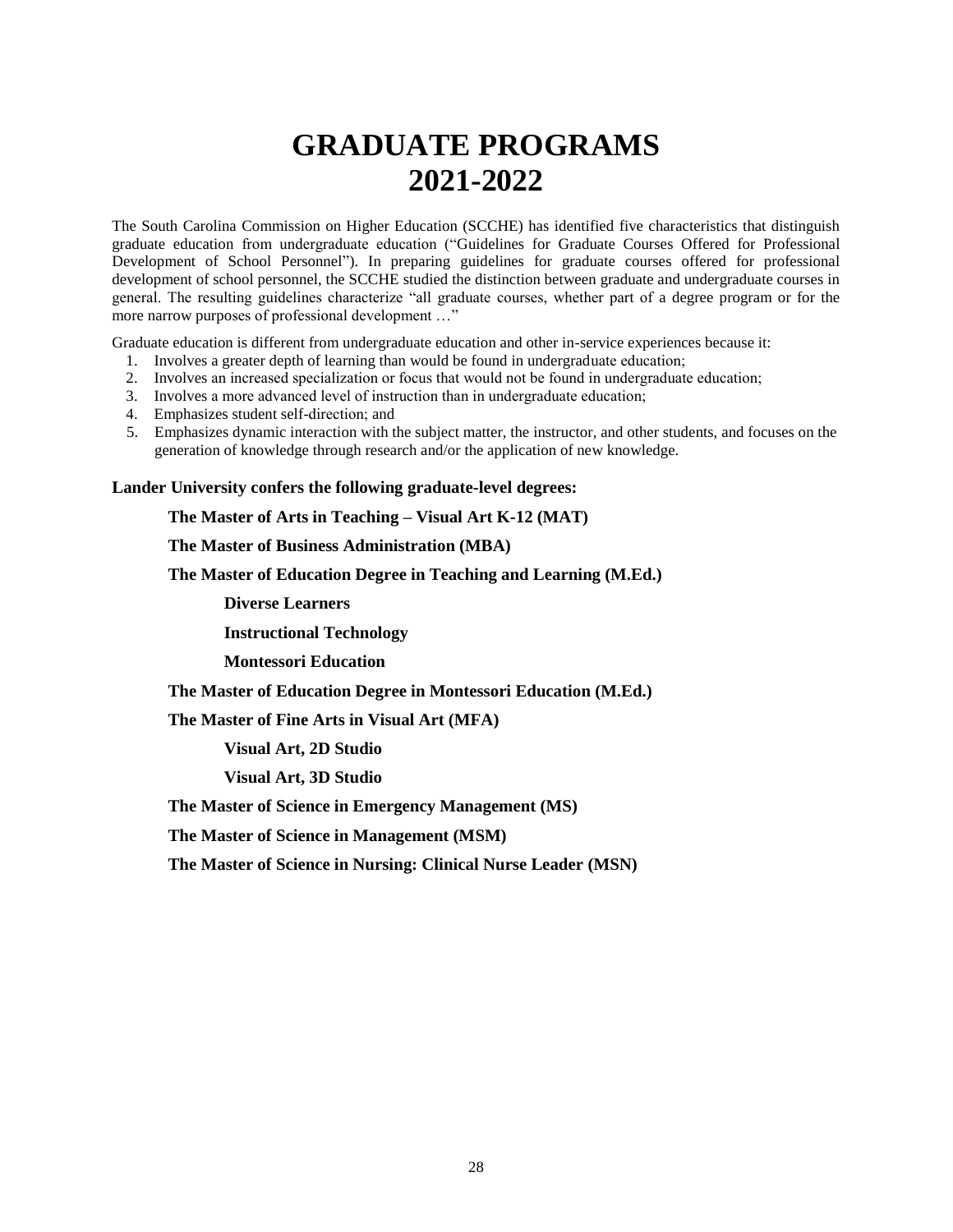## **College of Arts and Humanities Graduate Programs**

<span id="page-28-0"></span>Lander University offers graduate degree programs leading to the Master of Arts in Teaching – Visual Art K-12 (MAT), the Master of Fine Arts in Visual Art – 2D (MFA), and Master of Fine Arts in Visual Art – 3D (MFA).

Students are encouraged to apply for admission online by going to<http://www.lander.edu/apply>**.** Requests for graduate application forms may also be addressed to the Office of Admissions, Lander University, Greenwood, South Carolina 29649, 888-4-Lander, or email [admissions@lander.edu.](mailto:admissions@lander.edu)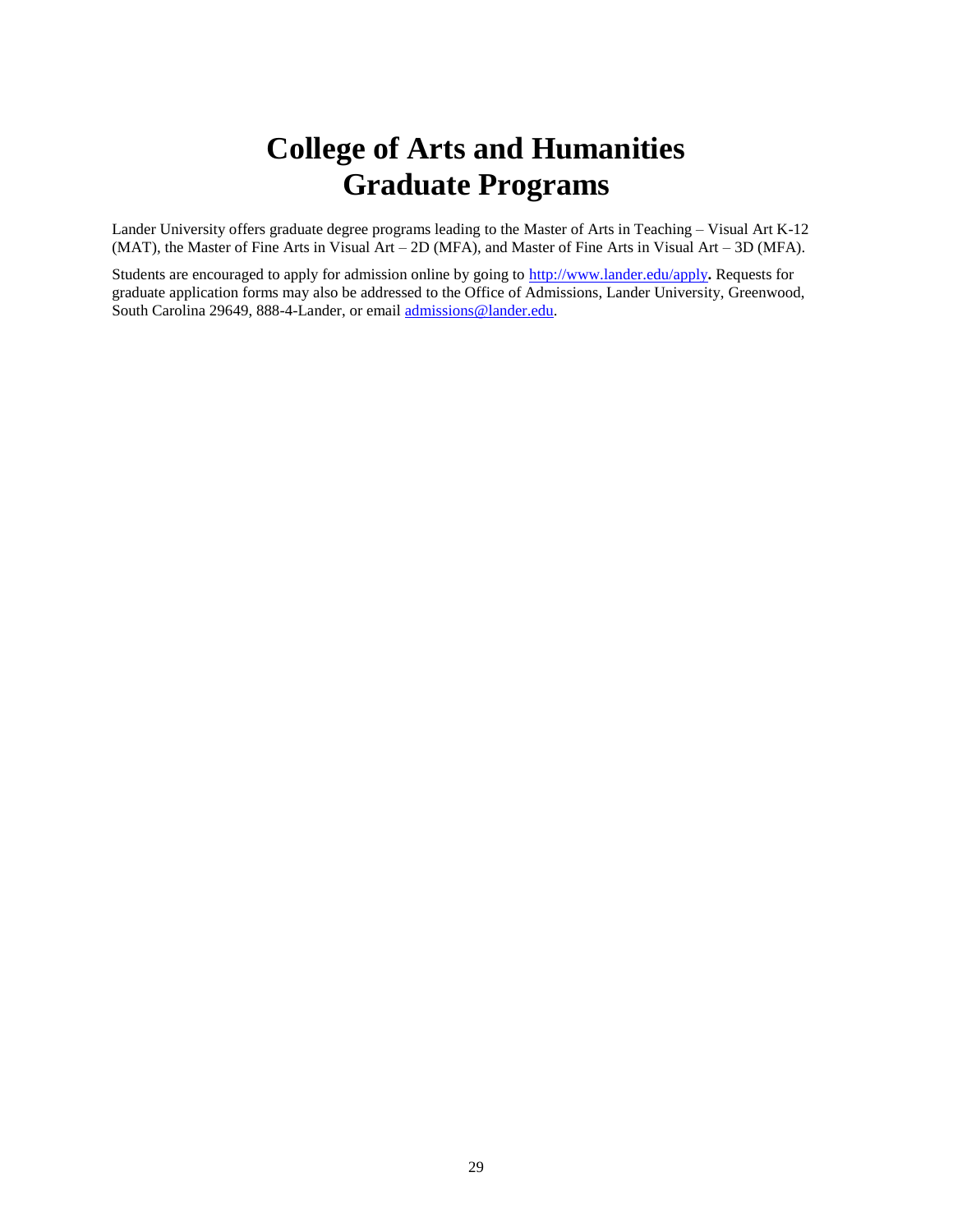## <span id="page-29-0"></span>**Master of Arts in Teaching - Visual Art K-12 (MAT)**

Lander University is accredited by the National Association of Schools of Art and Design (NASAD). The MAT program at Lander University is a graduate degree program with a focus in art education. This degree is designed for the practical preparation of qualified individuals seeking initial certification in art education, K-12. MAT graduates are certified to teach K-12 in South Carolina. In addition, graduates will be prepared to seek additional advanced degrees, including an MFA and Ph.D. The Lander MAT degree targets exceptional art students who aspire to be accomplished artists as well as artist educators, known as "Artist Teachers."

Candidates must have earned a BFA degree in visual art or have completed at least 30 credit hours of advanced undergraduate studio coursework with their undergraduate degree. Students pursuing an undergraduate BFA degree from Lander University will have the opportunity to enter the MAT program on an accelerated track, completing both degrees within a 5-year period.

The MAT program of study provides:

- Development of skills and sensitivities needed by art and design professionals and scholars
- conceptual development in art
- insight into the role of art and design in intellectual and cultural life
- communication in and about the arts
- pathway to initial K-12 certification
- advanced inquiry and study in art education areas of curriculum, methodology, philosophy, and contemporary issues in art education
- exploration of the relationship between teaching process and creative processes
- specialized graduate level studio work in studio and art history

### **Admission:**

Students seeking admission to the MAT program must have earned a BFA from an accredited college or university, or have earned at least 30 credit hours of advanced undergraduate level studio coursework with their undergraduate degree, or be in the process of completing a BFA degree from Lander University.

In addition, the following undergraduate pre-requisite courses are required to enter the Lander MAT program (9.5 credits):

EDUC 223: General Pedagogy (3 credits)

EDUC 203: Field Experience I (0.5 credits)

SPED 223: Pre-K–12 Students with Diverse Learning Needs (3 credits)

EDUC 300 or EDUC 320: Reading and Writing in the Content Area (3 credits)

Current Lander University BFA students may take MAT prerequisite courses during their undergraduate study and be admitted to the MAT degree program (600 level coursework) as early as their senior year of study. Students wishing to begin MAT coursework in their senior year must have at least a 3.0 cumulative GPA and must have passing scores on the PRAXIS II content area test.

Students who have already earned their BFA at Lander University or another institution, or have completed at least 30 credits of upper-level studio coursework as a part of their undergraduate degree, may apply for the MAT program, but must complete all required prerequisite undergraduate education coursework prior to officially entering the MAT program and beginning 600 level coursework.

Students must meet minimum progress requirements at each level. There are two major steps in the process of degree attainment for the MAT program: (1) Admission to Clinical Practice and (2) Program Completion.

## **1. Admission to Clinical Practice**

### Admission **to Clinical Practice requires:**

- a) Application to the South Carolina Department of Education for certification which requires fingerprint and background check approval;
- b) Application to the Department of Teacher Education for admission to Clinical Practice;
- c) Acceptance during the semester prior to the student teaching experience;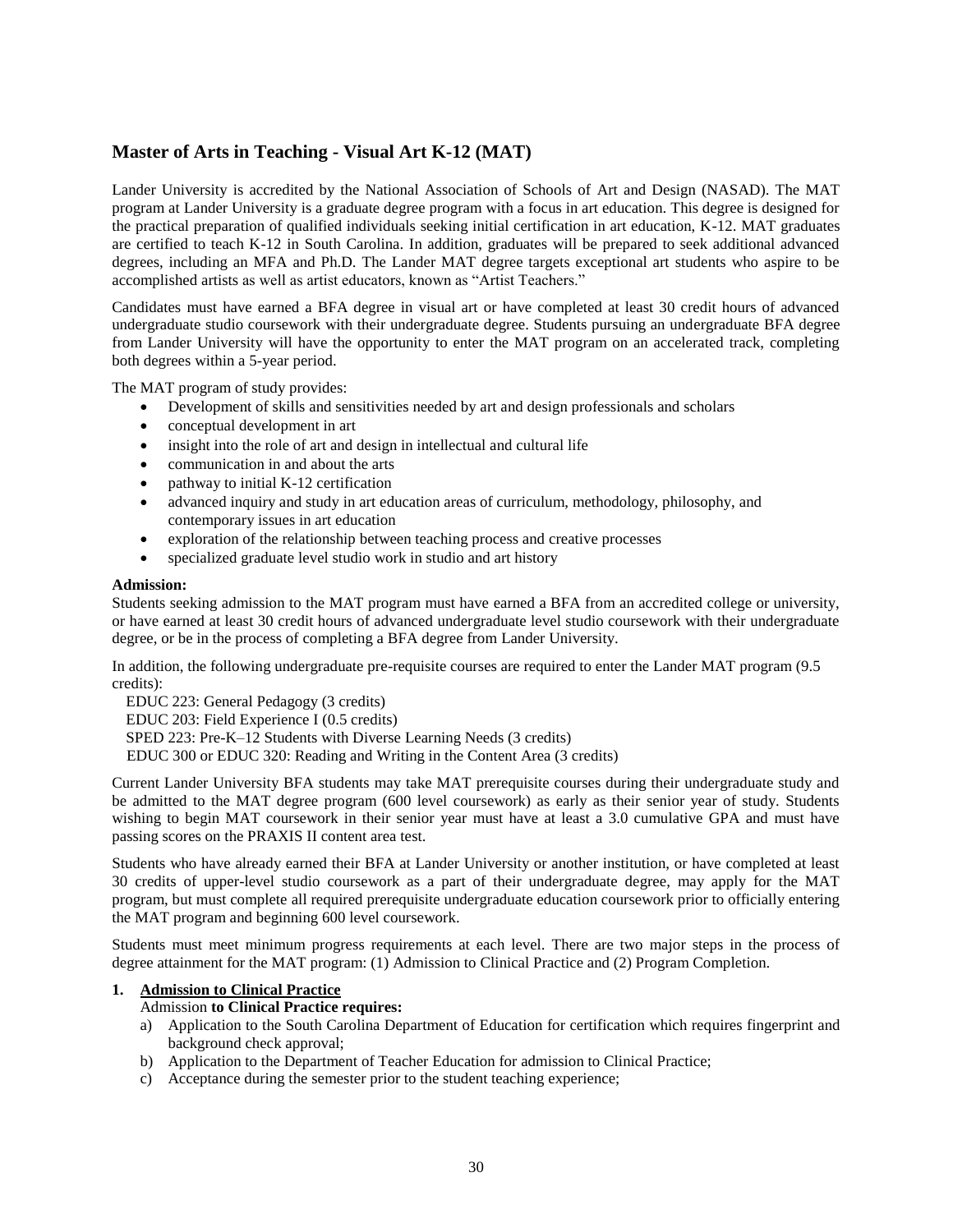- d) Completion of specified courses in the MAT program of studies with a minimum GPA of 3.0. Two grades of "C" in any graduate courses preclude continuation in the program. Any grade lower than a "C" must be replaced by retaking the course with a grade of "B" or better before advancing to the next course in the program of studies. Failure to earn a replacement grade of "B" or better means discontinuation in the program;
- e) Completion of 100 hours of field experience including a two-week placement at a single site;
- f) Favorable recommendation by the MAT Art Education Faculty and by the Dean of the College of Education; and
- g) Passing scores on the PRAXIS II Subject Assessments/Specialty Area Tests required for certification in art by the South Carolina Department of Education. It should be noted that a candidate must pass the PRAXIS II before obtaining state certification.

## **2. Program Completion**

To complete requirements for the MAT degree program, teacher candidates must maintain a minimum GPA of 3.0 on a 4.0 scale on all graduate work, successfully complete student teaching, and demonstrate competence with the four learner outcomes of the unit's conceptual framework as evidenced by observed teaching and compilation of a Professional Education Portfolio. MAT Program completion requirements include:

- MAT Final Exhibition
- Successful presentation and summative defense evaluated by professionals in the fields of art, art education and education.
- All coursework for the Master of Arts in Teaching must be completed within a period of 6 years.

## **Master of Arts in Teaching Program Requirements:**

## **1. Demonstration of knowledge in the content area, scholarly inquiry, and pedagogy**

- a. Must complete an approved program of study, have no more than six semester hours with grades of "C" and have a GPA of 3.0 or above
- b. Upon receiving the first grade of "C", the student will be required to meet with the director of the MAT program to develop an academic progress plan. Upon receiving a second grade of "C" the student will not be permitted to continue in the degree program.
- c. All work for the Master of Arts in Teaching degree must be completed within a period of six years
- d. Any remedial course work needed to meet the requirement required undergraduate coursework must be completed before admission to student teaching.
- e. PRAXIS II scores

## **2. Successful completion of Clinical Practice**

- a. Observation of lessons taught
- b. Teacher Education assessment requirements demonstrating an acceptable level of competence in all learner outcomes of the Professional Educator

## **3. Exhibition**

- a. Professional presentation of studio products of BFA/MAT courses
- b. Preparation, installation, and publicity for a meaningful exhibition of K-12 student artworks from the student's Clinical Practice.

## **4. Program Defense**

- a. Reflective demonstration of achievement for the learner outcomes of the Professional Educator
- b. Effective communication incorporating technology and oral response to questions.

## **MAT Program of Study:**

The program of study leading to the Master of Arts in Teaching – Art Education consists of coursework and other learning activities in the following areas at the 600 levels. This coursework may occur simultaneously with Lander B.F.A. coursework. Total credit hours earned at the 600 level are 36.

## **Program Requirements**

| <b>MAJOR PROGRAM REQUIREMENTS</b>                        | <b>Credit Hours</b> |
|----------------------------------------------------------|---------------------|
| ART 621: History and Philosophy of Art Education         |                     |
| EDUC 622: Advanced Growth and Development of the Learner |                     |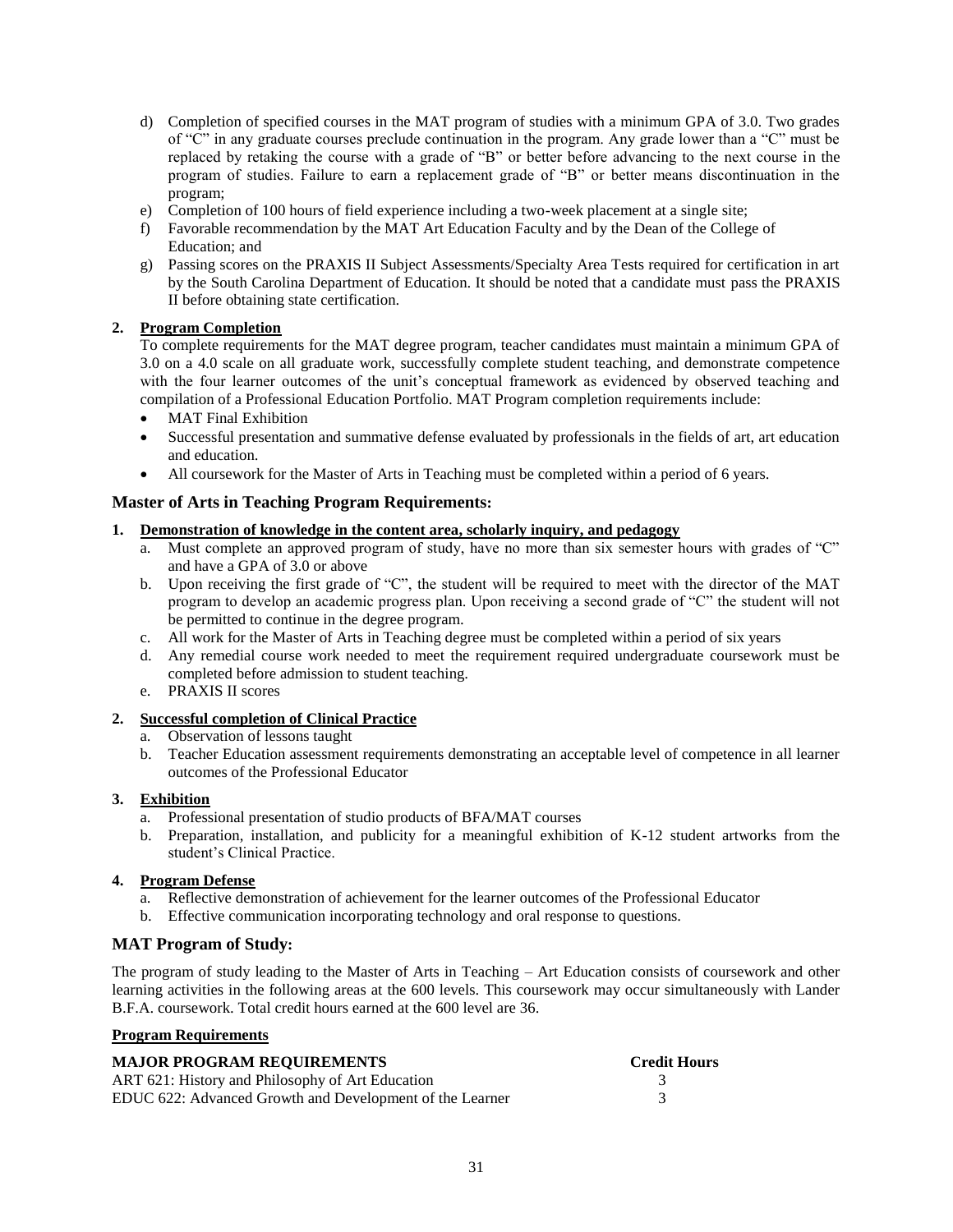| ART 611: Curriculum and Assessment in Art, K-12<br>ART 612: Practices for Teaching Art: Materials and Methods<br>EDUC 601: Clinical Practice         | 24 |
|------------------------------------------------------------------------------------------------------------------------------------------------------|----|
| <b>MAJOR PROGRAM ADDITIONAL REQUIREMENTS</b><br>ART 653: Graduate Art History<br>ART 631: The Artist Teacher<br>ART 661: MAT Exhibitions and Defense | 12 |
| <b>TOTAL FOR MAT DEGREE</b>                                                                                                                          | 36 |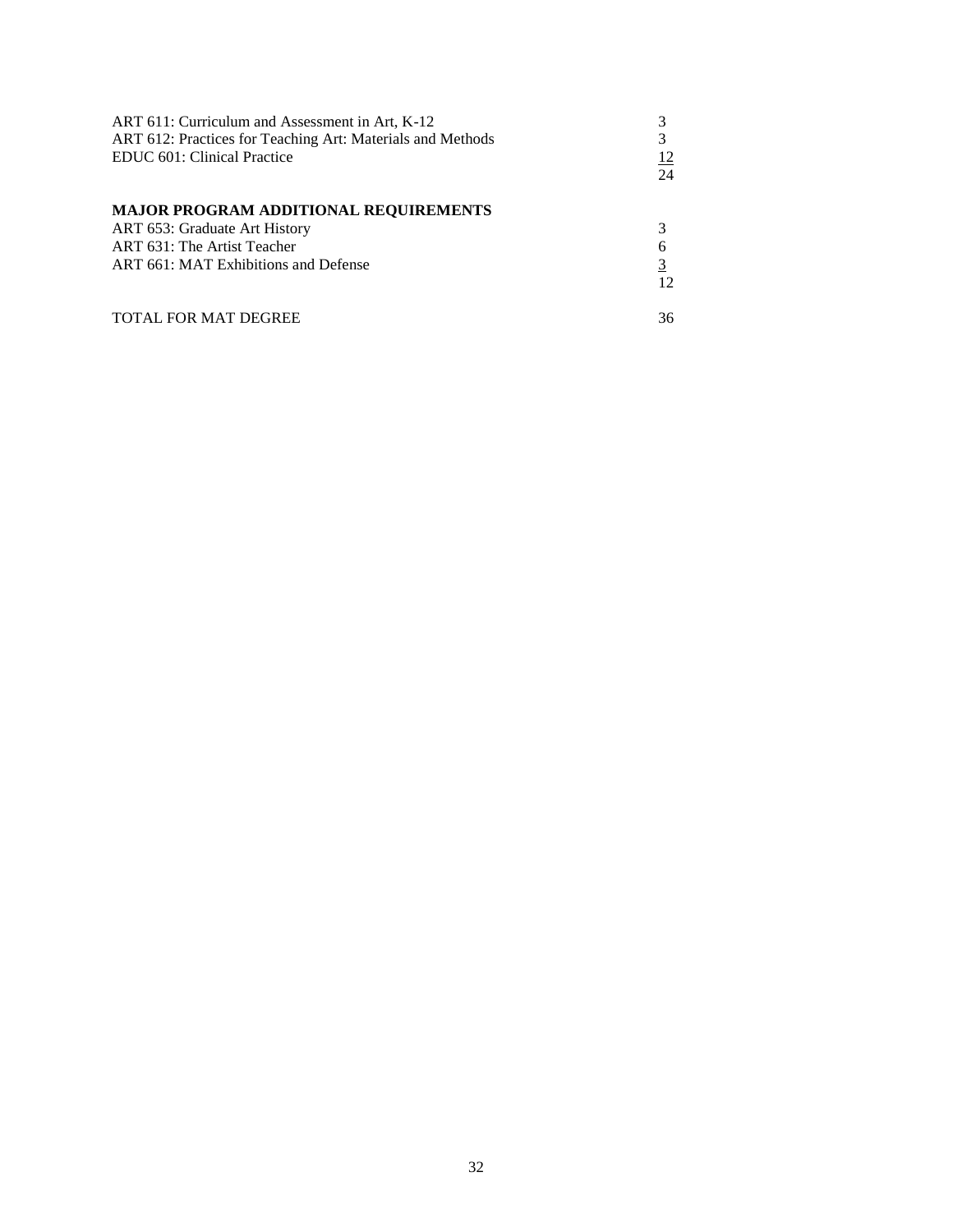## <span id="page-32-0"></span>**Master of Fine Arts in Visual Art (MFA)**

## **Program Purpose**

The Lander Art Department is accredited by the National Association of Schools in Art and Design (NASAD). The MFA program at Lander University is an advanced graduate degree program with a focus in studio art. The MFA is a terminal degree which prepares students at the graduate level for a professional studio career in art and preparation for teaching at the university level which meets the standards put forth by NASAD. This rigorous studio-based program is designed to engender contemporary art practice by challenging students with new and innovative approaches to materials and techniques while fostering growth within their chosen area of specialization. Students gain in-depth knowledge and professional competence in one or more disciplines through creative endeavor, inquiry, and investigation. Students are encouraged to consider the relationship between multiple disciplines through required intermedia study. Students can pursue an MFA in Visual Art with a 2D Studio concentration or MFA in Visual Art with a 3D Studio Concentration. Each program of study is planned to provide:

- Opportunity to create studio art or design work that shows specific intent, content, methodology, and product
- In-depth professional competence in one or more discipline of studio art and design
- Opportunity to investigate the relationship between materiality, technique and conceptual content.
- Opportunity for research and scholarship in the areas of art and design history, theory, criticism, and pedagogy
- Opportunity to contextualize art and design research on a larger social, cultural, educational, economic and technological scale
- Opportunity to contribute to the body of knowledge and practice in art and design.
- Opportunity to enlarge breadth of competence between areas of art and design specialization
- Opportunity to teach undergraduate majors and non-majors at the university level

## **2D Studio Emphasis**

MFA students may pursue an emphasis in 2D Studio. This emphasis is designed to meet the needs of students who are interested in teaching at the college level or pursuing a professional studio practice in 2-dimensional image making with a variety of media and in a variety of disciplines. These can be traditional disciplines such as drawing, painting, printmaking, photography, or experimental and/or mixed media. Students will be encouraged to consider 2D image making a mindset more than media specific. Experimentation will be highly encouraged. 2D classes will be complimented with intermedia classes and/or other optional studio electives. The intermedia studies will require that students deliberately integrate different media to create new art work. This will foster innovative ways to work with various media resulting in new unique work which can energize a student's studio practice and promote exponential growth.

## **3D Studio Emphasis**

MFA students may pursue an emphasis in 3D Studio. This emphasis is designed to meet the needs of students who are interested in teaching at the college level or pursuing a professional studio practice in 3-dimensional object making with a variety of media and in a variety of disciplines. These can be traditional disciplines such as sculpture or ceramics, or experimental and/or mixed media such as sculpture, ceramics and/or mixed media. Students will be encouraged to consider 3D object making a mindset more than media specific. Experimentation will be highly encouraged. 3D classes will be complimented with intermedia classes and/or other optional studio electives. The intermedia studies will require that students deliberately integrate different media to create new artwork. This will foster innovative ways to work with various media resulting in new unique work which can energize a student's studio practice and promote exponential growth.

## **Teaching Experience**

MFA Candidates will have the opportunity to gain teaching experience as part of their graduate studies, both in a team-teaching model and as Teacher of Record. This will include teaching majors and non-major undergraduate students in the areas of studio foundations and art history.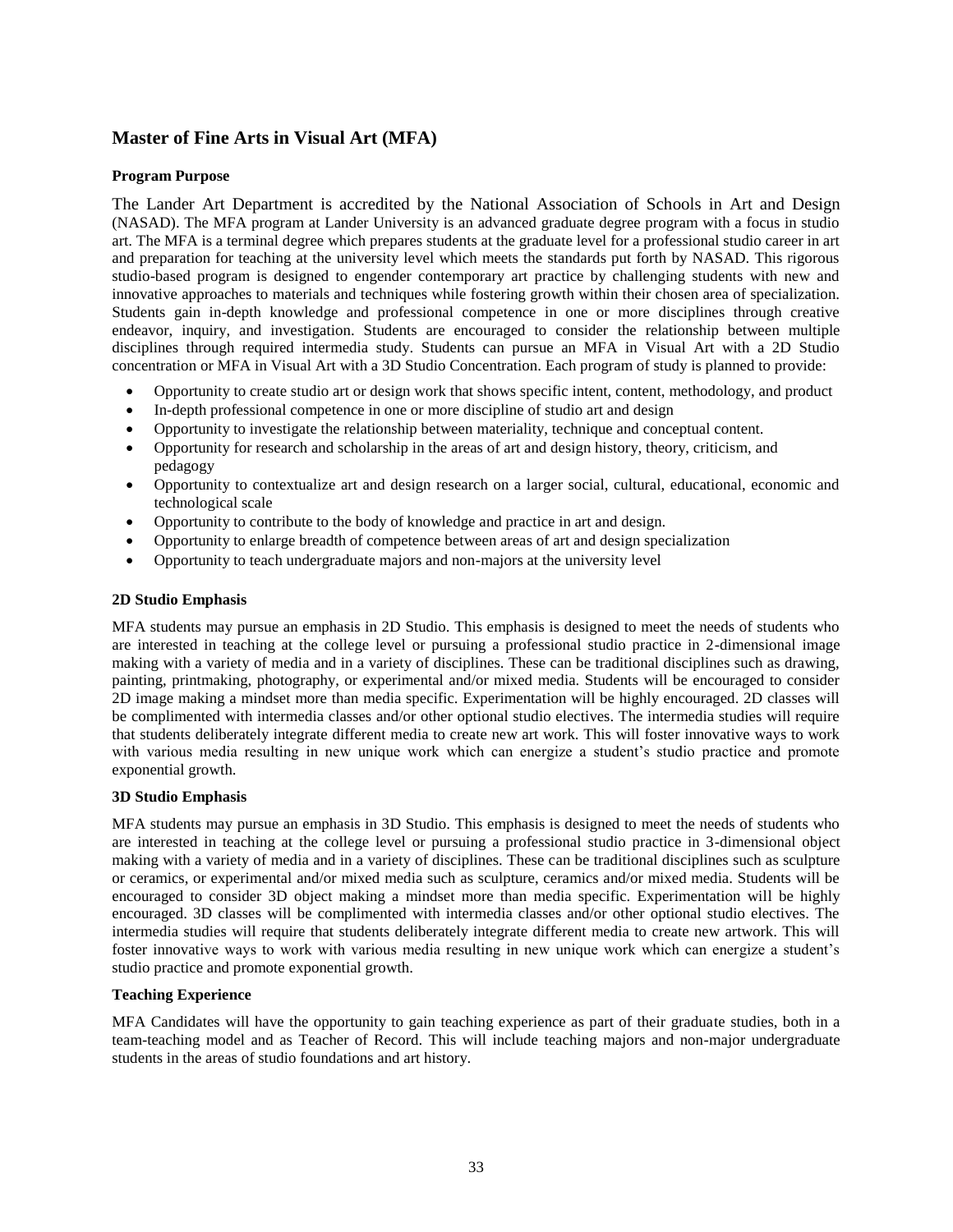## **MFA in Visual Art Program Objectives**

As per the standards outlined by the National Association of School of Art and Design (NASAD), the MFA is recognized as the terminal degree for art practitioners and educators which requires 60 semester hours of graduate study. Students graduating from Lander University with a MFA degree in Visual Art will have demonstrated the professional intensity and high standards expected of a terminal degree program. Graduates will demonstrate exceptional skill in studio art and design within a well-developed personal aesthetic. Specific standards outlined by the National Association of School of Art and Design include:

- 1. Demonstrate a high degree of knowledge and professional competence in contemporary studio art practice through a significant body of work.
- 2. Demonstrate a breadth of understanding in one or more art disciplines through independent thought and studio practice, and art historical contextualization-both past and current.
- 3. Demonstrate an understanding of contemporary art practice and ideals in primary area of focus in order to actively contribute to the growth of current knowledge base in the field of art and design.
- 4. Demonstrate breadth of competence and engagement in areas beyond the major area of specialization, the ability to connect art to other fields, and an understanding of art historical context, art theory and criticism.
- 5. Plan and execute an exhibition of a cohesive thesis body of work in chosen area(s) of emphasis in studio art, to be accompanied by a formal published thesis statement and an oral presentation.
- 6. Demonstrate advanced capabilities with technology in areas of specialization and resources associated with the field of art, art studio practice, and pedagogy.

## **Admission**

To be considered for admission into the MFA Program at Lander University, applicants must submit the following with their application.

- 1. Undergraduate studio degree in Art or Design (BFA, BA, BS, BDes), and provide official transcripts for all undergraduate or graduate coursework.
- 2. GPA of 3.0 or better on a 4.0 scale.
- 3. Statement of Intent: One-page written statement which includes the following: Description of current studio practice, why the applicant is considering an MFA, what they hope to accomplish in Graduate school, and what their professional goals are after graduation.

Digital portfolio of 20 images (72dpi designed for screen media). Applicants should submit a portfolio of work which includes 15-20 recent creative works. At least 10 should be should represent their chosen area of focus. Portfolio should be submitted in a single PDF file

### **Conditional Admission**

Applicants not meeting the full admission requirements may be considered for conditional admission. Students admitted conditionally are required to demonstrate successful graduate work with a GPA of 3.0 at the end of the first semester, at which time they would be considered fully admitted into the MFA Program. Students admitted conditionally and not achieving a GPA of 3.0 at the end of the first semester will be required to complete additional studio work outside the program before he/she can move forward. This time of remedial work may not be counted towards total number of degree credits for the MFA, but individual courses may be applied the other graduate degrees.

### **MFA in Visual Art Program Faculty**

MFA faculty hold terminal degrees and are specialists in their discipline of choice, and are seasoned in the arena of academic study. MFA faculty will assist and advise graduate student curriculum and teaching activities. Students will work with multiple faculty in some capacity to broaden the viewpoint.

### **MFA Assessment**

MFA candidates will be assessed with the following schedule each semester:

- 1. Students are assigned an MFA advisor based on initial application. This is subject to change. Students must maintain 3.0 on a 4.0 scale.
- 2. MFA students meet regularly with their MFA studio advisor.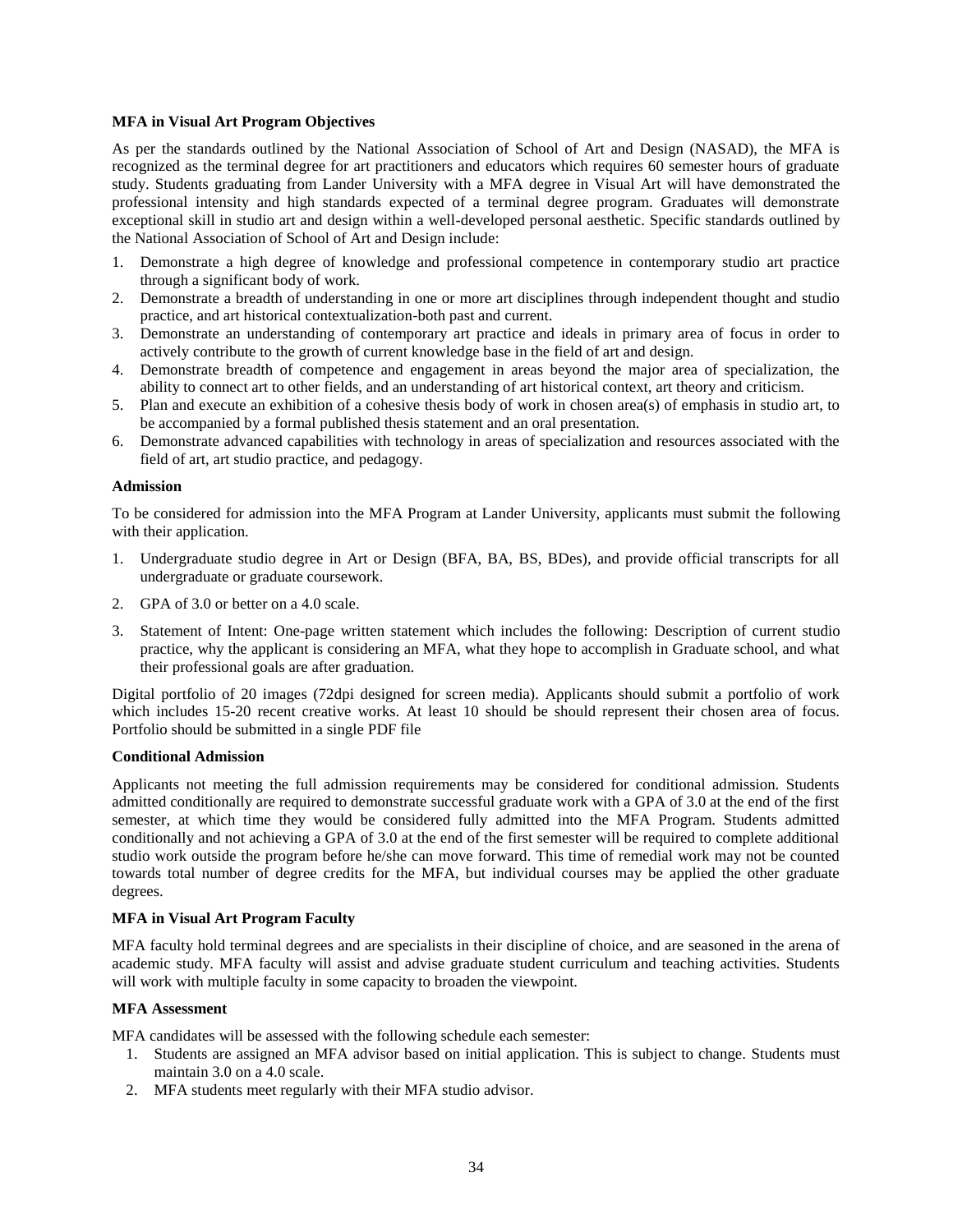- 3. MFA students will conduct a casual review of studio endeavors through Open Studio events, which may include a visual/verbal presentation to gradate faculty and fellow students. Faculty advisors will follow-up with normally scheduled advisement meetings.
- 4. At midterm, students will present current in process work for discussion with graduate faculty and students. This will include a current artist statement as well as a verbal presentation of work. Faculty will offer guidance and informed critique.
- 5. At the completion of each semester, students will present that semester's work to graduate faculty in a formal arena. Students will be required to speak about the direction of their work and plans for future works. Faculty will assess student's progress and offer critique and insight.

MFA students are evaluated in their complete program of study with the following schedule:

- 1. 30-hour review. Upon the completion of the second year, second semester, each student will present their developing body of work to the graduate faculty with one of the following outcomes:
	- a. Accepted status: Student continues in the MFA program. From this point forward he or she will be considered an MFA Candidate. At this point the Candidate will select a graduate committee composed of at least 3 faculty members.
	- b. Conditional status: Student will be required to complete additional studio work outside the program before he/she can move forward. This time of remedial work may not be counted towards total number of degree credits.
	- c. Unaccepted status: Student will terminate graduate work.
- 2. Thesis. During the last semester of the degree program, each MFA Candidate will complete a final thesis project composed of a written thesis document and an exhibition of graduate artwork. This exhibition will be a cohesive body of work which has resulted from research completed during the MFA program. The written document will accompany the exhibition and be structured and published as determined by the Graduate Studies Department. The thesis content will be the responsibility of the Candidate under the direction of his/her Graduate Committee. Final approval of the thesis manuscript must be unanimous by the Thesis Committee.
- 3. Oral Examination. While the Candidate's thesis exhibition is on display in the gallery, he/she will present a verbal statement of work to graduate faculty, followed by a series of questions by graduate faculty.

### **Grading Scale**

The grading scale will appear in the syllabus of each course. Graduate courses use the following scale except for Thesis Research courses, which are graded on a Pass/Fail basis.

A 90-100 B 80-89  $\begin{array}{cc}\n C & 70-79 \\
D & 60-69\n \end{array}$  $\frac{D}{F}$  60-69  $0-59$ 

Two grades of "C" in any graduate courses preclude continuation in the program. Any grade lower than a "C" must be replaced by retaking the course with a grade of "B" or better before advancing to the next course in the program of studies. Failure to earn a replacement grade of "B" or better means discontinuation in the program.

### **Incomplete Grade(s)**

A grade of Incomplete (I) is assigned at the discretion of the instructor when, in the instructor's judgement, a student who has a passing grade in the course, or a reasonable prospect of earning a passing grade, is unable to complete some limited portion of the assigned work in the course (e.g., final project, final exam) because of extenuating circumstances (e.g., extended illness, accident, unavoidable work-related responsibility or family hardship).

NOTE: An Incomplete is not intended to give students additional time to complete course assignments unless there is some indication that the specified condition or event prevented the student from completing course assignments on time.

## **Graduate Studios**

MFA student will be provided individual studio space for the development of a personal body of work.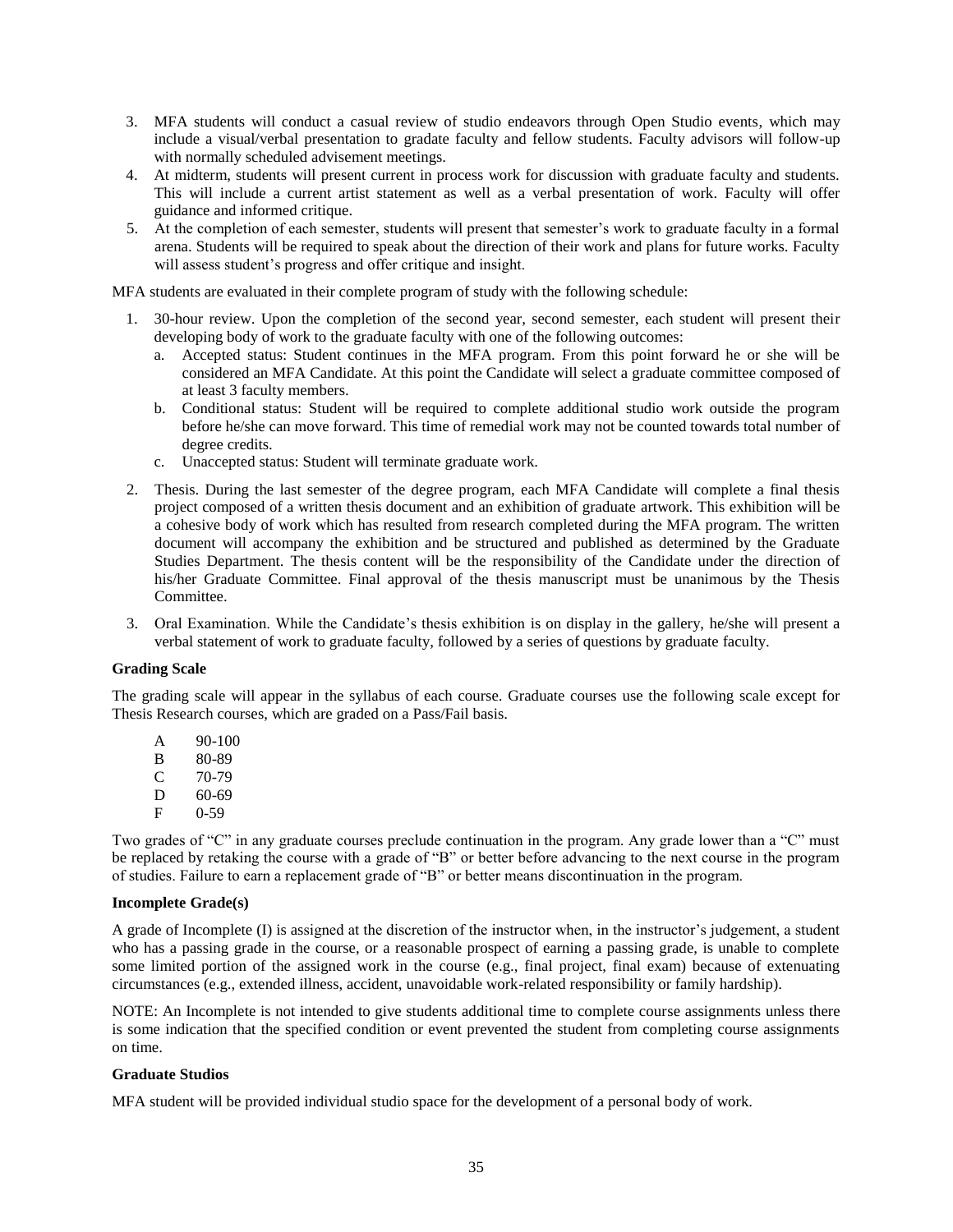## **Program of Study – 2D Visual Art Major**

The program of study leading to the Master of Fine Arts 2D Visual Art degree consists of earning 60 hours of coursework as described below.

## **2D Major Program Studio Requirements (36 hours required)**

Art Studio 2D (select 6 hours) ART 623 Photography Studio ART 625 Painting Studio ART 626 Printmaking Studio ART 750 Special Topics Art Studio 2D Research (select 6 hours) ART 723 Photography Research ART 725 Painting Research ART 750 Special Topics Art Studio Thesis Research I (select 3 hours) ART 823 Photography Thesis I ART 825 Painting Thesis I Art Studio Thesis Research II (6 hours) ART 833 Photography Thesis II ART 835 Painting Thesis II Intermedia Studies (select 9-15 hours) ART 629 Intermedia Studio (may be taken twice) ART 729 Intermedia Studio (may be taken twice) ART 829 Intermedia Studies Art Studio Electives (select 3-6 hours) ART 623 Photography Studio ART 624 Sculpture Studio ART 625 Painting Studio ART 626 Printmaking Studio ART 627 Ceramics Studio ART 723 Photography Research ART 724 Sculpture Research ART 725 Painting Research ART 727 Ceramics Research ART 750 Special Topics ART 823 Photography Thesis I ART 824 Sculpture Thesis I ART 825 Painting Thesis I ART 827 Ceramics Thesis I

### **2D Major Additional Requirements (21 hours required)**

Art History (9 hours) ART 651 Theories of Modernist Art ART 652 Theories of Contemporary Art ART 653 Aesthetics and Art Criticism ART 671 Special Topics in Art History Graduate Seminar (select 6 hours) ART 641 Graduate Seminar ART 741 Graduate Seminar ART 841 Graduate Seminar Thesis (6 hours) ART 851 Thesis Support I ART 852 Thesis Support II

## **2D Major Additional Elective**

Three (3) hours of elective course must be chosen from graduate-level ART course offerings as described in the current catalog.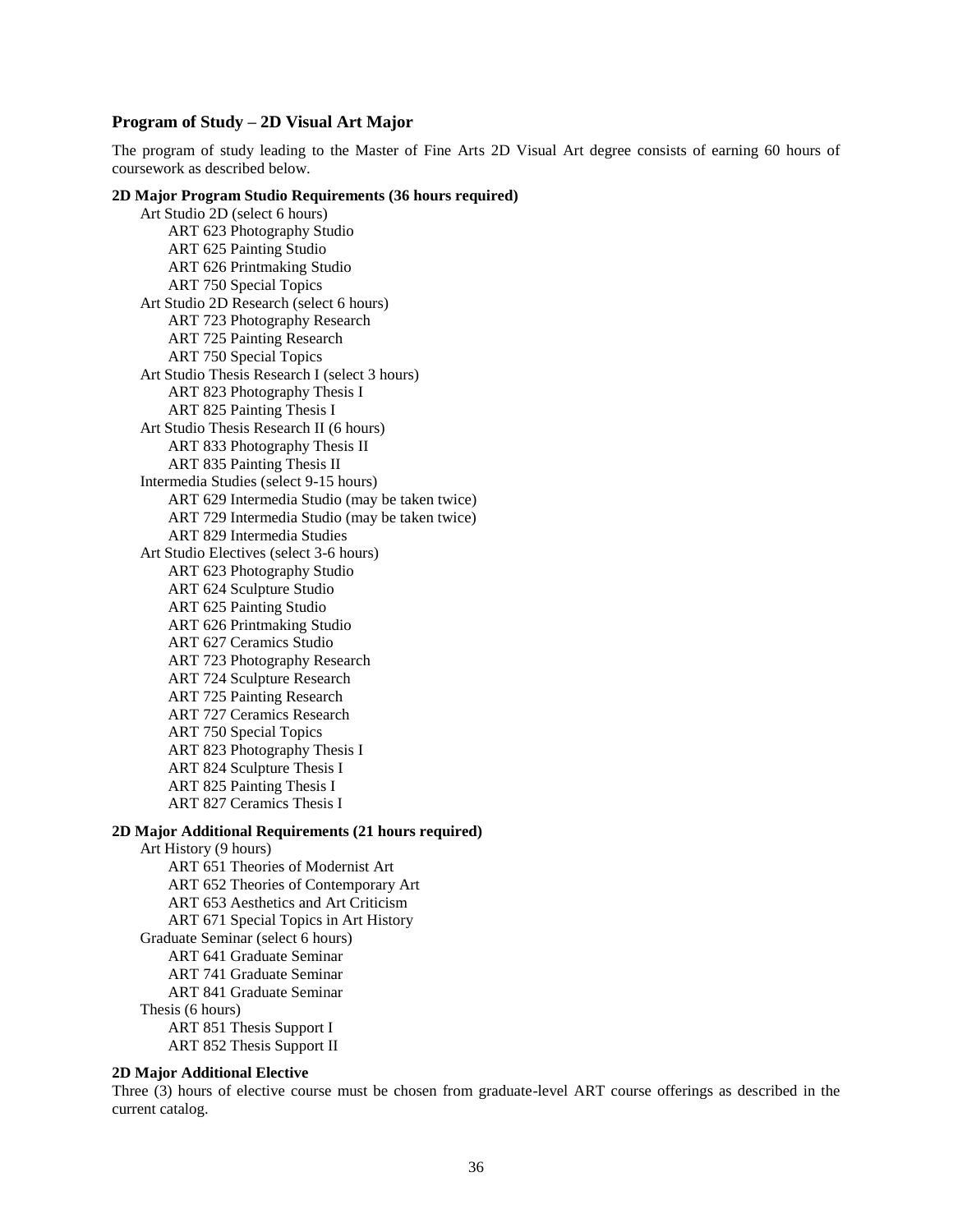Approved transfer credit at the 600 graduate level may be used to meet elective requirements.

## **Program of Study – 3D Visual Art Major**

The program of study leading to the Master of Fine Arts 3D Visual Art degree consists of earning 60 hours of coursework as described below.

### **3D Major Program Studio Requirements (36 hours required)**

Art Studio 3D (select 6 hours) ART 624 Sculpture Studio ART 627 Ceramics Studio ART 750 Special Topics Art Studio 3D Research (select 6 hours) ART 724 Sculpture Research ART 727 Ceramics Research ART 750 Special Topics Art Studio Thesis Research I (select 3 hours) ART 824 Sculpture Thesis I ART 827 Ceramics Thesis I Art Studio Thesis Research II (6 hours) ART 834 Sculpture Thesis II ART 837 Ceramics Thesis II Intermedia Studies (select 9-15 hours) ART 629 Intermedia Studio (may be taken twice) ART 729 Intermedia Studio (may be taken twice) ART 829 Intermedia Studies Art Studio Electives (select 3-6 hours) ART 623 Photography Studio ART 624 Sculpture Studio ART 625 Painting Studio ART 626 Printmaking Studio ART 627 Ceramics Studio ART 723 Photography Research ART 724 Sculpture Research ART 725 Painting Research ART 727 Ceramics Research ART 750 Special Topics ART 823 Photography Thesis I ART 824 Sculpture Thesis I ART 825 Painting Thesis I ART 827 Ceramics Thesis I

#### **3D Major Additional Degree Requirements – 21 hours required**

Art History (9 hours) ART 651 Theories of Modernist Art ART 652 Theories of Contemporary Art ART 653 Aesthetics and Art Criticism ART 671 Special Topics in Art History Graduate Seminar (select 6 hours) ART 641 Graduate Seminar ART 741 Graduate Seminar ART 841 Graduate Seminar Thesis (6 hours) ART 851 Thesis Support I ART 852 Thesis Support II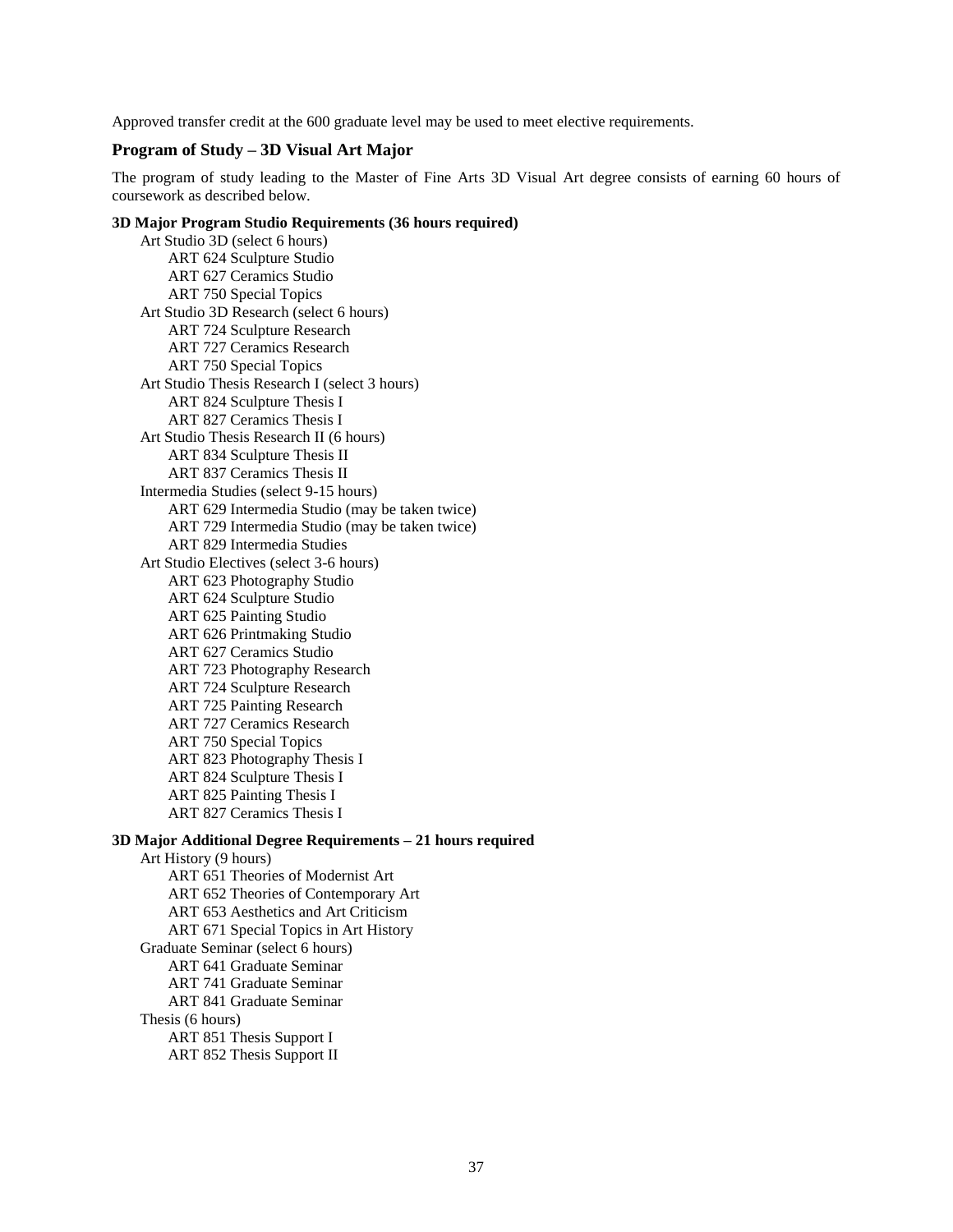## **3D Major Additional Elective**

Three (3) hours of elective course must be chosen from graduate-level ART course offerings as described in the current catalog.

Approved transfer credit at the 600 graduate level may be used to meet elective requirements.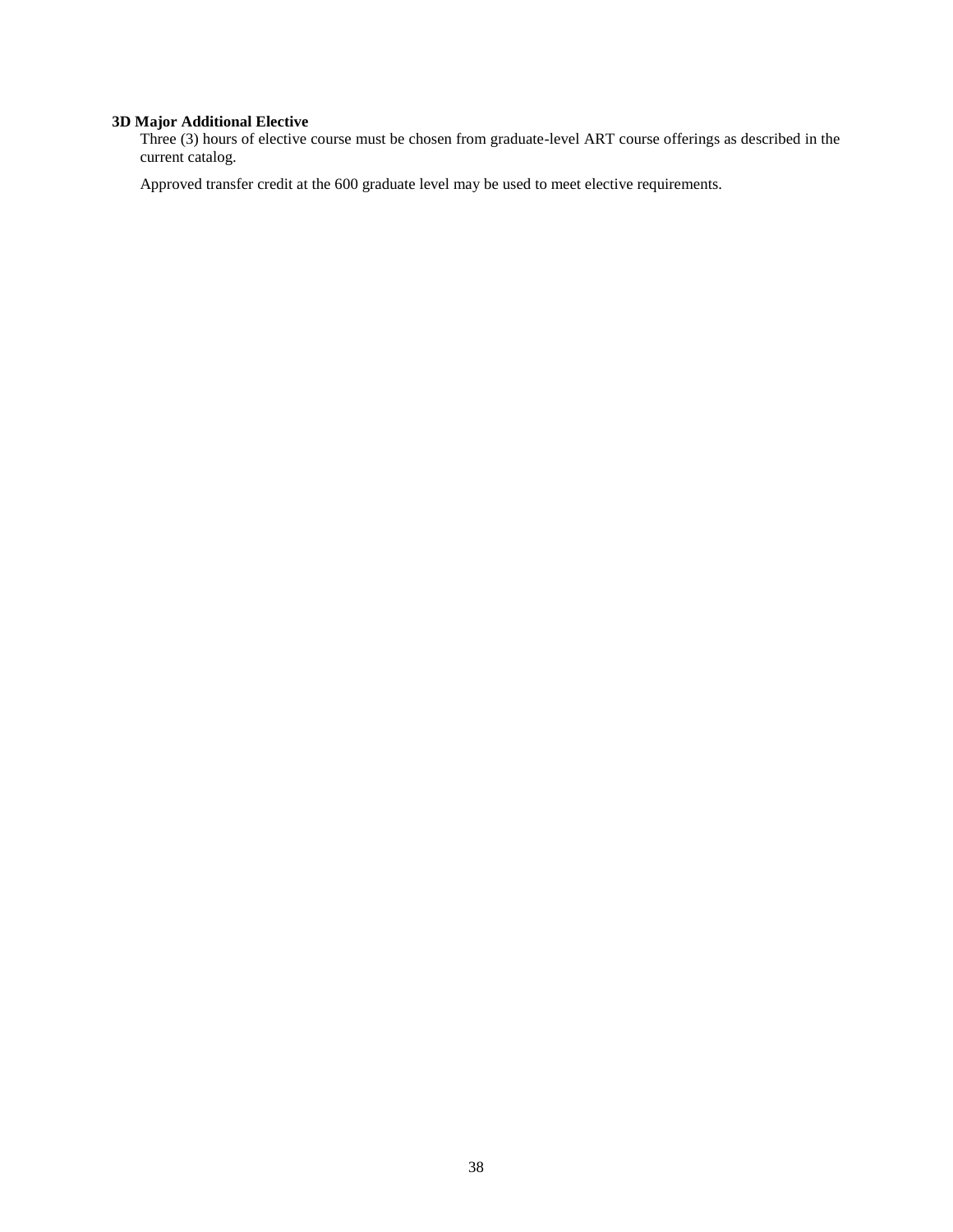# **The College of Education Graduate Programs**

Lander University offers graduate degree programs leading to the Master of Education degree in Teaching and Learning, and the Master of Education degree in Montessori Education. In addition, graduate work is offered for non-degree seeking students, including courses which provide public school teachers with opportunities to meet recertification requirements. While the graduate programs are administered by the College of Education, they involve faculty from across the University.

Lander University also offers a graduate degree program leading to the Master of Arts in Teaching - Visual Art K-12 (MAT). For details on this degree, please see The College of Arts and Humanities Graduate Programs, pages 29-38.

Students are encouraged to apply for admission online by going to <http://www.lander.edu/apply>**.** Requests for graduate application forms may also be addressed to the Office of Admissions, Lander University, Greenwood, South Carolina 29649, 888-4-Lander, or email [admissions@lander.edu.](mailto:admissions@lander.edu)

**Immunization:** All students taking courses on the Lander campus will be required to meet immunization standards as specified in the Admissions section of this catalog. (See pages 12-13.)

**Dispositions:** Students enrolled in advanced degree programs in the College of Education are expected to exhibit the knowledge, skills, and dispositions of professional educators. The National Council for Accreditation of Teacher Education (NCATE) defines dispositions as "values, commitments, and professional ethics that influence behaviors toward students, families, colleagues, and communities and affect student learning, motivation, and development as well as the educators' own growth and professional development." Professional Educators are expected to exhibit appropriate dispositions. Failure to do so may result in removal from a graduate education program.

Students enrolled in Lander University Graduate education programs are assessed using these learner outcomes and preferred dispositions and must embrace and demonstrate the knowledge, skills, and preferred dispositions set forth in the InTASC (Interstate Teacher Assessment and Support Consortium) standards.

#### **The Learner and Learning**

## • **Standard 1. Learner Development**

The teacher understands how learners grow and develop, recognizing that patterns of learning and development vary individually within and across the cognitive, linguistic, social, emotional, and physical areas, and designs and implements developmentally appropriate and challenging learning experiences.

#### • **Standard 2. Learning Differences**

The teacher uses understanding of individual differences and diverse cultures and communities to ensure inclusive learning environments that enable each learner to meet high standards.

#### • **Standard 3. Learning Environments**

The teacher works with others to create environments that support individual and collaborative learning, and that encourage positive social interaction, active engagement in learning, and self-motivation.

#### **Content**

## • **Standard 4. Content Knowledge**

The teacher understands the central concepts, tools of inquiry, and structures of the discipline(s) he or she teaches and creates learning experiences that make the discipline accessible and meaningful for learners to assure mastery of the content.

#### • **Standard 5. Application of Content**

The teacher understands how to connect concepts and use differing perspectives to engage learners in critical thinking, creativity, and collaborative problem solving related to authentic local and global issues.

## **Instructional Practice**

• **Standard 6. Assessment**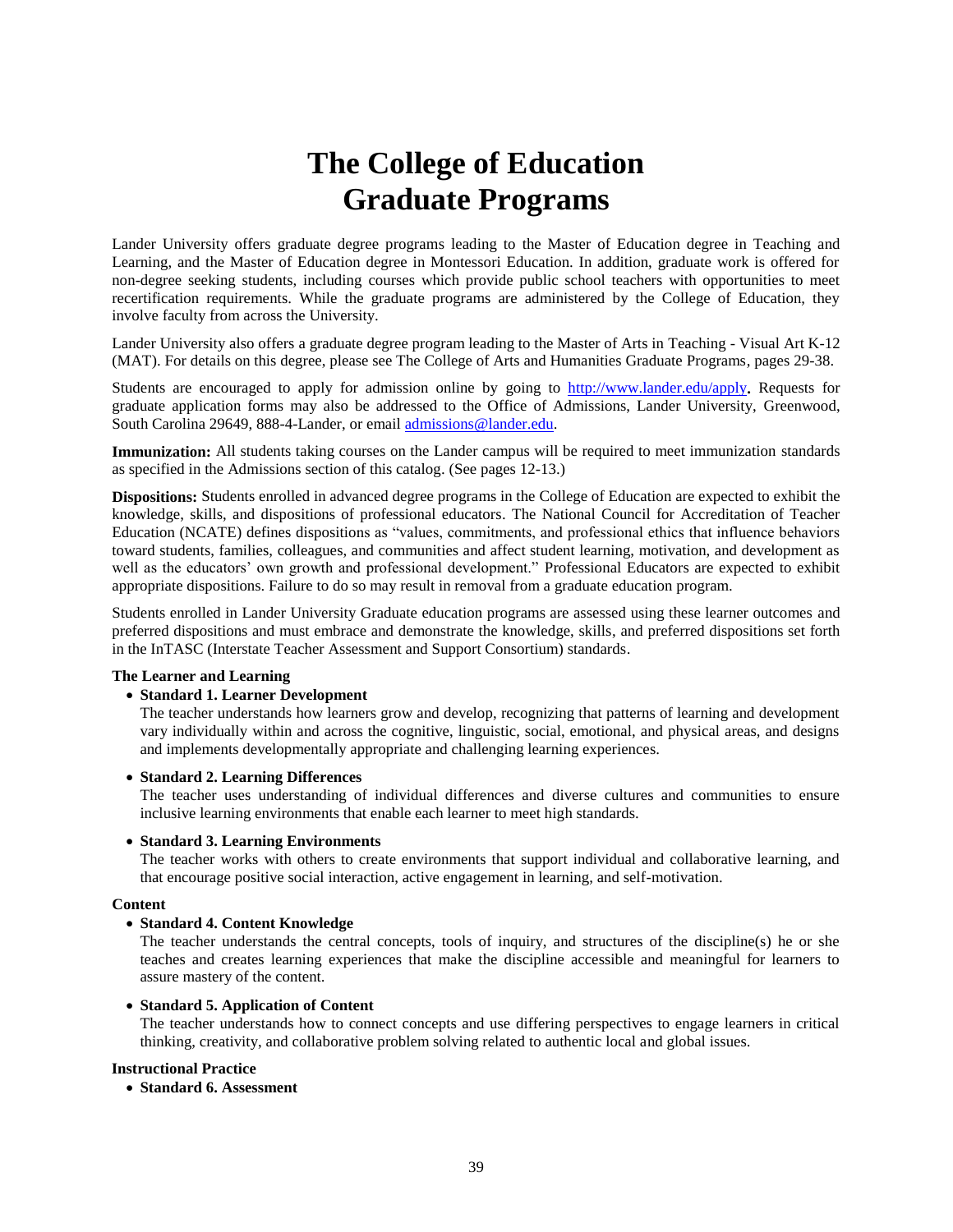The teacher understands and uses multiple methods of assessment to engage learners in their own growth, to monitor learner progress, and to guide the teacher's and learner's decision making.

## • **Standard 7. Planning for Instruction**

The teacher plans instruction that supports every student in meeting rigorous learning goals by drawing upon knowledge of content areas, curriculum, cross-disciplinary skills, and pedagogy, as well as knowledge of learners and the community context.

## • **Standard 8. Instructional Strategies**

The teacher understands and uses a variety of instructional strategies to encourage learners to develop deep understanding of content areas and their connection, and to build skills to apply knowledge in meaningful ways.

#### **Professional Responsibility**

## • **Standard 9. Professional Learning and Ethical Practice**

The teacher engages in ongoing professional learning and uses evidence to continually evaluate his/her practice, particularly the effects of his/her choices and actions on others (learners, families, other professional, and the community) and adapts practice to meet the needs of each learner.

## • **Standard 10. Leadership and Collaboration**

The teacher seeks appropriate leadership roles and opportunities to take responsibility for student learning, to collaborate with learners, families, colleagues, other school professionals, and community members to ensure learner growth, and to advance the profession.

## **Grading System for Graduate Education Programs**

**Grade Point Ratio -** Grade points in any course are computed by multiplying the number of hours of credit assigned to the course by a number determined by the grade according to the following scale.

| $A = 4$ | $D = 1$  |
|---------|----------|
| $B = 3$ | $F = 0$  |
| $C = 2$ | $FA = 0$ |

The grade point ratio is determined by dividing the total number of grade points earned by the total number of credit hours for courses receiving any grade in the preceding list. The following grades do not affect the grade point ratio: AU, I, P, W.

**Grade Reports -** At the end of each semester, a report of grades is posted on Bearcat Web.

**Grade Appeals -** Lander University's Student Handbook includes provisions for grade appeals. Neither grade changes nor appeals for grade changes can be made after one calendar year from the time the grade was given. After graduation, no grade can be changed or appealed.

**Transcripts -** Requests for official transcripts of a student's record should be addressed to the Office of the Registrar. Procedures for requesting an official transcript can be found at: [https://www.lander.edu/academics/registrars-office/transcripts.](https://www.lander.edu/academics/registrars-office/transcripts) 

A transcript of a student's record carries the following information: admissions data; current status; a detailed statement of the scholastic record showing courses pursued with credit hours carried, credit hours earned, grades, grade points, the system of grading, all failures, incomplete grades, and academic penalties such as academic probation, suspension, or other restrictions. A student's official record concerns academic performance only. No partial record will be issued. No official transcript will be issued to or for a student who is indebted to Lander University.

\*Students must submit request for transcripts to be mailed to the State Department of Education.

## **Transfer Credit**

As many as nine credit hours of 600-level graduate credit verified by an official transcript and approved by the director of a specific graduate program may be transferred from a regionally accredited institution of higher education. Coursework must have been completed within six (6) years at the time of acceptance into the M.Ed. program. No more than nine hours of coursework which have prior approval may be used in the degree program. Credit is not awarded for correspondence courses. Only courses on which grades of "B" or better have been earned will be accepted as transfer credit from another institution. Professional development courses, seminars, and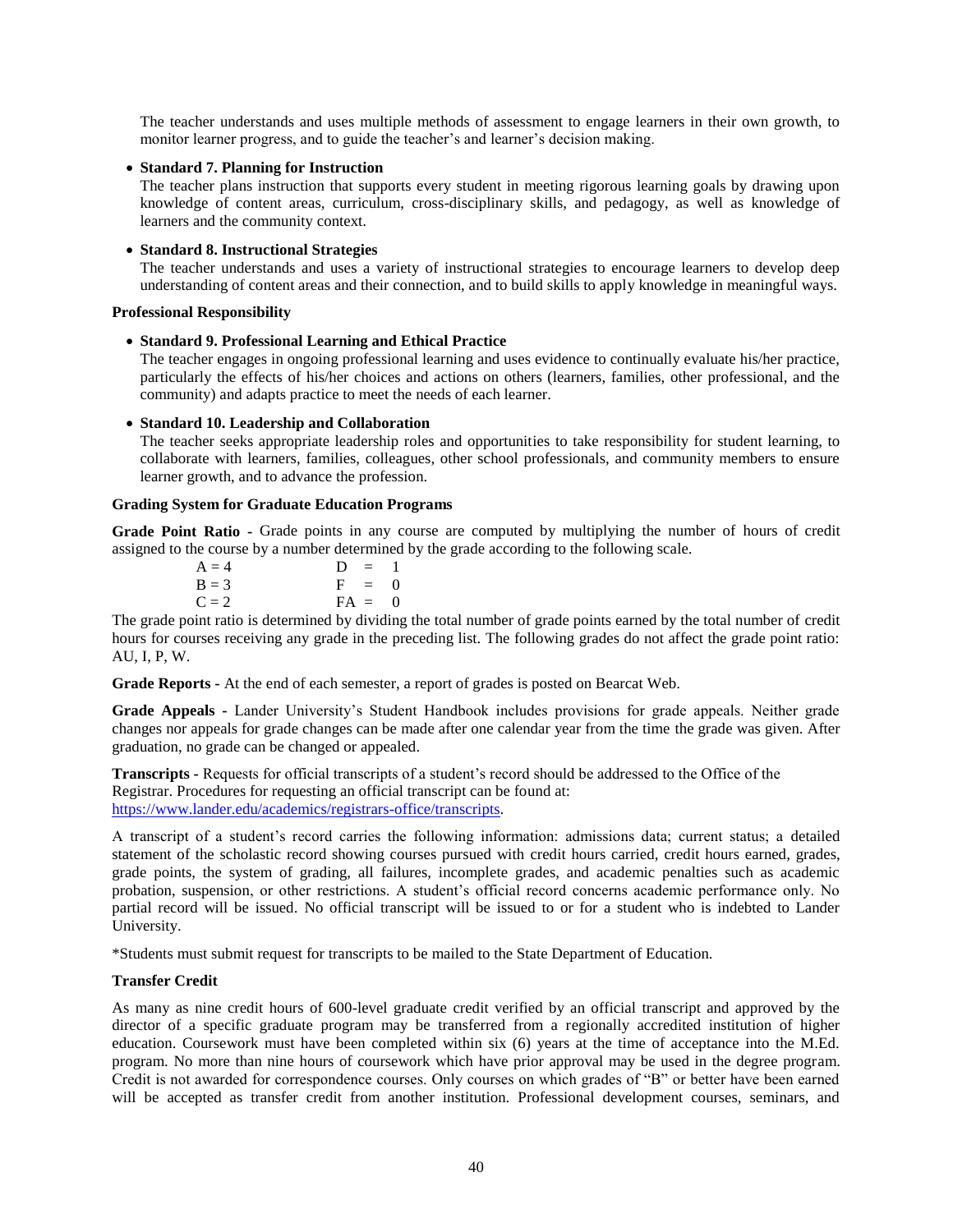workshops do not transfer toward a degree program. Courses with Pass or Fail offered as final grades do not transfer.

## **Auditing**

All students who wish to audit, must be admitted to the University and go through the regular registration process in order to be eligible to audit a course. Students seeking admission solely for the purpose of auditing are not required to submit test scores or official transcripts.

Auditing a course consists of attending classes and listening without the responsibility for any course assignments or examinations. No credit is earned by auditing a course and no credit may be earned in an audited course by examination or otherwise. No audited course may be repeated for credit at a later date. *Students may not audit laboratory or skills courses.*

A student who has registered for a course on an audit basis and who wishes to change the registration to take the course for credit or a student who has registered for a course on a credit basis and who wishes to change the registration to take the course by audit must do so no later than the last day to add or register for courses as published in the University's Academic Calendar. The change to or from an audit must be requested on an Advising and Registration Card, approved by the instructor and the Department Chair and then submitted to the Office of the Registrar by the appropriate deadline.

#### **Petitions**

Lander University provides formal procedures for addressing student petitions for variance from stated policies governing curricular issues. All petitions are submitted to the director of a specific graduate program for consideration by the appropriate advanced degree committee.

## **Graduate Education Programs for Non-Degree Students**

- Teaching and Learning: Some students pursue graduate study at Lander University for reasons of professional development and personal interest. School teachers who are required to complete graduate courses for the sole purpose of certificate renewal may enroll as non-degree-seeking students. (Degree-seeking students who have not met the initial admission requirements will be allowed to take a maximum of 12 credit hours on a nondegree status.)
- Montessori: Students may choose to take the Montessori coursework as a non-degree seeking student for the purpose of obtaining certification from the American Montessori Society. Those students will need to mark "non-degree seeking" on the graduate application and supply an official undergraduate transcript to the Office of Admissions before beginning coursework; they may take up to 30 hours of MONT courses. Students admitted as non-degree seeking who wish to become degree seeking must apply to be degree seeking and meet all admissions requirement by the end of 12 credit hours.

#### **Special Graduate Education Workshops**

Groups of teachers in local schools or districts frequently identify a unique problem that can be solved most efficiently through an individually designed special graduate workshop. The workshop activities may lead to one, two, or three credit hour credit or may result in certificate renewal points if the cooperating school district has an approved in-service program. Graduate faculty members at Lander University are available to work with school district personnel to design a workshop program that meets the specific needs of the host school district. These courses are offered for professional development and count toward recertification but not toward the M.Ed. degree.

#### **Recertification Credit**

Many graduate courses at Lander University may satisfy a portion of the recertification requirements for all teachers including those at the secondary level. Teachers who are required to complete graduate courses for the sole purpose of certificate renewal may enroll as non-degree seeking students. All 500-level courses may be used for recertification credit.

#### **Transient Students**

Students pursuing a graduate degree at another institution may complete a number of graduate courses at Lander University to be applied as transfer credit in accordance with the regulations and policies of that institution.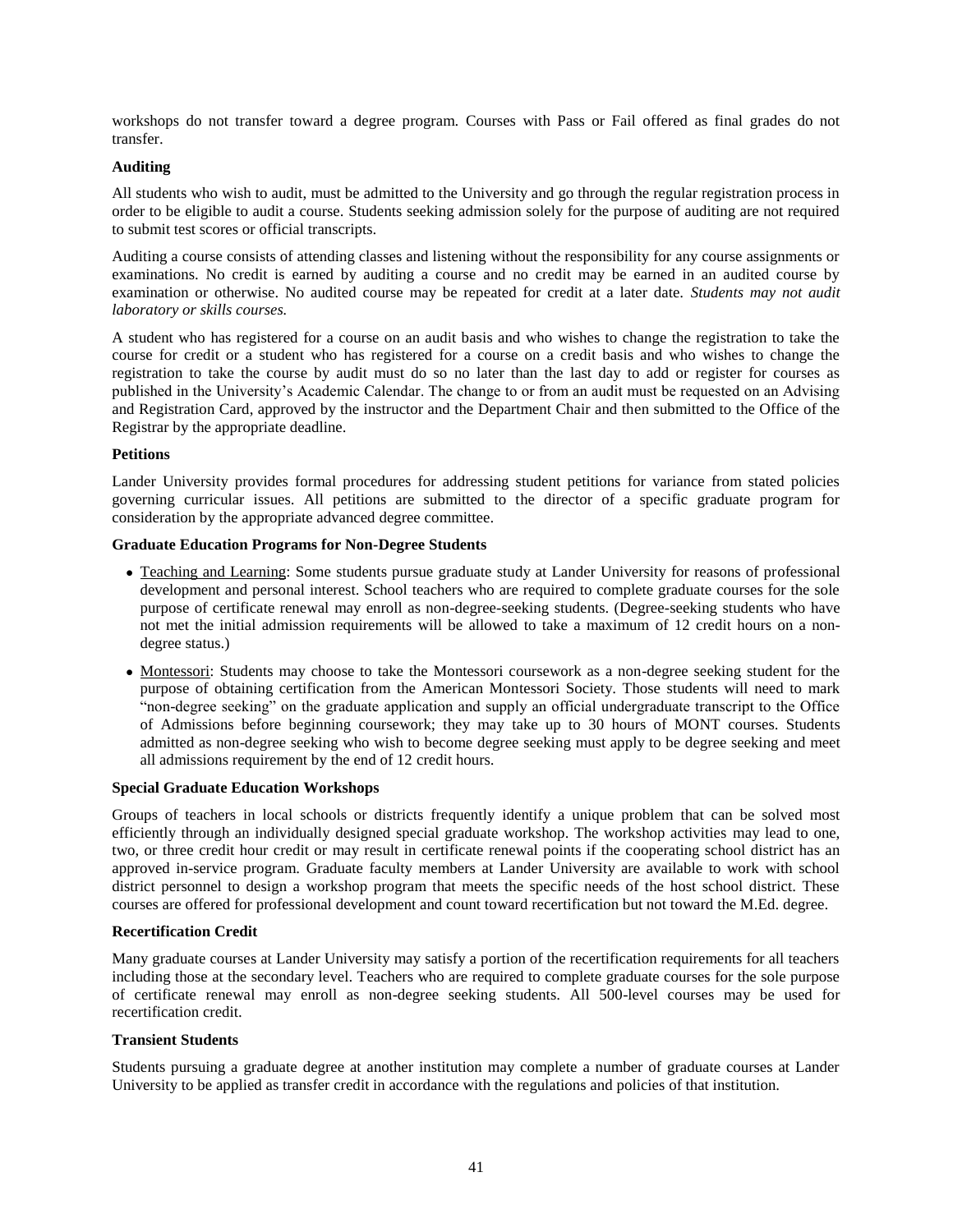# **The Master of Education Degree in Teaching and Learning (M.Ed.)**

Lander University recognizes the needs of teachers and other professional educators to continue advanced studies beyond the bachelor's degree level. The M.Ed. program is designed for the student who has graduated from a regionally accredited college or university with a baccalaureate degree and is seeking a Master's level degree in Teaching and Learning in one of three concentrations: Diverse Learners, Instructional Technology, or Montessori Education.

## **Admission**

There are three major steps in the process for the Master of Education Degree Program in Teaching and Learning: initial admission, admission to program, and admission to candidacy for the master's degree.

- **1. Initial Admission** All applicants must have earned a baccalaureate degree from a regionally accredited college or university. They must complete a Lander University admissions application and submit official transcripts of all institutions attended to the Office of Admissions:
- **2. Admission to Program** After a student has completed 12 hours of graduate work from an approved program of study at Lander University and has maintained an overall "B" average, program faculty will review the student's graduate work and the student's coursework performance. A minimum of one Foundations of Education course must be completed prior to admission to program. If all requirements are met, the Graduate Director will then recommend the student for admission to the M.Ed. in Teaching and Learning program.
- **3. Admission to Candidacy** Graduate credit will be awarded for A, B, or C grades but students will be admitted to candidacy only after completing at least 24 hours of graduate courses with a minimum GPA of 3.00. A student must have no more than six credit hours with grades of "C" or lower and must have an earned GPA of 3.0 or above to complete the M.Ed. in Teaching and Learning program.

#### **Degree Requirements**

## **1. Admission to Candidacy.**

- **2. Courses.** Completion of 36 credit hours of graduate work. A student must complete an approved program of study, have no more than two courses with grades of "C" and have a GPA of 3.0 or above. All work for the
- **3.** Master of Education degree must be completed within a period of six years. For degree completion, at least 27 of the total credit hours required for the degree must be earned through Lander University instruction.
- **4. Cumulative Assessments.** Each candidate will be required to demonstrate knowledge in core coursework through a cumulative grade point average of 3.0 on a 4.0 scale and cumulative assessment in the concentration area. These assessments are correlated with the four Lander learner outcomes and appropriate professional standards (National Board Professional Teaching Standards (NBPTS), Instructional Standards for Technology Education (ISTE)).

## **Program of Study**

The program of study leading to the Master of Education in Teaching and Learning degree consists of course work and other learning activities in the following areas *at the 600 level:*

**1. Foundations of Education --** (Common foundational core courses required of all students, 12 hours)

EDUC 620 Advanced Educational Psychology EDUC 623 Methods and Materials of Educational Research EDUC 630 Communications in Technology EDUC 695 Field-Based Individualized Activities and Capstone Experience

**2. Concentration Areas --** (choice of one)

## **Diverse Learners** (12 hours)

EDUC 653 Teaching Reading and Writing to Limited English Proficient (LEP) Learners EDUC 651 Principles for Teaching Linguistically and Culturally Diverse Learners EDUC 656 Behavior and Classroom Management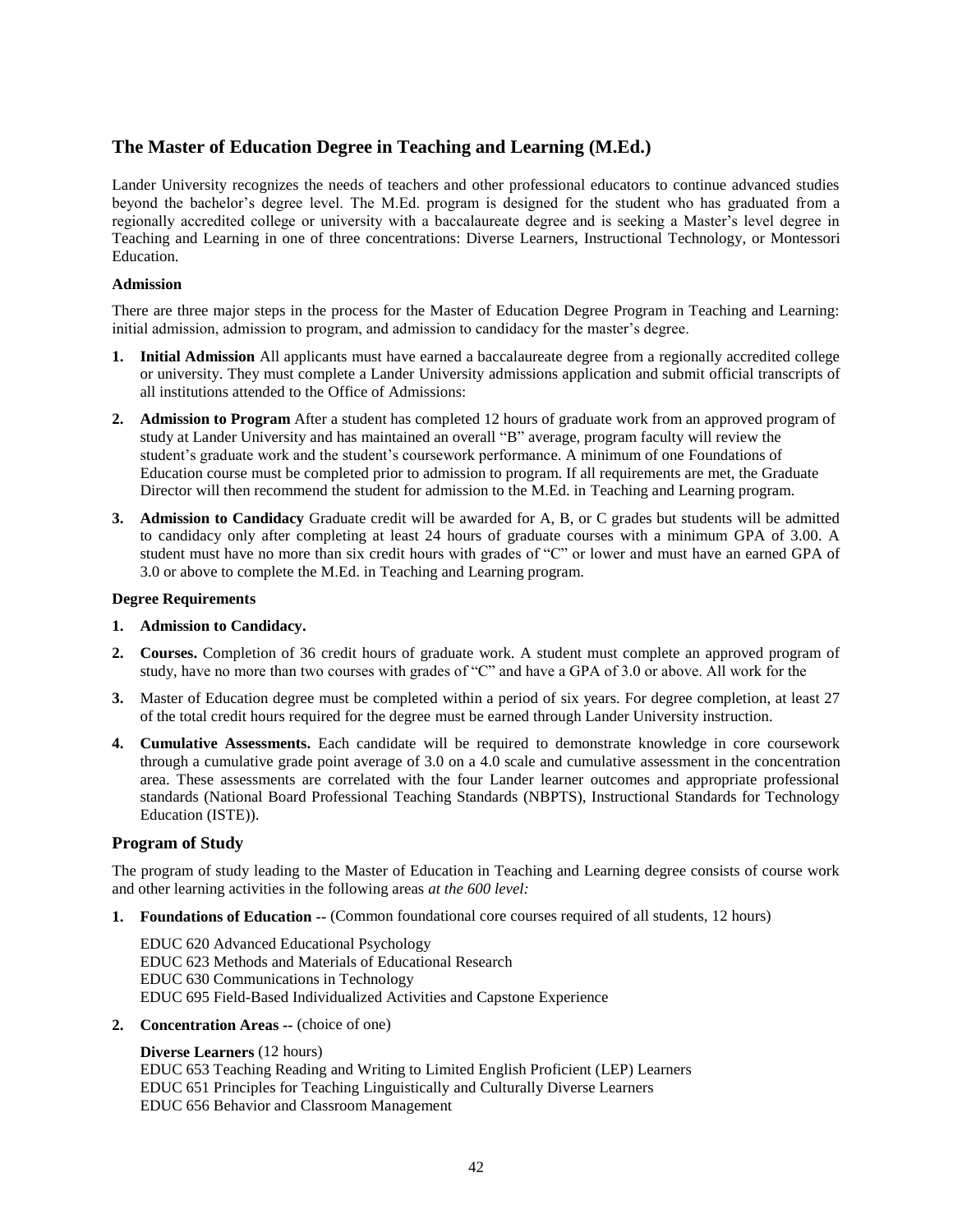EDUC 676 Assessment of Diverse Learners, P-12

#### **Instructional Technology** (15 hours)

EDUC 631 Developing and Using Technology-based Resources EDUC 632 Effective Design and Facilitation of Online Courses EDUC 634 Instructional Assessment through Technology EDUC 636 Management of Technology Resources EDUC 638 Integration of Technology and Instruction

## **Montessori Education** (12 hours)

Completion of MACTE-approved credentialing courses, verified by Montessori teacher education program transcript and certificate submitted prior to admission.

#### **3. Electives or Related Studies**

Twelve (12) hours of electives or related studies courses must be chosen from graduate-level course offerings as described in the current catalog. Nine (9) hours of electives or related studies courses must be chosen from graduate-level offerings as described in the current catalog for those taking the Instructional Technology Concentration. The elective EDUC 652 is recommended for all Instructional Technology concentration students. For the Montessori concentration, three (3) of the twelve (12) hours of electives must be from a MONT graduate-level course.

Note that certain related studies courses may allow teachers to add-on endorsement areas to their existing certification. It is the responsibility of the student to confirm eligibility for add-on certification or endorsement with the South Carolina Certification Office. [www.scteachers.org](http://www.scteachers.org/)

Approved transfer credit at the 600 graduate level may be used to meet elective requirements.

#### **Senior Enrollment in Master of Education Graduate Classes**

Lander University seniors meeting the accepted academic standard for graduate work (3.75 cumulative grade point average or better) are eligible to request enrollment in graduate level M.Ed. classes. Enrollment of seniors in any M.Ed. graduate course is subject to approval by the department offering the course and the Dean of the College of Education. The total course workload for the semester must not exceed 18 hours, and the total graduate credits earned by seniors must not exceed 9 credit hours. The credit and quality points associated with senior enrollment in graduate courses will not be part of the undergraduate record. Graduate hours earned by seniors must be in excess of the requirements for their undergraduate degrees; and students may request that these courses be included as part of their graduate program if they are subsequently admitted to Lander University's M.Ed. graduate program within 6 years after graduation. Courses may not be taken at the 600 level if their 400-level counterparts are required for the undergraduate degree in the same academic major as the proposed graduate degree.

## **Procedure for Approval**

Approval by the Dean of the College of Education is required prior to registration in any M.Ed. graduate course. Only candidates who have demonstrated the capacity to meet the academic rigor of graduate level courses will be approved. Senior enrollment request forms are located at the Registrar's office.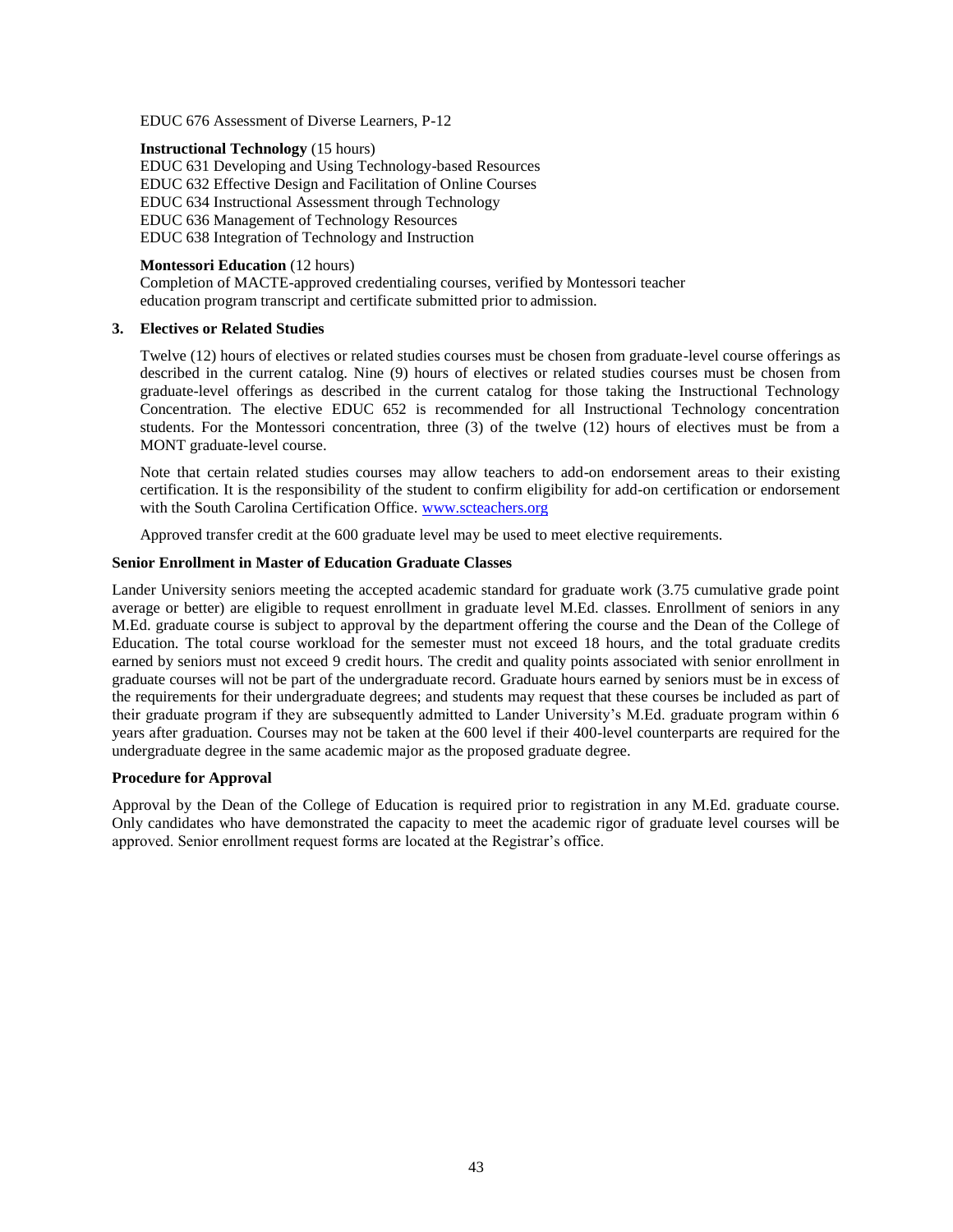# **The Master of Education Degree in Montessori Education (M.Ed.)**

## **Admission**

There are three major steps in the process for the Master of Education Degree Program in Montessori Education: initial admission, admission to program, and admission to candidacy for the master's degree.

**1. Initial Admission.** All applicants must have earned a baccalaureate degree from a regionally accredited college or university. They must complete a Lander University admissions application and submit official transcripts of all institutions attended to the Office of Admissions.

Admissions decisions are made using a holistic evaluation of the candidate's academic record and relevant work experience. GRE or GMAT scores may be submitted for consideration but are not required.

**Note:** Students must meet initial admission requirements to the graduate program in order to be eligible for graduate departmental scholarships.

- **2. Admission to Program.** After a student has completed 12 hours of graduate work from an approved program of study at Lander University and maintained an overall B average, program faculty will review the student's graduate work. A minimum of one foundation of education course must be completed prior of admission to program. If all requirements are met, the Graduate Director will then recommend the student for admission to the M.Ed. in Montessori Education program.
- **3. Admission to Candidacy**. Graduate credit will be awarded for "A", "B", or "C" grades but students will be admitted to candidacy only after completing at least 24 hours of graduate courses with a GPA of 3.00 or better. A student must have no more than six credit hours with grades of "C" or lower and have a GPA of 3.0 or above to complete the M.Ed. in Montessori Education program. Program faculty will review the student's academic performance. If requirements have been met, the student will be admitted to candidacy.

## **Degree Requirements**

- **1. Admission to Candidacy.**
- **2. Courses.** Completion of 36 credit hours of graduate work. A student must complete an approved program of study, have no more than six credit hours with grades of "C" and have a GPA of 3.0 or above. All work for the Master of Education degree must be completed within a period of **six years**. For degree completion, at least 27 of the total credit hours required for the degree must be earned through Lander University instruction.
- **3. Cumulative Assessment.** Two cumulative projects will be completed and assessed prior to earning the M.Ed. in Montessori Education degree. The first of these is an action research project. The second cumulative assessment will be the completion of a professional Montessori portfolio that demonstrates proficiency with the competencies of the Montessori Accreditation Council for Teacher Education (MACTE) and is correlated to the four Lander learner outcomes.

## **Program of Study**

The program of study leading to the Master of Education in Montessori Education degree consists of course work and other learning activities in the following areas *at the 600 level:*

**1. Foundations of Education --** (Core courses required of all students - 15 hours)

EDUC 622 Advanced Growth and Development of the Learner EDUC 623 Methods and Materials of Educational Research EDUC 678 Introduction to Exceptional Children, Pre-K-12 MONT 617 Practicum I MONT 618 Practicum II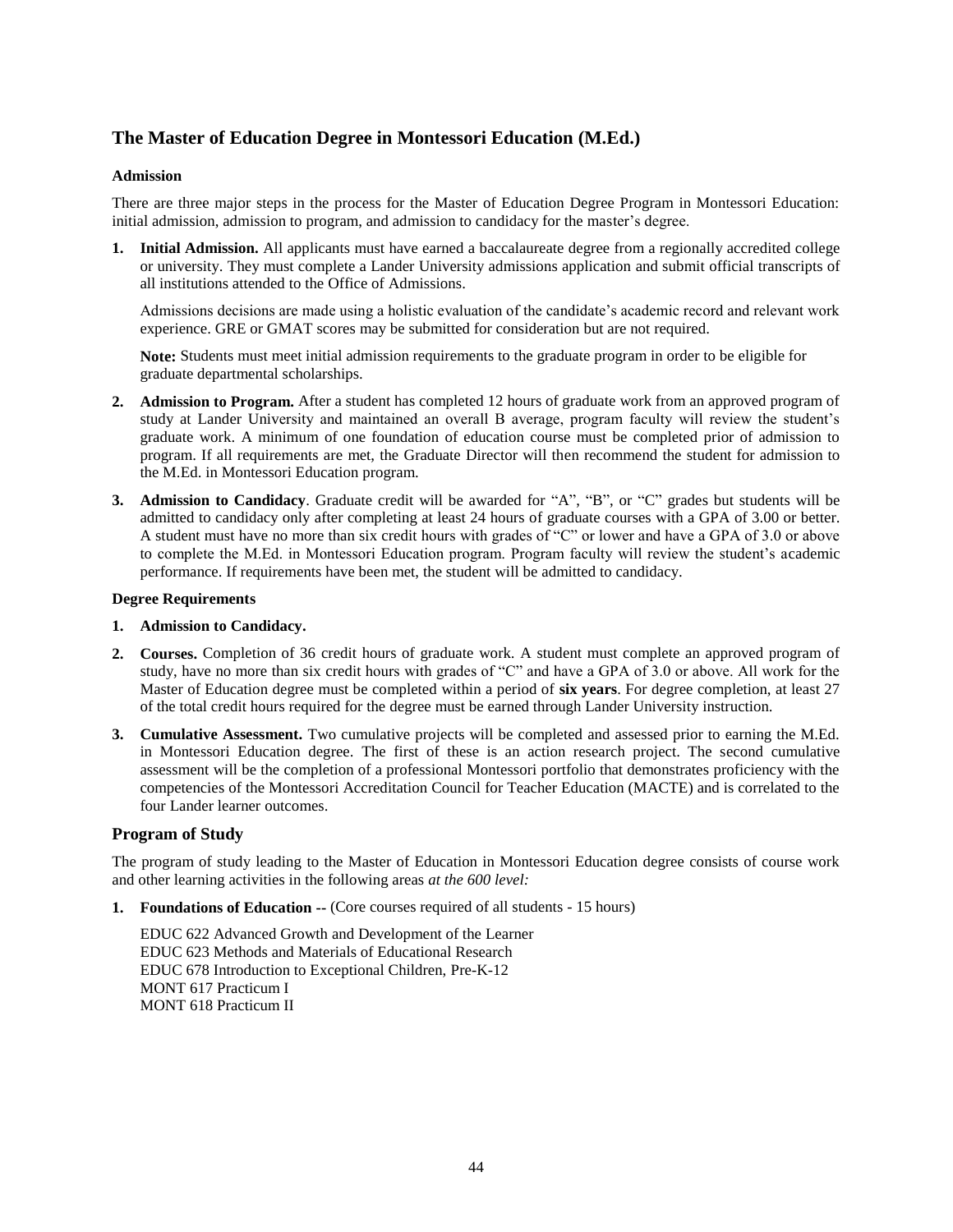#### **2. Curriculum and Instruction**

## **For concentration in ages 3-6** (21 hours)

MONT 683 Montessori Methods: Practical Life (3 hours) MONT 684 Montessori Methods: Sensorial (3 hours) MONT 685 Montessori Philosophy and Educational Theory and Administration/Parent Education (3 hours) MONT 686 Methods of Observation and Classroom Leadership (3 hours) MONT 687 Montessori Methods: Language (3 hours) MONT 688 Montessori Methods: Mathematics (3 hours) MONT 693 Montessori Methods: Integrated Curriculum (3 hours)

#### **For concentration in grades 1-3** (21 hours)

MONT 610 Foundations of Montessori Elementary Education (3 hours) MONT 611 Montessori Methods: Elementary (ages 6-9) Mathematics (3 hours) MONT 612 Montessori Methods: Elementary (ages 6-9) Language (3 hours) MONT 613 Integrated Social Studies and Sciences (3 hours) MONT 614 Montessori Methods: Elementary (ages 6-9) Biological and Physical Science (3 hours) MONT 615 Montessori Methods: Elementary Geometry (3 hours) MONT 616 Montessori Methods: Elementary Creative Arts, Movement and Practical Life (3 hours)

#### **For concentration in grades 4-6** (24 hours)

MONT 610 Foundations of Montessori Elementary Education (3 hours) MONT 611 Montessori Methods: Elementary (ages 6-9) Mathematics (3 hours) MONT 615 Montessori Methods: Elementary Geometry (3 hours) MONT 616 Montessori Methods: Elementary Creative Arts, Movement and Practical Life (3 hours) MONT 619 Montessori Methods: Upper Elementary (ages 9-12) Language II (3 hours) MONT 620 Montessori Methods: Upper Elementary (ages 9-12) Mathematics II (3 hours) MONT 621 Montessori Methods: Upper Elementary Ages (9-12) Integrated Science and Social Studies II (3 hours) MONT 622 Montessori Methods: Upper Elementary Ages (9-12) Biological and Physical Science (3 hours)

- **3.** In addition, students seeking certification at the Elementary 1 level (grades 1-3) or at the Elementary 2 level who do not hold certification for ages 3-6 must take EDUC 685 or a 3 credit hour Early Childhood Montessori Methods class to meet the Early Childhood overview requirement for the American Montessori Society.
- **4.** Those students who complete certification requirements for Elementary 1 level (grades 1-3) may take four additional classes to add Elementary II level (grades 4-6) certification, resulting in certification for grades 1-6. These 4 classes cannot be taken without first completing the concentration for grades 1-3.

Transfer credit must be approved by the director of the Montessori program.

#### **Senior Enrollment in Master of Education Graduate Classes**

Lander University seniors meeting the accepted academic standard for graduate work (3.75 cumulative grade point average or better) are eligible to request enrollment in graduate level M.Ed. classes. Enrollment of seniors in any M.Ed. graduate course is subject to approval by the department offering the course and the Dean of the College of Education. The total course workload for the semester must not exceed 18 hours, and the total graduate credits earned by seniors must not exceed 9 credit hours. The credit and quality points associated with senior enrollment in graduate courses will not be part of the undergraduate record. Graduate hours earned by seniors must be in excess of the requirements for their undergraduate degrees; and students may request that these courses be included as part of their graduate program if they are subsequently admitted to Lander University's M.Ed. graduate program within 6 years after graduation. Courses may not be taken at the 600 level if their 400-level counterparts are required for the undergraduate degree in the same academic major as the proposed graduate degree.

#### **Procedure for Approval**

Approval by the Dean of the College of Education is required prior to registration in any M.Ed. graduate course. Only candidates who have demonstrated the capacity to meet the academic rigor of graduate level courses will be approved. Senior enrollment request forms are located at the Registrar's office.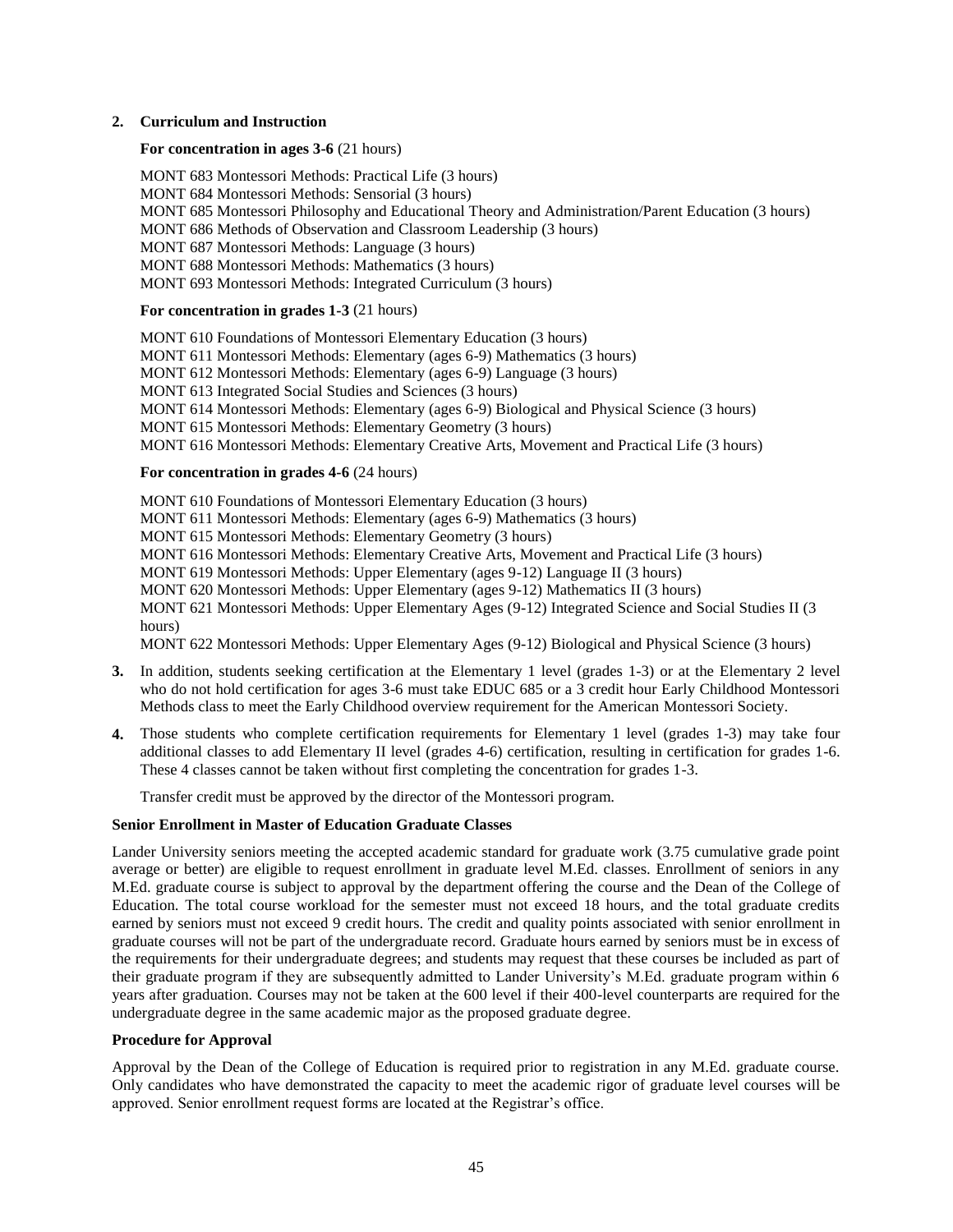# **The College of Behavioral and Social Sciences Graduate Program**

# **The Master of Science in Emergency Management (MS)**

Lander University offers an online program leading to a Master of Science degree in Emergency Management. This degree equips employees with a broad understanding of the phases of emergency management, an understanding of the different businesses, non-profits, and government agencies that would work in collaboration with an Emergency Operations Center, and the difference between effective styles of leadership during normal operations and crisis situations.

Students are encouraged to apply for admission online by going to: <https://admissions.lander.edu/apply/>

Requests for graduate application forms may also be addressed to the Office of Admissions, Lander University, Greenwood, South Carolina 29649, 888-4-Lander (1-888-452-6337), or email admissions@lander.edu.

The overall program has three learning goals that require the acquisition of the following skills and abilities:

- 1. To demonstrate planning skills related to the disaster management cycle;
- 2. To explain the role of communication in emergency management; and
- 3. To show an ability to exercise critical thinking skills to analyze past events;

The curriculum will provide students with an interdisciplinary education that includes elements of law, public affairs, contingency planning, business recovery planning and execution, leadership, intergovernmental affairs, and health care management. The program includes areas of competencies in: 1) analytical and planning skills; 2) hazard and risk assessment; 3) preparedness and mitigation strategies; 4) response coordination and strategies; and 5) professional development as related to critical understanding and integrated solutions in Emergency Management. Throughout their time in the program, students will earn a number of certificates for completing training through FEMA's Emergency Management Institute and their on-line independent study program.

The program includes a U.S. perspective as well as an international, multi-national, and multi-cultural approach. It acquaints students with the role of the Federal Emergency Management Agency (FEMA) for domestic U.S. incidents, multi-national agreements (for international incidents), the role of the National Guard and U.S. military, non-profit organizations, and the role of businesses in emergency management activities from preparedness to response to mitigation and to long-term recovery.

#### **Admission**

All applicants must have earned a baccalaureate degree from a regionally accredited college or university. They must complete a Lander University admissions application and submit official transcripts of all institutions attended to the Office of Admissions.

Admissions decisions are made using holistic evaluation of the candidate's academic record and relevant work experience. GRE or GMAT scores may be submitted for consideration but are not required.

Applicants may receive up to nine hours of transfer academic credit for previous graduate education, workplace training, or extensive work experience in Emergency Management Fields. Applicants should submit a letter describing any relevant prior education or workplace experience, along with any relevant documentation, to the program coordinator for evaluation.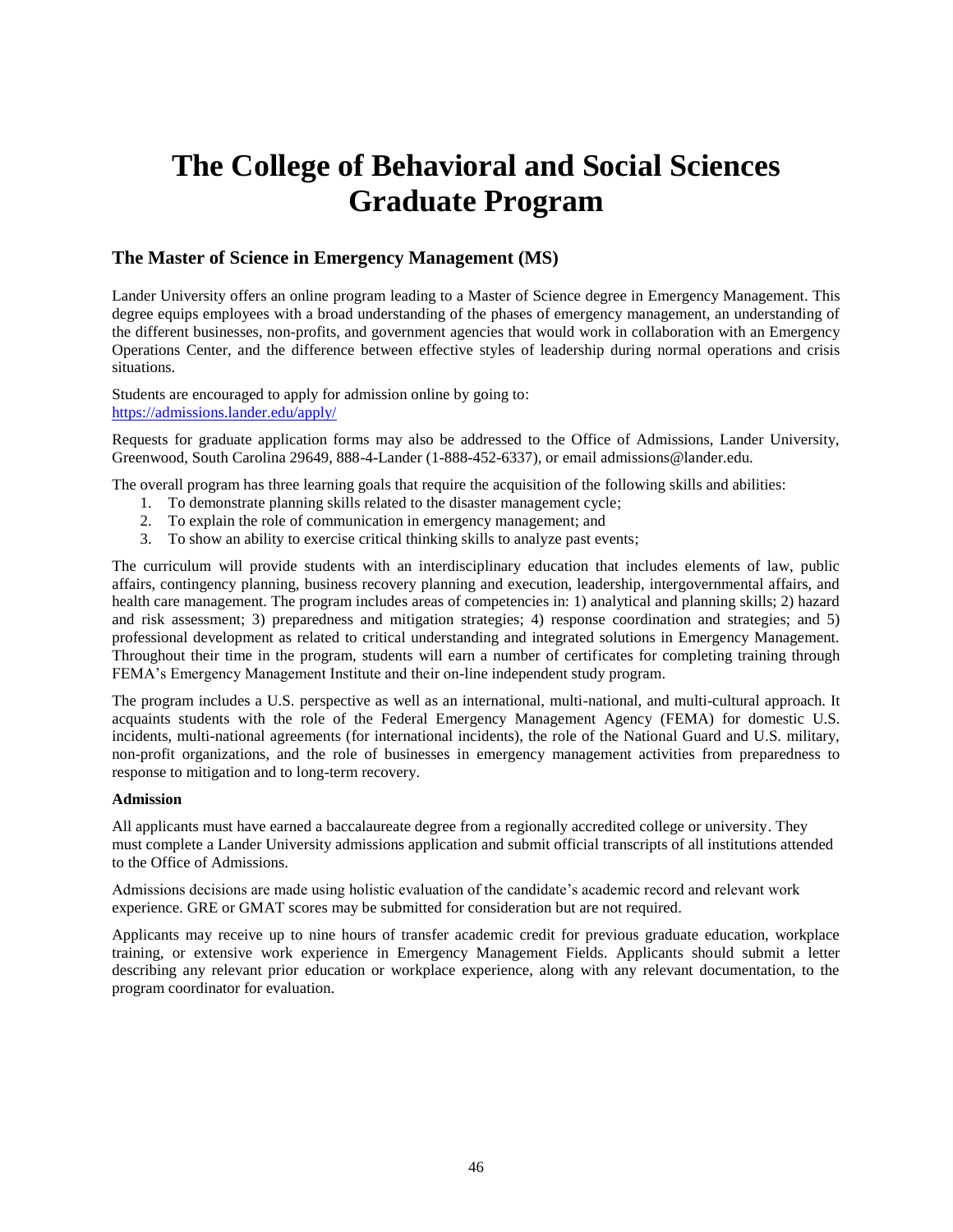#### **Grading System**

**Grade Point Ratio -** Grade points in any course are computed by multiplying the number of credit hours credit assigned to the course by a number determined by the grade according to the following scale.

| $A = 4$ | $D = 1$  |
|---------|----------|
| $B = 3$ | $F = 0$  |
| $C = 2$ | $FA = 0$ |

The grade point ratio is determined by dividing the total number of grade points earned by the total number of credit hours for courses receiving any grade in the preceding list. The following grades do not affect the grade point ratio: AU, I, W.

**Grade Reports -** At the end of each semester, a report of grades is posted on Bearcat Web.

**Grade Appeals -** Lander University's *Student Handbook* includes provisions for grade appeals. Neither grade changes nor appeals for grade changes can be made after one calendar year from the time the grade was given. After graduation no grade can be changed or appealed.

**Transcripts -** Requests for official transcripts of a student's record should be addressed to the Office of the Registrar. Procedures for requesting an official transcript can be found at: <https://www.lander.edu/academics/registrars-office/transcripts>

A transcript of a student's record carries the following information: admissions data; current status; a detailed statement of the scholastic record showing courses pursued with credit hours carried, credit hours earned, grades, grade points, the system of grading, all failures, incomplete grades, and academic penalties such as academic probation, suspension, or other restrictions. A student's official record concerns academic performance only. No partial record will be issued. No official transcript will be issued to or for a student who is indebted to Lander University.

## **Program Completion:**

To complete the degree program, emergency management candidates must maintain a minimum GPA of 3.0 on a 4.0 scale on all graduate work. Two grades of "C" in any graduate courses preclude continuation in the program. Any grade lower than a "C" must be replaced by retaking the course and earning a grade of "B" or better. Failure to earn a replacement grade of "B" or better may result in discontinuation in the program. All coursework for the Master of Science in Emergency Management degree must be completed within a period of six years, but can be completed in as little as eighteen months.

## **Program of Study**

The program of study leading to the Master of Science in Emergency Management degree consists of a total of 31 hours: a required core of six courses, four elective courses, and a one-credit-hour capstone course:

1. **Core Courses** (6 courses, 18 hours):

EMGT 500: Foundations in Emergency Management EMGT 510: Preparedness and Mitigation EMGT 520: Response and Recovery EMGT 530: Continuity of Government EMGT 630: Business and Economic Continuity EMGT 635: Mental Health and Emergency Management

2. **Elective Courses** (4 of the following courses, 12 hours):

EMGT 610: Technology for Emergency Management EMGT 620: Communications Strategies for Emergency Management EMGT 625: Leadership for Emergency Management EMGT 640: Emergency Management Law EMGT 670: Hurricane and Weather EMGT 675: Nuclear Incident Management EMGT 685: Special Topics in Emergency Management

3. **Capstone Course** (1 hour):

EMGT 695: Capstone Course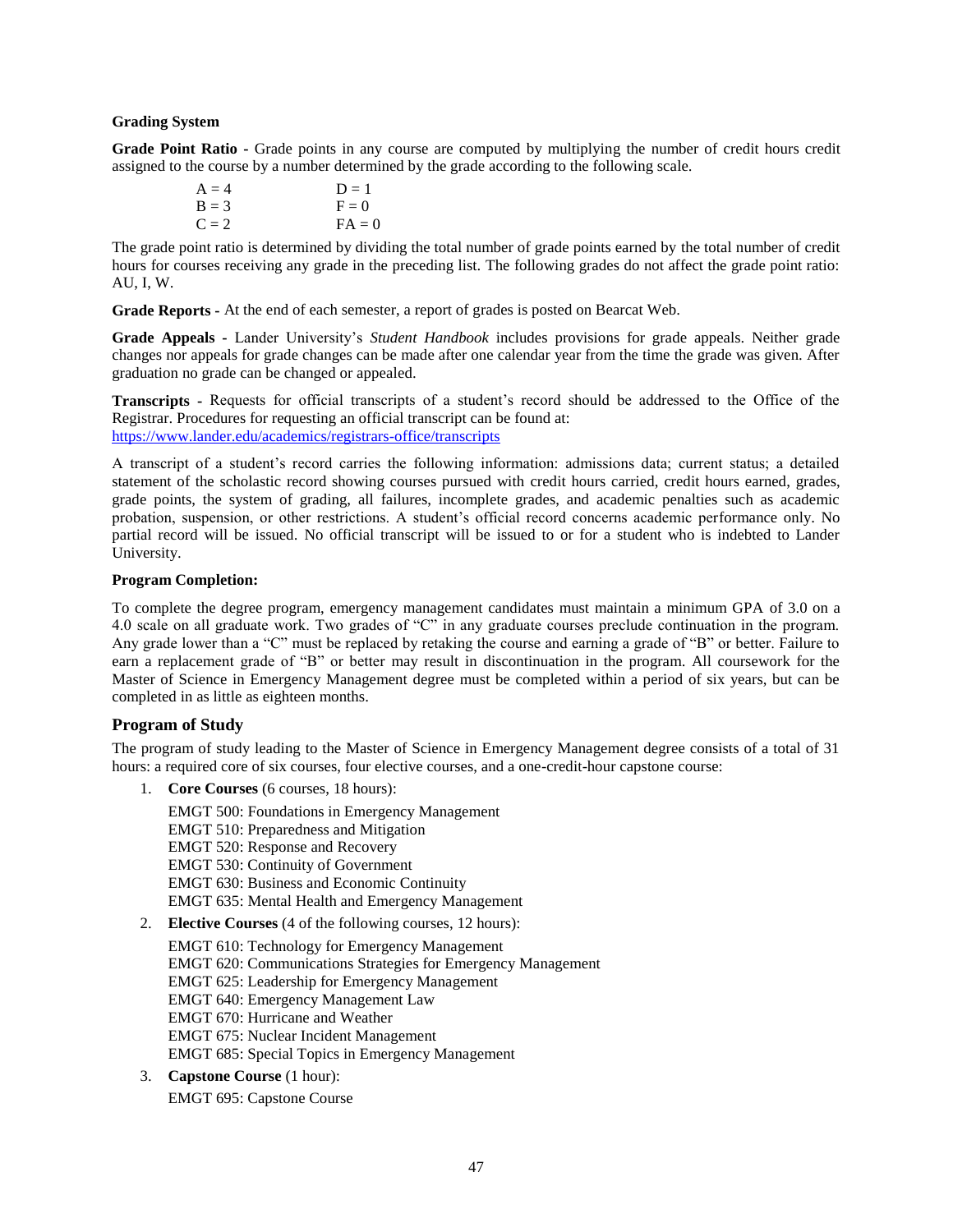## **Graduate Certificate, All-Hazard Emergency Management**

In addition to the master's degree, Lander University also offers a Graduate Certificate that requires 15 credit hours made up of 4 core classes (chosen from 6 options) and 1 elective course (chosen from 7 elective courses or from an additional core course).

## **Core Classes:**

Choose 4 courses from these options:

EMGT 500: Fundamentals of Emergency Management, 3 credit hours EMGT 510: Preparedness and Mitigation, 3 credit hours EMGT 520: Response and Recovery, 3 credit hours EMGT 530: Continuity of Government, 3 credit hours EMGT 630: Business and Economic Continuity, 3 credit hours EMGT 635: Mental Health and Emergency Management, 3 credit hours

## **Electives:**

Choose 1 course from these options:

EMGT 610: Technology for Emergency Management, 3 credit hours

EMGT 620: Communications Strategies for Emergency Management, 3 credit hours

EMGT 625: Leadership for Emergency Management, 3 credit hours

EMGT 640: Emergency Management Law, 3 credit hours

EMGT 670: Hurricane and Weather, 3 credit hours

EMGT 675: Nuclear Incident Management, 3 credit hours

EMGT 685: Special Topics in Emergency Management, 3 credit hours

Students who earn this certificate may continue on and complete Lander's Master of Science in Emergency Management degree.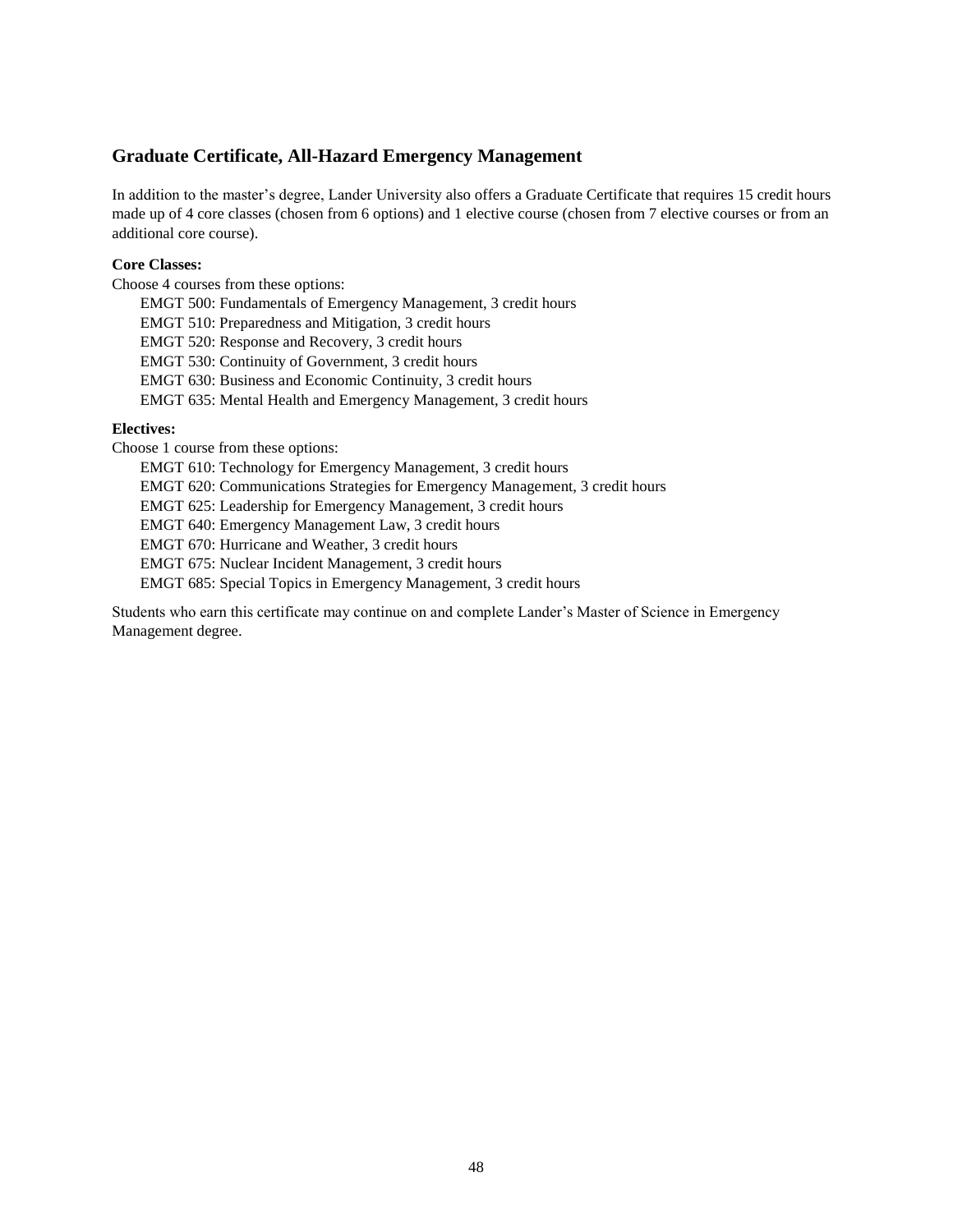# **The College of Business Graduate Programs**

Lander University offers graduate business degree programs leading to the Master of Science in Management and the Master of Business Administration with micro-credentials. Students who complete the MBA degree earn two micro-credentials selected from among six available micro-credentials. The possible micro-credentials are (a) Business Analytics, (b) Supply Chain and Operations Management, (c) Digital Marketing, (d) Financial Development, (e) Organizational Leadership, and (f) Healthcare Management. Nondegree-seeking students can earn micro-credentials without completing the MBA and have the option to return to the MBA program later since these credentials are stackable toward degree completion.

#### **Admission to Graduate Business Programs**

All applicants must have earned a baccalaureate degree from a regionally accredited college or university. They must complete a Lander University admissions application and submit official transcripts of all institutions attended to the Office of Admissions.

The College of Business (COB) conducts an assessment inclusive of all applicant credentials to make its admission decision. The COB credits the amount of professional work experience along with prior college experience, and when needed, test scores. Work experience is not required for admission to the Master of Science in Management program. MBA applicants are expected to have at least two years of professional work experience. MBA applicants with less work experience are expected to have an outstanding undergraduate GPA.

Applicants who have earned an advanced degree (master's or doctorate) from an accredited institution or who have attained prior enrollment in a graduate program from an accredited institution that required submission of an acceptable GMAT/GRE score for admission are admitted directly into the MBA or MSM program.

Applicants are encouraged to apply for admission online. Requests for graduate application forms may also be addressed to the Office of Admissions, Lander University, Greenwood, South Carolina 29649, 888-4-Lander (1-888- 452-6337), or email admissions@lander.edu.

**Grade Point Ratio** - Grade points in any course are computed by multiplying the number of credit hours assigned to the course by a number determined by the grade according to the following scale.

| $A = 4$             | $D = 1$  |
|---------------------|----------|
| $B = 3$             | $F = 0$  |
| $C = 2$             | $FA = 0$ |
| dotomoined by divid |          |

The grade point ratio is determined by dividing the total number of grade points earned by the total number of credit hours for courses receiving any grade in the preceding list. The following grades do not affect the grade point ratio: AU, I, P, W.

**Grade Reports** - At the end of each semester, a report of grades is posted on Bearcat Web.

**Grade Appeals** - Lander University's Student Handbook includes provisions for grade appeals. Neither grade changes nor appeals for grade changes can be made after one calendar year from the time the grade was given. After graduation, no grade can be changed or appealed.

**Transcripts** - Requests for official transcripts of a student's record should be addressed to the Office of the Registrar. Procedures for requesting an official transcript can be found at: <http://www.lander.edu/Academics/Registrars-Office/Transcripts> .

A transcript of a student's record carries the following information: admissions data; current status; a detailed statement of the scholastic record showing courses pursued with credit hours carried, credit hours earned, grades, grade points, the system of grading, all failures, incomplete grades, and academic penalties such as academic probation, suspension, or other restrictions. A student's official record concerns academic performance only. No partial record will be issued. No official transcript will be issued to or for a student who is indebted to Lander University.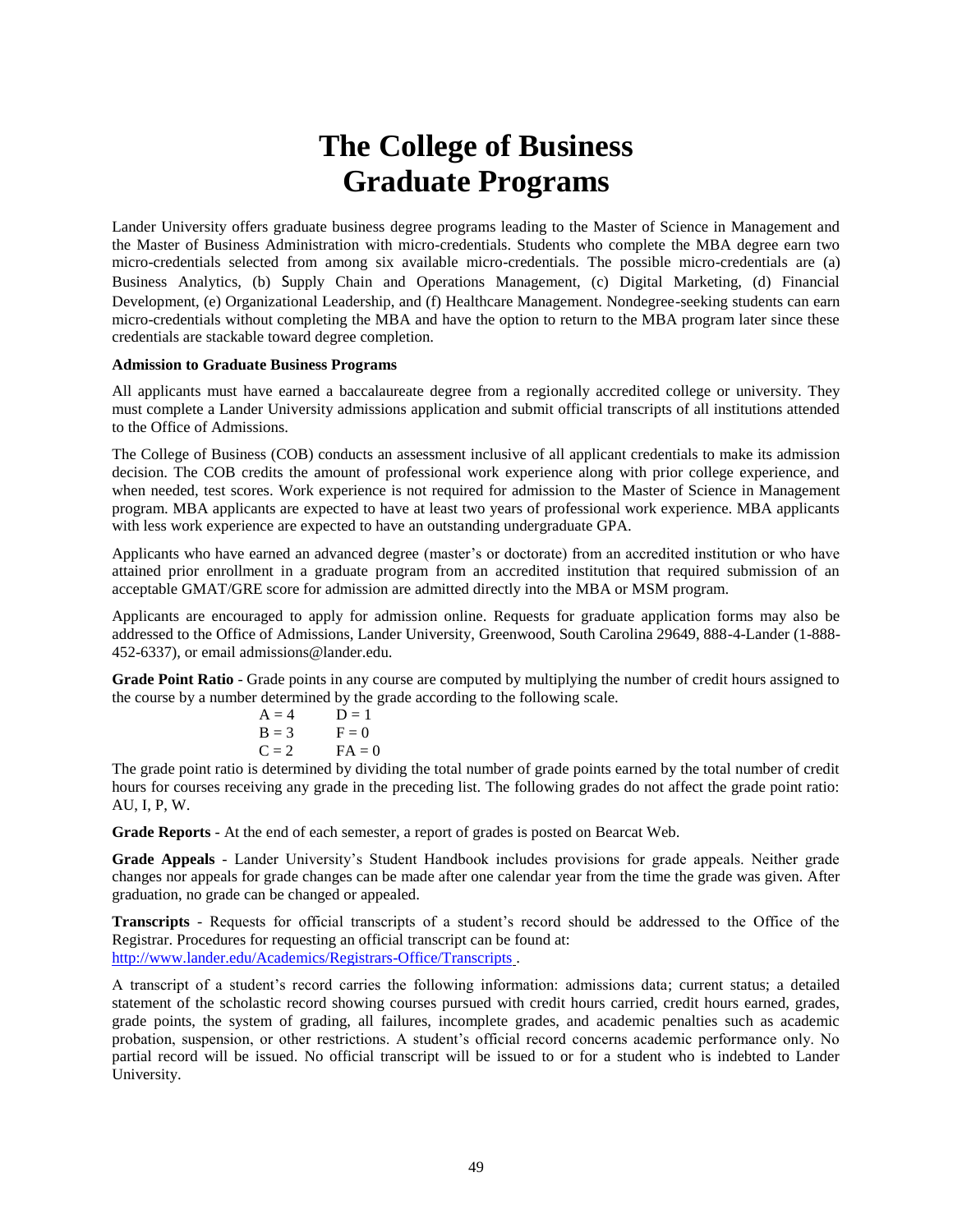## **Transfer Credit**

Applicants may transfer up to six (6) graduate credit hours verified by an official transcript from an AACSB accredited graduate business school and approved by the Graduate Program Coordinator, Assistant Dean, or Dean of the College of Business. The transferred course credit must be commensurate with the Lander University course it is intended to replace. Only courses with grades of B or better can be transferred, and the courses must have been completed within six (6) years at the time of acceptance into the Lander University Graduate Business program.

## **Program Completion**

To complete either degree program, MBA or MSM, candidates must earn 30 graduate credit hours and a minimum GPA of 3.0 on a 4.0 scale on all graduate work. Students completing the MSM can earn the MBA degree by completing 18 additional credit hours comprised of the five MBA core courses and the MBA capstone course. Students who complete the MBA first can earn the MSM by completing the additional 18 credit hours of MSM courses not taken as part of the MBA program. All coursework for either degree must be completed within a period of six years from the student's program start date. Nondegree-seeking students earning only micro-credentials can stack those courses toward the MBA or MSM to become degree-seeking later, but must complete their degree within a period of six years from starting their micro-credential coursework.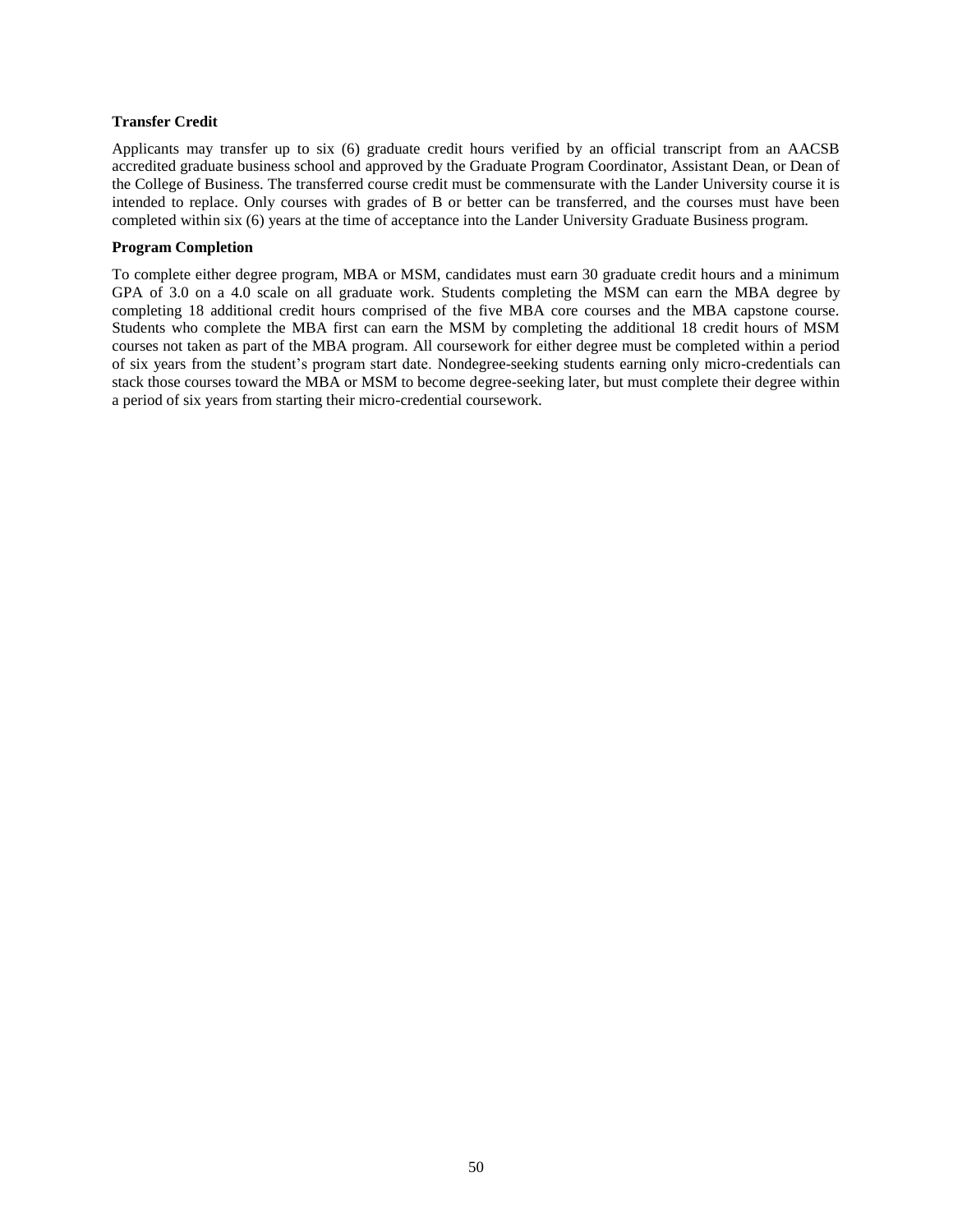## **The Master of Business Administration (MBA)**

Lander University offers a fully online, 30-credit hour Master of Business Administration degree accompanied by two micro-credentials. Whether you want to advance in your current position or be competitive for new opportunities, the Lander MBA is a sound investment in your future. The purpose of the program is to ensure you understand business operations like never before and achieve greater success as a leader, manager, executive, entrepreneur, and innovator in your chosen industry. The integrated MBA micro-credentials will give you deeper expertise in analytics, leadership, operations and supply chain management, healthcare management, digital marketing, or financial services.

Graduates of the program achieve (a) advanced leadership skills, (b) comprehensive business knowledge, (c) sensitivity and awareness of dynamic business issues, including diversity, sustainability, globalization, and ethics, (d) advanced problem-solving skills leading to sound decision making and strategy, and (e) two micro-credentials.

## **The MBA Learning Goals**

The MBA is designed to meet student and industry demands. The Lander program provides managerial and strategic insights across various business functions to prepare graduates to lead organizations and drive results. The degree consists of an MBA core of 15 credit hours, a three-credit hour capstone course, and 12 credit hours of courses split evenly between two micro-credentials. The micro-credentials are short, focused educational experiences providing marketable knowledge and skills in Business Analytics, Organizational Leadership, Supply Chain and Operations Management, Healthcare Management, Digital Marketing, or Financial Development.

## **MBA graduates will:**

- 1. Attain and apply core knowledge in the theories and practices of accounting, finance, management, and marketing
- 2. Attain advanced business knowledge and skills relevant to managing in dynamic environments, including diversity, sustainability, globalization, and ethics
- 3. Learn and apply analytics to produce projects useful for decision-makers
- 4. Produce strategic analyses and plans, to include vision and mission statements
- 5. Graduates will demonstrate effective leadership through sound decision making, creative thinking, and problem-solving
- 6. Understand their micro-credential role in the context of the business enterprise

## **Program of Study**

The program of study leading to the Master of Business Administration degree consists of five core courses (15 credit hours), a capstone course (3 credit hours), and two micro-credentials (6 credit hours each) for a total of 30 credit hours Students who have not earned an undergraduate business degree or adequate undergraduate business coursework will take BA 600, Business Fundamentals. For these students, the program will require eleven courses for a total of 33 credit hours:

#### **Core (15 hours):**

ACCT 610 Advanced Managerial Accounting (3 hours) ECON 615 Economic Analysis for Decision Making (3 hours) FINA 630 Applied Corporate Finance (3 hours) MGMT 613 Business Leadership and Contemporary Issues (3 hours) MKT 614 Strategic Marketing Management (3 hours)

#### **Capstone (3 hours):**

BA 696 Business Vision, Innovation, and Strategy (3 hours)

#### **Two Micro-credentials 12 (hours):**

Business Analytics Micro-credential MGMT 615 Management Information Systems (3 hours) MGMT 655 Analytics and Big Data Management (3 hours)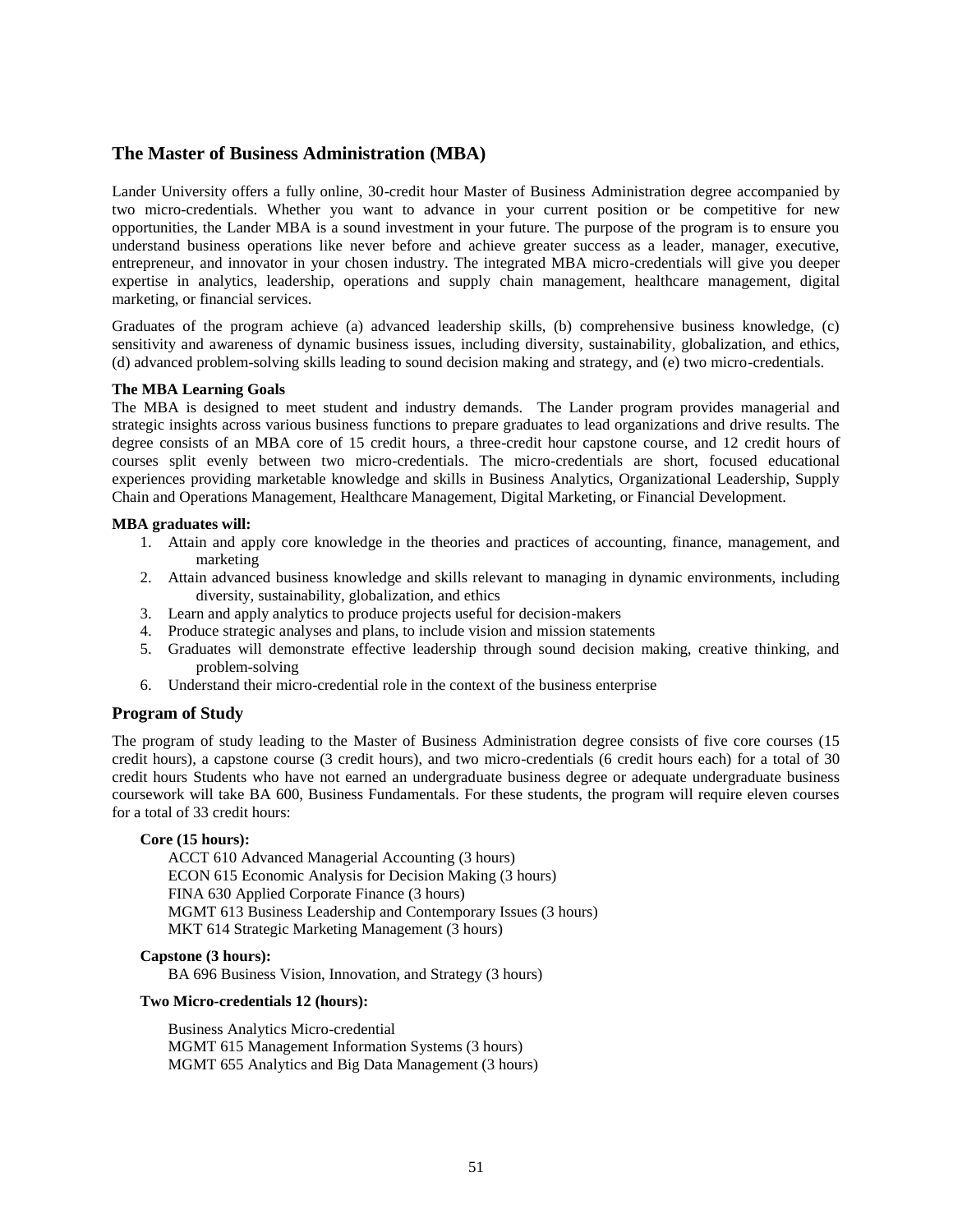Organizational Leadership Micro-credential MGMT 625 Leadership and Management (3 hours) MGMT 645 Human Resource Environment (3 hours)

Supply Chain and Operations Management Micro-credential MGMT 635 Business Process Management (3 hours) MGMT 665 Supply Chain and Logistics (3 hours)

Digital Marketing Micro-credential MKTG 610 Consumer Behavior (3 hours) MKTG 630 Social Media Marketing (3 hours)

Financial Development Micro-credential FINA 640 Risk Management (3 hours) FINA 650 Advanced Financial Analysis (3 hours)

Healthcare Management Micro-credential HCMT 610 Healthcare Management Operations (3 hours) HCMT 620 Healthcare Economics and Financial Systems (3 hours)

#### **Program Progress and Probation**

Student progress is assessed after completing the first 12 MBA credit hours. Earning more than two grades of "C" or lower in graduate courses can preclude continuation in the program. Any grade lower than a "C" must be replaced by retaking the course and attaining a GPA of 3.0 or better. Failure to earn a replacement grade of "B" or better and maintain a 3.0 GPA may result in termination from the program. Students must retake courses to replace insufficient grades before taking any new courses if their GPA is below 3.0 anytime during or after their first 12 credit hours.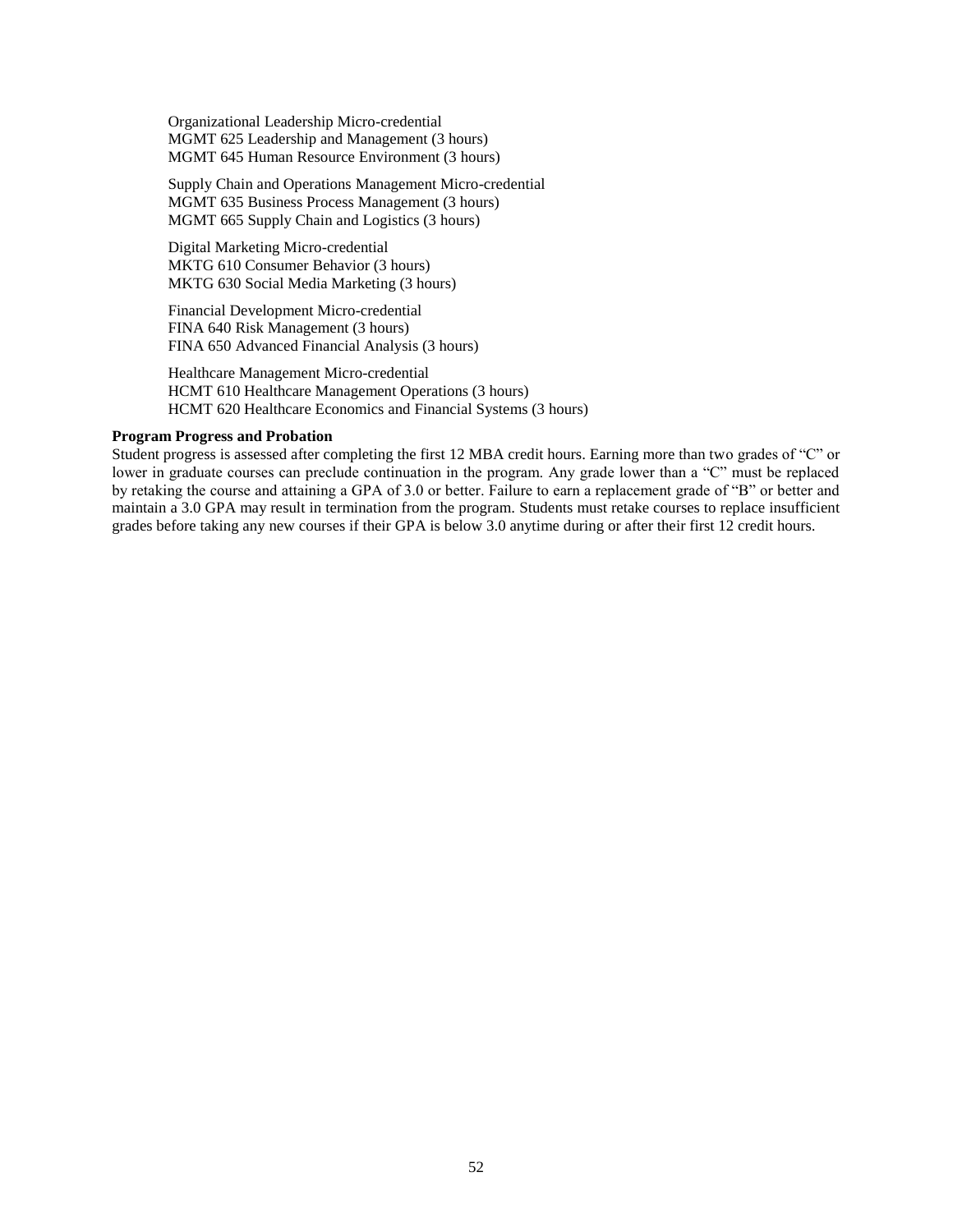## **The Master of Science in Management (MSM)**

Lander University is offering a fully online, 30-credit Master of Science in Management program. The purpose of the program is to educate and develop graduate-level business students in achieving management-based competencies within the areas of leadership, quality assessment, operations planning, human development skills, and strategic planning. Upon completion of the program, graduates will have a solid foundation in all aspects of Quality Management and will have developed analytical and conceptual skills aligned with industry standards and everchanging demands.

## **Master of Science in Management Learning Goals**

The program has three learning goals requiring the acquisition of the following skills and abilities:

- 1. Graduates will be knowledgeable and skilled in the conceptualization and application of specialized management practices in the areas of quality management principles, human relations management, operations and process management, and strategic planning and implementation.
- 2. Graduates will develop the necessary skills to analyze, develop, communicate, lead, and implement strategies for improving business processes and operations.
- 3. Graduates will master concepts related to the integration of research and development within management and leadership practices in the areas of information systems, production, and financial strategies.

The curriculum is designed to prepare students with graduate-level skills in process management, supply chain management, quality policy, quality planning, quality control, and quality improvement. The Quality Management focus of the program is applicable to many types of organizations and businesses. Graduates of the program would be skilled in the application of quantitative models for solving managerial problems and in interpreting the results. They will be able to apply the scientific method in business situations. Students will understand how to use business intelligence techniques to gain insights into emerging social media technologies and big data. They will be able to apply the major human resource management functions of selection and placement, compensation and benefits, training and development, employee and labor relations, health, safety, and security, and strategic management practices. Students will be able to present data that support organizational decision-making processes and to create data-driven models such as regression and decision trees to make decisions. Methods, tools and modeling techniques used in support of supply chain decision making prepares the student for advanced problem solving within the realm of supply chain management. Students complete a Six Sigma project as part of the course requirement. Students will recognize business processes and assess their information-related needs. They will learn how to develop organizational agility through innovations in quality management processes.

## **Program of Study**

The program of study leading to the Master of Science in Management degree consists of a required core of ten courses for a total of 30 hours Students who have not earned an undergraduate business degree or adequate undergraduate business coursework will take BA 600, Business Fundamentals. For these students, the program will require eleven courses for a total of 33 credit hours:

## **Core:**

BA 605 Business Research Methods (3 hours) MGMT 615 Management Information Systems (3 hours) MGMT 625 Leadership and Management (3 hours) MGMT 635 Business Process Management (3 hours) MGMT 645 Human Resource Environment (3 hours) MGMT 655 Analytics and Big Data Management (3 hours) MGMT 665 Supply Chain and Logistics (3 hours) MGMT 675 Quality Management Design and Six Sigma (3 hours) MGMT 685 Innovation and Quality Management (3 hours) MGMT 695 Strategy Formulation and Implementation (3 hours)

#### **Program Progress and Probation**

Student progress is assessed after completing the first 12 MSM credit hours. Earning more than two grades of "C" or lower in graduate courses can preclude continuation in the program. Any grade lower than a "C" must be replaced by retaking the course and attaining a GPA of 3.0 or better. Failure to earn a replacement grade of "B" or better and maintain a 3.0 GPA may result in termination from the program. Students must retake courses to replace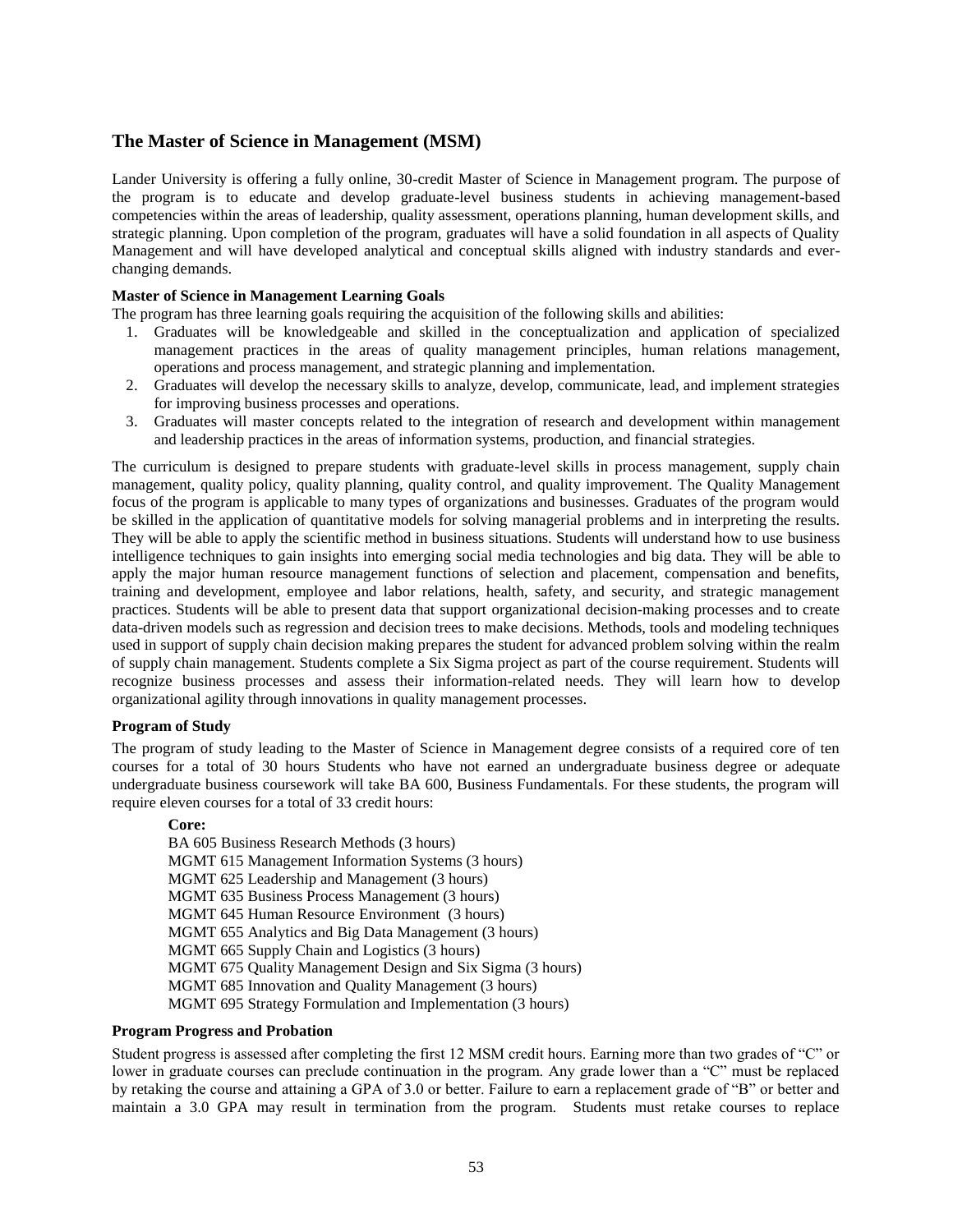insufficient grades at the next available opportunity and must achieve "B" or better grades in all courses taken in the interim when their GPA is below 3.0 anytime during or after their first 12 credit hours. The Master of Science in Management Program Coordinator, College of Business Assistant Dean, or College of Business Dean can restrict student course enrollments until a GPA of 3.0 or better is maintained.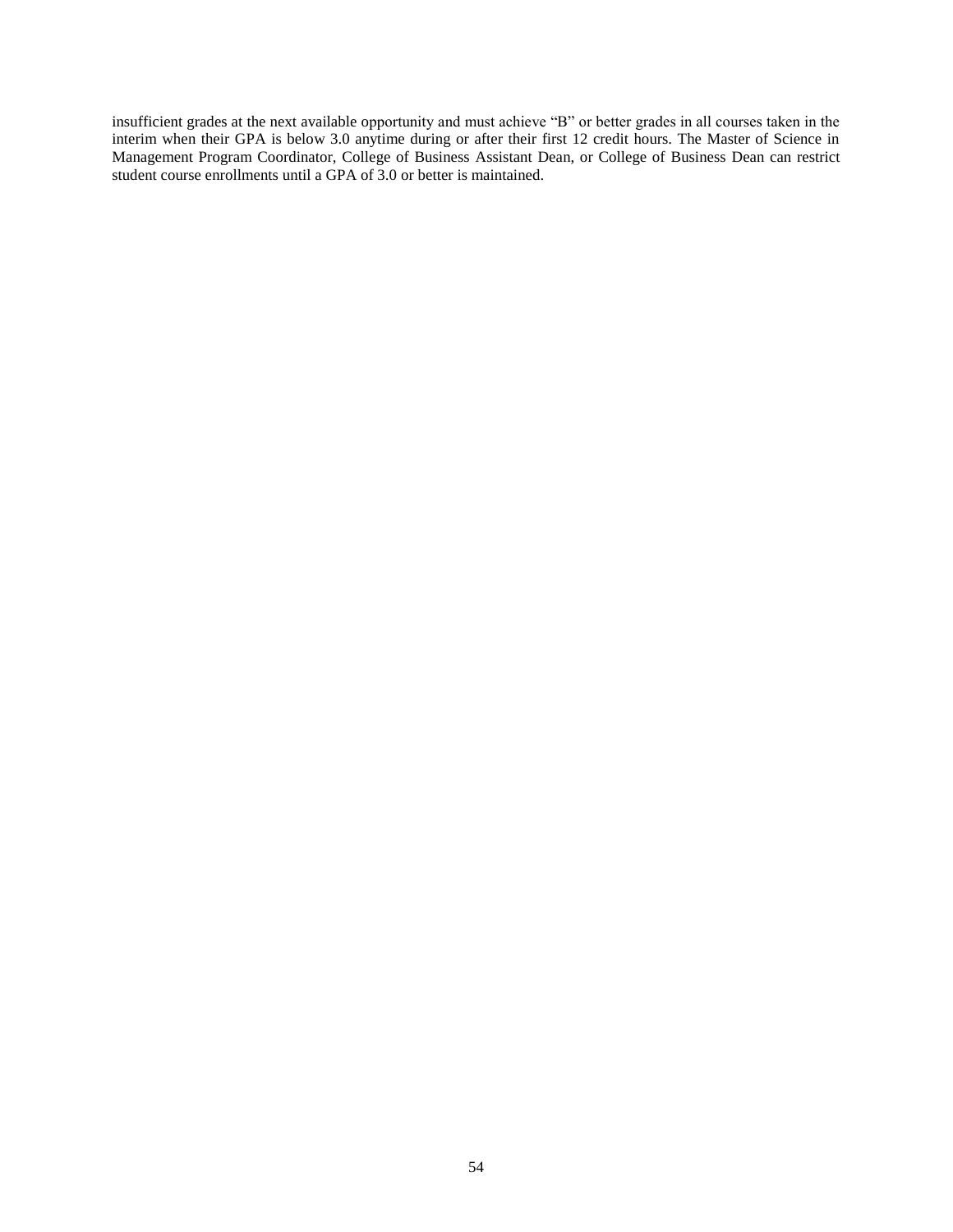# **The William Preston Turner School of Nursing Graduate Program**

# **The Master of Science in Nursing: Clinical Nurse Leader (MSN)**

Lander University School of Nursing is committed to preparing individuals to provide holistic nursing care in a variety of settings to diverse clients across the lifespan. The purpose of the graduate program is to prepare clinical nurse leaders to address the healthcare needs of the 21<sup>st</sup> century by implementing outcome-based practice through management of care systems, quality improvement strategies, utilization of technology, and advanced clinical reasoning. The nursing courses in the Master of Science in Nursing-Clinical Nurse Leader program are offered in an asynchronous online format with clinical experiences arranged in the student's geographic area (when available).

The graduates are prepared to:

- 1. Effect change through advocacy for the profession, interdisciplinary healthcare team and the client;
- 2. Communicate effectively to achieve quality client outcomes and lateral integration of care for a cohort of clients;
- 3. Actively pursue lifelong learning as the Clinical Nurse Leader (CNL) role, needs of clients, and the healthcare system evolve;
- 4. Delegate and utilize the nursing team resources and provide leadership when partnering with the interprofessional healthcare team;
- 5. Identify clinical and fiscally responsible outcomes that improve safe, quality, client-centered care;
- 6. Use information systems and technology at the point of care to improve healthcare outcomes;
- 7. Participate in systems review by evaluating client safety risks to improve quality of client care;
- 8. Assume accountability for healthcare outcomes, recognizing systems influences on a specific group of clients;
- 9. Utilize information to design, implement and evaluate client plans of care;
- 10. Synthesize evidence to evaluate and achieve optimal client and care environment outcomes; and
- 11. Use appropriate teaching/learning principles, strategies, and technology to facilitate the learning of clients, groups, and the other healthcare professionals.

## **Accreditation**

The Master of Science in Nursing program is accredited by the Commission on Collegiate Nursing Education. [\(http://www.ccneaccreditation.org\)](http://www.ccneaccreditation.org/).

## **Curriculum**

The Master of Science in Nursing: Clinical Nurse Leader curriculum is designed to be completed in five semesters with a fall semester start. The courses are delivered in an asynchronous format in order to meet the needs of the students. Each semester, prior to registration, students will review and update an Academic Plan of Study in consultation with the academic advisor. All work to be applied towards the Master's degree must be completed within six years of initial enrollment.

#### **Admission and progression policies and procedures**

#### **Admission**

To be eligible for admission to a graduate program at Lander University, students must have completed a bachelor's degree. All admissions decisions are made based on a holistic evaluation of the applicant's academic and/or professional background, professional goals, and overall fit between applicant and program. Applicants are not required to submit GRE/GMAT scores for any Lander University graduate programs, but applicants may submit them if they so choose. If GRE/GMAT scores are submitted, they will be included in the holistic application review process.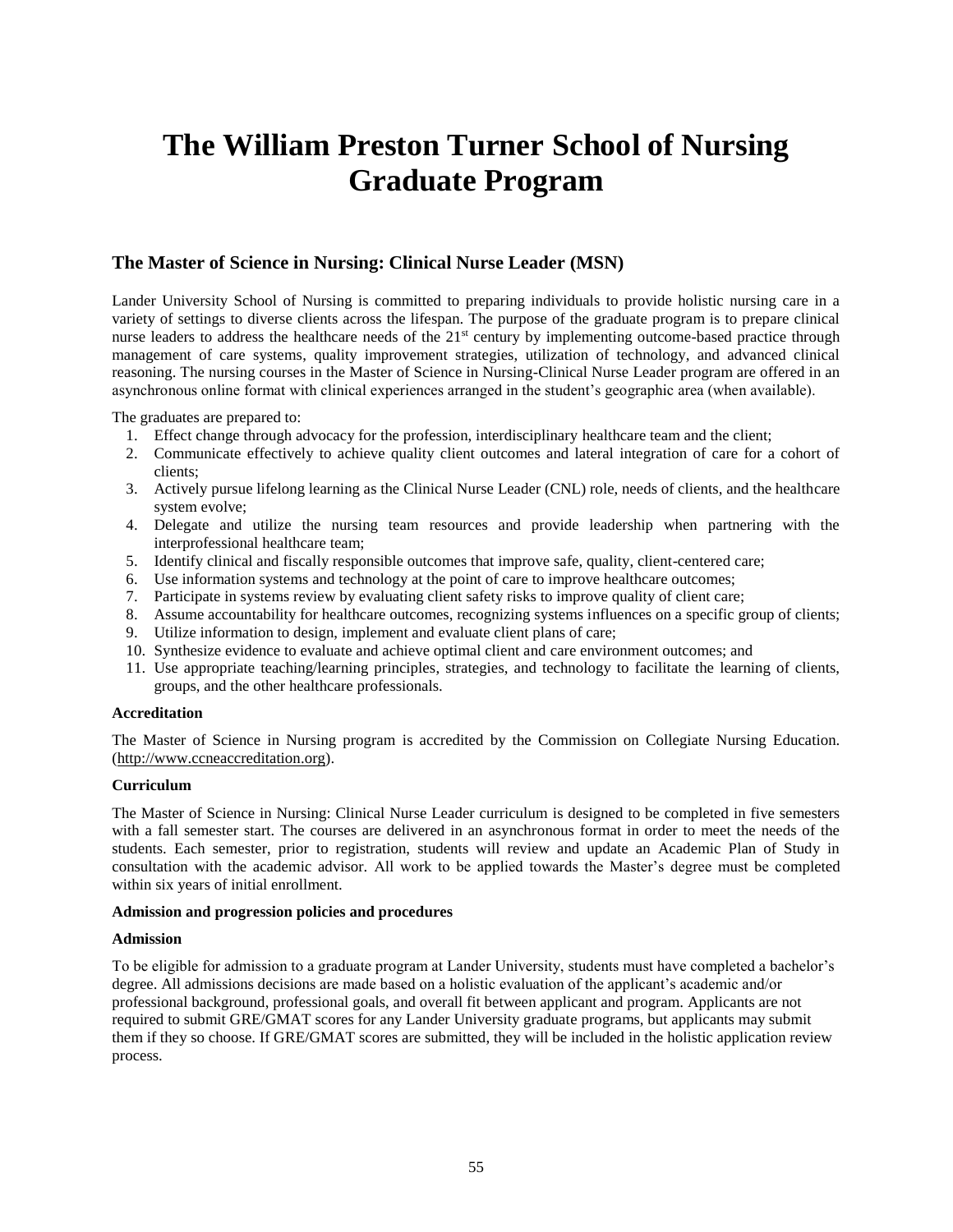Applying for admission is a two-step process:

- 1. Applicants complete the Lander University Online Application
- 2. Applicants work individually with an admissions counselor to supply any additional required information.

#### **Master of Science in Nursing, Clinical Nurse Leader program**

- Official transcripts from a program accredited by Commission on Collegiate Nursing Education (CCNE) or the Accreditation Commission on Education in Nursing (ACEN), GRE/GMAT scores, optional
- Evidence of holding a current unencumbered South Carolina Registered Nurse or Advance Practice Registered Nurse License

Submit written statement, 300-500 words, discussing applicant's career goals and reasons for seeking admission into the MSN program

#### **Conditional Admission**

Applicants not meeting the full admission requirements may be considered for conditional admission. Students admitted conditionally are required to demonstrate successful graduate work with a GPA of 3.0 at the end of the first semester, at which time they would be considered fully admitted and subject to the progression and graduation policies of the School of Nursing. Students admitted conditionally and not achieving a GPA of 3.0 at the end of the first semester would be dismissed from the program.

## **Non-Degree Seeking Students**

Non-degree seeking students may be considered for admission on a space available basis for selected courses. Students may not earn more than 12 credit hours as a non-degree seeking student. Students that have previously earned credits as a non-degree seeking student wishing to enter the MSN program as a degree-seeking student should refer to the Admissions policy and procedures.

## **Transfer**

Students with earned graduate credits in nursing or a related field may request a transcript evaluation for transfer or substitution credits, which will be considered by the CNL Masters Committee. No more than 15 transfer hours may be applied to the MSN degree in the CNL program.

## **Academic Plan of Study**

All CNL students must have a current Academic Plan of Study on file prior to registration for any class. The initial Academic Plan of Study will be completed during orientation for new students. Each semester prior to registration the Academic Plan of Study will be reviewed and/or updated in consultation with the academic advisor.

#### **Academic Probation**

The master's student whose semester or cumulative GPA falls below 3.0 will be placed on academic probation for one (1) semester. The student must improve the cumulative GPA to 3.0 or greater upon completion of the next semester in order to remain in the program.

#### **Priority for Course Space/Out-of-Sequence Students**

When course spaces are limited, fully matriculated students are given priority over non-degree seeking students. First-time enrollees are given priority over students who are repeating a course or non-degree seeking students.

## **Readmission to Clinical Nurse Leader Program**

The CNL Program Committee will act upon all requests for readmission. Readmission to the School of Nursing is not automatic and will be considered on a space-available basis. A student seeking readmission should reapply to the CNL program by the designated date. In addition to the application for readmission to the University, the student should submit a typewritten letter stating the circumstances that resulted in the student's absence from the program and reason(s) that readmission to the program is justified.

## **Grading Scale**

Nursing course-grading scales will appear in each course syllabus. The School of Nursing uses the following grading scale for all NUR courses except courses assigned a grade of pass/fail.

A=90-100 B=80-89 C=70-79 D=60-69 F=0-59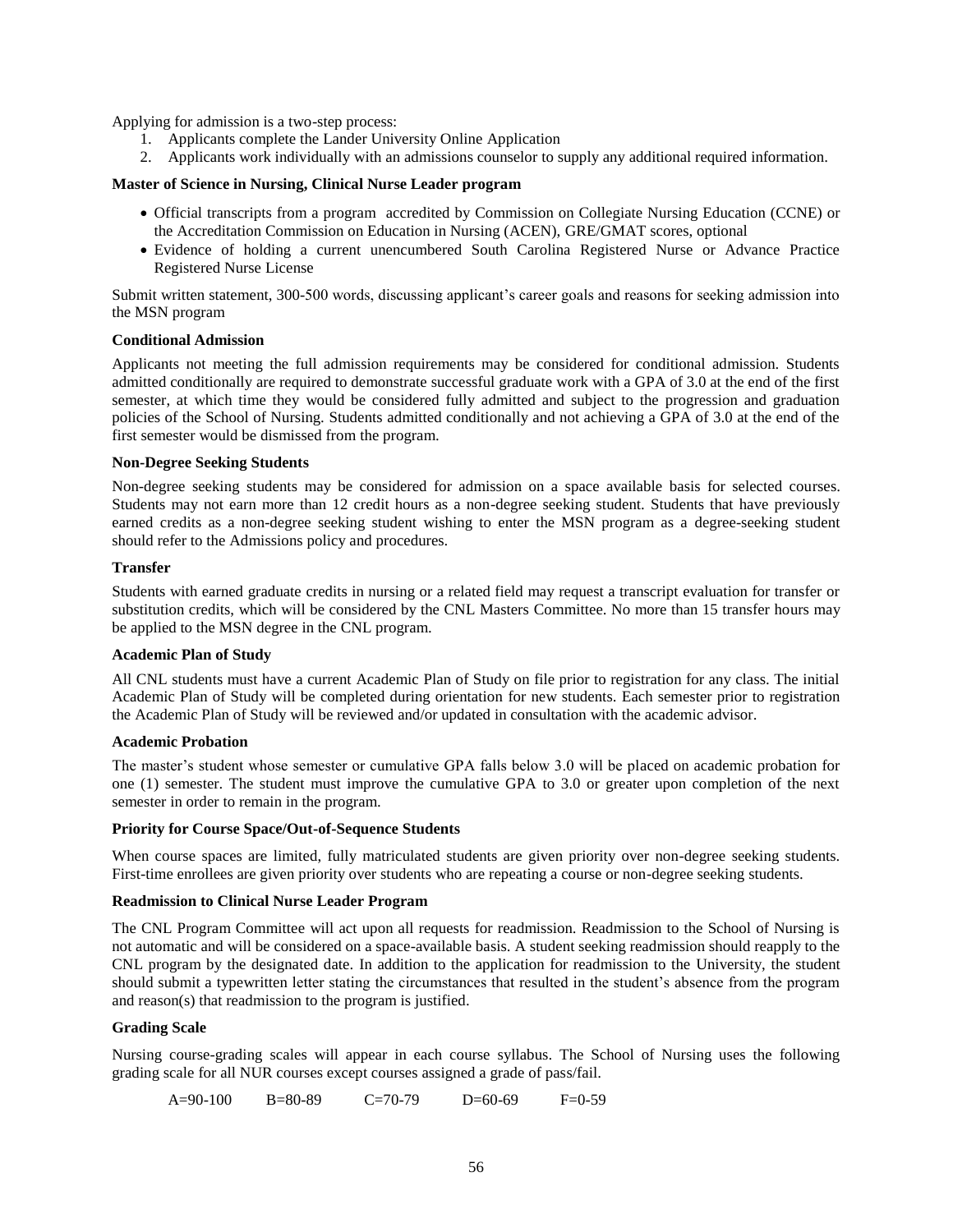## **Clinical Grading Scale**

Students are evaluated as satisfactory or unsatisfactory in the clinical component of courses. With input from clinical preceptors, the course faculty will evaluate students based on clinical course objectives. A satisfactory clinical grade is necessary to pass a course with a clinical component.

#### **Attendance Policy**

The MSN-CNL program is an online program that requires a high level of independent and self-directed learning. Course attendance and participation requirements are explained in each individual course syllabus. Clinical attendance policies are negotiated between the clinical coordinator and preceptor.

## **Incomplete Grade(s)**

An "Incomplete" (I) is awarded when all requirements of a course have not been completed by the end of the semester. This designation is reserved for students where failure to complete the course are due to circumstances such as unanticipated illness, accident, work-related responsibility, or family hardship which are beyond the student's control. The option for an "Incomplete" is at the discretion of the course faculty. By arrangement with the course faculty, the student will have up to six months from the last day of examinations for the semester in which to complete the work and the faculty to submit the grade. After six months, an "Incomplete" which has not been made up is changed to a grade of "F". For progression, the Incomplete must be addressed before the drop/add period deadline of a semester if the student plans to utilize that semester for course registration. Hence, master's students may not register for courses until an "Incomplete" grade from the previous semester is removed. It is the responsibility of the student to ensure that all arrangements for removal of the Incomplete have been made and that all work for completing course assignments has been accomplished.

## **Grade Reports**

At the end of each semester, a report of grades is posted on Bearcat Web.

#### **Grade Appeals**

Lander University's Student Handbook includes provisions for grade appeals. Neither grade changes nor appeals for grade changes can be made after one calendar year from the time the grade was given. After graduation, no grade can be changed or appealed.

## **Requirements for Progression in the MSN-CNL program**

- 1. Maintain a minimum GPA of 3.0 on 4.0 scale; and
- 2. Complete the required courses with a minimum grade of "B". Note: If a student earns a grade less than "B", the student may repeat the course one time. The student cannot repeat more than one required course.

#### **Graduation Requirements**

- 1. Complete the number of graduate hours and specific courses required in the approved program of study;
- 2. Achieve at least a 3.0 cumulative GPA on a 4.0 scale;
- 3. Satisfactorily complete all other requirements of the program, including all clinical hours and Graduate Synthesis Project prior to graduation; and
- 4. Successfully complete all required documentation required by the University pertaining to graduation (i.e. Graduation Application).

#### **Transcripts**

Requests for official transcripts of a student's record should be addressed to the Office of the Registrar.

#### **Endorsement for Certification as a Clinical Nurse Leader**

Graduates of the program will be eligible to take the Clinical Nurse Leader (CNL) certification examination administered by the Commission on Nurse Certification (CNC). Information regarding the examination application and endorsement program is available in the *MSN-CNL Student Handbook*, available on the School of Nursing website.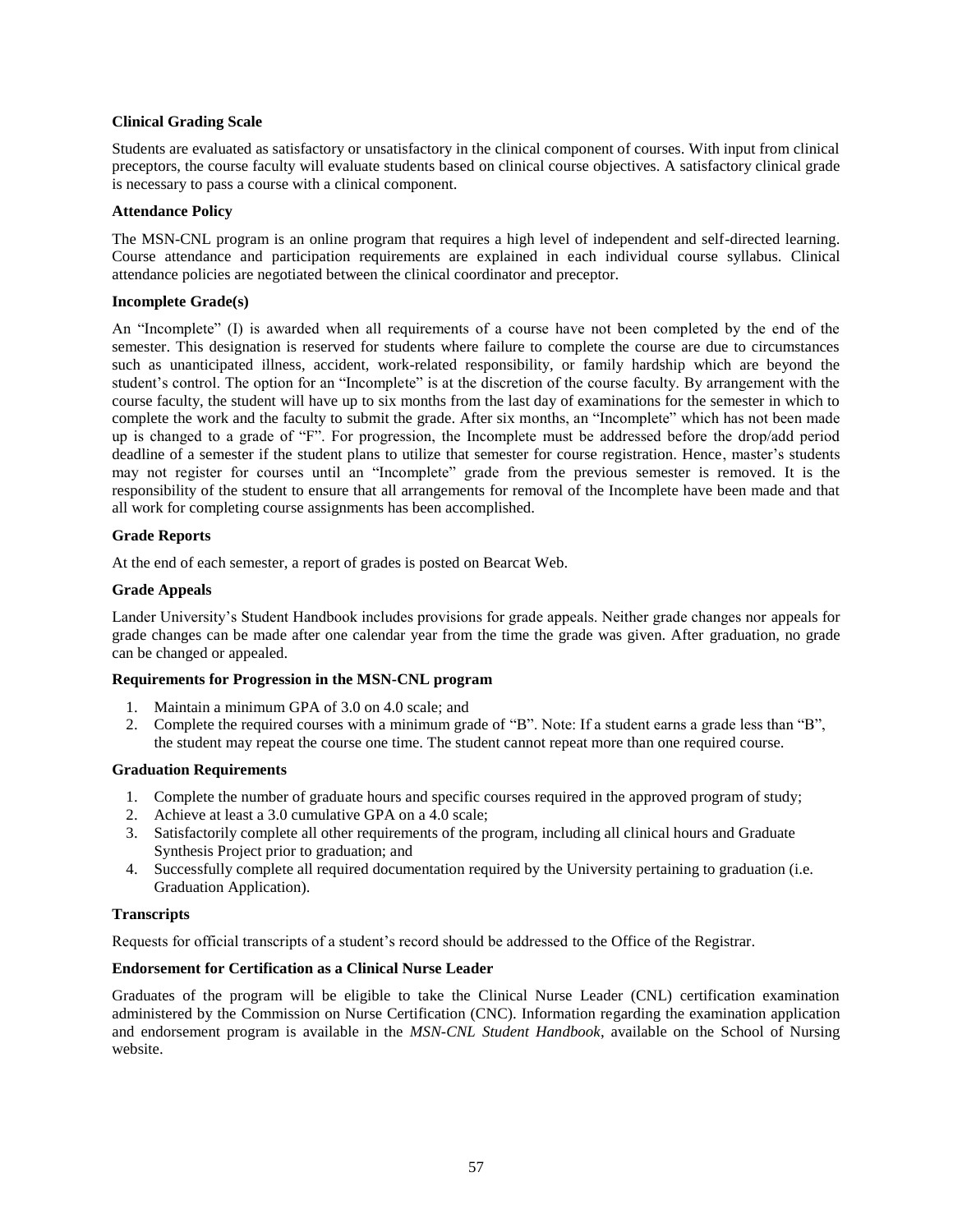## **Faculty Advisors**

The Coordinator of Graduate Studies for the School of Nursing will be assigned to each MSN student as faculty advisor to assist with academic planning.

## **Special Expenses**

In addition to University tuition and fees, MSN students will incur additional expenses such as transportation to and from clinical sites, lab coat and other professional attire, fees for CNL Certification practice examination, etc.

## **Core Performance Standards**

In order to perform safe patient care, students must meet core performance standards and functional abilities for admission and progression as published by the Southern Council on Collegiate Education for Nursing (SCCEN). Additional information is available in the *Policy and Procedure Manual* available on the School of Nursing website*.*

#### **Drug and Alcohol Policies and Procedures**

Students are required to comply with the policies as documented in the *Policy and Procedure* Manual available on the School of Nursing website.

## **Petitioning**

Students have the right to request an exception to the application of academic policies of the School of Nursing. Petitions must be submitted in writing to the student's Faculty Advisor or the Dean of the School of Nursing for consideration by the Nursing Faculty Organization.

#### **Regulations for Clinical Courses**

Clinical experiences for MSN-CNL students will be arranged collaboratively with the student, course faculty, graduate preceptor, and healthcare agencies. Students are expected to adhere to any arranged schedule unless other arrangements have been made prior to the scheduled experience. Unavoidable absences will be made up based on preceptor and facility availability.

In addition to the regulations of the University, the following additional regulations apply to students in nursing. The provisions are required to meet regulations of healthcare agencies used for clinical experiences.

## 1. **Clearance for Attendance at Clinical Laboratories**

Students must meet all School of Nursing requirements for clinical nursing courses, and utilize the vendor selected by the School of Nursing.

#### 2. **Health Requirements**

In addition to meeting the health requirements of the University, students engaged in clinical nursing courses are required to provide evidence of single-step tuberculosis screening or its equivalent; annual 10-panel drug screen; documentation of rubella (German measles) immunization or immune titer; evidence of varicella (chicken pox) immunizations or immune titer; current immunization against tetanus and pertussis, influenza, and Hepatitis B; and an initial physical examination by a nurse practitioner or physician. Students must submit a health update annually. These documents, as well as proof of completing the American Heart Association Basic Life Support for Healthcare Providers CPR course, must be submitted to the approved vendor assigned by the School of Nursing by the required deadline.

## 3. **Insurance Requirements**

Students enrolled in clinical nursing courses must carry tort and professional liability insurance as well as personal health and accident insurance.

#### 4. **Transportation to Clinical Practice Sites**

Each student is responsible for transportation to and from clinical sites.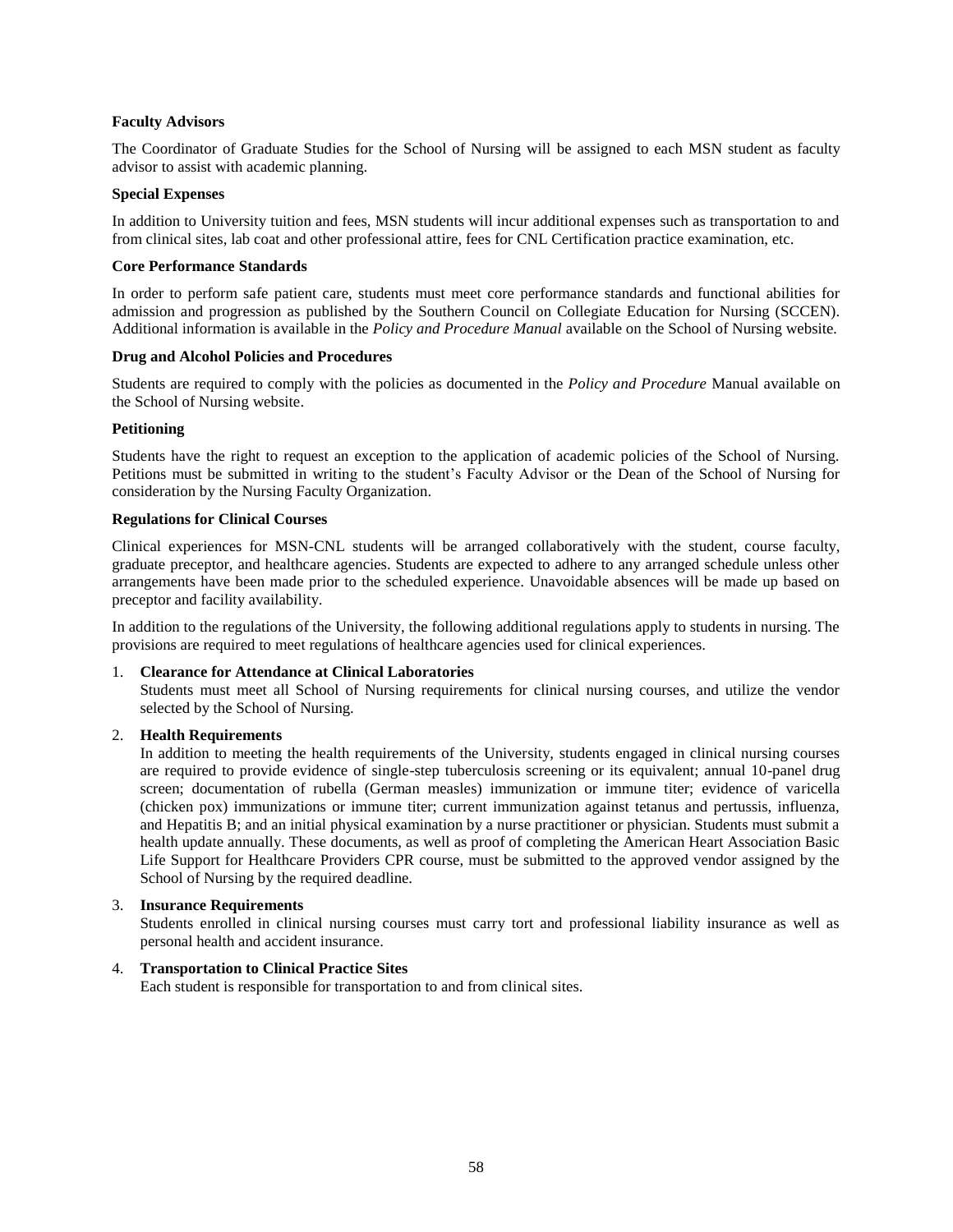# **Program of Study**

| <b>Course</b><br><b>Number</b> | <b>Course Name</b>                             | <b>Credit Hours</b>           |
|--------------------------------|------------------------------------------------|-------------------------------|
| <b>NUR 600</b>                 | Theory and Conceptual Foundation               | 3                             |
| <b>NUR 611</b>                 | <b>Advanced Clinical Assessment</b>            | 3                             |
| <b>NUR 612</b>                 | <b>Advanced Pharmacology</b>                   | 3                             |
| <b>NUR 613</b>                 | <b>Advanced Pathophysiology</b>                | 3                             |
| <b>NUR 620</b>                 | Healthcare Structure and Finance               | 3                             |
| <b>NUR 630</b>                 | <b>Health Promotion and Disease Prevention</b> | 3                             |
| <b>NUR 635</b>                 | Clinical Nurse Leader Practicum I              | $3(2,1)^*$                    |
| <b>NUR 640</b>                 | Management of Clinical Outcomes                | 3                             |
| <b>NUR 645</b>                 | Clinical Nurse Leader Practicum II             | $3(2,1)^*$                    |
| <b>NUR 651</b>                 | Research for Evidence-based Practice           | 3                             |
| <b>NUR 660</b>                 | Leadership in Healthcare                       | 3                             |
| <b>NUR 675</b>                 | Clinical Nurse Leader Immersion                | $6(2,4)$ *                    |
|                                | Practicum III                                  |                               |
| <b>Total</b>                   | <i>*clinical hours included</i>                | $\mathbf{v}$ and $\mathbf{v}$ |

The program of study for the Master of Science in Nursing - Clinical Nurse Leader includes the following courses:

\*A minimum of 400 hours of clinical practice are required in the Clinical Nurse Leader Program.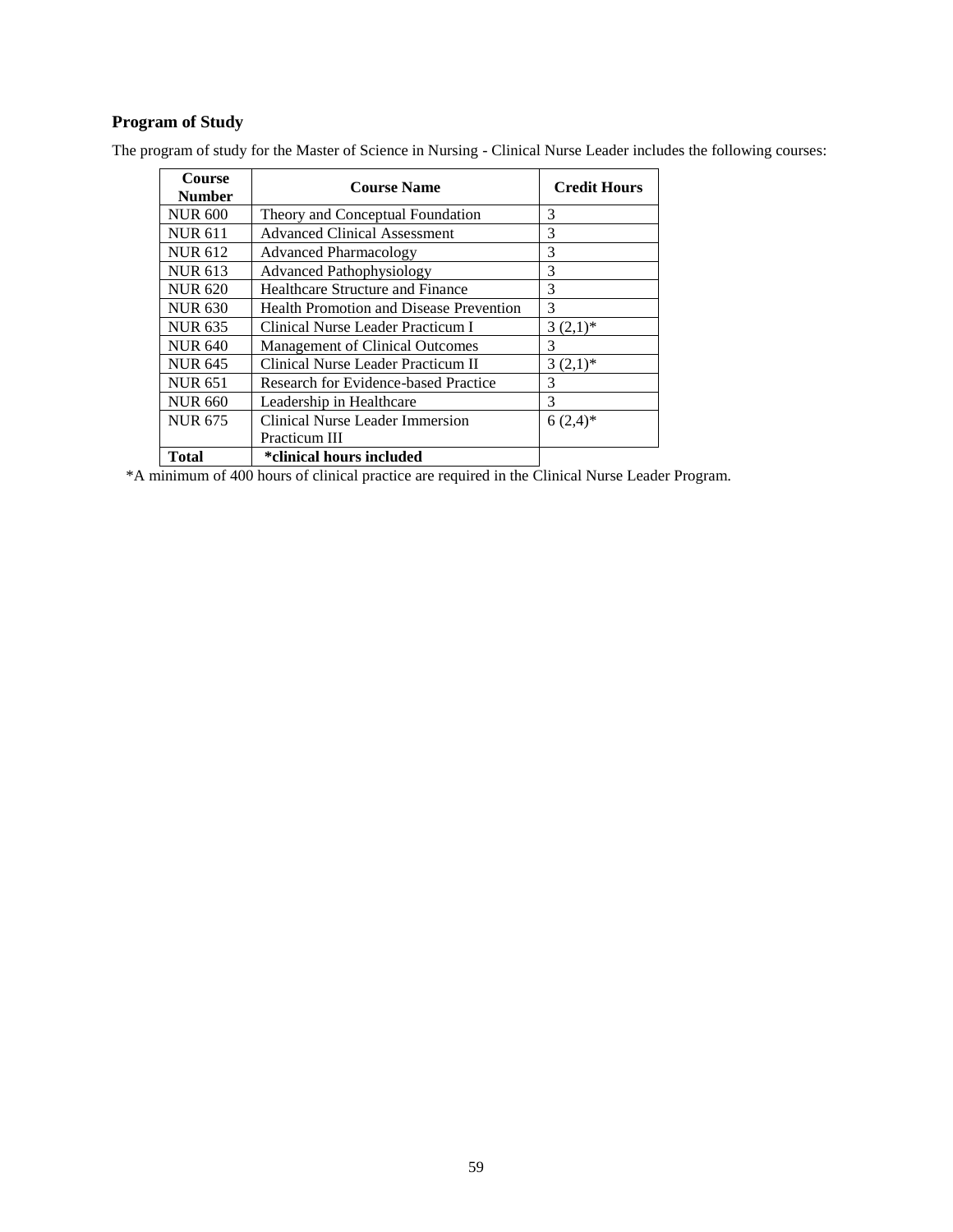# **GRADUATE COURSES OF STUDY**

## **ACCOUNTING**

## **ACCT 610.ADVANCED MANAGERIAL ACCOUNTING**

This course covers managerial accounting and cost management practices that can be strategically applied across the various functions of a business organization to improve organizational performance. The course emphasizes the methods available to measure and evaluate costs for decision-making and performance evaluation purposes. It reviews a number of cost management issues relating to the design and implementation of strategic, marketing, value analysis, and other management models in modern firms; and identifies major contemporary issues in managerial accounting and financial decision-making. A variety of case studies in different industries and decision contexts are used to examine the application of these concepts. *Three credit hours*.

## **ART**

## **ART 611.CURRICULUM DEVELOPMENT IN ART, K-12**

In this course, students will develop long-range curriculum plans supporting the "National Standards for Art Education" for art instruction for kindergarten through secondary school. Emphasis will be placed on providing age-appropriate content for the artistic development of children, theories of learning with significance for art expression, and meeting the needs of diverse learners. Program advocacy and grant writing for support of school arts programs will be modeled through course assignments. Prerequisite: Acceptance into the MAT graduate degree program or permission of the instructor. *Three credit hours.*

## **ART 612.PRACTICES FOR TEACHING ART: MATERIALS AND METHODS**

This course focuses on translating theory into practice in the art classroom in preparation for Clinical Practice. The graduate studio/seminar assignments allow students to create materials and practice methods common to the K-12 art classroom. Assignments focus on current concerns in the profession, such as discipline based arts education, multiculturalism, meeting the needs of a diverse student population, use of instructional technology and portfolio assessment. After students have taught and critiqued model lessons, they will move into a two-week clinical experience in public school. Prerequisites: Acceptance into the MAT graduate degree program or permission of the instructor. *Three credit hours***.**

#### **ART 621.HISTORY AND PHILOSOPHY OF ART EDUCATION**

This course provides an introduction to art education as a profession through examination of art education history, curricular developments and theories and philosophies. Current issues in the field are addressed through review and response to research. This course will provide the student with a historical context for current theory and practice and will encourage continued personal growth and contributions to the profession. A clinical experience will allow students to examine art education practices involving public school students. Prerequisite: Acceptance into the MAT graduate degree program or permission of the instructor. *Three credit hours.*

#### **ART 623.PHOTOGRAPHY STUDIO**

This course consists of advanced studies in photography that focus on investigation of process, and conceptual content. Students will work independently in a studio environment. This course can be taken multiple times for credit. Prerequisite: Bachelor's Degree in Art. Two three-hour labs. *Three credit hours***.**

#### **ART 624.SCULPTURE STUDIO**

This course consists of advanced studies in sculpture that focus on investigation of process, and conceptual content. Students will work independently in a studio environment. This course can be taken multiple times for credit. Prerequisite: Bachelor's Degree in Art. Two three-hour labs. *Three credit hours***.**

#### **ART 625.PAINTING STUDIO**

This course consists of advanced studies in painting that focus on investigation of process, and conceptual content. Students will work independently in a studio environment. This course can be taken multiple times for credit. Prerequisite: Bachelor's Degree in Art. Two three-hour labs. *Three credit hours***.**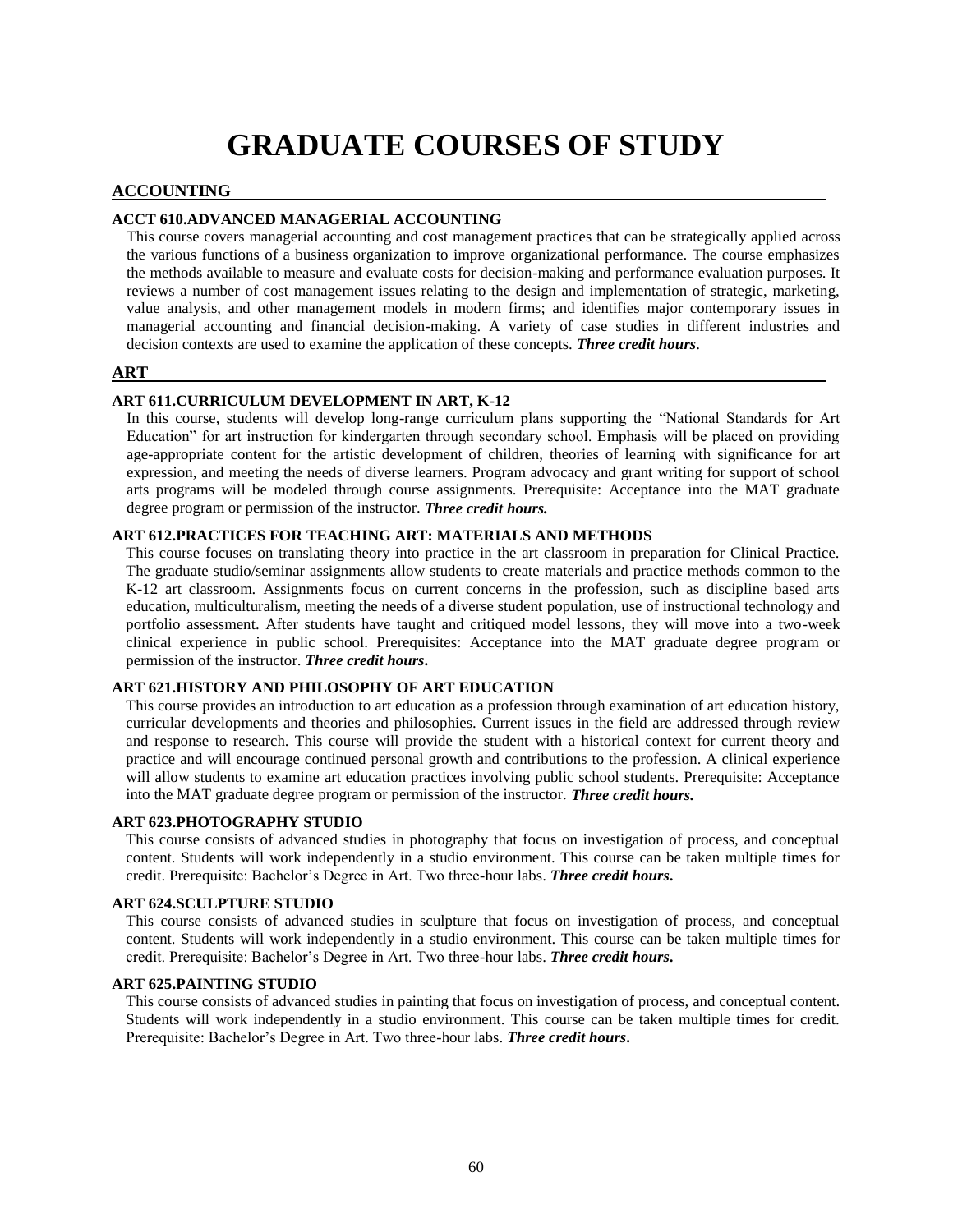#### **ART 626.PRINTMAKING STUDIO**

This course consists of advanced studies in printmaking that focus on investigation of process, and conceptual content. Students will work independently in a studio environment. This course can be taken multiple times for credit. Prerequisite: Bachelor's Degree in Art. Two three-hour labs. *Three credit hours***.**

#### **ART 627.CERAMICS STUDIO**

This course consists of advanced studies in ceramics that focus on investigation of process, and conceptual content. Students will work independently in a studio environment. This course can be taken multiple times for credit. Prerequisite: Bachelor's Degree in Art. Two three-hour labs. *Three credit hours***.**

## **ART 629.INTERMEDIA STUDIO**

This advanced studio course designed to challenge a student's boundaries with art media by required integration with other media. This course may be taken multiple times for credit. Prerequisite: Bachelor's Degree in Art. Two three-hour labs. *Three credit hours***.**

#### **ART 631.THE ARTIST TEACHER**

This course explores how the processes of art making and teaching are similarly rooted in creativity and problem solving. Students will examine the relationships between their individual artistic practices and their emerging teaching practices in as they create an original body of artwork. This artwork will be exhibited for their MAT Exhibition. May be repeated for additional credit. *Three credit hours.*

#### **ART 641.GRADUATE SEMINAR**

All graduate art students meet together weekly to investigate the contemporary artist practice and current issues. This course is to be taken twice for credit. *One credit hour***.**

### **ART 651.THEORIES OF MODERNIST ART**

This course examines the ideas, and issues of modernist art, including the conceptual rational as well as implications of Modernist art. This course, which emphasizes methods of critical looking and processes of making, combines classroom, online, and gallery-based instruction. *Three credit hours***.**

## **ART 652.THEORIES OF CONTEMPORARY ART**

This course maps the global field of contemporary art in all media. Students will focus on identifying where they would aim to situate their own work within the multiple potential creative dialogs. This course, which emphasizes methods of critical looking and processes of making, combines classroom, online, and gallery-based instruction. *Three credit hours***.**

#### **ART 653.AESTHETICS AND ART CRITICISM**

This course will critically examine the history of twentieth and twenty-first century aesthetics and criticism. Designed to complement ART 651 and ART 652 (which are not prerequisites), it examines the essential texts of art theorists, critics, and historians to examine methods of critical thinking and writing about contemporary art. *Three credit hours***.**

### **ART 661.MAT EXHIBITIONS AND DEFENSE**

This course contains three major components. The first is the selection and preparation of K-12 student artworks for exhibition. The second component is the creation, preparation, installation and publicity of a cohesive body of the candidate's original artwork from ART 631 courses. The third component is the presentation and summative defense of artist and teacher portfolios, which will be evaluated by professionals in the fields of art, art education, and education. Prerequisite: Acceptance into MAT graduate degree programs, and enrollment or completion of EDUC 601. *Three credit hours***.**

### **ART 671.SPECIAL TOPICS IN ART HISTORY**

Special topics in art history are to be announced by the department. The courses are not sequential and may be repeated for additional credit as the topic changes. *Three credit hours***.**

#### **ART 723.PHOTOGRAPHY RESEARCH**

This course consists of advanced studies in photography that focus on investigation and creative problem solving. Students will work independently in a studio environment. This course can be taken multiple times for credit. Prerequisite: ART 623. Two three-hour labs. *Three credit hour***s.**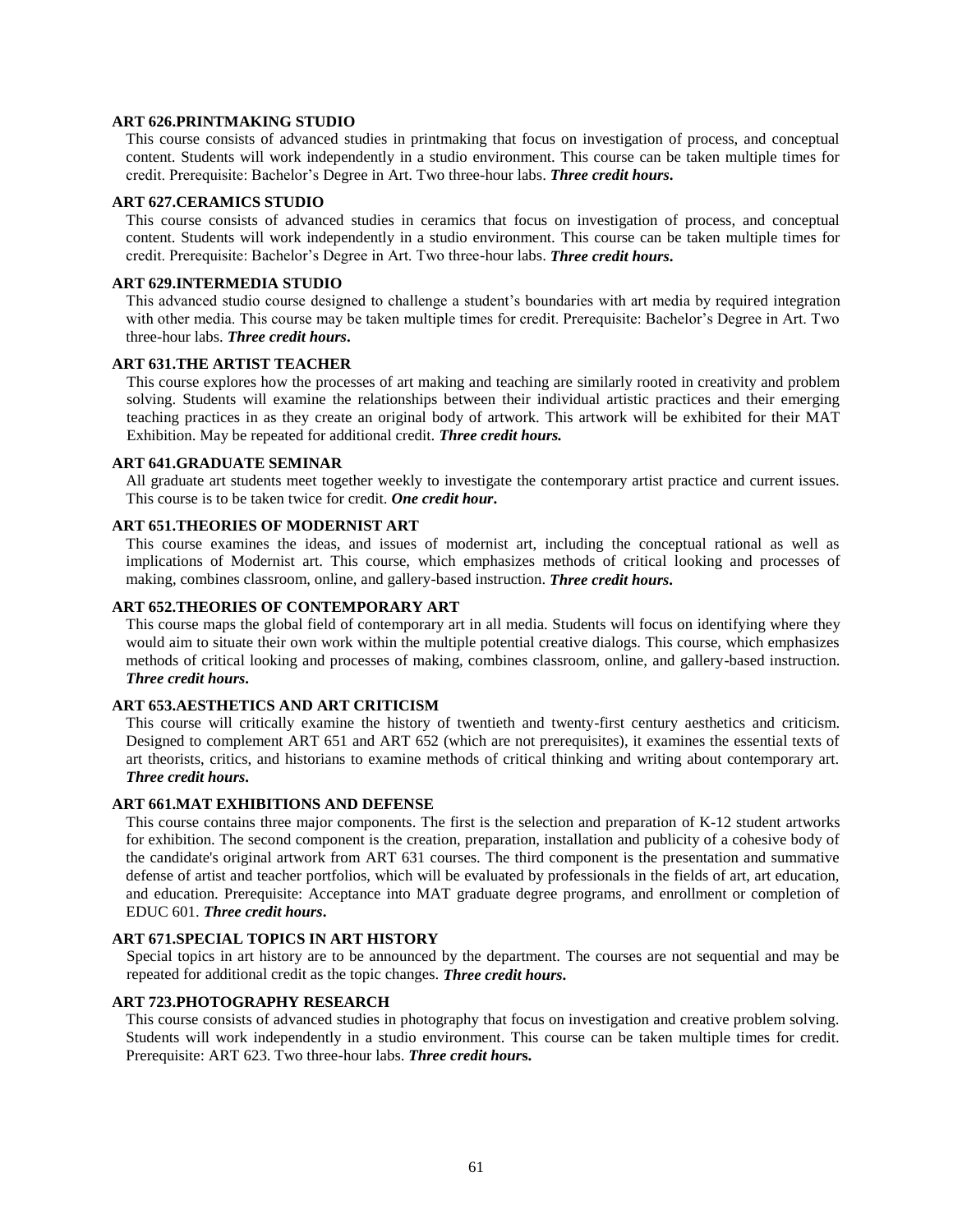#### **ART 724.SCULPTURE RESEARCH**

This course consists of advanced studies in sculpture that focus on investigation and creative problem solving. Students will work independently in a studio environment. This course can be taken multiple times for credit. Prerequisite: ART 624. Two three-hour labs. *Three credit hours***.**

#### **ART 725.PAINTING RESARCH**

This course consists of advanced studies in painting that focus on investigation and creative problem solving. Students will work independently in a studio environment. This course can be taken multiple times for credit. Prerequisite: ART 625. Two three-hour labs. *Three credit hours***.**

## **ART 727.CERAMICS RESEARCH**

This course consists of advanced studies in ceramics that focus on investigation and creative problem solving. Students will work independently in a studio environment. This course can be taken multiple times for credit. Prerequisite: ART 627. Two three-hour labs. *Three credit hours***.**

#### **ART 729.INTERMEDIA STUDIO**

This advanced studio course designed to continue to challenge a student's boundaries with art media by required integration with other media. This course may be taken multiple times for credit. Prerequisite: Art 629. Two threehour labs. *Three credit hours***.**

## **ART 741. GRADUATE SEMINAR**

All graduate art students meet together weekly to investigate the contemporary artist context. This course is to be taken twice for credit. *One credit hour***.**

## **ART 750.SPECIAL TOPICS**

This advanced studio practice that focuses on synthesizing materials, process, and conceptual content outside discipline studio classes. Students will work independently in a studio environment. This course may be taken multiple times for credit. Two three-hour labs. *Three credit hours***.**

#### **ART 823.PHOTOGRAPHY THESIS I**

This course consists of advanced studies in photography that focus on synthesizing materials, process, and conceptual content for thesis preparation. Students will work independently in a studio environment. Prerequisite: Pass 30-hour review. Two three-hour labs. *Three credit hours***.**

## **ART 824.SCULPTURE THESIS I**

This course consists of advanced studies in sculpture that focus on synthesizing materials, process, and conceptual content for thesis preparation. Students will work independently in a studio environment. Prerequisite: Pass 30 hour review. Two three-hour labs. *Three credit hours***.**

#### **ART 825.PAINTING THESIS I**

This course consists of advanced studies in painting that focus on synthesizing materials, process, and conceptual content for thesis preparation. Students will work independently in a studio environment. Prerequisite: Pass 30 hour review. Two three-hour labs. *Three credit hours***.**

#### **ART 827.CERAMICS THESIS I**

This course consists of advanced studies in ceramics that focus on synthesizing materials, process, and conceptual content for thesis preparation. Students will work independently in a studio environment. Prerequisite: Pass 30 hour review. Two three-hour labs. *Three credit hours***.**

#### **ART 829.INTERMEDIA STUDIO**

This advanced studio course designed to continue to challenge a student's boundaries with art media by required integration with other media. This course may be taken multiple times for credit. Prerequisite: ART 729. Two three-hour labs. *Three credit hours***.**

## **ART 833.PHOTOGRAPHY THESIS II**

This course consists of focused cohesive photography studio research that culminates in a final thesis exhibition and oral defense. Students will work independently in a studio environment. Graded pass/fail. Prerequisite: ART 823. *Six credit hours***.**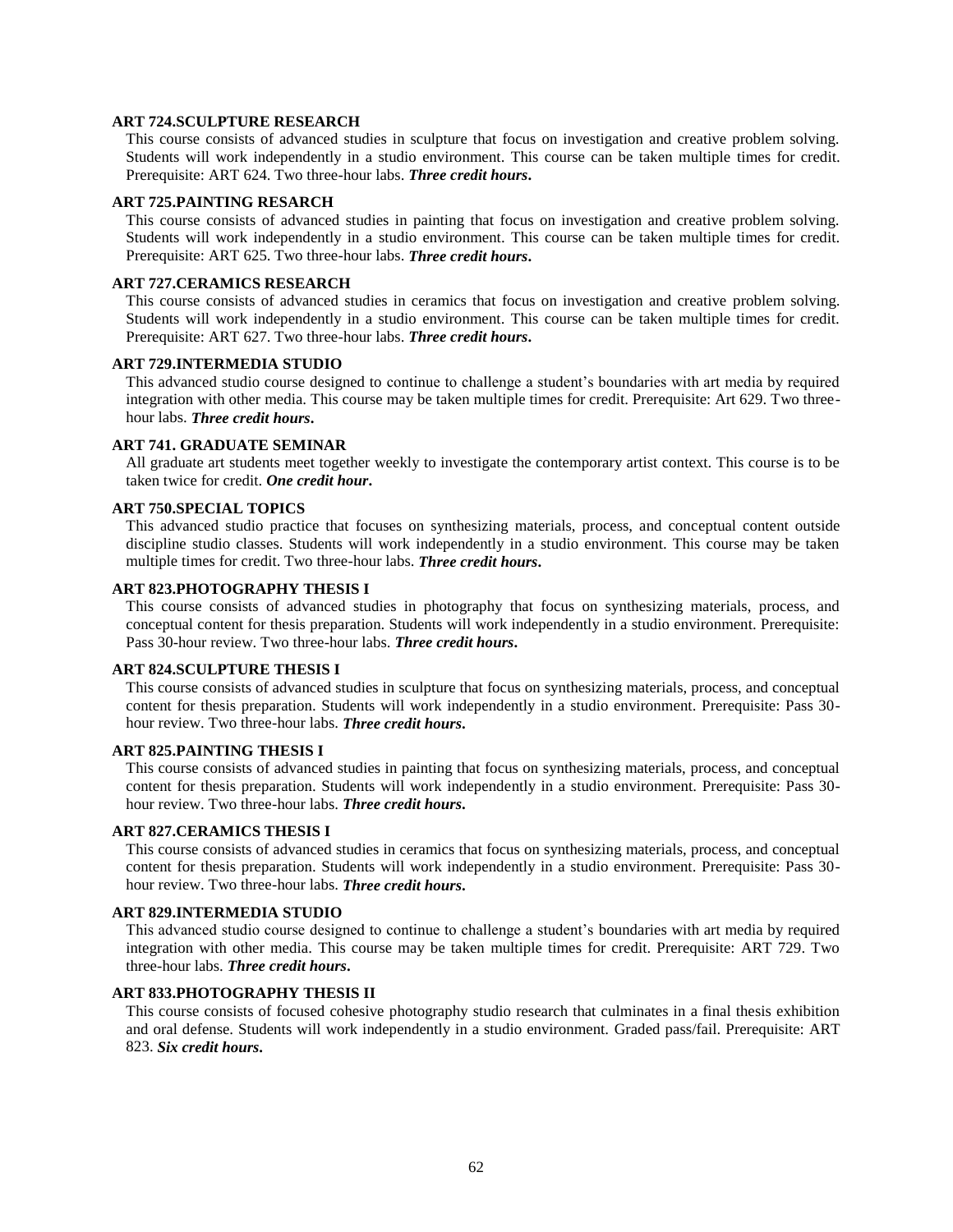#### **ART 834.SCULPTURE THESIS II**

This course consists of focused cohesive sculpture studio research that culminates in a final thesis exhibition and oral defense. Students will work independently in a studio environment. Graded pass/fail. Prerequisite: ART 824. *Six credit hours.*

#### **ART 835.PAINTING THESIS II**

This course consists of focused cohesive painting studio research that culminates in a final thesis exhibition and oral defense. Students will work independently in a studio environment. Graded pass/fail. Prerequisite: ART 825. *Six credit hours***.**

#### **ART 837. CERAMICS THESIS II**

This course consist of focused cohesive ceramics studio research that culminates in a final thesis exhibition and oral defense. Students will work independently in a studio environment. Graded pass/fail. Prerequisite: ART 827. *Six credit hours***.**

#### **ART 841.GRADUATE SEMINAR**

All graduate art students meet together weekly to investigate creative entrepreneurial skills. This course is to be taken twice for credit. *One credit hour***.**

#### **ART 851. THESIS SUPPORT I**

In this course, students will focus on the written research component of their final thesis project. Through research, students will determine the contemporary context of their own artwork in preparation for a written thesis. Prerequisite: Pass 30-hour review. *Three credit hours***.**

#### **ART 852.THESIS SUPPORT II**

In this course, students will synthesize research and graduate studio work in a written thesis which supports their final exhibition. Graded pass/fail. *Three credit hours***.**

## **BUSINESS ADMINISTRATION**

#### **BA 600.BUSINESS FUNDAMENTALS**

This course offers the rationale for applying specific models to managerial problems, assists students in the application of such models, and guides students in the interpretation of results. The course includes basic quantitative techniques used in managerial decision-making. This course is required for non-business undergraduates. *Three credit hours***.**

#### **BA 605.BUSINESS RESEARCH METHODS**

This course emphasizes research methodology, including the meaning of research, its sequential development, and the types and steps of the scientific method as applied to business. Practical and academic applications are explored. *Three credit hours***.**

## **BA 696.BUSINESS VISION, INNOVATION, AND STRATEGY**

This course presents the strategic management process as the formulation and application of functionally integrated business policy by top managers. Emphasis is placed upon decision-making in the face of changing conditions, forward-thinking vision, and innovation. The course will integrate theory from all functional areas of business, including accounting, economics, finance, management, and marketing. Topics include firm analysis, vision statements, mission statements, and financial statement analysis. Prerequisites: ACCT 610, FINA 630, MGMT 613, MKT 614, and ECON 615. *Three credit hours.*

#### **ECONOMICS**

#### **ECON 615.ECONOMIC ANALYSIS FOR DECISION MAKING**

This course focuses on the application of economic concepts in individual and business decision-making processes. Optimization techniques in dealing with maximization of consumer satisfaction and profit as well as minimization of cost under certain and uncertain conditions are emphasized. It also discusses tools to analyze aggregate economic behavior such as economic growth, money, productivity, inflation, and unemployment. *Three credit hours.*

## **ECON 615.ECONOMIC ANALYSIS**

This course focuses on the application of economic concepts in individual and business decision-making processes. Optimization techniques in dealing with maximization of consumer satisfaction and profit as well as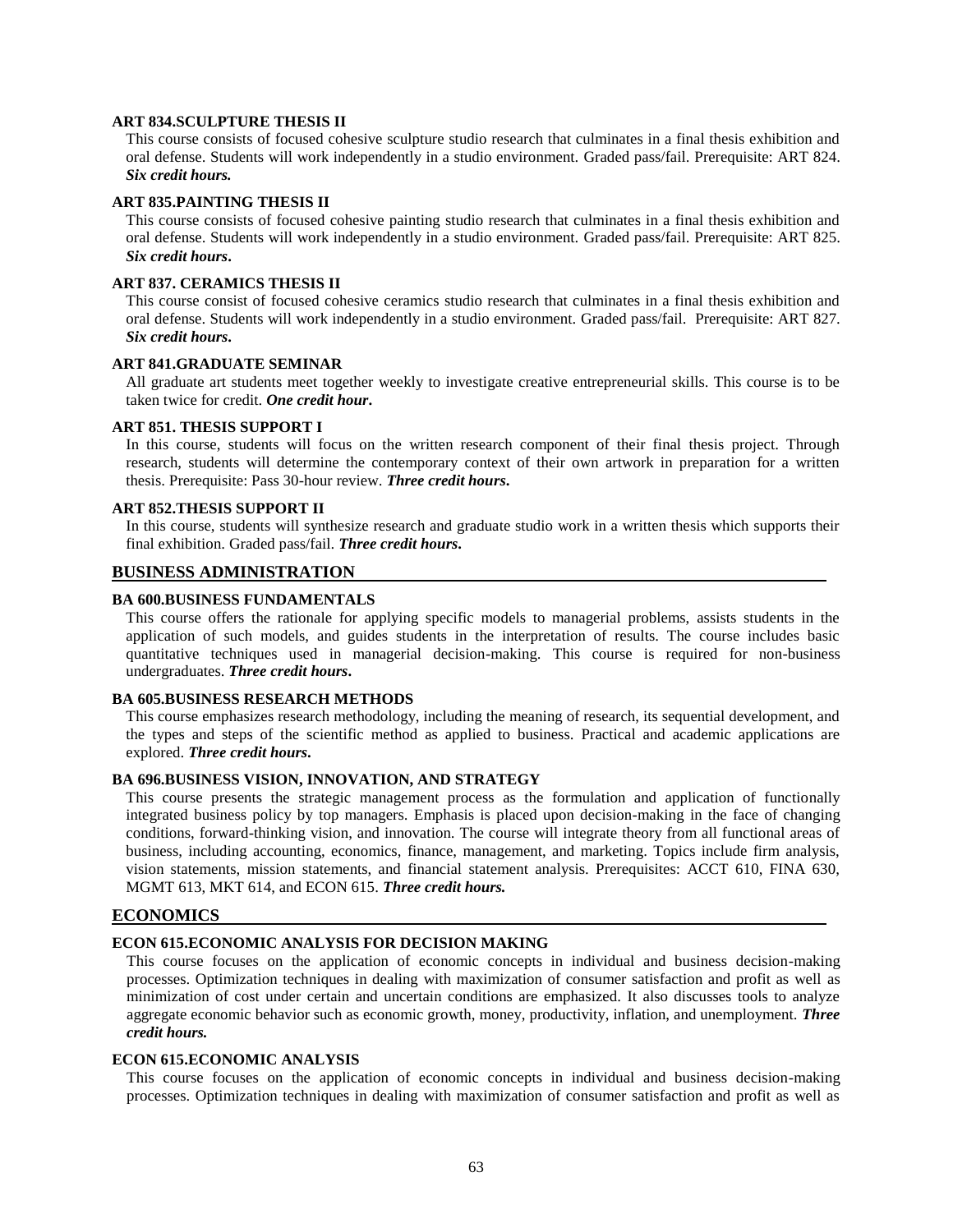minimization of cost under certain and uncertain conditions are emphasized. It also discusses tools to analyze aggregate economic behavior such as economic growth, money, productivity, inflation, and unemployment. *Three credit hours***.**

## **EDUCATION**

## **EDUC 601.CLINICAL PRACTICE**

This course, open only to graduate students in the Master of Arts in Teaching Program, involves observation, participation and supervised teaching in the public schools. It also includes a series of seminars dealing with issues in effective teaching. Prerequisite: Acceptance into MAT graduate degree program, completion of ART 600, ART 611, ART 621, ART 630, ART 653, EDUC 622, and passing scores on PRAXIS II tests required for certification. Graded pass/fail. *Twelve credit hours***.**

## **EDUC 603.CULTURAL DIVERSITY IN EDUCATION**

A study of systems of education in a variety of cultural settings in the modern world. Particular emphasis is given to the diverse nature of cultures and language systems. *Three credit hours*.

#### **EDUC 604.SCHOOL AND SOCIETY**

The course will provide a broad overview of program and issues involving various aspects of schooling as they relate to the needs of society. The students will explore social, multicultural, economic, and political issues that American education is expected to ameliorate. The student will also study the history, philosophy, organization, and operation of schools, along with a consideration of the teacher's role. *Three credit hours***.**

#### **EDUC 607.CHARACTERISTICS OF STUDENTS WITH EMOTIONAL/BEHAVIOR DISORDERS**

This course is designed to introduce the student to the theoretical framework of special education for individuals with emotional/behavior disorders. Students will be introduced to definitions, etiology, characteristics, medical and educational concerns of individuals with emotional/behavior disorders. *Three credit hours.*

#### **EDUC 608.METHODS FOR TEACHING STUDENTS WITH EMOTIONAL/BEHAVIOR DISORDERS**

A survey of teaching techniques and research-based practices for improving academic, social/emotional, and behavioral performance of students with emotional/behavior disorders including social skills training. *Three credit hours.*

## **EDUC 610.LEARNING MANAGEMENT SYSTEMS IN EDUCATION**

This course explores the role of Learning Management Systems (LMS) in the learning context. It investigates how LMS directly supports aspects of learning through curriculum repository, instruction/lesson design and execution, and assessment. It also examines using LMS and other data (a) to assess the efficacy of the student learning experience/lesson and (b) as a tool to individualize learning. Students will formally evaluate the advantages and challenges associated with a range of contemporary LMS. They will build learning experiences/lessons capitalizing upon functions associated with LMS such as discussion boards, blogs, journals, online face-to-face collaboration, tests/quizzes, and polls. This will be done with synchronous and asynchronous modes of delivery in mind, and will develop appropriate communication/collaboration environments accordingly. Students will utilize LMS functionalities for content creation and display, and will adopt sound instructional design principles for online learning based upon Center for Applied Special Technology/Universal Design for Learning ideas. Twentyfive percent of the course includes an in-depth hands-on learning unit in instructional design using Blackboard LMS. Over the entire course, students use Blackboard and one of Google Classroom/Edmodo/Moodle to design and develop end-to-end (curriculum-instruction-assessment-reflection-revision) online lessons/learning experiences complete with peer evaluation**.** *Three credit hours***.**

#### **EDUC 620.ADVANCED EDUCATIONAL PSYCHOLOGY**

This course includes an in-depth study of educational learning theories, both established and evolving, and the manner in which each is reflected in all aspects of the educational process. Emphasis is placed upon the connections between educational theory and the pragmatic application of the research in instructional settings. *Three credit hours.*

#### **EDUC 621.EDUCATIONAL MEASUREMENT**

A study of educational measurements with particular reference to such concepts as validity and reliability of various types of measurement. *Three credit hours.*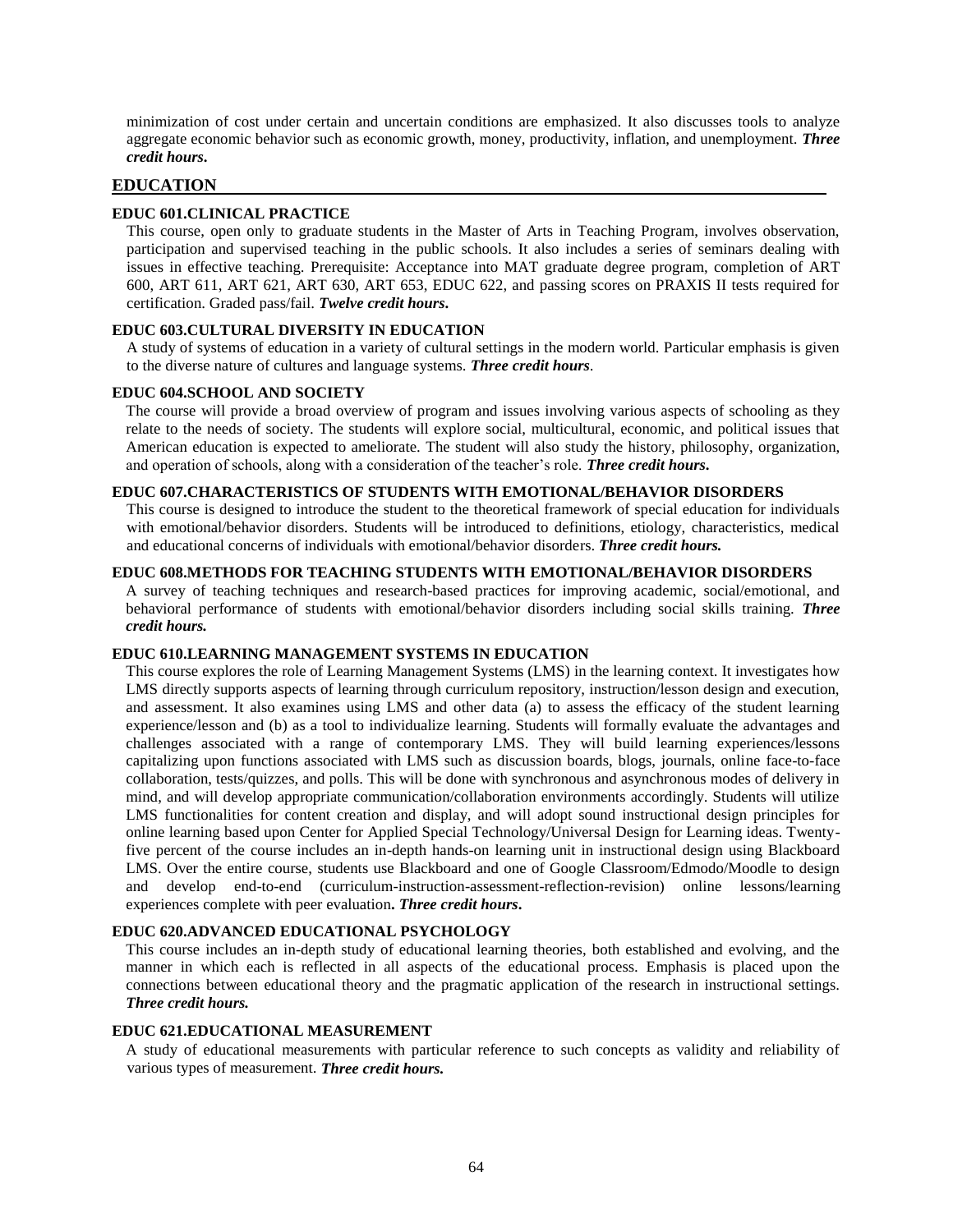#### **EDUC 622.ADVANCED GROWTH AND DEVELOPMENT OF THE LEARNER**

This course addresses the study of human growth and development from prenatal through adolescence. Physical, cognitive, social-emotional, and behavioral factors, which have an impact upon each stage of development, are explored in depth. A major emphasis is placed upon the impact of these factors on the learning process. *Three credit hours.*

#### **EDUC 623.METHODS AND MATERIALS OF EDUCATIONAL RESEARCH**

This course provides an introduction to the major methods and techniques used in educational research. It offers an overview of quantitative, qualitative, and mixed-method research methodologies used across the disciplines. Emphasis will be placed on the establishment of appropriate connections between research questions and methodologies. Students will be able to comprehend the significance of educational research, analyze results, and evolve as reflective practitioners and change-agents within their chosen field. *Three credit hours.*

## **EDUC 625.THE LEARNER**

This course will provide an overview of life-long human growth and development (physical, social, intellectual, and emotional) with a focus on the characteristics of exceptional individuals (handicapped and gifted). Attention will also be given to the study of modern psychological principles and methods as they impact upon the major learning theories. *Three credit hours*.

## **EDUC 630.COMMUNICATIONS IN TECHNOLOGY**

This course will explore a synthesis of research pertinent to the educational uses of information and communications technologies. A critical examination of technology from an historical perspective, study of prevalent views and issues relative to characteristics, interdisciplinary scope, and its place in the learning environment will be emphasized. *Three credit hours.*

## **EDUC 631.DEVELOPING AND USING TECHNOLOGY-BASED RESOURCES**

This course will provide opportunities to explore and evaluate a variety of technological hardware, web-based tools, and online resources that enhance instruction in the face to face and the online classroom. Currently available, low cost hardware and software tools that are appropriate for classroom use will be emphasized. The course requires that students gain proficiency in selected applications while connecting those applications to meaningful learning experiences for multiple learning levels/ages. Emphasis will be placed upon both tablet and laptop/computer-based applications for Android and IOS in addition to technologies to support students with exceptionalities. Using a student designed model students evaluate applications/sites/environments with a view to establishing their efficacy for use in lessons in both face-to-face and online contexts. Areas – pertinent for use in online contexts – that are examined include Internet Safety and Digital Citizenship, Access, Collaboration, Usability, Student Engagement, Learning etc. Students apply these new site/application/environment learnings in at least one showcased lesson which is explicitly connected to International Society for Technology in Education and South Carolina teaching standards via formal lesson plan(s). *Three credit hours.*

## **EDUC 632.DESIGN AND FACILITATION OF ONLINE LEARNING**

This course explores a variety of methods and approaches for designing and conducting lessons in online learning environments (both fully online and hybrid/blended configurations). The course covers both synchronous and asynchronous online learning in distance/remote environments as well as in "brick and mortar" places of learning such as public schools and colleges. Classroom management considerations, such as learner motivation/engagement, communication, sequencing, and personalized/differentiated learning approaches are explored, as are the needs surrounding gender, age, and learner status (general education /special education/ESL) demographics. Specific attention is paid to the role of the learner and the role of the teacher in an online environment, effectively highlighting key differences to more traditional classroom models. The course provides a solid research-based underpinning to complement students' best-practices skills acquisition. *Three credit hours***.**

## **EDUC 634. INSTRUCTIONAL ASSESSMENT THROUGH TECHNOLOGY**

This course provides an opportunity for students to explore methods for designing, implementing, and evaluating effective technological assessment tools used in learning environments. The creation and utilization of valid and reliable assessment measures that align with content, media, and learning objectives will be emphasized. *Three credit hours.*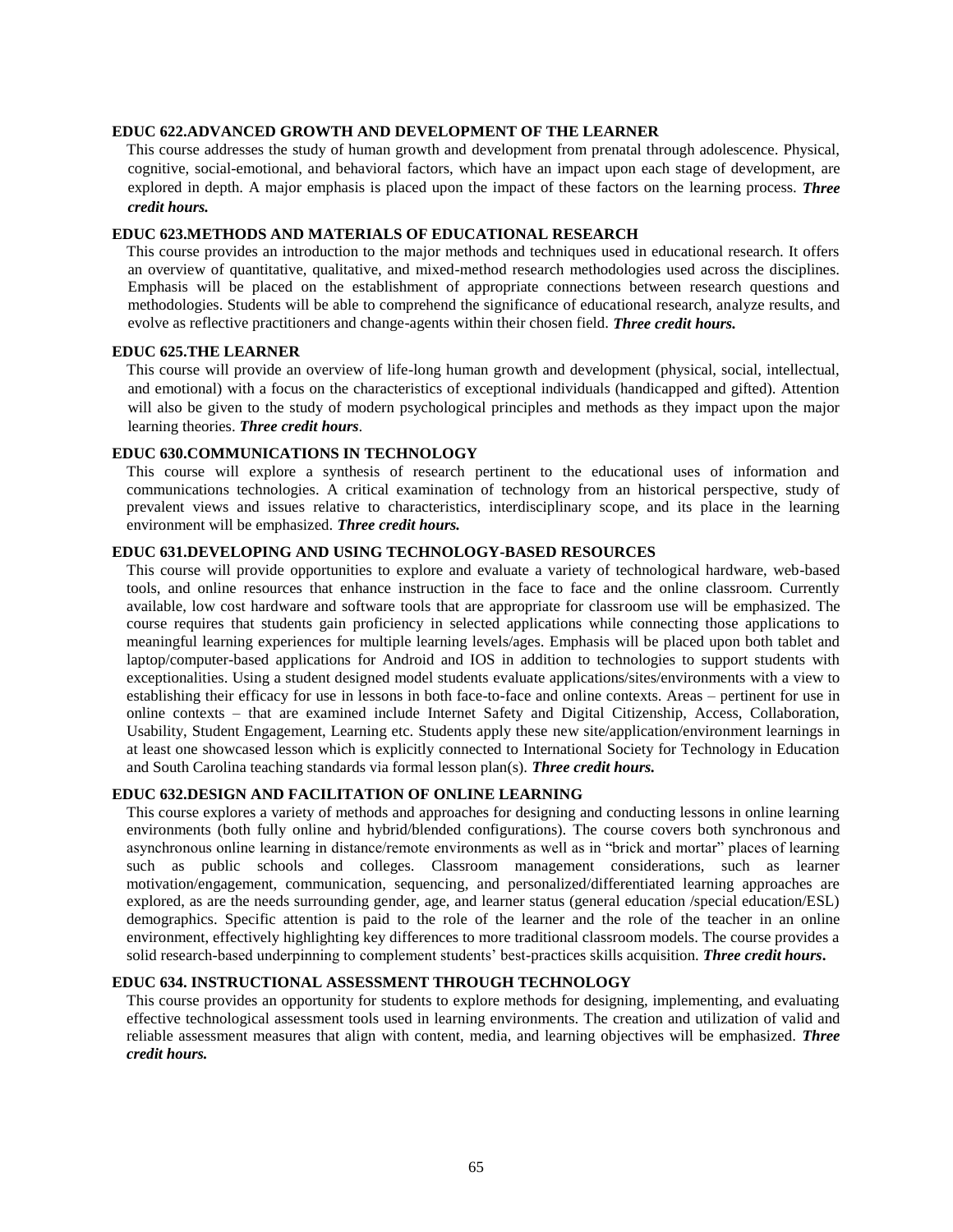## **EDUC 636.MANAGEMENT OF TECHNOLOGY RESOURCES**

This course examines the complex area of management of technology resources. It covers a broad array of issues facing educators and administrators who are trying to help their school become more technology- inclusive in the online and face-to-face classroom. The course operates from the basic premise established that technology is not separate and distinct from the learning experience, but a vital tool that should be an essential part of it (just like a pen, calculator, reader, writing books etc.). Priority elements in this course include enterprise systems, LMS as a hosted, cloud, or SAAS system; security; and resourcing**.** *Three credit hours.*

## **EDUC 638.INTEGRATION OF TECHNOLOGY AND INSTRUCTION**

This course will investigate American and Western European antecedents of technology in education including social and technological factors that make the advent of technology in education a major condition of culture and the philosophical basis for teaching technology education. This course will also explore the evaluation and selection of resource requirements for the integration of technologies in the classroom. *Three credit hours.*

## **EDUC 642.PROBLEMS AND ISSUES IN CONTEMPORARY EDUCATION**

A study of current problems in education with particular reference to social, economic, and political factors and the impact on school activities. *Three credit hours.*

## **EDUC 643.MIDDLE SCHOOL ORGANIZATION AND CURRICULUM**

This course is a study of the middle level school and its unique place in today's public school organization. Underlying principles of curriculum development and implementation based upon classroom research conducted in exemplary middle school will be included. Connections with the South Carolina curriculum standards will be made. *Three credit hours.*

## **EDUC 648.DIAGNOSIS AND CORRECTION OF READING DIFFICULTIES IN THE ELEMENTARY SCHOOL**

This course includes a study of theories of causation of reading difficulties and the appropriate use of techniques, procedures, and materials for the correction of reading disorders. Special focus on variations related to diverse populations. *Three credit hours.*

## **EDUC 651.PRINCIPLES FOR TEACHING LINGUISTICALLY AND CULTURALLY DIVERSE LEARNERS**

This course provides an overview of theories, research, and practices associated with teaching learners from linguistically and culturally diverse backgrounds. *Three credit hours.*

## **EDUC 652.SPECIAL TOPICS IN EDUCATION**

Special course designed to meet individual student's needs or to provide in-depth study on a particular topic related to educational research, practices, or technology usage. This course may be repeated for additional credit as topics change. *One to three credit hours.*

## **EDUC 653.TEACHING READING AND WRITING TO LIMITED ENGLISH PROFICIENT (LEP) LEARNERS**

This course is a study of effective methods, materials and competencies for teaching reading and writing to students with limited English proficiency. *Three credit hours.*

#### **EDUC 656.BEHAVIOR AND CLASSROOM MANAGEMENT**

The purpose of the course is to provide students with (a) an understanding of the basic principles of behavior management for individuals and groups, and (b) the application of those principles for creating positive behavioral support and designing effective classroom management systems. A focus is on preparing reflective practitioners to apply a variety of methods and philosophies for individuals and groups in general and special education settings. *Three credit hours.*

## **EDUC 663.CONTENT AREA READING AND ASSESSMENT**

This course contains two major components. The first involves a study of the background information and needed by secondary teachers for guiding pupils' growth through reading. Teachers will identify reading skills needed in content areas, will assess pupil development of those skills, and will adjust content instruction to variations in reading development. The second component focuses on selection, administration, and interpretation of both formal and informal assessment instruments. *Three credit hours.*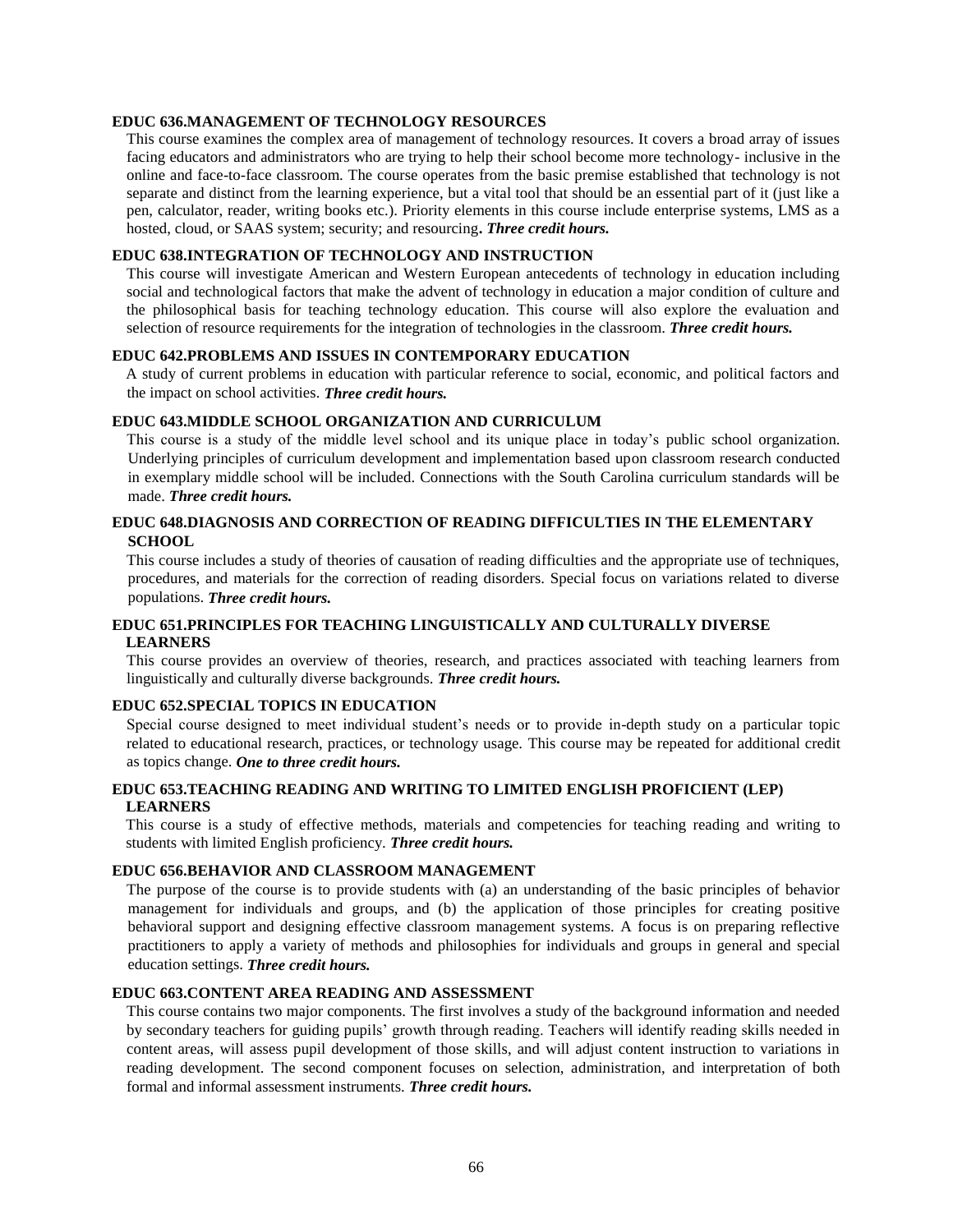## **EDUC 664.PRINCIPLES OF TEACHING**

This course will include a blending of learning theory and educational psychology. Major learning theories will be studied from the perspective of what is known about how individuals learn. Students will examine the structure of appropriate classroom practice, which is based upon knowledge of learning principles. Methods and materials appropriate for incorporating computers in content classrooms and models of classroom management will be explored. Methods of conducting and interpreting research will be taught in order for students to examine how individuals learn. A field experience will allow students to examine current practices in public school classrooms. Students are responsible for transportation to off-site placements. *Three credit hours.*

## **EDUC 668.PRACTICUM IN INTELLECTUAL/MENTAL DISABILITIES**

An application of diagnostic/prescriptive teaching techniques with students identified with intellectual/mental disabilities. The student will have a minimum of 150 hours of instructional time in a classroom that serves students with mental disabilities. A minimum grade of "B" is required for successful completion of experience. *Three credit hours.*

#### **EDUC 671.PRACTICUM IN EMOTIONAL/BEHAVIOR DISORDERS**

An application of diagnostic/prescriptive teaching techniques with students identified with emotional/behavior disorders. The student will have a minimum of 150 hours of instructional time in a classroom that serves students with emotional/behavior disorders. A minimum grade of "B" is required for successful completion of experience. *Three credit hours.*

## **EDUC 672.TEACHING PERSONS WITH LEARNING DISABILITIES**

A survey of teaching techniques and remediation activities for persons with learning disabilities. *Three credit hours.*

#### **EDUC 673.PRACTICUM IN LEARNING DISABILITIES**

An application of diagnostic/prescriptive teaching techniques with students identified as having specific learning disabilities. *Three credit hours.*

#### **EDUC 674.LINGUISTICS**

This course provides an introduction to the basic concepts of linguistics and a framework for understanding educational techniques to teach English language learners and other diverse learners. Linguistic principles of language analysis: phonology, morphology, syntax, pragmatics, and semantics are discussed within the context of English and other languages. *Three credit hours.*

#### **EDUC 676.ASSESSMENT OF DIVERSE LEARNERS, P-12**

This course is designed to provide the theoretical background concerning the design and use of formative and summative assessment instruments for the P-12 student with diverse learning needs including those with disabilities and limited English proficiency. Emphasis will be placed on practical experience in assessment, error analysis, planning, and implementing remediation in the content areas. *Three credit hours.*

#### **EDUC 677.CHARACTERISTICS OF INDIVIDUALS WITH LEARNING DISABILITIES**

This course is designed to introduce the student to the theoretical framework of special education for individuals with learning or intellectual/mental disabilities, early childhood through adolescence. Students declare a concentration area of either learning or intellectual/mental disabilities. Students will be introduced to definitions, etiology, characteristics, medical and educational concerns of individuals with either learning or intellectual/mental, disabilities. This course may be repeated for a second concentration area. *Three credit hours*

## **EDUC 678.INTRODUCTION TO EXCEPTIONAL CHILDREN, Pre-K-12**

This course is an introduction to the unique nature and needs of students with exceptionalities in school settings, including early childhood intervention through adolescence. Special emphasis is placed on special education law, etiology, diagnosis, and teaching strategies for students with exceptionalities in the regular classroom. *Three credit hours.*

## **EDUC 680, 681 and/or 682.FIELD-BASED INDIVIDUALIZED ACTIVITIES**

A semester-long series of learning activities individually designed by the student in consultation with the professor and the workplace. Designed to meet the specific professional needs of the graduate student. Each sequence of activities will include reading, research, and applied skill development activities. This course may be repeated for additional credit.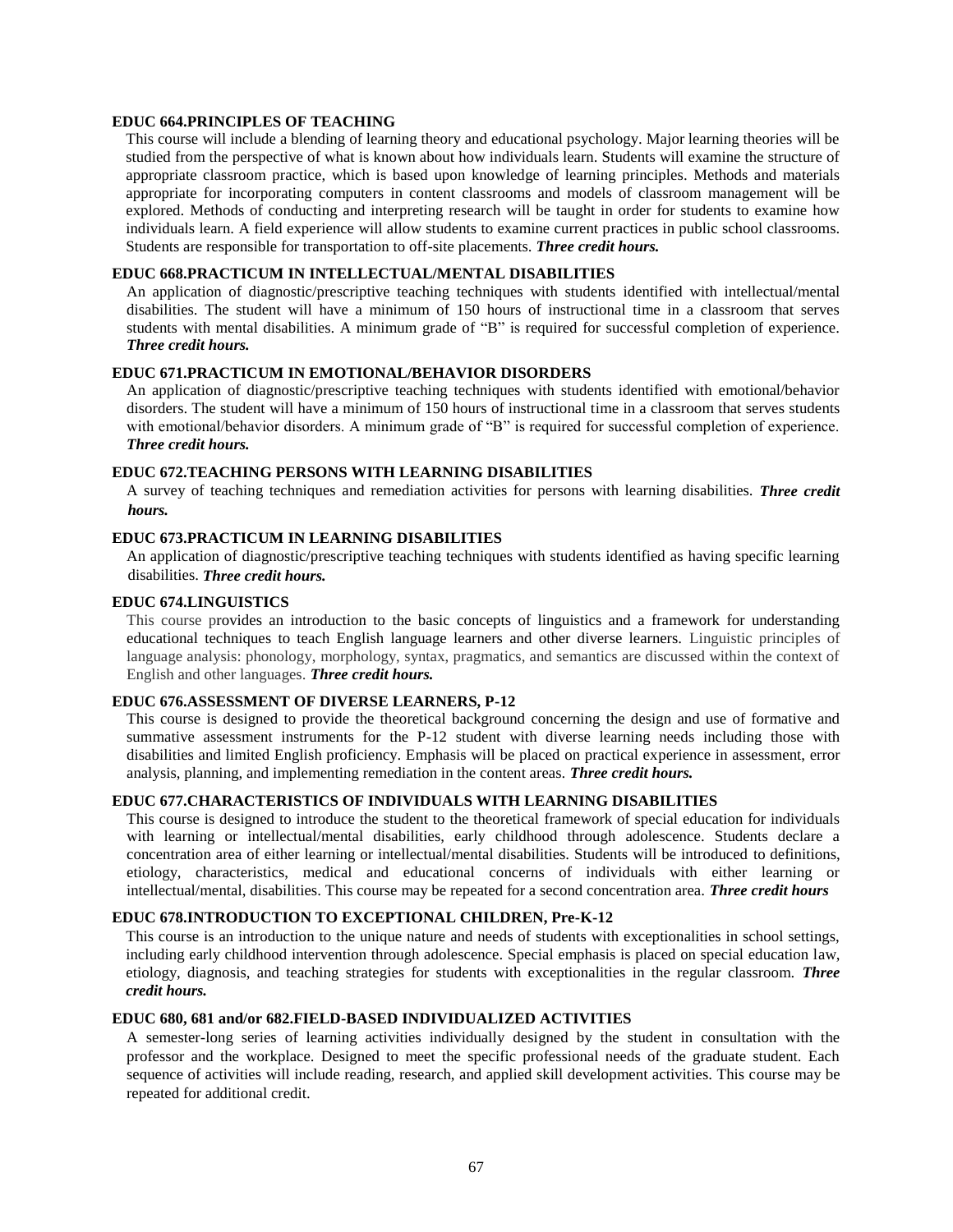*EDUC 680. One credit hour EDUC 681. Two credit hours EDUC 682. Three credit hours*

#### **EDUC 683.CHARACTERISTICS OF INDIVIDUALS WITH INTELLECTUAL/MENTAL DISABILITIES**

This course is designed to introduce the student to the theoretical framework of special education for individuals with intellectual/mental disabilities, birth to adulthood. Students will be introduced to definition, etiology, characteristics, and medical and educational concerns of individuals with intellectual/mental disabilities. *Three credit hours.*

## **EDUC 685.Characteristics of Individuals with Emotional/Behavior Disorders**

This course is designed to introduce the student to the theoretical framework of special education for individuals with emotional and behavior disorders, birth to adulthood. Students will be introduced to definition, etiology, characteristics, and medical and educational concerns of individuals with emotional and behavior disorders. *Three credit hours.*

#### **EDUC 694.PROFESSIONAL SEMINAR**

This course is a culminating experience in the graduate program and may extend beyond one semester. A Master's candidate will demonstrate the ability to integrate knowledge, practice, inquiry, and leadership from the perspective of a concentration area. Prerequisite: Twenty-seven (27) hours of graduate credit towards M.Ed. in Teaching and Learning. May be repeated for additional credit. *Three credit hours.*

#### **EDUC 695 FIELD-BASED INDIVIDUALIZED ACTIVITIES & CAPSTONE EXPERIENCE**

This course is an 8-week long series of learning activities, individually designed by the student in consultation with the professor and the field placement coordinator, to meet the specific professional needs of the student. Designed to meet the specific professional needs of the graduate student. Each sequence of activities will include reading, writing, research, and applied skill development. Students will prepare and present a formal accounting of their experience, along with how the experience fits within their program experience. Field-based activities may be used for endorsement or add-on certification. A grade of "B" or better is required in this course. *Three credit hours.*

## **EDUC 699.CLINICAL PRACTICE**

This clinical is designed to immerse teacher candidates into the classroom environment. Candidates will design and implement lessons across all disciplines. Students are responsible for transportation to off-site placements. Prerequisites: Successful completion of EDUC 680 and EDUC 681 with grade of B or better. *Nine credit hours.*

#### **EMERGENCY MANAGEMENT**

#### **EMGT 500.FOUNDATIONS OF EMERGENCY MANAGEMENT**

This course provides an overview of disaster science and management. The course presents an historical perspective on society's organized responses to natural and technological hazards and disasters from both a U.S. and international perspective. The history of the Federal Emergency Management Agency (FEMA) and major international organizations dealing with both man-made and natural disasters is presented to provide students with a sense of context and knowledge of the evolution of emergency management theories and practice. Students will be exposed to past and current emergency management systems currently in use by FEMA and by countries responding to international disasters. Prerequisite: Admission to the Emergency Management program. *Three credit hours***.**

#### **EMGT 510.PREPAREDNESS AND MITIGATION**

This course focuses on preparedness for and mitigation of disasters. It presents local, regional, national, and international perspectives on what efforts and technologies are available to reduce the loss of life and property by lessening the impact of disasters. Students will develop an understanding of the differences in scope and scale, available technologies, legal environment, and cultural factors that affect emergency management plans. Prerequisite: Admission to the Emergency Management program. *Three credit hours***.**

#### **EMGT 520.RESPONSE AND RECOVERY**

This course deals with response to and recovery from disasters. For response, a focus will be placed upon response functions, resource mobilization, and the roles and responsibilities undertaken in emergency operations centers. Short- and long-term recovery for individuals, families, and communities will be covered. Recovery operations completed by the public, private, and/or non-governmental sectors will also be examined. The course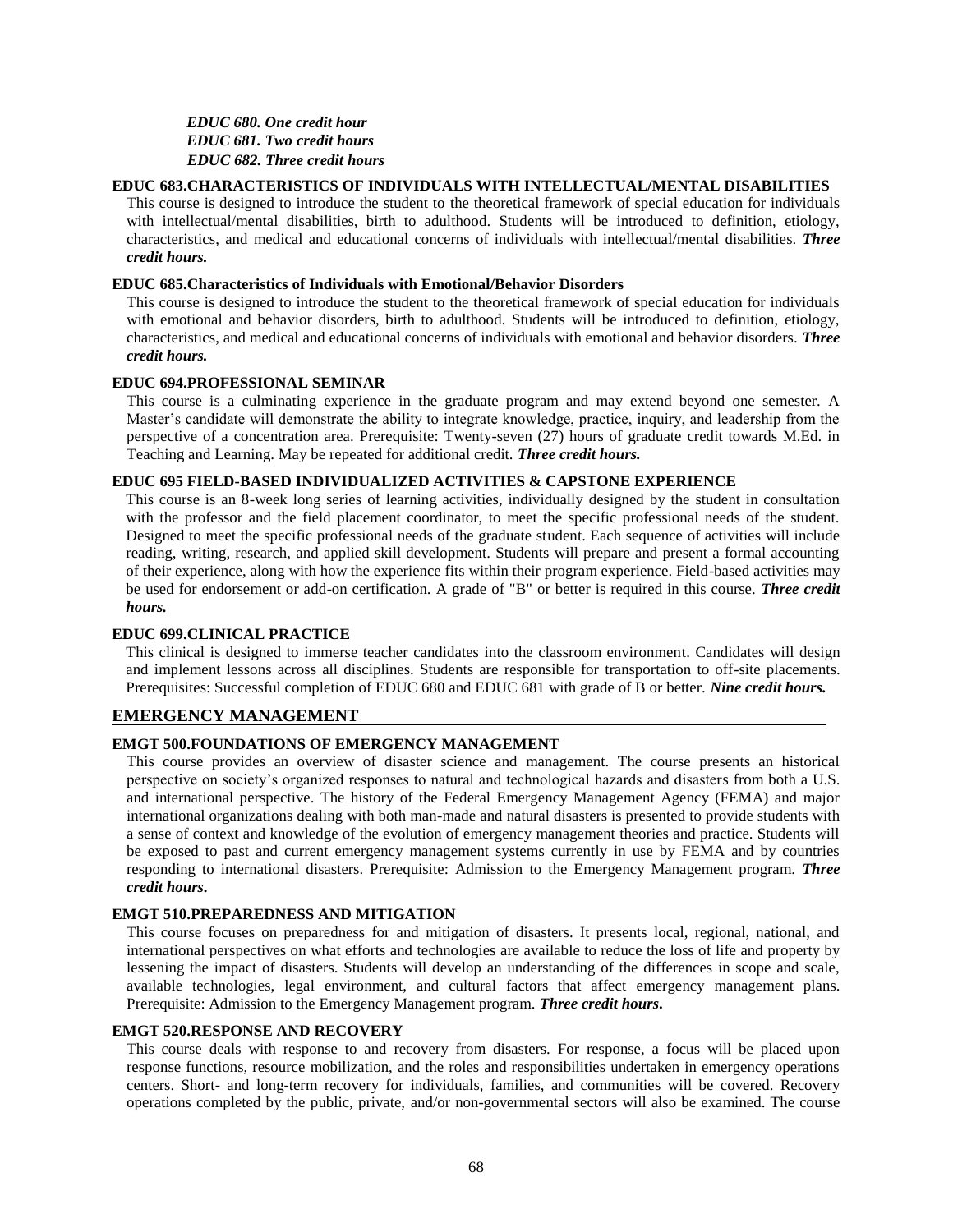also explores the legal framework for multi-national and bi-lateral agreements to render international assistance, both in the response and recovery phases. Prerequisite: Admission to the Emergency Management program. *Three credit hours***.**

#### **EMGT 530.CONTINUITY OF GOVERNMENT**

This course explores potential challenges to the continuity of government and strategies during all phases of an emergency, whether natural or man-made, to protect or restore government continuity. Case studies of major disasters will be included. Prerequisite: Admission to the Emergency Management program. *Three credit hours***.**

## **EMGT 610.TECHNOLOGY FOR EMERGENCY MANAGEMENT**

Technology provides major tools for effective emergency management. This course provides an overview of different technologies used in all phases of Emergency Management. Prerequisite: Admission to the Emergency Management program. *Three credit hours.*

## **EMGT 620.COMMUNICATIONS STRATEGIES FOR EMERGENCY MANAGEMENT**

This course examines communications strategies, theories, and methods needed to convey essential information under routine conditions and throughout the phases of an emergency whether local, regional, national, or international in scope. Students will be trained in the process of developing a crisis communication plan. Both communications theory and a review of "lessons learned" from case studies are introduced along with appropriate research methodology to equip emergency managers with an insight into best practices based on recent research. Prerequisite: Admission to the Emergency Management program. *Three credit hours.*

## **EMGT 625.LEADERSHIP FOR EMERGENCY MANAGEMENT**

This course analyzes leadership models appropriate for a wide range of emergency management activities. Crisis management leaders must be able to make decisions based on limited information, with customary relations and ways of doing business altered, and the scope of responsibility substantially broadened during a crisis. Leadership for a crisis requires extraordinarily sound critical thinking skills, a large reservoir of intellectual creativity, an ability to remain calm in a chaotic environment, a keen sense of cultural sensitivity toward the many publics affected by a crisis, and other skill sets that are sometimes different from those required to be successful under normal conditions. Using the case study method and scholarly literature on theories of leadership, this course reveals some of the issues that private and public sector emergency managers may face in executing their responsibilities during local, regional, national, or international crises. Prerequisite: Admission to the Emergency Management program. *Three credit hours.*

#### **EMGT 630.BUSINESS AND ECONOMIC CONTINUITY**

This course presents the challenges, strategies and lessons learned from both domestic and international emergencies whether due to natural causes or terrorism with the objective of developing an appreciation for continuity planning. The increased complexity of business and economic continuity for international environments requires the appreciation of different governmental, economic, and cultural factors that affect recovery. Prerequisite: Admission to the Emergency Management program. *Three credit hours.*

#### **EMGT 635.MENTAL HEALTH AND EMERGENCY MANAGEMENT**

This course is designed to explore the impact of disasters on a community and individuals from a mental health perspective. Students will learn to identify the range of psychological responses exhibited by disaster survivors and responders. Students will develop an understanding of the risk and protective factors for both disaster survivors and responders. Students will learn to appreciate the impact and effects of disasters on these vulnerable populations. Prerequisite: Admission to the Emergency Management program. *Three credit hours.*

#### **EMGT 640.EMERGENCY MANAGEMENT LAW**

This course surveys common legal issues, both state and federal that Emergency Managers and their staffs are likely to confront in the exercise of their duties. Students explore fundamentals of legal research and legal reasoning. Prerequisite: Admission to the Emergency Management program. *Three credit hours***.**

## **EMGT 670.HURRICANE AND WEATHER**

This course equips those engaged in emergency management with professional knowledge including field-specific terminology, understanding of the causes of weather patterns and longevity of weather created disasters to be able to converse more productively with meteorologists in assessing potential issues arising before, during, and after major weather-related events. This course provides useful case studies on the impact of weather variables in decision-making issues that can have profound impact on all phases of an emergency event regardless of whether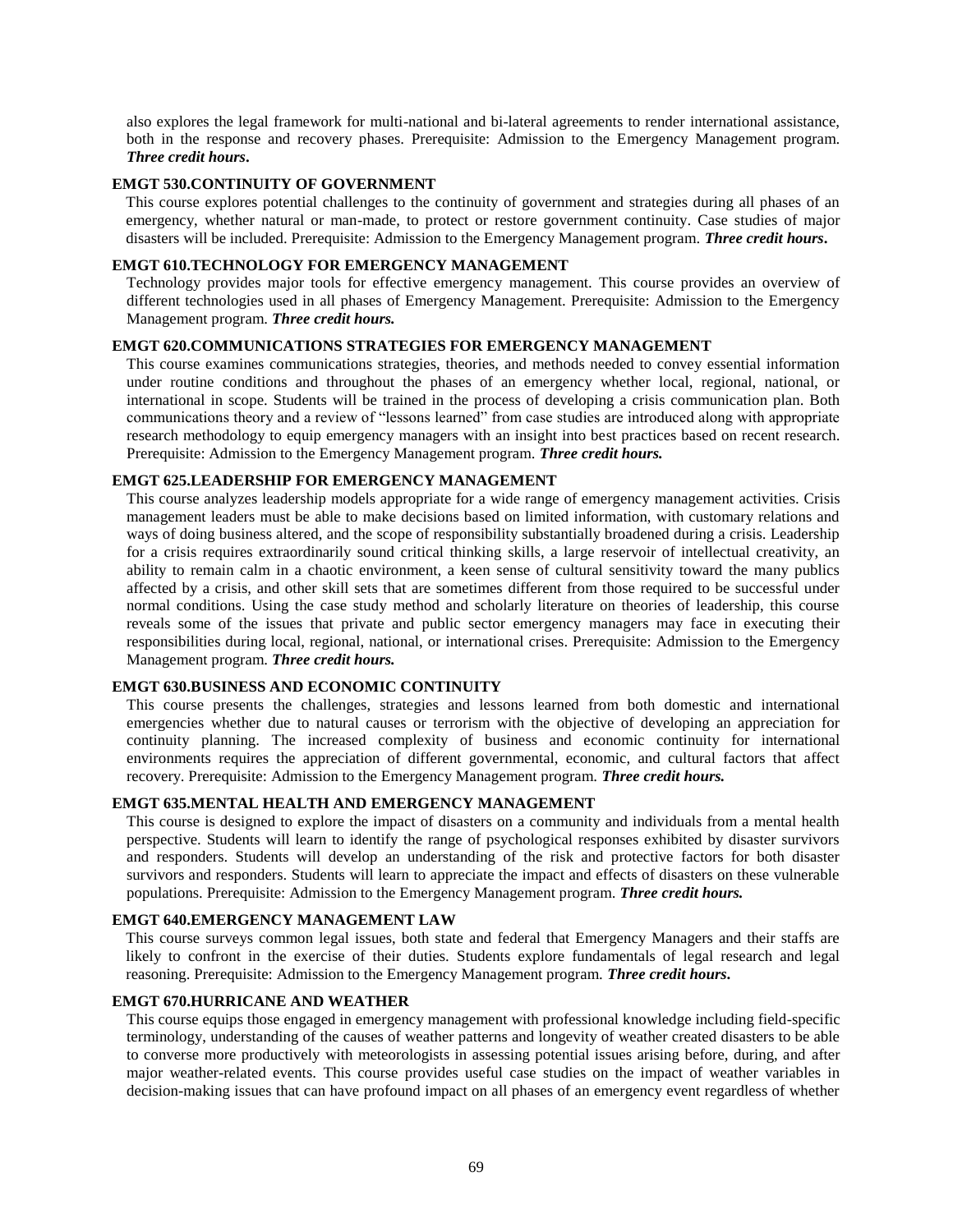the initial incident was man-made or the result of extreme weather. Prerequisite: Admission to the Emergency Management program. *Three credit hours.*

## **EMGT 675.NUCLEAR INCIDENT MANAGEMENT**

This course provides emergency planners with the basic theories and science of mobile nuclear power plants (as found in submarines), nuclear weaponry, and fixed nuclear facilities that generate power. Past nuclear incidents or case studies will be reviewed to equip emergency managers with basic comprehension of the subject to engage credibly with scientists and nuclear power engineers in all phases of nuclear emergencies, whether intentional or accidental. The primary emphasis of the course is on fixed nuclear facilities, but potential for emergencies in the transportation of nuclear weaponry or caused by events designed to inflict injury with nuclear weapons will be explored. All information included in this course will be unclassified. No onsite research project will be included in order to prevent accidental exposure of classified information. Prerequisite: Admission to the Emergency Management program. *Three credit hours.*

## **EMGT 685.SPECIAL TOPICS IN EMERGENCY MANAGEMENT**

This course will involve in-depth study of selected contemporary topics. Topics to be covered will be selected by the Emergency Management department in cooperation with emergency management units. Generally, course topics will include subject matter not likely to receive thorough coverage in the general curriculum. Case studies of relevant major catastrophes from both domestic and international viewpoints will be included. Students will conduct applied research related to the specific topic of the class. *Three semester hours***.**

## **EMGT 695.CAPSTONE COURSE**

Working online, students will construct a self-assessment that displays their knowledge and skills, their career objectives, and their plans for future career development. This course is intended for students seeking professional advancement in emergency management and is to be taken during their last semester of the program. Prerequisite: Permission of instructor. *One credit hour***.**

## **FINANCE**

## **FINA 630.APPLIED CORPORATE FINANCE**

This course focuses on the analysis of financial communications between corporate managers and outsiders, including the required financial statements, voluntary disclosures, and interactions with investors, analysts, and the media. The course draws on the findings of recent academic research to discuss a number of techniques that outsiders can use to detect potential bias or aggressiveness in financial reporting. Prerequisite ACCT 610. *Three credit hours.*

#### **FINA 640.RISK MANAGEMENT**

This course introduces financial risk management principles and theory, with an emphasis on practical implementation and application. It presents standard market, credit, and liquidity risk measurement techniques, as well as their drawbacks and limitations. The course covers risk management techniques from the viewpoint of financial intermediaries, such as banks, investment managers, and hedge funds, as well as that of financial regulators. Prerequisite ACCT 610. *Three credit hours***.**

#### **FINA 650.ADVANCED FINANCIAL ANALYSIS**

This course focuses on the assessment of financial performance and health of companies from the point of view of equity and credit analysts. Assignments may include analyzing financial statements, preparing pro forma financial statements, and determining the intrinsic value of a firm. Additional topics include generally accepted accounting principles, forecasting financial statements, and business valuation. Prerequisite ACCT 610. *Three credit hours***.**

## **HEALTH CARE MANAGEMENT**

#### **HCMT 610.HEALTHCARE MANAGEMENT OPERATIONS**

This course focuses on operations management, a critical skill area important for health care leadership. The content of this course examines the complex interdisciplinary processes, labor and asset productivity, and operational performance involving quantitative and qualitative skills for health care managers. Covering a range of topics from quality management to data analyses, HCMT 610 explains the important concepts and skills necessary to lead a modern health care organization. *Three credit*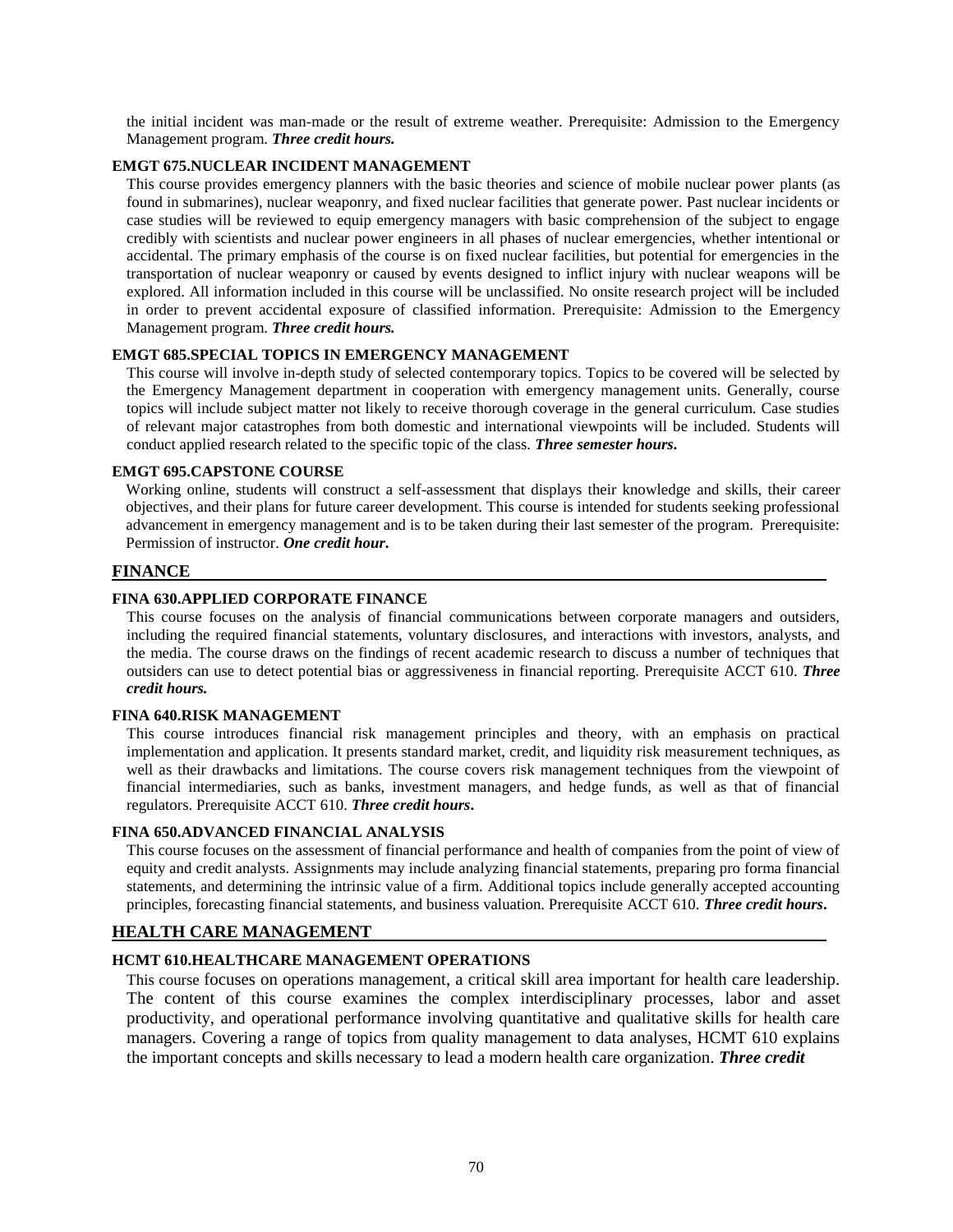## **HCMT 620.HEALTHCARE ECONOMICS**

This course focuses on health care organizations' economic and financial decisions in the changing health care landscape. The course provides a complete understanding of health economics by applying fundamental microeconomic concepts to the analysis of the health care market and the study of the organization and delivery of medical care services. The course will address three major tasks: descriptive, explanatory, and evaluative economics to explain relationship variables. *Three credit hours*.

#### **MANAGEMENT**

#### **MGMT 613.BUSINESS LEADERSHIP AND CONTEMPORARY ISSUES**

This course focuses on leadership theory and application, including developing organizational leadership skills. Contemporary issues includes ethics, diversity, sustainability, creativity, decision making, societal impact, and globalization. Students complete self-assessments to discern personal leadership strengths and weaknesses, concluding with plans to improve limitations and employ strengths. *Three credit hours***.**

## **MGMT 615.MANAGEMENT INFORMATION SYSTEMS**

This course integrates many business foundations within the concept of information systems and illustrates how these systems support the overall objectives of a firm. Students will learn how to use Business Intelligence (BI) techniques to gain insights into emerging social media technologies and deal with "Big Data." Students will be exposed to managerial, strategic, and technical issues associated with developing and deploying Business Intelligence Solutions. *Three credit hours.*

## **MGMT 625.LEADERSHIP AND MANAGEMENT**

This course emphasizes key behavioral topics necessary to manage oneself and others in organizations. Specifically, the topics covered include individual attributes (personality, perception, motivation, relationship building), group processes (norms, roles, and team basics), leadership views, and organizational culture and change. An understanding of the relationship between each of these areas and organizational outcomes is enhanced through lecture, cases, and interactive exercises. *Three credit hours***.**

#### **MGMT 635.BUSINESS PROCESS MANAGEMENT**

This course emphasizes concepts and techniques related to the design, planning, control, and improvement of manufacturing and service operations. The course begins with a holistic view of operations, with emphasis on the coordination of product development, process management, and supply chain management. As the course progresses, the student will investigate various aspects of each of these three tiers of operations in detail. The course will cover topics in the areas of process analysis, materials management, production scheduling, quality improvement, and product design. *Three credit hours***.**

## **MGMT 645.HUMAN RESOURCE ENVIRONMENT**

This course presents an overview and application of the major human resource management functions: selection and placement; compensation and benefits; training and development; employee and labor relations; health, safety, and security; and strategic management practices. Legal, motivational, international, and human resource information system issues are included. *Three credit hours***.**

## **MGMT 655.ANALYTICS AND BIG DATA MANAGEMENT**

This course explores the role of data in driving decisions made by managers across and within functional boundaries. Specifically, students learn to understand, visualize, and present data that supports organizational decision-making processes. They also learn how to create data-driven models, such as regression and decision trees, to make decisions to address critical challenges faced by organizations and society. This course features hands-on exercises with appropriate software. *Three credit hours***.**

## **MGMT 665.SUPPLY CHAIN AND LOGISTICS**

This course presents the strategic framework, issues, and methods for integrating supply and demand management within and across companies. An overview for the strategic role that supply management has in effective supply, demand, and value chain operations will be explored. Methods, tools, and modeling techniques used in support of supply chain decision making will prepare the student for advanced problem solving within the realm of supply chain management. *Three credit hours***.**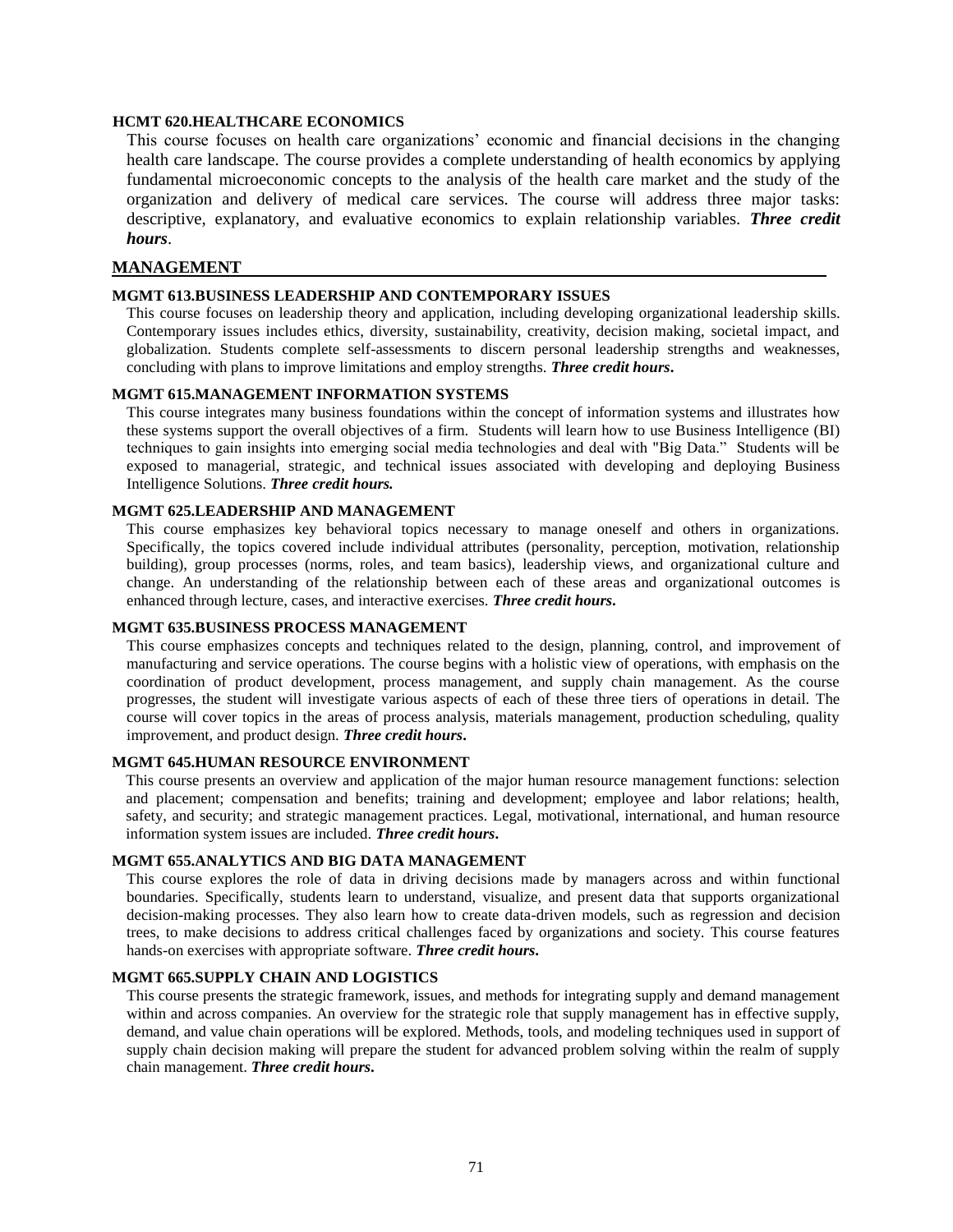## **MGMT 675.QUALITY MANAGEMENT DESIGN AND SIX SIGMA**

The course requirements include the principles of Six Sigma, Six Sigma DMAIC methodology, and understanding the tools and methods associated with the Design for Six Sigma. Topics covered in the course include Process Measurement, Process Analysis, Process Improvement, and Process Control. *Three credit hours***.**

## **MGMT 685.INNOVATION AND QUALITY MANAGEMENT**

Issues and various approaches involved in defining, developing or acquiring, and deploying management systems are studied within both strategic and support roles. Students will examine how innovative technologies can be used as an enabler for business process improvement and service, how to recognize business processes and assess their information-related needs, and how to develop organizational agility through business process innovations enabled by quality management processes. *Three credit hours***.**

## **MGMT 695.STRATEGY FORMULATION AND IMPLEMENTATION**

This course is a graduate program capstone course examining concepts and methods that integrate functional areas of business. The perspective is that of general management charged with directing the total enterprise. Interactions among the environment, organization, strategy, policies and the implementation of plans are explored. Special emphasis is given to globalization of business and ethical perspectives. *Three credit hours***.**

#### **MARKETING**

#### **MKT 610.CONSUMER BEHAVIOR**

This course teaches students to analyze the concepts and principles of consumer behavior in relation to marketing decision making, examining the psychological processes of consumer decision making, and how they impact purchasing decisions and customer satisfaction. The course focuses on consumer behavior and the different marketing approaches and their implications on marketing strategies. *Three credit hours.*

#### **MKT 614.STRATEGIC MARKETING MANAGEMENT**

This course explores the role of marketing in the development of organizational strategy. The focus of the course are concepts and techniques of competitive analysis, segmentation, positioning strategy, and marketing decisions that support an effective marketing strategy. The course will expose students to a series of marketing principles, frameworks, and analyses. *Three credit hours.*

#### **MKT 630.SOCIAL MEDIA MARKETING**

This course explores the use of social media marketing as a key marketing strategy within an organization. The focus of the course will include creating media goals, strategies, target audiences, and prime social media channels and then implementing a platform-specific tactical plan. Qualitative and quantitative measurements will be explored to measure the return on investment from social media marketing activities. *Three credit hours*.

#### **MONTESSORI**

## **MONT 610.FOUNDATIONS OF MONTESSORI ELEMENTARY EDUCATION**

Sound educational practices in the Montessori classroom must be firmly grounded in the pedagogical and developmental theories of Dr. Maria Montessori. This course incorporates both aspects of Montessori's theory in a unified examination of educational practices at the elementary level. Contemporary theories of child development in the context of the Montessori classroom will also be examined. Six (6) hours of observation in Montessori elementary classrooms required. *Three credit hours.*

#### **MONT 611.MONTESSORI METHODS: ELEMENTARY (ages 6-9) MATHEMATICS**

An introduction to the primary elementary Montessori mathematics curriculum. Topics include concept of number and quantitative relationships; the four fundamental operations; the laws of arithmetic; base systems; ratio and proportion; problem solving; and exponential notation. *Three credit hours.*

## **MONT 612.MONTESSORI METHODS: ELEMENTARY (ages 6-9) LANGUAGE**

An introduction to the lower elementary Montessori language curriculum. Topics include assisting the child's oral language expression, reading and writing, grammar functions (parts of speech), structural grammar (sentence analysis), literature, and the acquisition of library/reference and research skills. Special emphasis will be given to the integration of language activities throughout the total curriculum. *Three credit hours.*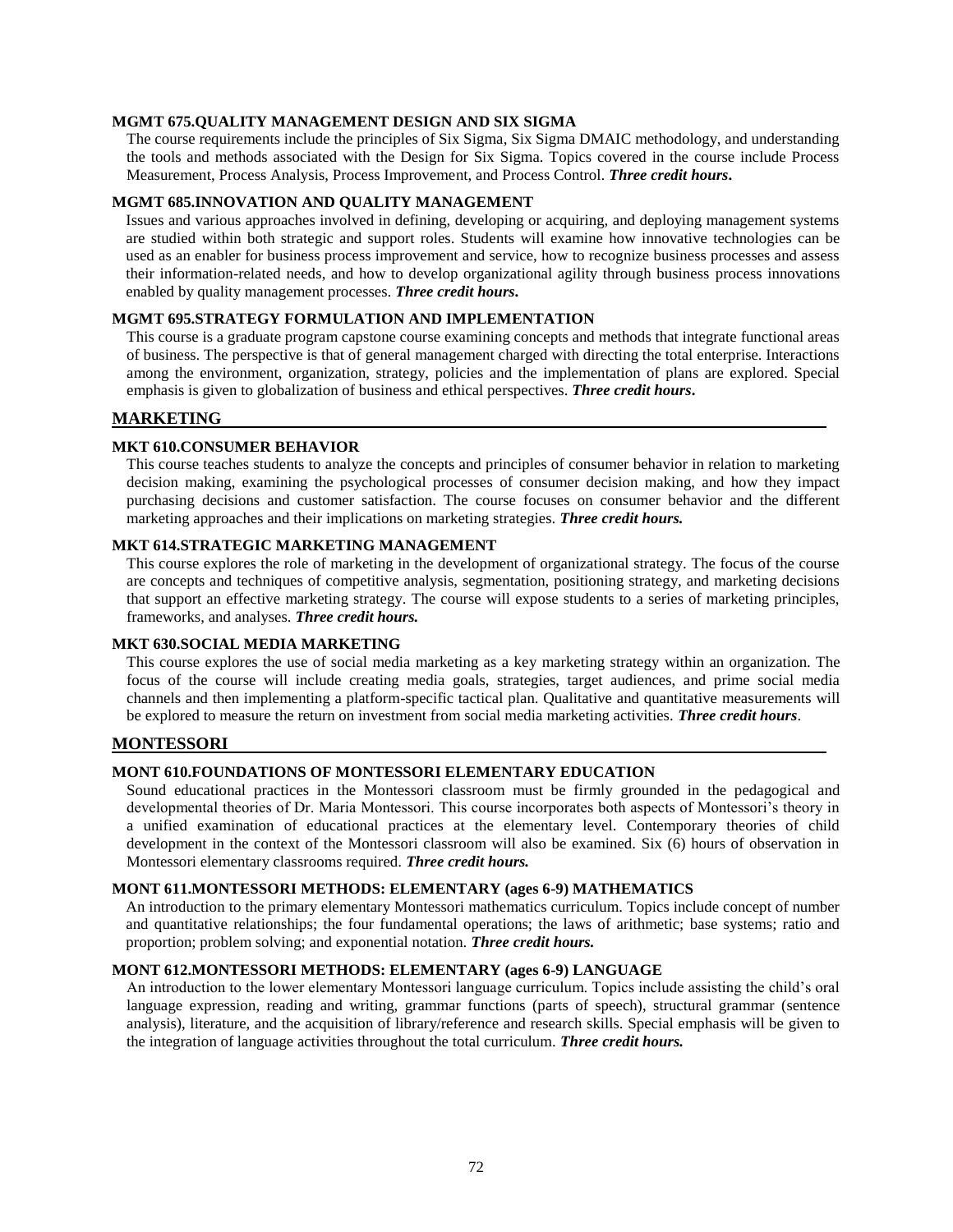## **MONT 613.INTEGRATED SOCIAL STUDIES AND SCIENCES**

An overview of the Five Great Lessons presented in a 6-9 elementary I Montessori classroom, which help form the social studies curriculum, plus the earth and physical sciences frameworks for learning. Topics introduced include the fundamental needs of humans, concepts of time, theories of creation, evolution, and physical, cultural and economic geography. The introduction of physical science topics and earth science topics addressing the formation of the earth and the works of air and water will also be covered. *Three credit hours.*

## **MONT 614.MONTESSORI METHODS: ELEMENTARY (ages 6-9) BIOLOGICAL AND PHYSICAL SCIENCE**

An overview of the Montessori science curriculum for ages 6-9, with an emphasis on the biological sciences. Topics include classification of chordate and non-chordate animals, botany, anatomy, ecology and the physical sciences. Integration of science topics into the elementary curriculum, with particular focus on writing and research will be covered. *Three credit hours.*

#### **MONT 615.MONTESSORI METHODS: ELEMENTARY GEOMETRY**

A study of the Montessori geometry curriculum for the elementary classroom. Topics include measurement, estimation, probability, fractions, nomenclature for geometric forms, lines, angles, similarity, congruence and equivalence, area and volume. *Three credit hours.*

## **MONT 616.MONTESSORI METHODS: ELEMENTARY CREATIVE ARTS, MOVEMENT AND PRACTICAL LIFE**

This class will emphasize the integration of the arts and practical life skills into the everyday life of the elementary classroom. Students will explore various art media, craft techniques and music and movement activities. Topics include the use of technology, food preparation, construction and outdoor skills with particular emphasis on how they can be integrated into the academic curriculum. *Three credit hours.*

#### **MONT 617***.***PRACTICUM I**

This class, which meets for two weekend seminars each semester during the practicum phase, assists the novice teacher in the design of the classroom environment, establishing ground rules and effective classroom routines, developing parent communication strategies, instructional planning, observation techniques, assessment and record keeping. The student will receive guidance in creating and implementing an action research project. *Three credit hours.*

#### **MONT 618.PRACTICUM II**

This class is a continuation of Practicum I. It meets for two weekend seminars during the spring semester of the practicum phase. Prerequisite: "B" or better in MONT 617: Practicum I. *Three credit hours.*

## **MONT 619.MONTESSORI METHODS: UPPER ELEMENTARY (AGES 9-12) LANGUAGE II**

This course is an introduction to the elementary II (9-12) Montessori language curriculum. Topics include understanding and supporting the developing reader and writer, children's research, spelling and word study, grammar and sentence analysis. *Three credit hours.*

## **MONT 620.MONTESSORI METHODS: UPPER ELEMENTARY (AGES 9-12) MATHEMATICS II**

This course begins with a review of the four basic operations, with an emphasis on the hierarchical value of numbers. Topics include fractions and operations, decimals and operations, measurement, binomial and trinomial squared and cubed, the deconstruction of a cube into its parts, powers and integers, exponents, signed numbers, simple algebra with signed numbers, word problems for principle, interest, and rate, ratio, and proportion. *Three credit hours.*

### **MONT 621.MONTESSORI METHODS: UPPER ELEMENTARY AGES (9-12) INTEGRATED SCIENCE AND SOCIAL STUDIES II**

This course will present the social studies, history, geography, basic physical science and earth sciences from the Montessori perspective of the Great Lessons framework. This course is a continuation of the topics covered in MONT 613, expanding on the lessons for the formation of the universe, the study of the earth's geological formation, the beginnings of biology and the study of history and human progress. Additional topics include the migration of peoples and ideals, the study of civilization, nations and state and the interrelationship of technology. The Montessori lessons on *The Work of Wind* and *The Work of Water* will be expanded. There will be an increased emphasis on collaborative, project-based learning and opportunities for independent writing, and student research*.* This course is web enhanced. *Three credit hours.*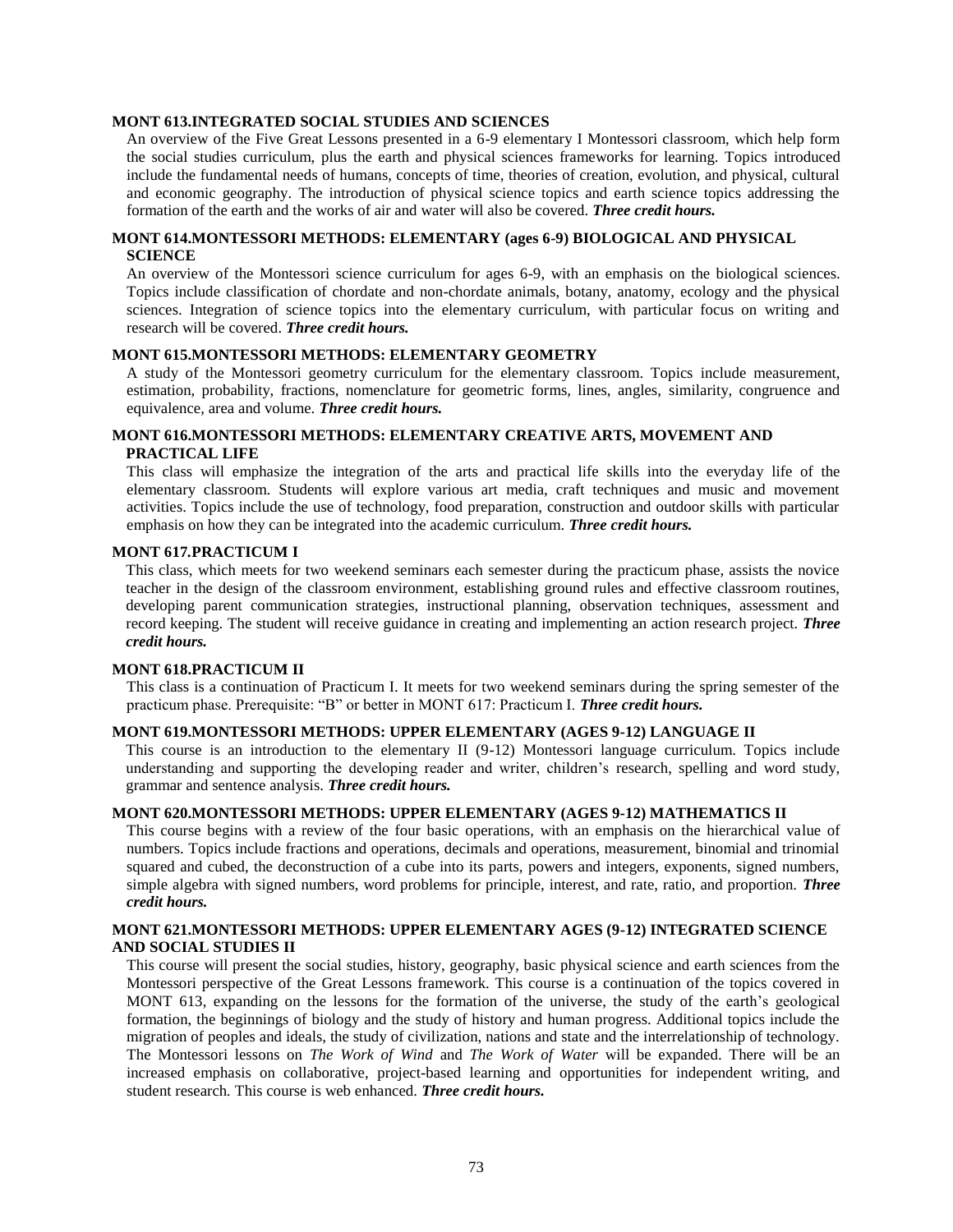## **MONT 622.MONTESSORI METHODS: UPPER ELEMENTARY AGES (9-12) BIOLOGICAL AND PHYSICAL SCIENCE II**

This course is a continuation of those topics introduced in MONT 614. Building on the Great Lessons framework, it will include a comparative study of all life forms and the universal rules, which govern living and non-living matter. Content includes strategies for the development of scientific inquiry skills, student writing and the integration of science content across the curriculum. *Three credit hours.*

#### **MONT 652.SPECIAL TOPICS IN MONTESSORI**

This course is designed for a specific group of professional personnel with common concerns. Selected challenges in Montessori education will be identified, studied and resolved, at times, in consultation with other education agencies. Permission of instructor required. *One to three credit hours.*

## **MONT 683.MONTESSORI METHODS: PRACTICAL LIFE**

The exercises of Practical Life form the child's foundation. Topics include how to prepare the exercise of Practical Life, grace and courtesy, control of movement, control of the person, care of the environment, and food and nutrition. Teachers will also learn how to analyze each child's development of independence that occurs from using the exercises. A gradual level research component will be required. *Three credit hours***.**

## **MONT 684.MONTESSORI METHODS: SENSORIAL**

Teachers will learn to use the materials that aid children with the development and refinement of their senses in seven areas: size, color, form, touch, sound, smell, and taste. Teachers will also learn to observe each child's development of classification and seriation, and to use the instructional strategy of the Three Period Lesson. A graduate level research component will be required. *Three credit hours.*

## **MONT 685.MONTESSORI PHILOSOPHY AND EDUCATIONAL THEORY AND ADMINISTRATION/PARENT EDUCATION**

Topics include an historical overview of Montessori and the Montessori movement and the philosophy of the absorbent mind, sensitive periods, logical mathematical mind, and spiritual and moral development of the child. The course also explores how these topics relate to children, classroom materials, peace education, the role of the teacher, and the prepared environment. A graduate level research component will be required. *Three credit hours.*

### **MONT 686.METHODS OF OBSERVATION AND CLASSROOM LEADERSHIP**

This course introduces teachers to reflective practices of observation and record keeping. Being open to and being willing to be informed by observation are two important aspects of the Montessori method. Teachers will also observe other Montessori classrooms during their practicum. The classroom leadership component of this course involves student teacher with designing the prepared environment, establishing daily routines, starting a new class, lesson strategies, evaluation, positive discipline, effective communication, and problem solving. A graduate level research component will be required. *Three credit hours***.**

## **MONT 687.MONTESSORI METHODS: LANGUAGE**

Topics of this course include oral expression, age-appropriate visual and auditory perceptual experiences, vocabulary development and enrichment, work study, beginning handwriting, expressive writing, and the first part of the functions of words. Teachers will learn how to present the language exercises to foster children's early literacy development. A graduate level research component will be required. *Three credit hours***.**

#### **MONT 688.MONTESSORI METHODS: MATHEMATICS**

This course begins with the philosophy of the "mathematical mind." Additional topics include numeration to 9,999, place value, linear counting, the four operations, memorization of math facts, and an introduction to fractions. Teachers will learn how to present the Mathematics materials and to observe each child's progress toward abstracting mathematical concepts. A graduate level research component will be required. *Three credit hours.*

## **MONT 693.MONTESSORI METHODS; INTEGRATED CURRICULUM**

The objectives of this course are to acquaint the Montessori teacher candidate with the sequence and materials for teaching social studies, science and creative arts in the context of Montessori's "Cosmic Curriculum," a holistic approach to natural science, multicultural studies and artistic expression. *Three credit hours.*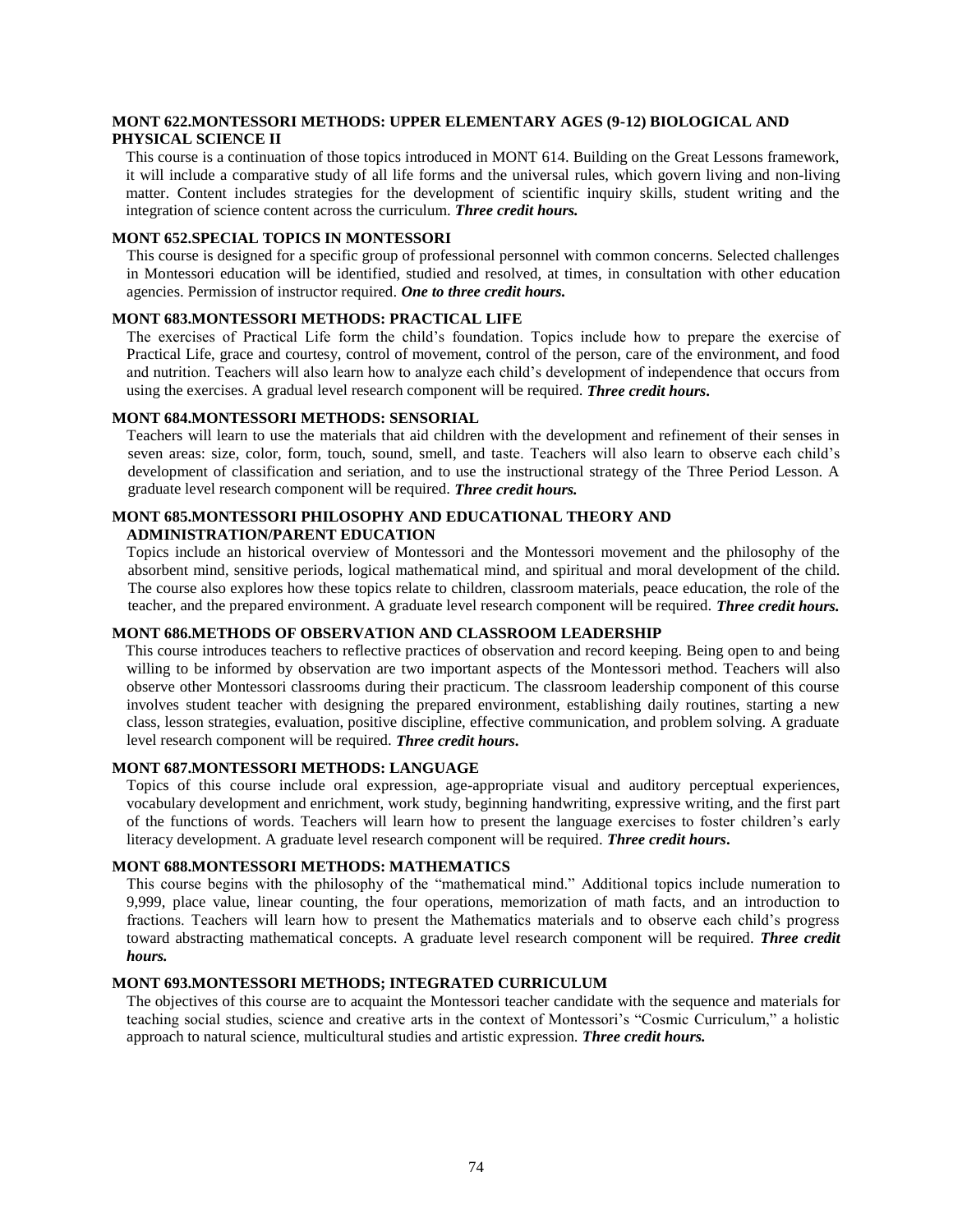#### **NURSING**

#### **NUR 600.THEORY AND CONCEPTUAL FOUNDATION**

This course introduces the theoretical foundations of nursing and leadership. The course also helps the student to conduct a conceptual analysis of the Clinical Nurse Leader role and explores the issues of professional values, patient and population advocacy, and ethical codes. Prerequisite: Admission to the Clinical Nurse Leader program or permission of the instructor. *Three credit hours.*

#### **NUR 601.REGISTERED NURSE PRACTICE RESIDENCY**

This is a work-experience course that allows the student, a licensed registered nurse, to document practice experience in the registered nurse role when employed at a clinical site with which the School of Nursing has a current Academic-Practice Partnership Agreement. The Practice Partner supports the objectives of the course and provides direct supervision of students through Clinical Nurse Leader (CNL) mentors. The student applies previously learned nursing theory and clinical skills to the performance of client care. Prerequisite: Registered Nurse Licensure and admission to RN to MSN Program. The combined maximum credit for all work experience is 3-12 credit hours (3 hours per semester up to 4 semesters). *Three to twelve credit hours***.**

## **NUR 607.PROFESSIONAL TRANSITION FOR REGISTERED NURSES II**

This course provides a bridge to the master's curriculum. This course prepares the student for the transition from undergraduate nursing education to graduate nursing education and practice. The course advances knowledge of nursing theory and concepts of the nursing process to focus on the retention, attainment, and maintenance of optimal wellness for individuals, families, and groups across the life span. The student will also study concepts of professional development, leadership styles, lifelong learning, and quality improvement, all of which contribute to becoming an advance practice nurse. Prerequisite: Registered Nurse Licensure and admission to RN to MSN Program. *Four credit hours* **(4,0).**

#### **NUR 611.ADVANCED CLINICAL ASSESSMENT**

This course expounds knowledge of nursing theory and practice associated with various modalities for clinical assessment of individuals, families, communities, and groups. The course enhances knowledge and clinical experience in advanced assessment of diverse clients across the life span within the context of the Clinical Nurse Leader role. The utilization of information systems technology for exploring health care outcomes, application of the nursing process through various technologies, therapeutic communication with diverse clients/groups, and patient education are explored. Prerequisite: Admission to the Clinical Nurse Leader program or permission of the instructor. *Three credit hours***.**

## **NUR 612.ADVANCED PHARMACOLOGY**

This course consists of an overview of pharmacological and non-pharmacological therapies with an emphasis on therapeutic uses of broad categories of drugs. The course explores variations in management of pharmacologic and non-pharmacologic treatment modalities with diverse patient populations across the lifespan. An analysis of legal, ethical, policy, and cultural issues pertinent to the use of various pharmacologic and non-pharmacologic therapies will also be explored. Prerequisite: Admission to the Clinical Nurse Leader program or permission of the instructor**.** *Three credit hours.*

#### **NUR 613.ADVANCED PATHOPHYSIOLOGY**

This course explores pathologic mechanisms of disease across the lifespan, incorporating concepts of advanced clinical assessment and management of common, episodic and chronic conditions. The emphasis of this course is on chronicity and sequelae of various illnesses. Admission to the Clinical Nurse Leader program or permission of the instructor. *Three credit hours.*

#### **NUR 620.HEALTHCARE STRUCTURE AND FINANCE**

This course provides an overview of the structure of U.S. healthcare systems and organizations, including legal and regulatory issues that impact the healthcare industry. The course also explores the principles of healthcare finance and economics, including reimbursement structures, resource allocation, and socioeconomic considerations. Additional topics include the role of informatics and technology utilization in healthcare. *Three credit hours.*

#### **NUR 630.HEALTH PROMOTION AND DISEASE PREVENTION**

This course examines the concepts of health promotion and disease prevention through risk assessment/reduction, including focus on health disparities. The course incorporates health education and counseling, including issues of health literacy, as well as plan of care development for individuals, families, communities, and groups.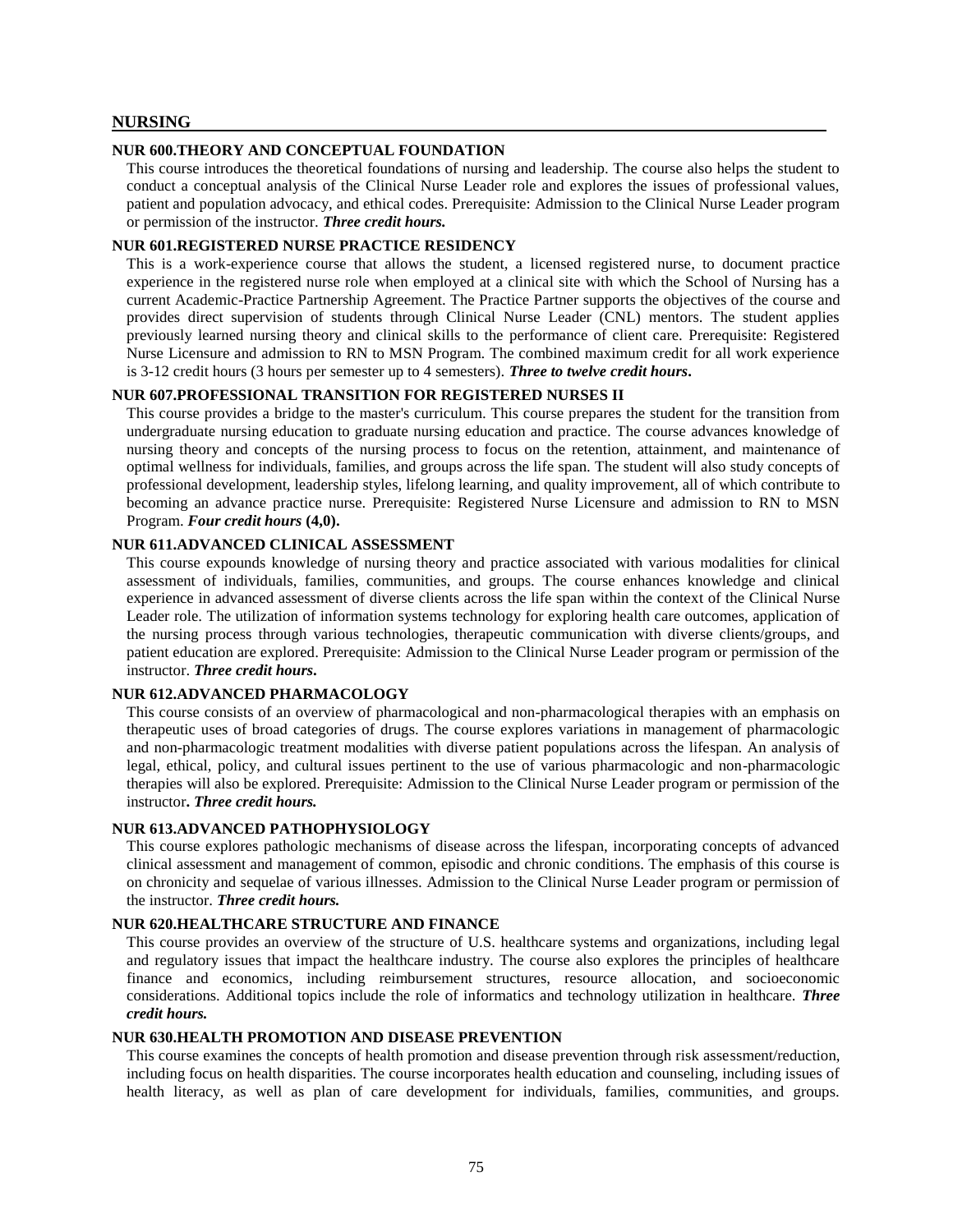Prerequisites: "B" or better in NUR 611 and NUR 612. Prerequisites or co-requisites NUR 613, NUR 620 and NUR 651. *Three credit hours.*

## **NUR 635.CLINICAL NURSE LEADER PRACTICUM I**

This course studies nursing theory and practice regarding quality management, risk reduction and analysis, and patient safety concepts. The course also explores identification of clinical and cost outcomes that improve safety, effectiveness, quality, and client-centered care. Prerequisites: "B" or better in NUR 611 and NUR 612. Prerequisites or co-requisites of NUR 613, NUR 620 and NUR 651. *Three credit hours (2,1).*

## **NUR 640.MANAGEMENT OF CLINICAL OUTCOMES**

In this course, the student utilizes the nursing process to plan and coordinate care of diverse patients with various acute and chronic conditions across the lifespan. The course focuses on strategies for managing care and assessing client outcomes using evidence-based practice guidelines within the context of the Clinical Nurse Leader role and incorporates the study of the measurement of client outcomes, including epidemiology and biostatistics. Prerequisites: "B" or better in NUR 630 and 635. *Three credit hours.*

### **NUR 645.CLINICAL NURSE LEADER PRACTICUM II**

The focus of this course is management of the care environment utilizing nursing theory and practical experience. The course emphasizes interdisciplinary care and team coordination, including group processes, delegation/supervision, and conflict management. Prerequisites: "B" or better in NUR 630 and NUR 635. *Three credit hours (2,1).*

## **NUR 651.RESEARCH FOR EVIDENCE-BASED PRACTICE**

This course explores the use of current research and practice guidelines for clinical decision-making, including problem identification and outcomes measurement. Critical appraisal processes are used to determine best practices for improving patient safety, care quality, and health outcomes through integration and dissemination of new knowledge. Graduates will be prepared to provide leadership for designing, implementing and evaluating quality improvement projects and safety initiatives to guide practice and improve outcomes. *Three credit hours.*

#### **NUR 660.LEADERSHIP IN HEALTHCARE**

This course provides an advanced study of theoretical and practical bases of leadership in healthcare, including concepts regarding patient advocacy and lateral integration of care. Decision-making and change processes within the context of the healthcare environment are examined. *Three credit hours.*

## **NUR 675.CLINICAL NURSE LEADER IMMERSION PRACTICUM III**

Application of nursing theory and practice within the context of the Clinical Nurse Leader role is demonstrated through a major synthesis project. The project incorporates analysis of selected patient and healthcare system issues and the development of action plans for patient care and organizational change. Prerequisites: "B" or better in NUR 645, NUR 651 and NUR 660. *Six credit hours (2,4).*

## **PHYSICAL EDUCATION**

# **PEES 602.PRINCIPLES OF STRENGTH AND CONDITIONING**

Knowledge and application of processes and principles of health related physical fitness in physical education and sport settings. This course is designed to investigate current techniques and theories of strength training and conditioning for various sports and activities from physiological and biomechanical perspectives. Prerequisites: PEES 144 and PEES 311, or equivalent courses to PEES 144 and PEES 311, or approval by instructor. *Three credit hours.*

## **PEES 605.SUPERVISION AND ASSESSMENT IN PHYSICAL EDUCATION**

Theory and practice of supervision of clinical practice in physical education. This course will provide the student with the basic knowledge and skills necessary to assess K-12 student performance in physical education. Emphasis is given to the analysis of skills through the selection and/or development of alternative assessments. *Three credit hours.*

## **PEES 618.STUDY OF THE TEACHING OF PHYSICAL EDUCATION**

Study of the analysis of teaching applied to the development of effective teaching/coaching skills in physical education and/or other sport related settings. *Three credit hours.*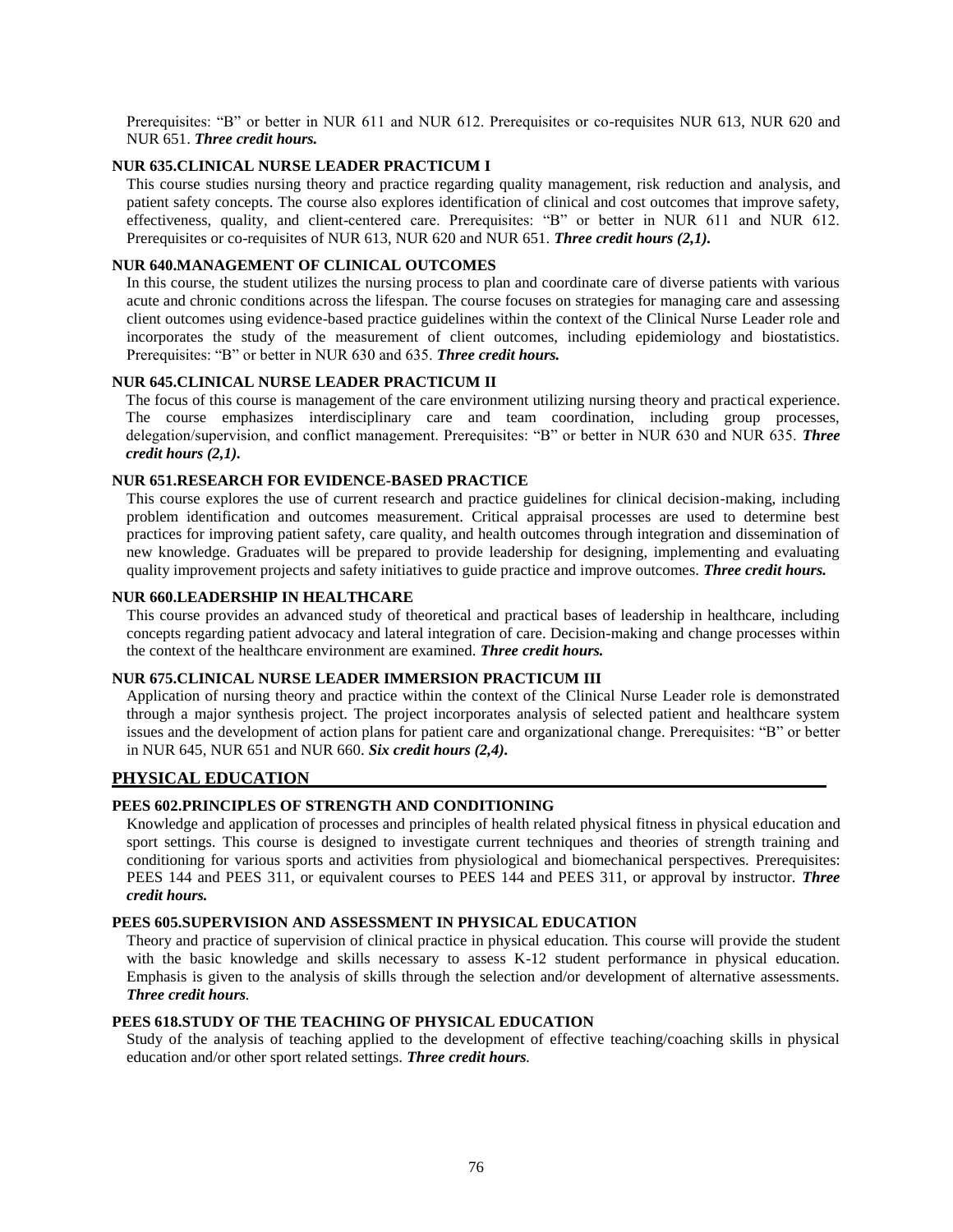## **PEES 624.SPORT PSYCHOLOGY**

An analysis of the psychological factors involved in sport and physical activity with emphasis on performance enhancement. *Three credit hours***.**

## **PEES 626.ADVANCED MOTOR DEVELOPMENT AND MOTOR LEARNING**

A study of sequential changes and characteristics of physical growth, motor development, and motor learning across the lifespan relative to physical activity. An examination of factors associated with individual differences in acquiring and learning motor skills during childhood, adolescence, and adulthood. Emphasis is given to current theoretical frameworks (i.e., dynamical systems and information processing) as they are applied to the instruction and evaluation of motor skills. *Three credit hours.*

#### **PEES 652.SPECIAL TOPICS IN EXERCISE AND SPORT STUDIES**

This course will involve in-depth study of selected contemporary topics. Topics to be covered will be selected by the PEES Department in cooperation with other educational agencies. This course may be repeated for additional credit as topics change. *Three credit hours*.

#### **READ**

#### **READ 610.FOUNDATIONS IN READING**

This course focuses on the development of basic reading and writing processes. Content includes phonological awareness, phonics, fluency, vocabulary, comprehension, and oral language. Emphasis is placed on the methods and techniques of teaching reading and writing to individuals and groups in classroom settings. A practicum is imbedded in this course. This course meets the SC Read to Succeed requirements. *Three credit hours*.

## **READ 612.ASSESSING AND TEACHING READING TO NEEDS**

This course will provide students with an overview of research-based methods for assessing and teaching reading to students with and without exceptional learning needs from a variety of theoretical perspectives. Emphasis will be placed on the methods and techniques for teaching reading to individuals and groups with mild to moderate disabilities and speakers of a second language. A practicum is imbedded in this course. This course meets the SC Read to Succeed requirements. *Three credit hours*.

## **READ 614.INSTRUCTIONAL PRACTICES FOR TEACHING LITERACY**

This course focuses on instructional approaches, structures, and materials needed to create a comprehensive, integrated, and balanced curriculum using assessments to support all students' learning in reading and writing. This course meets the SC Read to Succeed requirements. *Three credit hours*.

#### **READ 655.METHODS OF TEACHING CONTENT AREA READING & WRITING**

This course is a study of methods, materials, and competencies useful for integrating reading and writing instruction into subject matter instruction to meet the needs of elementary/middle level learners. The course includes current research conducted in exemplary elementary/middle schools. Practicum embedded in this course. This course meets the SC Read to Succeed requirements. Three credit hours.

#### **SPECIAL EDUCATION**

## **SPED 630.INTEGRATED EARLY CHILDHOOD AND ELEMENTARY CURRICULUM AND INSTRUCTION FOR DIVERSE LEARNERS**

This course will present the teaching methodologies utilized in the special education resource and self-contained classroom and as support in more inclusive environments for students with mild to moderate disabilities. Major emphasis will be placed on IEP development, classroom management, and integrating standards-based curriculum in early childhood and elementary classrooms. Prerequisites: SPED 651. Co-requisite: EDUC 680. *Three credit hours***.**

## **SPED 640.INTEGRATED SECONDARY CURRICULUM AND INSTRUCTION FOR DIVERSE LEARNERS**

This course is a study of teaching methodologies utilized in special education resource and self-contained classrooms and as support in more inclusive environments for students with mild to moderate disabilities. Major emphasis is placed on ITP development, classroom management and integrating standards based curriculum in secondary settings. Prerequisites: SPED 651. Co-requisite: EDUC 681. *Three credit hours***.**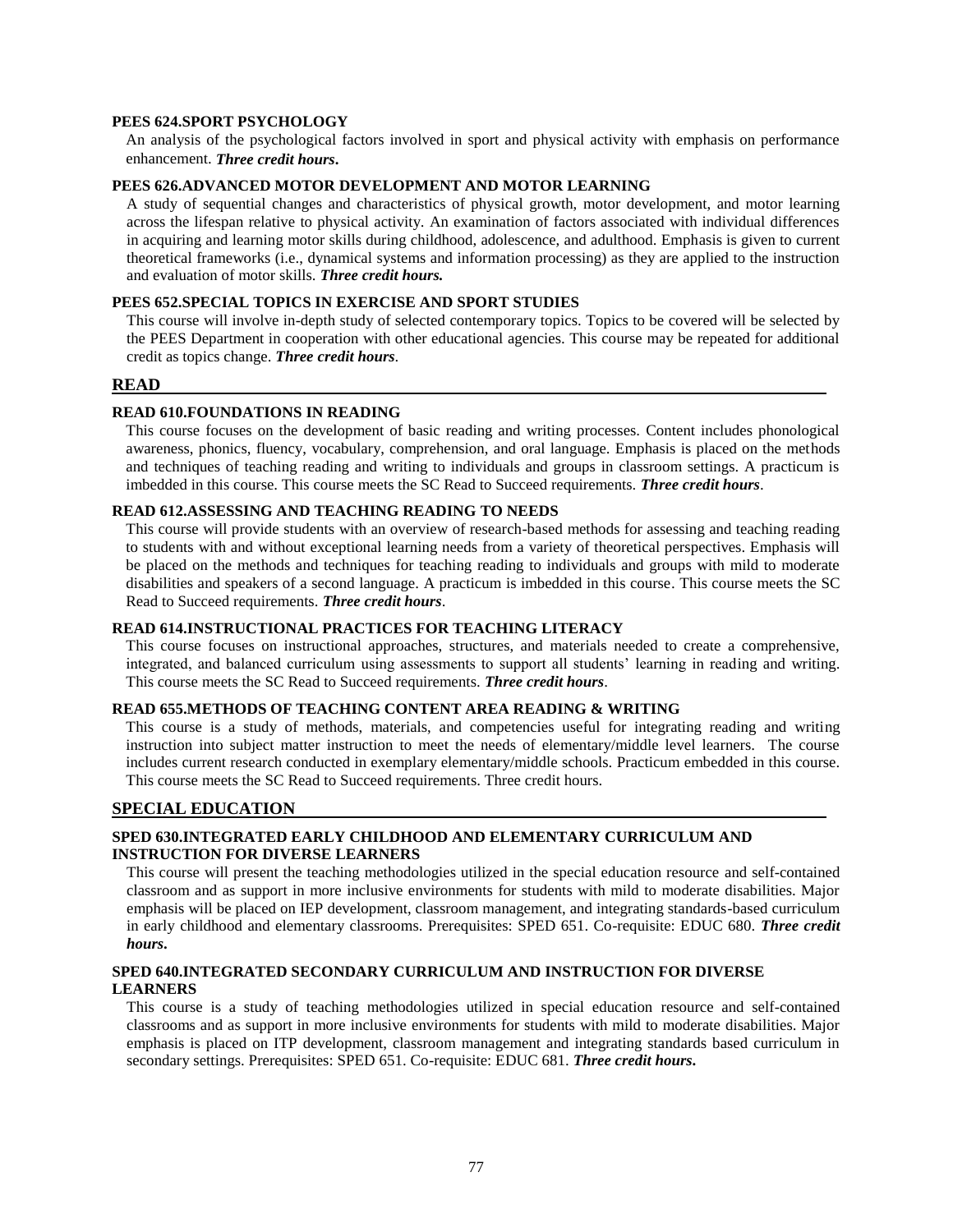#### **SPED 651.CHARACTERISTICS OF DIVERSE LEARNERS**

This course is a study of the characteristics, nature, and needs that distinguish individuals with mild to moderate disabilities from the general population. Focus is on definitions, associated learner characteristics, Individualized Education Programs (IEP), and instructional provisions for individuals with mental, learning, and emotional disabilities as well as autism and traumatic brain injury. *Three credit hours.*

#### **SPED 653.MATHEMATICS PEDAGOGY FOR DIVERSE LEARNERS**

This course is an exploration of problem based teaching methods associated with the P-12 curriculum strands for mathematics (number and operations, algebra, geometry, measurement, and data analysis and probability). Special emphasis is placed on instructional implementation of the NCTM Process Standards (problem solving, reasoning and proof, communication, connections, and representations). *Three credit hours*.

#### **RECERTIFICATION** These 600-level courses do not apply toward an advanced degree (recertification only).

## **BIOLOGY**

## **BIOL 601.TOPICS IN BIOLOGY FOR TEACHERS**

A study of selected biological topics designed to provide recertification credit for elementary and secondary schoolteachers with minimal science backgrounds. The course is open to all teachers but is especially intended for grades 4-10. The topic selected for consideration will vary and will be announced in the current Lander University Class Schedule. Participants will learn current concepts and use laboratory/field methods pertinent to the topic. One to four credit hours consisting of lecture and laboratory as appropriate. May be taken for additional credit as topic changes. Prerequisites: BS/BA degree or permission of Instructor. *One to three credit hours.*

# **BIOL 610.DEVELOPMENTAL GENETICS: A JOURNEY FROM CONCEPTION THROUGH ADULTHOOD**

This course examines developmental processes from the perspectives of embryology, molecular biology and human genetics. Emphasis will be placed on organ system development, related abnormalities and their interactions through different life stages: prenatal, infancy, childhood and adulthood. This course provides a defined focus on developmental processes. Prerequisite(s): BA or BS in Biology or Chemistry, or permission of the instructor. *Three credit hours*.

#### **BIOL 612.SPECIAL TOPICS IN GENETICS**

An examination of topics in genetics likely to be important to individuals with undergraduate training in the biological and physical sciences, including secondary school teachers, laboratory personnel, and practicing medical clinicians. Specific topics may include an examination of contemporary knowledge in genetics including human genetics, molecular genetics, the Human Genome Project, genetic basis of disease and cancer, genetic screening, prenatal diagnoses, etc. Prerequisite(s): BA or BS in Biology or Chemistry, or permission of the instructor. *Three credit hours.*

#### **BIOL 614.CONTEMPORARY TOPICS IN GENETICS-A HANDS-ON APPROACH**

An examination of current topics in the field of human and medical genetics. Genetic professionals will provide accurate analyses of these topics and serve to clarify much of the public media's information. Emphasis will focus on known results of the Human genome Project (HGP) and how these results are and will be used in healthcare. This course includes didactic instruction but primary emphasis is on break-out sessions, allowing for small group interactions and hands-on activities appropriate for classroom use. Prerequisites: BS/BA in Biology or Chemistry, or permission of the instructor. *Three credit hours.*

## **BIOL 618.BIOTECHNOLOGY, BIOINFORMATICS, AND BIOETHICS IN HUMAN GENETICS**

This course focuses on three key areas of 21<sup>st</sup> century science education: biotechnology, bioinformatics, and bioethics. The course is designed to introduce students to each of these areas through didactic instruction, the use of clinical case studies, laboratory, and computer activities. Lab work includes techniques and analysis of results in cytogenetics, molecular and biochemical genetics. Computer activities include the use of NCBI databases, UCSC Genome Browser, and Protein Data Bank. Ethical, legal, and social implications are woven throughout the clinical cases and provide the basis for group discussions. Prerequisite(s): BA or BS in Biology or Chemistry, or permission of the instructor. Biology 612 is recommended. *Three credit hours.*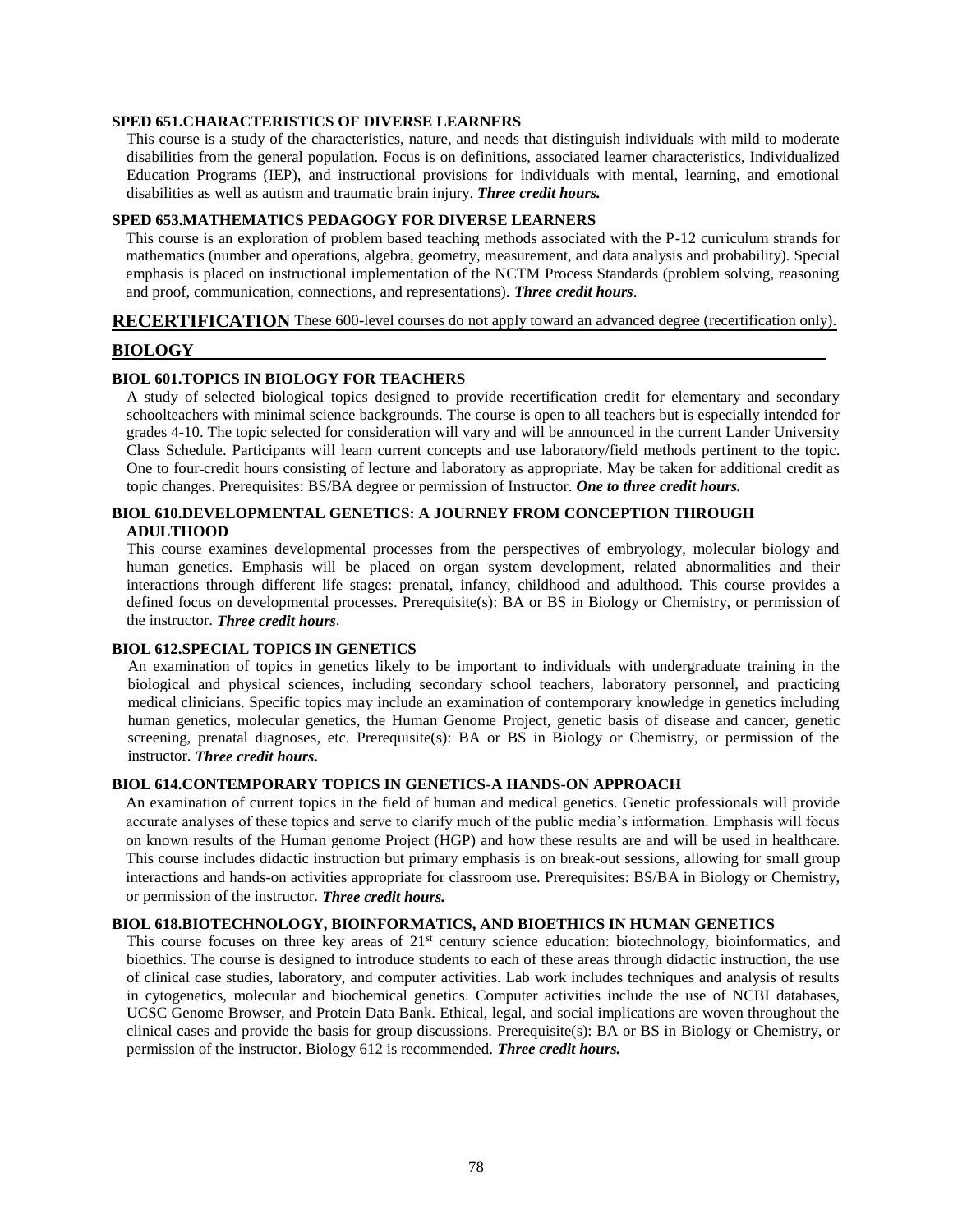# **CHEMISTRY**

## **CHPD 501.TOPICS IN CHEMISTRY FOR TEACHERS**

Covers a selected chemical topic designed to provide recertification credit for elementary and secondary schoolteachers with minimal science backgrounds. Open to all teachers; especially intended for grades 4-12. The topic is announced in the Class Schedule. Participants learn concepts and use laboratory/field methods pertinent to the topic*. One to three credit hours credit consisting of lecture and laboratory as appropriate. May be repeated with different topics.*

# **EDUCATION**

## **EDPD 552.SPECIAL TOPICS IN EDUCATION**

Identified topics in education available for a specific group of professional personnel with common concerns. *Three credit hours.*

#### **FRENCH**

## **FRPD 510.MATERIALS AND METHODS OF TEACHING ROMANCE LANGUAGES**

A study of organized activities, which meet the needs of students on the secondary level. Emphasis is placed on resource materials and teaching strategies that contribute to effective language production. Prerequisite: Bachelor's degree. *Three credit hours.*

### **FRPD 590.PRACTICUM IN FRENCH COMMUNICATION AND CULTURE**

In the context of a total immersion situation, teachers of French promote learning proficiency in the target language through creative uses of language skill development activities; develop fluency, pronunciation, and conversation skills; design and introduce techniques to stimulate student interest and curiosity through a series of integrated learning activities. Prerequisite: Bachelor's degree. *Three credit hours.*

## **HISTORY**

## **HIPD 552.SPECIAL TOPICS FOR TEACHERS OF HISTORY**

A special topics course designed to meet the needs of teachers seeking graduate credit for recertification through the South Carolina State Department of Education. Specific titles under the "Special Topics" label will reflect both needs and interests of teachers while addressing the South Carolina State content standards. These standards will be reflected in course syllabi. Prerequisite: Bachelor's degree in education from a regionally accredited college or university. *Three credit hours.*

## **MATHEMATICS**

## **MAPD 552.SPECIAL TOPICS FOR TEACHERS OF MATHEMATICS**

A special topics course designed to meet the needs of teachers seeking graduate credit for recertification through the South Carolina State Department of Education. Specific course titles under the "Special Topics" label will reflect both needs and interests of teachers while addressing the South Carolina State content standards. These standards will be reflected in course syllabi. Prerequisite: Bachelor's degree in Education from a regionally accredited college/university. *Three credit hours.*

# **PHYSICAL EDUCATION**

#### **PEPD 570.SPECIAL TOPICS IN PHYSICAL EDUCATION AND EXERCISE STUDIES**

This course will involve in-depth study of selected contemporary topics. Topics to be covered will be selected by the PEES Division in cooperation with other educational agencies. Generally, course topics will include subject matter not likely to receive thorough coverage in the general curriculum. Prerequisite: Bachelor's degree or permission of the instructor. *Three credit hours.*

# **SPANISH**

#### **SPPD 510.MATERIALS AND METHODS OF TEACHING ROMANCE LANGUAGES**

A study of organized activities, which meet the needs of students on the secondary level. Emphasis is placed on resource materials and teaching strategies that contribute to effective language production. Prerequisite: Bachelor's degree. *Three credit hours.*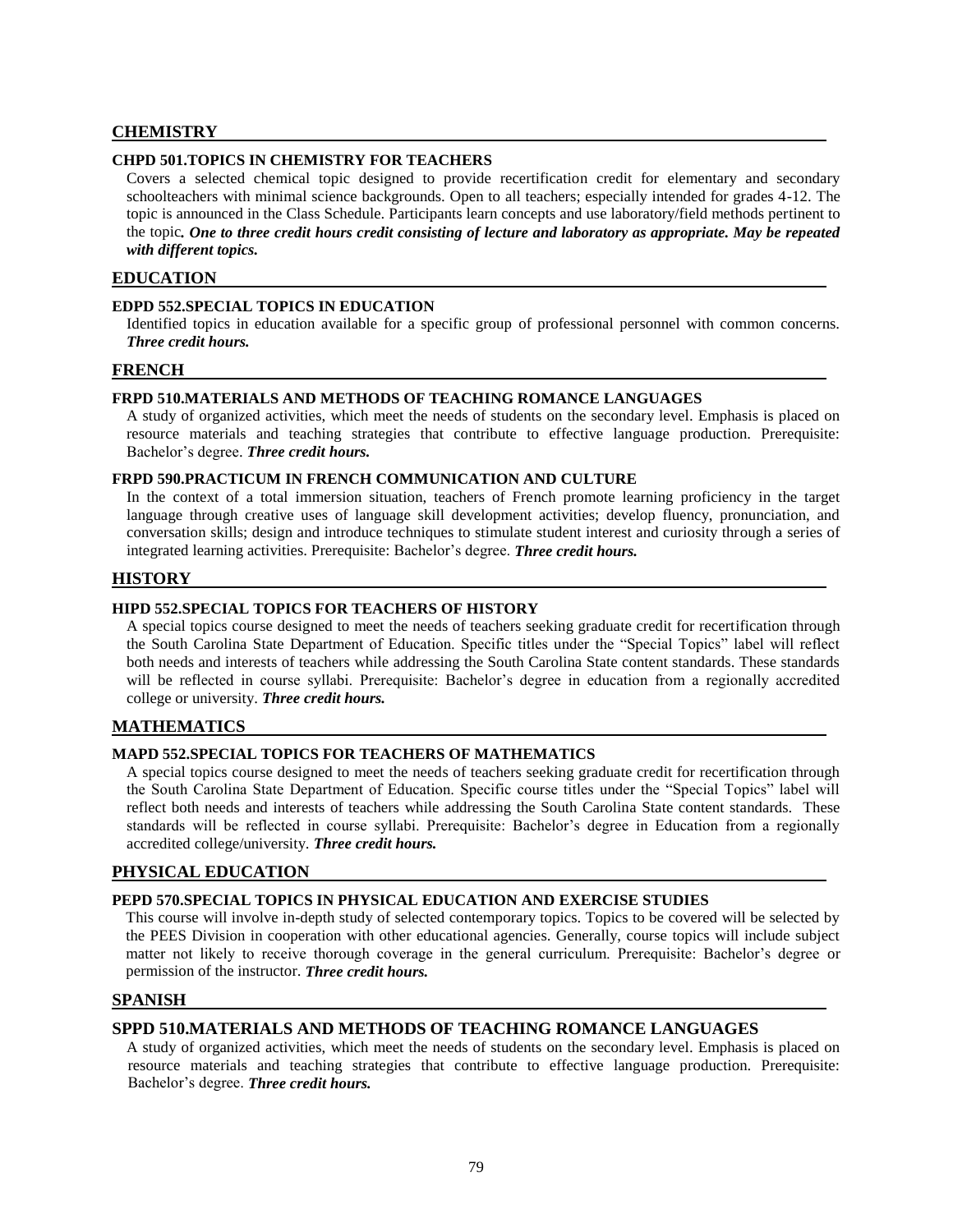## **SPPD 590.PRACTICUM IN SPANISH COMMUNICATION AND CULTURE**

In the context of a total immersion situation, teachers of Spanish promote learning proficiency in the target language through creative uses of language skill development activities; develop fluency, pronunciation, and conversation skills; design and introduce techniques to stimulate student interest and curiosity through a series of integrated learning experiences. Requires 20 hours of pre-workshop preparation and a comprehensive evaluation at conclusion of program. Prerequisite: Bachelor's degree. *Three credit hours.*

# **THEATRE**

## **THPD 571.MUSICAL THEATRE (SUMMER)**

Explore the music and style of production of musical theatre plays. Students will learn choreographic styles, scoring, and approaches to production that will enable them to produce musicals more easily within their limitations of budget, space, and other resources. Prerequisite: Bachelor's degree*. Four credit hours.*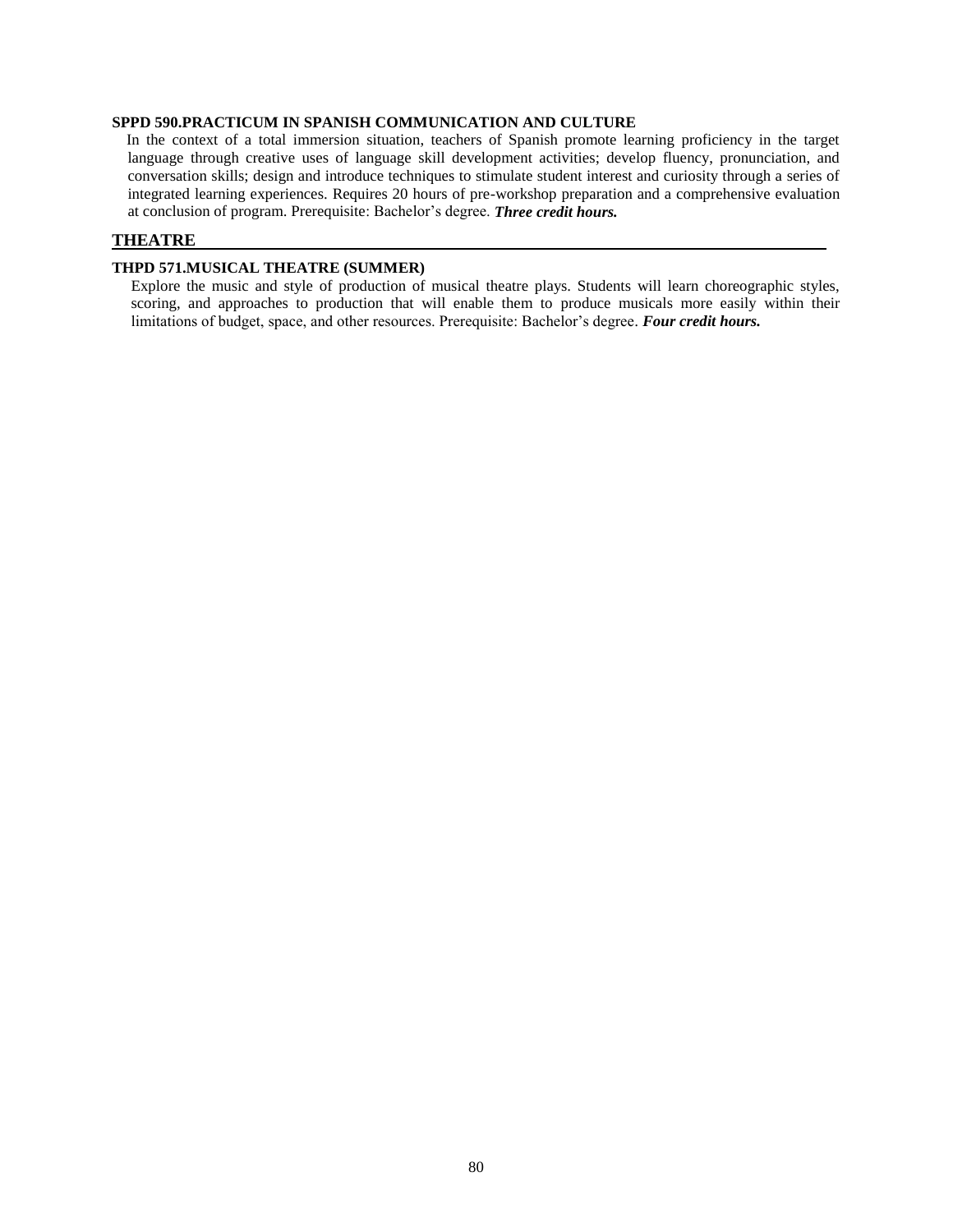# **FACULTY**

#### **EMERITI FACULTY**

Deborah A. Acorn (1989) Lee C. Archie (1977) Elizabeth Bethel (1973) Ralph Boroughs (1971) Marvin L. Cann (1967) Nahn J. Chang (1973) W. Royce Caines (1988) Joel S. Cleland (1974) Larry J. Cook (1975) Paul D. Criswell (1989) Robert P. Cumming (1974) Bernice P. Daugherty (1996) Virginia M. Dumont-Poston (1991) Barbara A. Ervin (2001) Barbara T. Freese (1975) Susan C. Going (1973) Susan H. Guinn (1974) Ann T. Hare (1968) Jerald D. Hawkins (1988) David L. Henderson (1987) John S. Hinkel (1981) Bettie R. Horne (1968) Jill C. Hunter (1994)

#### **FULL-TIME FACULTY**

Adams, Lauren B. (2019) Assistant Professor of Teacher Education BS, Lander University (2005) M.Ed., University of South Carolina (2011) Ed.D., University of South Carolina (2018)

Aga, Brittany (2016) Lecturer of Human Services BS, Lander University (2010) MHRD, Clemson (2016)

Akins, April (2014) Associate Librarian BSW, Ferrum College (1999) MSW, Radford University (2000) MS, University of Tennessee at Knoxville (2014)

Ali, Farha N. (2002) Associate Professor of Computer Information Systems BS, Nadirshaw Edulji Dinshaw (NED) University of Engineering and Technology (1994) MS, Clemson University (2002) Ph.D., Clemson University (2014)

Frank E. Jackson, Jr. (1972) Anthony A. Lenti (1970) Marianne W. Lenti (1987) Leonard E. Lundquist (1969) Alan C. MacTaggart (1973) Margaret L. Marks (1967) Betsy M. McDowell (1971) Danny L. McKenzie (2001) Marilyn E. Mecca (1990) Robert J. Morris (1991) Kenneth N. Mufuka (1976) Joseph A. Murphy (1974) Linda Neely (2000) Carol M. Neubner (1975) Dava M. O'Connor (1998) Jean Paquette (1989) Walter M. Patterson, III (1980) Robert K. Phillips (1975) Richard P. Pinckney (1980) Tom R. Pitts (1989) Robert H. Poe (1976) Mary Lynn Polk (1970) Wilma W. Reeves (1967) Branimir M. Rieger (1974)

Michael E. Runyan (1974) Charles Sacoco (1984) Juan Santandreu (1990) Carol J. Scales (1992) Dale O. Shaffer (1983) Samrendra Singh (1970) Stephanie C. Smith (1986) Robbie M. South (2003) Thomas B. Stevens (1974) Shelton E. Stewart (1959) Aron G. Tannenbaum (1975) Samuel H. Tolbert (2000) Meredith J. Uttley (1993) Peter A. Vahjen (1971) Larry E. Vereen (1970) Lewis H. Walker (2006) Bruce F. White (1976) Betty H. Williams (1965) Carol Y. Wilson (1982) Jerome D. Wilson (1973) Jerry D. Wilson (1975) Roger A. Wohlford (1975) Carol P. Wood, (2005)

Anderson, James A. (2014) Associate Professor of English Education BA, University of North Carolina at Chapel Hill (1997) MA, East Carolina University (2002) Ph.D., University of Arkansas at Fayetteville (2014) Anthony, Casey L. (2019) Assistant Librarian BS, Kent State University (2010) MLIS, Kent State University (2018) Applegate, Kristen (2021) Assistant Professor of Art Education BFA, Iowa State University (1995) MS, Iowa State University (1998) Ph.D., Iowa State University (2001) Baggett, Jeffrey S. (1997) Professor of English BA, Hardin-Simmons University (1985) MA, Emory University (1998) Ph.D., Emory University (2000)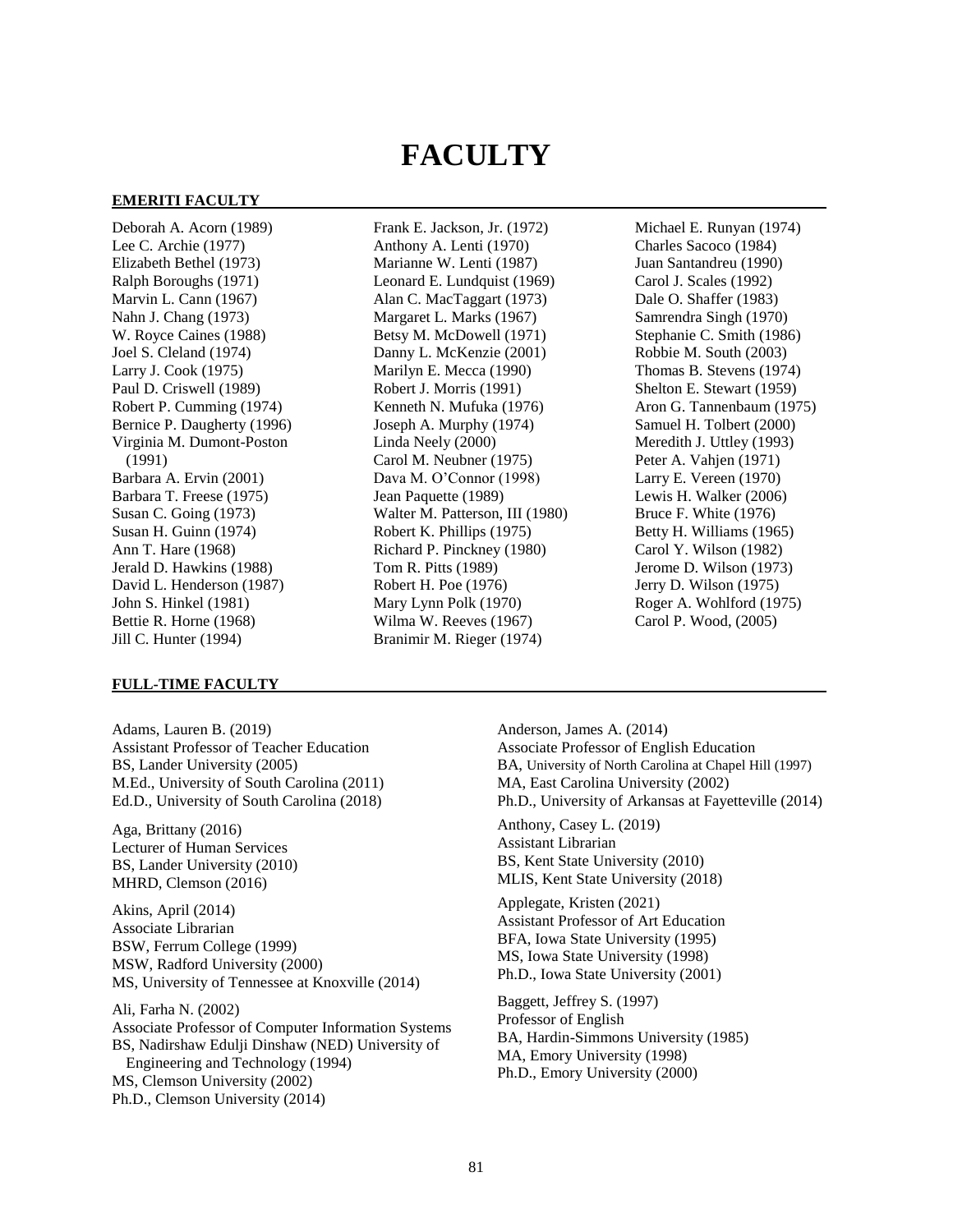Barfield, Jeff (2019) Assistant Professor of Physical Education and Exercise Science BS, University of Florida (2010) MS, California University of Pennsylvania (2011) Ph.D., Auburn University (2019)

Barnette, Sean M. (2011) Professor of English BM, University of South Carolina (2000) MA, University of South Carolina (2002) Ph.D., University of Tennessee, Knoxville (2011) Distinguished Professor Award (2018)

Barton, Gina V. (1999) Professor of Physical Education and Exercise Science BS.Ed., Abilene Christian University (1984) MS.Ed., University of Dayton (1991) Ph.D., University of South Carolina (1999)

Bassett, Jonathan F. (2005) Professor of Psychology BA, Furman University (1996) MA, Georgia State University (2000) Ph.D., Georgia State University (2002) Distinguished Professor Award (2011)

Bell, David Lindsay (2018) Lecturer of Finance AB, Pfeiffer University (1974) MAT, University of South Carolina (1977) MBA, Furman University (1982)

Bhochhibhoya, Amir (2018) Assistant Professor of Nursing BS, Pokhara University (2004) MBA, Oklahoma State University (2009) MS, Oklahoma State University (2011) MS, University of Oklahoma (2014) Ph.D., University of Oklahoma (2017)

Blackwood, Amy (2011) Senior Lecturer of Music BM, University of North Carolina, Greensboro (2005) MM, University of North Carolina, Greensboro (2009)

Bowen, Lindsey F. (2015) Lecturer of Biology BS, Lander University (2010) MS, Clemson University (2020)

Brizek, Michael G. (2015) Professor of Management BS, University of South Carolina (1994) MHRTA, University of South Carolina (1995) Ph.D., Virginia Polytechnic Institute and State University (2003)

Brodhacker, K. Lisa (2006) Professor of Chemistry BS, Piedmont Baptist College (1996) Ph.D., University of South Carolina (2006)

Buchanan, Lauren Haynes (2020) Clinical Instructor of Nursing BSN, Lander University (2018)

Butler, Ann E. (2006) Senior Instructor of Biology MS, Clemson University (2013) MA, Miami University (2015)

Carmichael, Martin (2012) Associate Professor of Physical Education and Exercise Science BS, University of South Carolina (1996) Ph.D., University of South Carolina (2006)

Carpenter, Cory (2015) Assistant Professor of Media and Communication BA, Covenant College (1999) MFA, Savannah College of Art and Design (2014)

Carson, Linda A. (2005) Assistant Professor of Criminology and Sociology BS, Houston Baptist University (1979) MSW, University of Houston (1991)

Caruso, Caryn (2021) Lecturer of Teacher Education BS, Virginia Tech (1995) M.Ed., George Mason University (1998)

Cleveland, Mandy J. (2011) Associate Professor of Psychology BS, University of Southern Indiana (2002) MA, Ball State University (2006) Ph.D., Ball State University (2012) Distinguished Professor Award (2020)

Coats, Rachel J. (2014) Assistant Professor of Nursing BS, Lander University (2009) MSN, Clemson University (2014)

Colbert, James E., Jr. (2007) Professor of Chemistry BS, Wofford College (1984) Ph.D., Georgia Institute of Technology (1989)

Collier, Matthew (2018) Assistant Professor of Teacher Education BA, Mississippi State University (2005) MA, Belmont University (2010) Ph.D., Mississippi State University (2018)

Corbitt, Lauren J. (2010) Senior Lecturer of Spanish BA, Furman University (2008) MA, Indiana University (2010)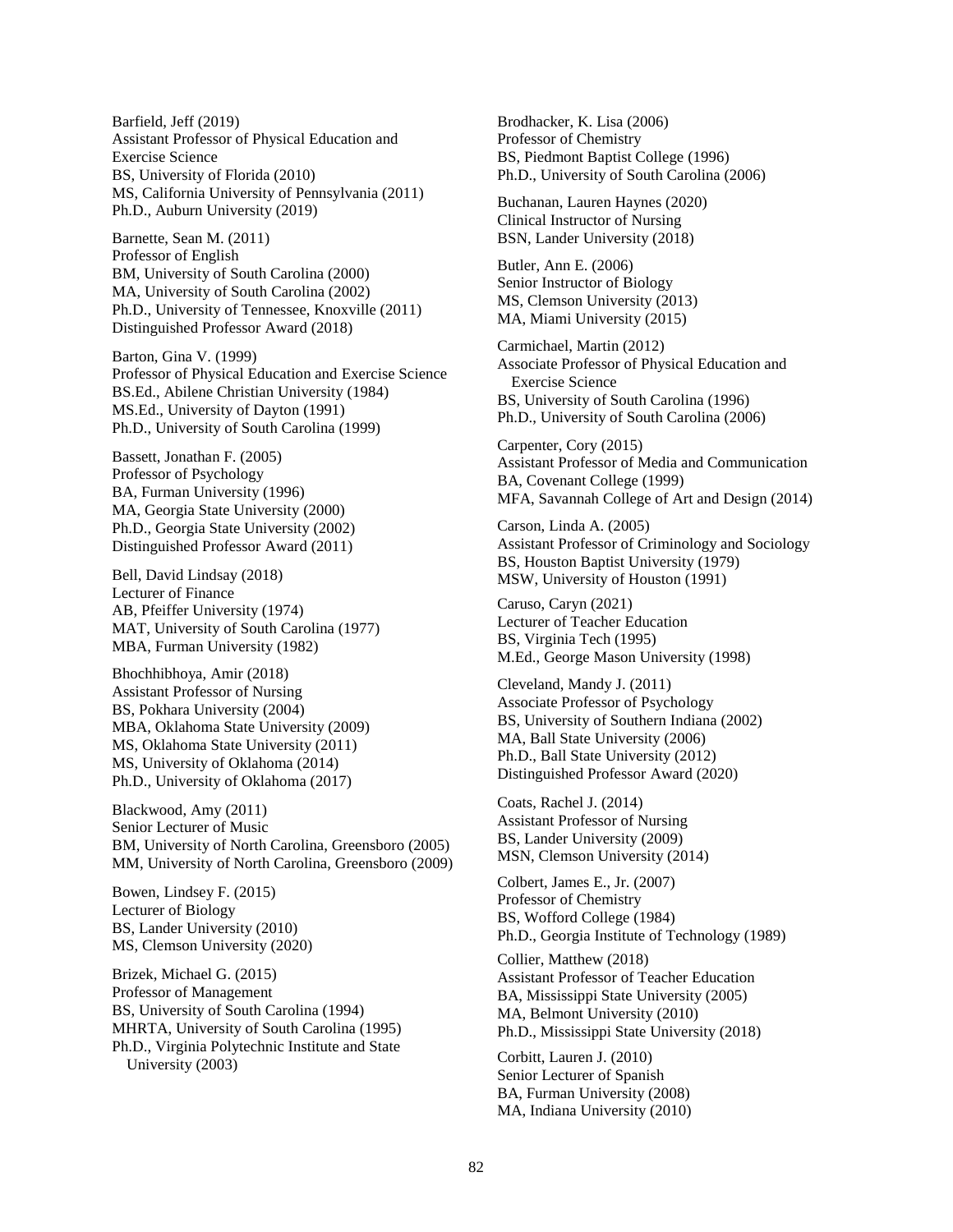Craig, Whitney R. (2019) Assistant Professor of Chemistry BS, Shorter University (2011) Ph.D., Miami University (2017)

Craton, Lillian E. (2007) Professor of English BA, University of North Carolina at Chapel Hill (1998) MA, Emory University (2005) Ph.D., Emory University (2006) Distinguished Professor Award (2013)

Crawford, Julie (2016) Assistant Professor of Nursing BSN, Mercer University (1998) MSN, Mercer University (2010)

Cuenin, Brittany (2012) Senior Lecturer of English BA, Clemson University (2005) MA, Clemson University (2010)

Dahlberg, Dori Lollis (2016) Assistant Professor of Nursing BS, Lander University (1997) MSN, Clemson University (2003) DNP, Anderson University (2019)

Dalton, Mike (2018) Assistant Professor of Computer Information Systems BS, University New Hampshire (1999) MS, University of New Hampshire (2000) Ph.D., University of New Hampshire (2008)

Davis, Ashton (2020) Lecturer of Chemistry BS, College of Charleston (2011) MS, University of Florida, Gainesville (2014) Ph.D., University of Florida, Gainesville (2016)

Deady, Michelle L. (2016) Lecturer of Physics BS, Ohio State University (2010) Ph.D., University of Toledo (2016)

Delach, Diana L. (2014) Associate Professor of Environmental Chemistry BS, Binghamton University (2008) Ph.D., Clemson University (2012)

Donaubauer, Elyse (2020) Assistant Professor of Biology BS, University of Wisconsin (2009) Ph.D., Washington State University (2016)

Downs, John M., (2021) BA, Thomas More College (2005) MPA, Northern Kentucky University (2007) DBA, Jacksonville University (2020)

Dukes, Albert D. (2011) Associate Professor of Chemistry BS, Clemson University (2005) Ph.D., Vanderbilt University (2011)

Duncan, Christopher E. (2007) Professor of Mathematics BS, University of South Carolina Upstate (2000) MS, Tulane University (2006) Ph.D., Tulane University (2007)

Elmahdi, Elbasher (2021) Assistant Professor of Computer Information Systems

Farmer, Michael R. (2017) Lecturer of Teacher Education M.Ed., Lesley University (2007) Ph.D., Lesley University (2016)

Fekula, Michael J. (2021) Professor of Management BS, Lehigh University (1979) MBA, University of Wyoming (1981) Ph.D., The Pennsylvania State University (1994)

Fernandez, Susan (2015) Associate Professor of Education BA, Clemson University (1978) M.Ed., Clemson University (1979) Ed.D., Union Institute and University (2011)

Figueira, Robert C. (1991) Professor of History BA, Wesleyan University (1973) MA, Cornell University (1976) Ph.D., Cornell University (1980)

Floyd, Haley (2017) Lecturer of Art BS, Lander University (2013) MFA, Clemson University (2016)

Floyd, M. Ryan (2010) Professor of History BS Ed, Samford University (1998) MA, University of Alabama at Tuscaloosa (2004) Ph.D., University of Alabama at Tuscaloosa (2010) Funderburk, Martin Reece (2019) Lecturer of Media and Communication BA, University of South Carolina (2016) MA, University of South Carolina (2019) Gallo, Reed P. (2008)

Professor of Music BM, Kent State University (1996) MM, Temple University (1998) DMA, University of Illinois at Urbana-Champaign (2007)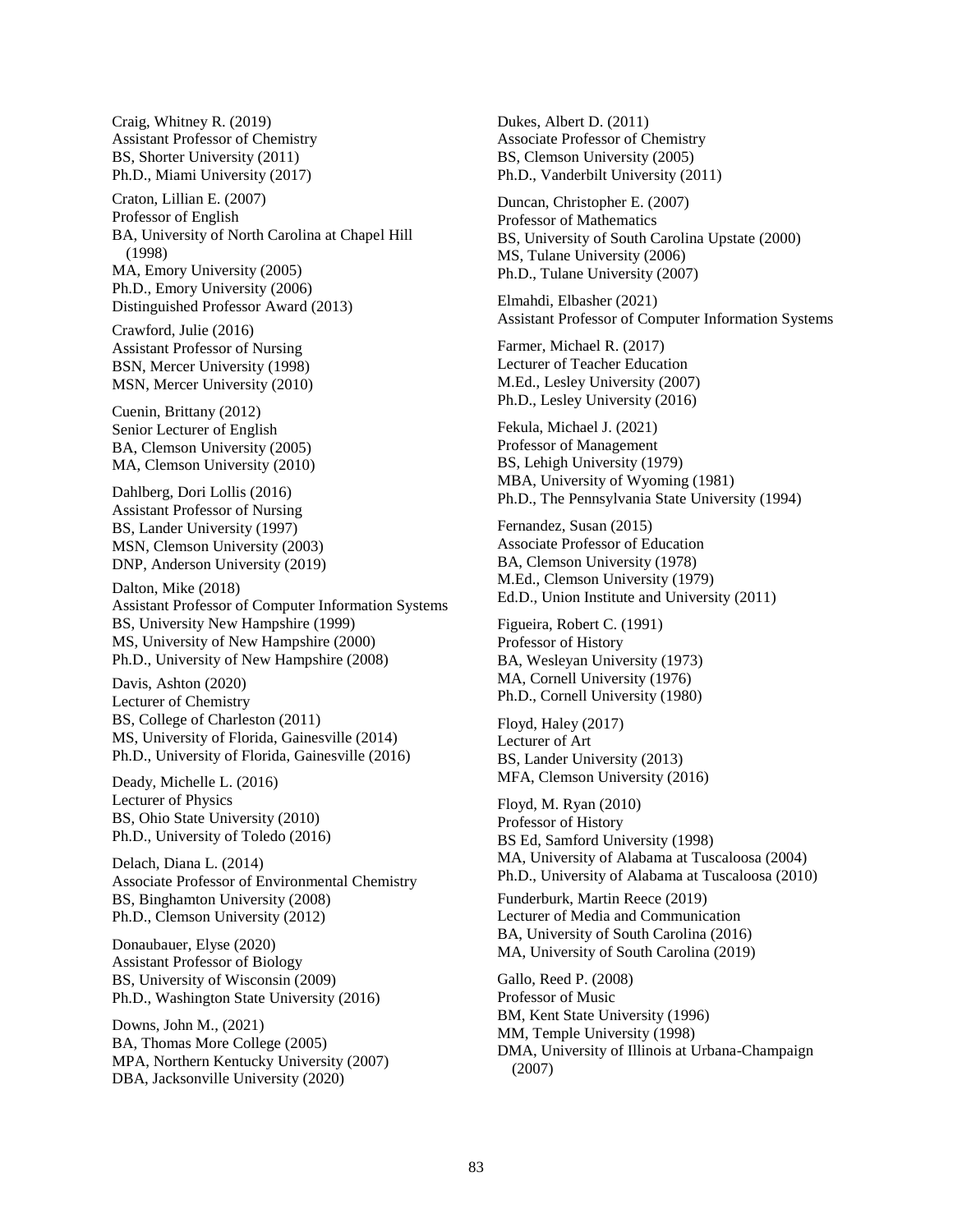Gardiner, Robert A. (2002) Professor of Music BM, University of South Carolina (1990) MM, DePaul University (1997) DMA, University of South Carolina (2008)

Gardner, David E. (2002) Professor of Chemistry BS, Carnegie-Mellon University (1994) MS, Purdue University (2000) Ph.D., Purdue University (2002)

Gemberling, Tess M. (2018) Assistant Professor of Psychology BA, University of Arizona (2012) MA, Sam Houston State University (2014) Ph.D., University of Alabama (2018)

Going, Susan C. (1973) Emeritus Associate Professor BS, Knox College (1972) M.Ln., Emory University (1973)

Griffin, Patty (2019) Lecturer of Mathematics BS, Lander University (1991) MS, University of South Carolina (1993)

Hansknecht, Kerry A. (2009) Professor of Biology BS, George Mason University (2000) MS, Central Michigan University (2003) Ph.D., University of Tennessee at Knoxville (2009)

Harrison, Daniel M. (2005) Professor of Sociology BA, New College of the University of South Florida (1993) MS, Florida State University (1996) Ph.D., Florida State University (2001)

Harwood, Grace Sara (2021) Lecturer of English BA, University of Toronto (2007) MA, University of Windsor (2010) Ph.D., Georgia State University (2018)

Hayes, Mary Melissa (2018) Assistant Professor of Biology BS, Wofford College (2007) MS, Clemson University (2010) Ph.D., Clemson University (2013)

Haynes, Paula B. (2008) Associate Professor of Nursing BS, Lander University (1992) MSN, Clemson University (2008) DNP, University of South Alabama (2017) Hester, Laura E. (2006) Associate Professor of Media and Communication BA, Salem College (1983) MMC, University of South Carolina (1996)

Hollifield, Jeffrey M. (2011) Senior Lecturer of Chemistry BS, Furman University (1984) MS, Furman University (1986) MS, McCrone Research Institute (2005)

Holloway, Jonathan O. (2008) Professor of Art BA, St. Andrews Presbyterian College (1991) MFA, Savannah College of Art and Design (1997)

Holtzclaw, Amanda (2017) Lecturer of Nursing BSN, University of Wyoming (2013) MSN, Lander University (2019)

Horne, Kelli S. (2018) Assistant Professor of Accounting BBA, Brenau University (1998) MBA, Strayer University (2007) DBA, Nova Southeastern University (2015)

Hoyle, Carol (2017) Associate Professor of Special Education BS, Winthrop University (1984) M.Ed., Winthrop University (1987) Ph.D., University of South Carolina (2011)

Hunt-Barron, Sarah (2021) Professor of Education BA, Boston College (1993) MA, Furman University (2006) Ph.D., Clemson University (2011)

Iriarte, Walter J. (2021) Assistant Professor of Media and Communication BA, Shawnee State University (1992) MA, Marshall University (2007) Ph.D., Clemson University (2015)

Jackson, Edward (2020) Assistant Professor of Montessori Education BBA, Kennesaw State University (1992) M.Ed., Loyola University, Maryland (2006)

Jameson, Andrew L. (2010) Associate Professor of English BA, Clemson University (1996) MA, Clemson University (2001) Ph.D., University of Georgia (2010)

Jameson, Misty L. (2008) Professor of English BA, Mississippi State University (1997) MA, Mississippi State University (1999) Ph.D., University of Georgia (2008) Distinguished Professor Award (2020/2021)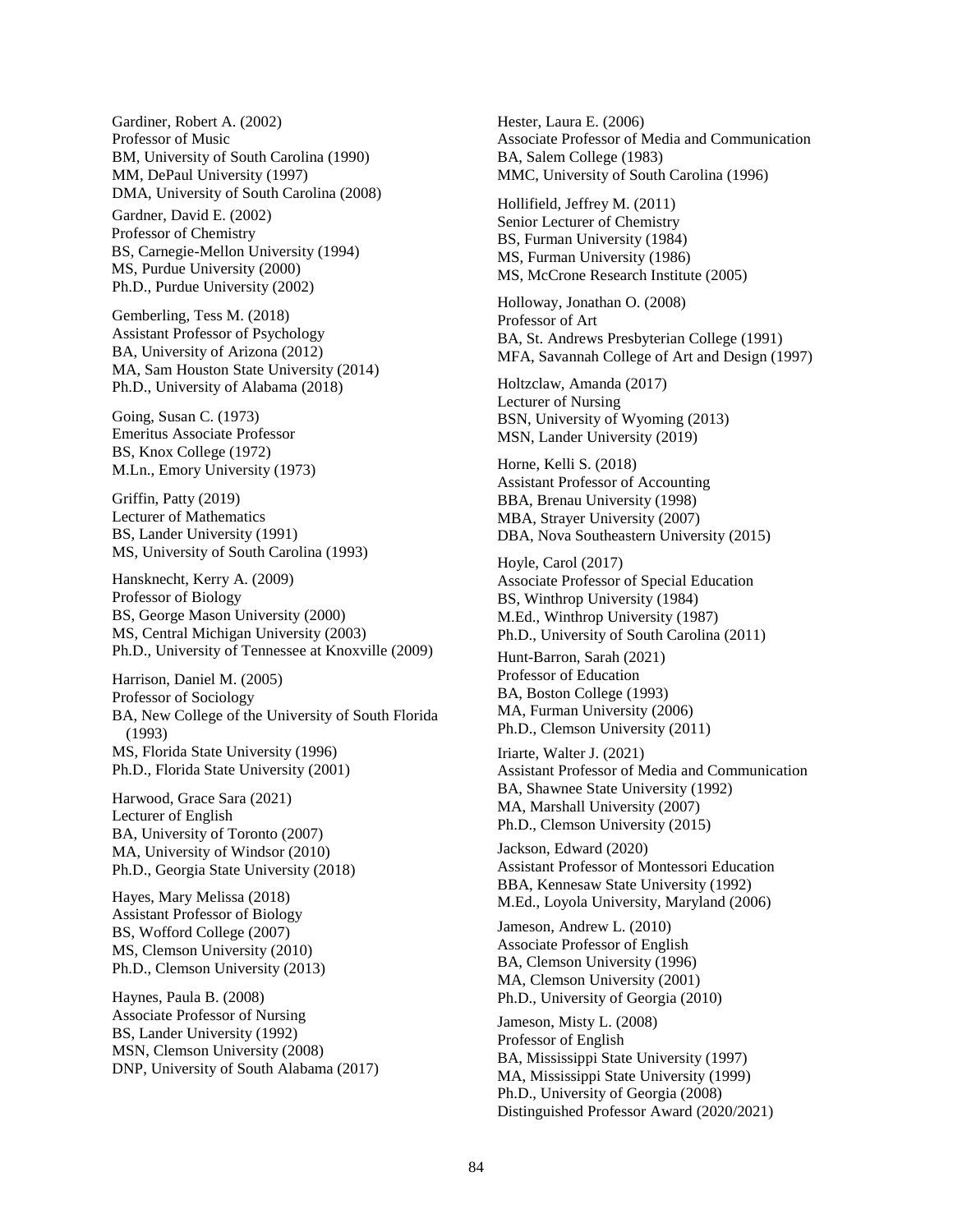Johnson, Amanda Rebecca (2021) Lecturer of English BA, Clemson University (2004) MA, Clemson University (2008)

Johnson, Peggy A. (2015) Associate Professor of Health Care Management BS, East Tennessee State University (2004) MPH, University of Tennessee at Knoxville (2006) Ph.D., University of Tennessee at Knoxville (2010)

Jones, Scott L. (2019) Provost and Executive Vice President for Academic Affairs BS, Illinois State University (1990) MA, Purdue University (1992) PhD, Purdue University (2002)

Kelley, Robert T. (2005) Professor of Music BM, Furman University (1998) MM, James Madison University (2000) Ph.D., Florida State University (2005)

Kenney, Tod James (2017) Assistant Professor of Teacher Education BA, Bowling Green State University (1981) MA, Wesleyan University (1987) Ed.D., Central Connecticut State University (2008)

Kerr, Laura Jean (2021) Lecturer of Sociology BS, The University of Southern Mississippi (20030 MS, Mississippi State University (2010)

Kimbell, Ryan (2021) Instructor of Biology

King Crystal (2021) Assistant Professor of Nursing BS, Anderson University (2007) BSN, Lander University (2011) MSN, Walden University (2014)

King, Sarah E. (2020) Assistant Professor of Criminology BA, University of Central Florida (2013) MA, University of Central Florida (2015) Ph.D., University of South Carolina (2020)

Kirby, B. Kym (2006) Professor of Physical Education BS, Clemson University (1982) MAT, University of South Carolina (1998) Ph.D., University of South Carolina (2005)

Klann, Richard (2021) Lecturer of Biology BA, Westminster College (1983) MA, University of Missouri, Columbia (1987) Ph.D., University of Missouri, Columbia (1988) La Croix, Andrew Dylan (2019) Lecturer of Chemistry BS, Lander University (2012) Ph.D., Vanderbilt University (2018)

Layland, Ralph C. (1999) Professor of Chemistry BS, University of Scranton (1991) Ph.D., University of South Carolina (1996) Distinguished Professor (2005)

Leach, Trevor (2019) Assistant Professor of Mathematics BA, University of Kentucky (2014) MA, University of Louisville (2016) Ph.D., University of Louisville (2019)

Lee, Ashley (2011) Associate Professor of Nursing BSN, Georgia Baptist College of Nursing (1999) MSN, Regis University (2010)

Lee, Gilliean (2005) Professor of Computer Information Systems BS, Sogang University, Seoul, Korea (1992) MS, Sogang University, Seoul, Korea (1994) MS, University of Florida, Gainesville (2003) Ph.D., University of Florida, Gainesville (2005)

Lee, Jason P. (2007) Professor of Biology BS, Lander University (2000) Ph.D., University of Colorado (2007)

Lopes, Pedro (2012) Professor of Spanish BA, Instituto Erasmus De Ensino Superior (1995) MA, University of North Carolina at Chapel Hill (1998) Ph.D., University of North Carolina at Chapel Hill (2004) Love, C. Renee (2004) Professor of English BA, North Carolina State University (1991) MA, North Carolina State University (1995) Ph.D., Georgia State University (2004) Lubecke, André M. (1987) Professor of Mathematics BA, Glassboro State College (1975) MS, University of South Carolina (1977) Ph.D., University of South Carolina (1985) Distinguished Professor (2003) Lucas, Carrie B. (2007) Senior Lecturer of Physical Education and Exercise Science BS, Indiana State University (1985)

MS, University of Kentucky (2009)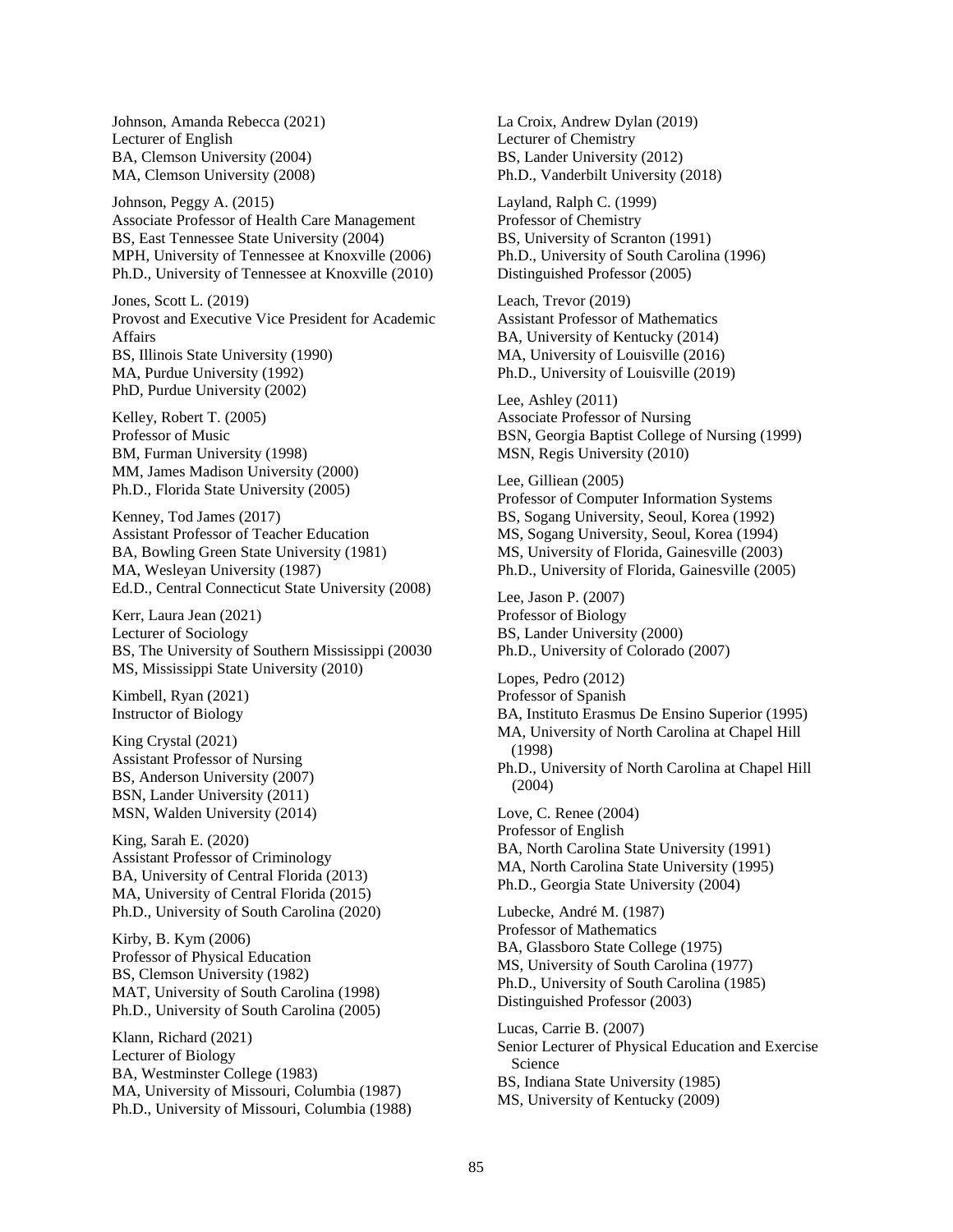Lynch, Bruna Turi (2019) Assistant Professor of Physical Education and Exercise Science BS. Sao Paulo State University (2010) MS, Sao Paulo State University (2012) Ph.D., Sao Paulo State University (2015)

Malone, Matthew A. (2017) Assistant Professor of Political Science and Homeland Security BS, University of North Alabama (2008) MA, University of Alabama at Huntsville (2010) Ph.D., Auburn University (2017)

Martin, Laura (2017) Assistant Professor of English BA, New York University (2012) MFA, Georgia College (2016)

Mash, S. David (2009) Librarian BS, Southern Methodist University (1979) Th.M., Dallas Theological Seminary (1985) MS, University of North Texas (1987) Ph.D., University of South Carolina (2008)

Maze, Jennifer J. (2002) Professor of Biology BA, Slippery Rock University (1994) MS, West Virginia University (1997) Ph.D., West Virginia University (2002)

Maze, Timothy D. (2003) Professor of Biology BS, West Virginia State College (1995) MS, Marshall University (1997) Ph.D., West Virginia University (2002) Distinguished Professor (2015)

McAbee, Douglas L. (2010) Associate Professor of Art BA, Winthrop University (1994) MFA, Winthrop University (2003)

McDonald, Lisa (2015) Senior Lecturer of Biology BS, Central Michigan University (2000) MS, Central Michigan University (2004)

McDowell, Liz (2012) Associate Professor of Nursing BSN, University of South Carolina (2000) M.Div., Vanderbilt University (2004) Ph.D., Vanderbilt University (2012)

McGee-Anderson, Starlyn (2015) Senior Lecturer of English BA, University of Louisiana at Lafayette (1993) MFA, University of Arkansas (2006)

McLaughlin-Rojas, Kathryn (2012) Senior Lecturer of English BA, DePaul University (1997) MA, Southern Illinois University at Carbondale (2003)

McLeod, Asole TaQuesa (2018) Assistant Professor of Health Care Management BS, University of South Carolina (1997) BS, University of South Carolina (2001) MA, Webster University (2003) MBA, Webster University (2004) Ph.D., University of South Carolina (2012)

McMillan, Samuel Lucas (2008) Professor of Political Science BA, Wofford College (2002) MA, University of Warwick (2004) Ph.D., University of South Carolina (2008)

Mentley, Carl R. (2006) Professor of Spanish BA, Michigan State University (1980) MA, Michigan State University (1983) Ph.D., Cornell University (1992)

Moore, Gail D. (2007) Professor of Accounting BS, University of South Carolina (1992) JD, University of South Carolina (1995) Distinguished Professor Award (2016)

Moore, John G. (1998) Professor of Philosophy BA, Emory University (1987) MA, Emory University (1991) Ph.D., Emory University (1998)

Myers, Leisa Weston (2003) Associate Professor of Nursing BA, Erskine College (1978) BS, Lander University (1995) MSN, University of South Carolina (2002)

Nazim-Starnes, Asma (2012) Associate Professor of Art BA, Florida Southern College (2005) MFA, Florida Atlantic University (2010)

Neufeld, Chuck (2010) Professor of Music BA, Tabor College (1984) MM, Southwestern Baptist Theological Seminary (1988) DMA, Arizona State University (1999)

Neufeld, Judith A. (2002) Professor of Education BA, Tabor College (1983) M.Ed., Texas Christian University (1988) Ph.D., Arizona State University (1999)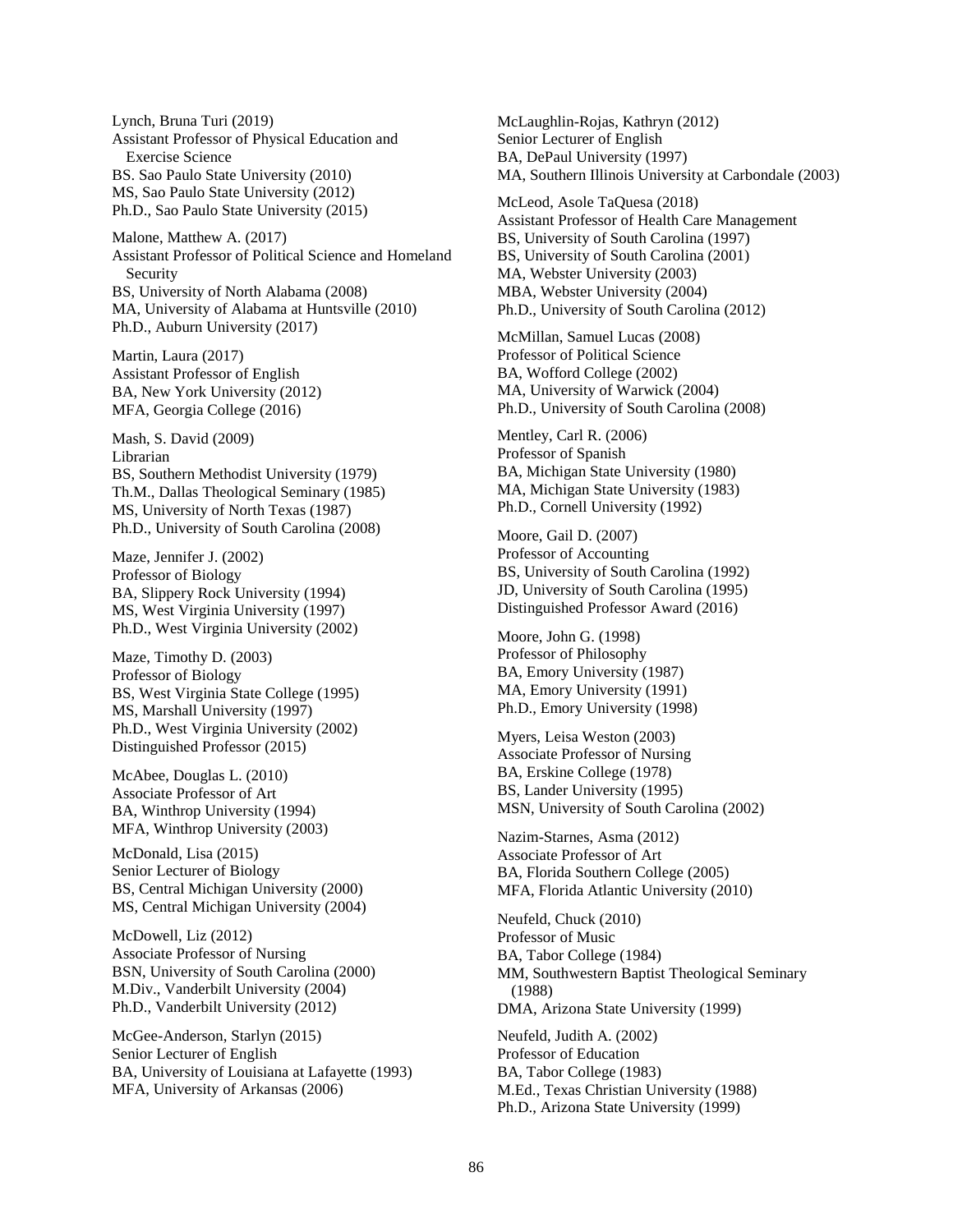Nix, P. Marie (2008) Professor of Psychology BA, University of North Carolina at Chapel Hill (1993) MS, University of Georgia (1996) Ph.D., University of Georgia (2002)

Noffz, Roni Marie (2019) Clinical Instructor of Nursing BS, Lander University (2015)

Noonkester, Lila D. (1988) Associate Professor of Music BM, Oberlin College (1982) MM, Eastman School of Music (1984) DMA, Eastman School of Music (1988)

Oskar-Poisson, Christine A. (2021) Assistant Professor of Teacher Education BA, University of New Hampshire (1992) MAT, University of New Hampshire (1993) Ed.D., New England College (2018)

Ouzts, M. Paige (2003) Professor of Physics BS, Furman University (1993) MS, University of Alabama-Tuscaloosa (1997) Ph.D., University of Alabama-Tuscaloosa (2000) Distinguished Professor (2010)

Pack, Tamara (2018) Assistant Professor of Teacher Education BA, Johnson State College (2010) M Ed, University of Southern New Hampshire (2016) Ed.D., Liberty University (2020)

Pardieck, Daniel L. (2003) Professor of Environmental Geology BA, Hanover College (1979) MESc, Miami University (1981) Ph.D., University of Arizona (1988)

Parker, Shaunette R.B. (2018) Clinical Assistant Professor of Psychology BA, Indiana University (2002) MS, Martin University (2007) Ph.D. Walden University (2016)

Parrilla, Osvaldo (2007) Professor of Spanish BA, College of the Virgin Islands (1986) MA, New York University (1987) Ph.D., Texas Tech University (1999)

Peters, Matthew R. (2016) Assistant Professor of Management BA, Mercer University (2007) MBA, University of West Georgia (2012) Ph.D., Southern Illinois University (2016) Pfirman Aubrie L. (2019) Assistant Professor of Chemistry BS, Misericordia University (2010) MS, Clemson University (2013) Ph.D., Clemson University (2018) Pilgrim, Mark J. (2010)

Professor of Biology BS, College of Charleston (1997) Ph.D., Medical University of South Carolina (2004)

Prince, Emily K. (2015) Associate Professor of Biology BS, King College (2002) Ph.D., Georgia Institute of Technology (2008)

Rains, Cherie (2018) Assistant Professor of Marketing BA, Trenton State College (1994) MA, Syracuse University (1996) Ph.D., Purdue University (1999)

Ramsey, William L. (2008) Professor of History AB, University of Georgia (1989) MA, Valdosta State University (1992) Ph.D., Tulane University (1998)

Rausch, Franklin D. (2012) Associate Professor of History BA, Indiana University, Bloomington (2000) MA, Indiana University, Bloomington (2002) Ph.D., University of British Columbia (2011) Distinguished Professor Award (2019)

Reed, Samuel D. (2021) Lecturer of Mathematics

Richburg, Kimberly M. (2005) Associate Professor of Political Science BA, Clemson University (1994)

MA, University of North Carolina at Chapel Hill (2000) Ph.D., University of North Carolina at Chapel Hill (2005)

Rollins, Mark (2020) Professor of English BA, Auburn University (1994) MA, University of Georgia (1997) Ph.D., University of Georgia (2004)

Romaine, James (2016) Professor of Art History BA, Wheaton College (1993) MA, University of South Carolina (1997) Ph.D., City University of New York (2007) Rubin, Zachary C. (2019) Assistant Professor of Sociology BA, University of Missouri (2007) MA, University of Missouri (2010) Ph.D., University of Missouri (2018)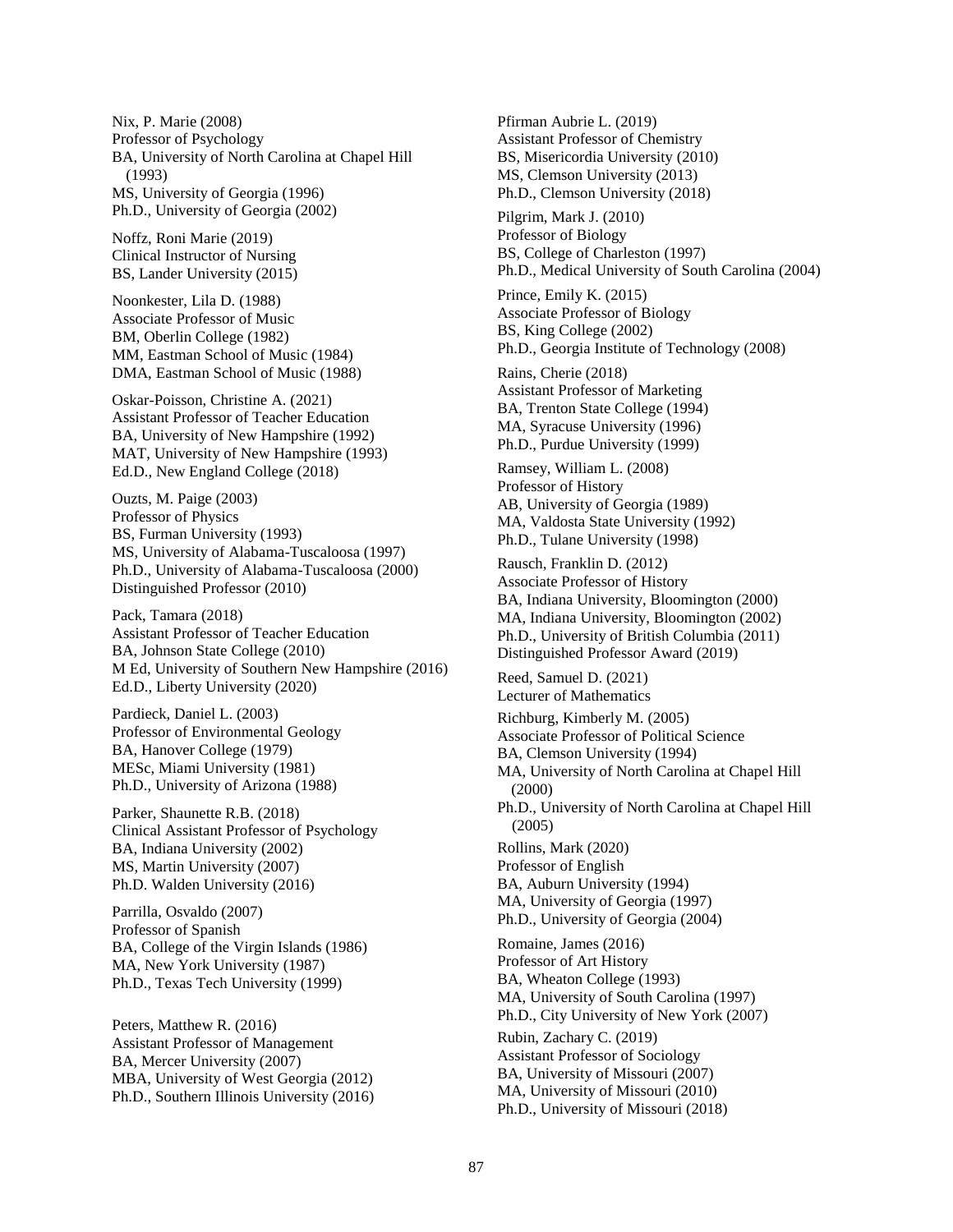Ryan, P. Josie (2008) Professor of Mathematics BS, Milligan College (1995) MA, Wake Forest University (1997) Ph.D., University of South Carolina (2004)

Sacay-Bagwell, Monique E. (1991) Professor of Speech and Performance BFA, Brooklyn College (1987) MFA, Ohio State University (1990)

Schiera, Rachel (2020) Assistant Professor of Teacher Education BA, James Madison University (1993) MAT, SIT Graduate Institute (1998) Ed.D., Indiana University of Pennsylvania (2019)

Schreuder, Mary-Celeste (2020) Senior Lecturer of Teacher Education BA, Northwestern College (2005) M.Ed., Anderson University (2016)

Schwendemann, Andrew B. (2013) Associate Professor of Biology BS, Truman State University (2006) Ph.D., University of Kansas (2012)

Scoggins, Virginia (2017) Assistant Professor of English BA, Agnes Scott College (2004) MAT, Agnes Scott College (2007) Ph.D., Georgia State University (2019)

Scott, A. Michelle (2020) Lecturer of Human Services BA, University of North Carolina, Greensboro (1990) MSW, University of North Carolina at Chapel Hill (1996)

Scott, Melissa N. (2012) Senior Instructor of Biology BS, Lander University (2006) MS, Clemson University (2020)

Sharma-Ghimire, Pragya (2017) Assistant Professor of Physical Education and Exercise Science BS, Tribhuvan University (2004) MS, Tribhuvan University (2006) MS, University of Oklahoma (2013) Ph.D., University of Oklahoma (2017)

Shurden, Michael C. (1987) Professor of Management BBA, Delta State University (1978) MBA, Delta State University (1982) DBA, Louisiana Tech University (1987) Shurden, Susan D. (2017) Assistant Professor of Accounting BS, Louisiana Tech University (1987) MP Acy., Louisiana Tech University (1988) Ph.D., Clemson University (2014)

Singletary, Sandy (2011) Associate Professor of Art BS, Winthrop University (2007) BFA, Winthrop University (2008) MFA, Winthrop University (2011)

Slimmer, David A. (1993) Professor of Physics BS, Muhlenberg College (1986) MS, Lehigh University (1988) Ph.D., Lehigh University (1992)

Smith, Eva Marie (2020) Lecturer of Business Administration BA, Wofford College (1989) MHRTA, University of South Carolina (1999) Ph.D., University of Tennessee, Knoxville 2008)

Snipes-Rochester, Elizabeth A. (2011) Professor of Art BA, Furman University (2003) MFA, Clemson University (2007)

Snyder, Timothy L. (1988) Professor of Psychology BA, University of Akron (1982) MA, University of Akron (1986) Ph.D., University of Akron (1989)

Southard-Dobbs, Shana (2016) Assistant Professor of Psychology BA, Hendrix College (2003) MS, University of Central Arkansas (2005) Ph.D., University of North Texas (2016)

Spangler, Kim P. (2014) Senior Lecturer of Physical Education and Exercise Science BS, Florida State University (1984) MA, University of Georgia (1986)

Stevenson, Robert F. (1999) Professor of Media and Communication BS, Lander College (1988) MA, University of South Carolina (1990) Ph.D., University of South Carolina (2003) Distinguished Professor (2007)

Temple, Leslie Glover (2005) BS, South Carolina State University (1983) MS, Kansas State University (1986)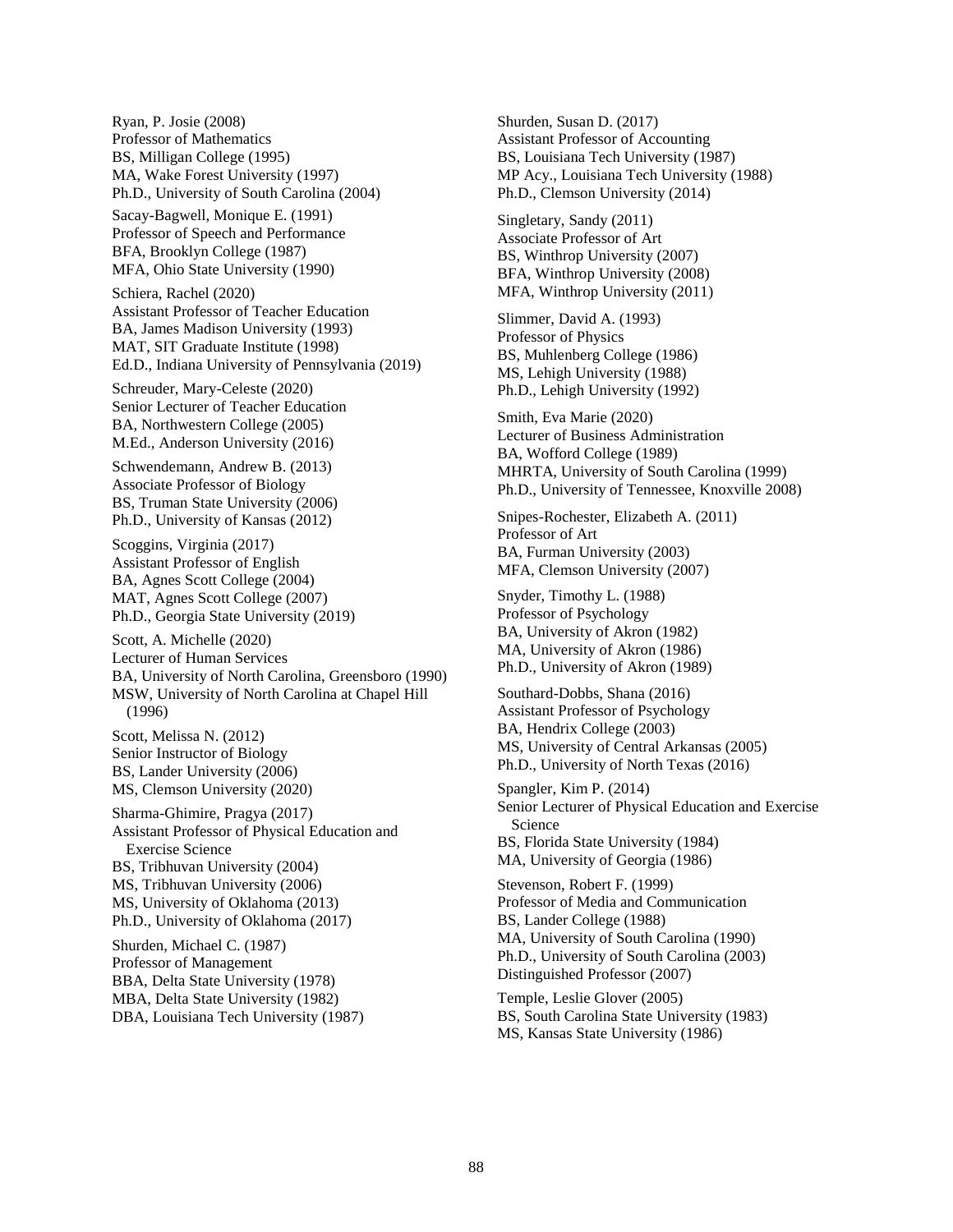Thrift, Jean (2018) Assistant Librarian BFA, Emerson College (2006) MS, Simmons College (2017)

Turman, Melanie (2019) Lecturer of Nursing BSN, Chamberlain University (2015) MS, Western Governors University (2020)

Walkup, Amanda N. (2020) Lecturer of Teacher Education BS, Erskine College (2003) MA, Furman University (2006) Ed.S., Arkansas State University (2014)

Wharton, Holisa C. (2011) Associate Professor of Nursing BS, Wofford College (1994) BSN, University of South Carolina Upstate (1998) MSN, Clemson University (2007) Ph.D., Clemson University (2012)

Whimbush, Marshay (2021) Instructor of Nursing BSN, Chamberlain University (2020)

Wiecki, Lisa (2008) Director of Library Services and Associate Librarian BFA, Emerson College (1997) MS, Simmons College (2006)

Willis, Lloyd E. (2006) Associate Professor of English BA, University of North Carolina at Wilmington (2001) MA, University of Florida (2003) Ph.D., University of Florida (2006)

Wilson, Zachary E. (2021) Lecturer of Psychology and Human Services BS, Lander University (2015) MS, Augusta University (2017) Witherspoon, Kevin B. (2006) Professor of History BA, Florida State University (1993) MA, University of Maine (1997) Ph.D., Florida State University (2003) Distinguished Professor Award (2014) Woodiwiss, Ashley (2018) Professor of Political Science BA, University of North Carolina at Chapel Hill (1979) MA, University of North Carolina at Chapel Hill (1984) Ph.D., University of North Carolina at Chapel Hill (1989) Worley, Chase Thomas (2021) Assistant Professor of Mathematics Wright, Susan (2021) Lecturer of Nursing Yonce, Stephanie (2016) Assistant Professor of Nursing BSN, University of South Carolina at Aiken (1998) MSN, Saint Joseph's College (2013) Young, Kelly C. (2004) Senior Lecturer of Mathematics BS, Winthrop University (2000) MMATH, Winthrop University (2001)

Zimmerman, Elisabeth C. (2002) Senior Instructor of Biology BA, Erskine College (1984) MA, Vanderbilt University (1987)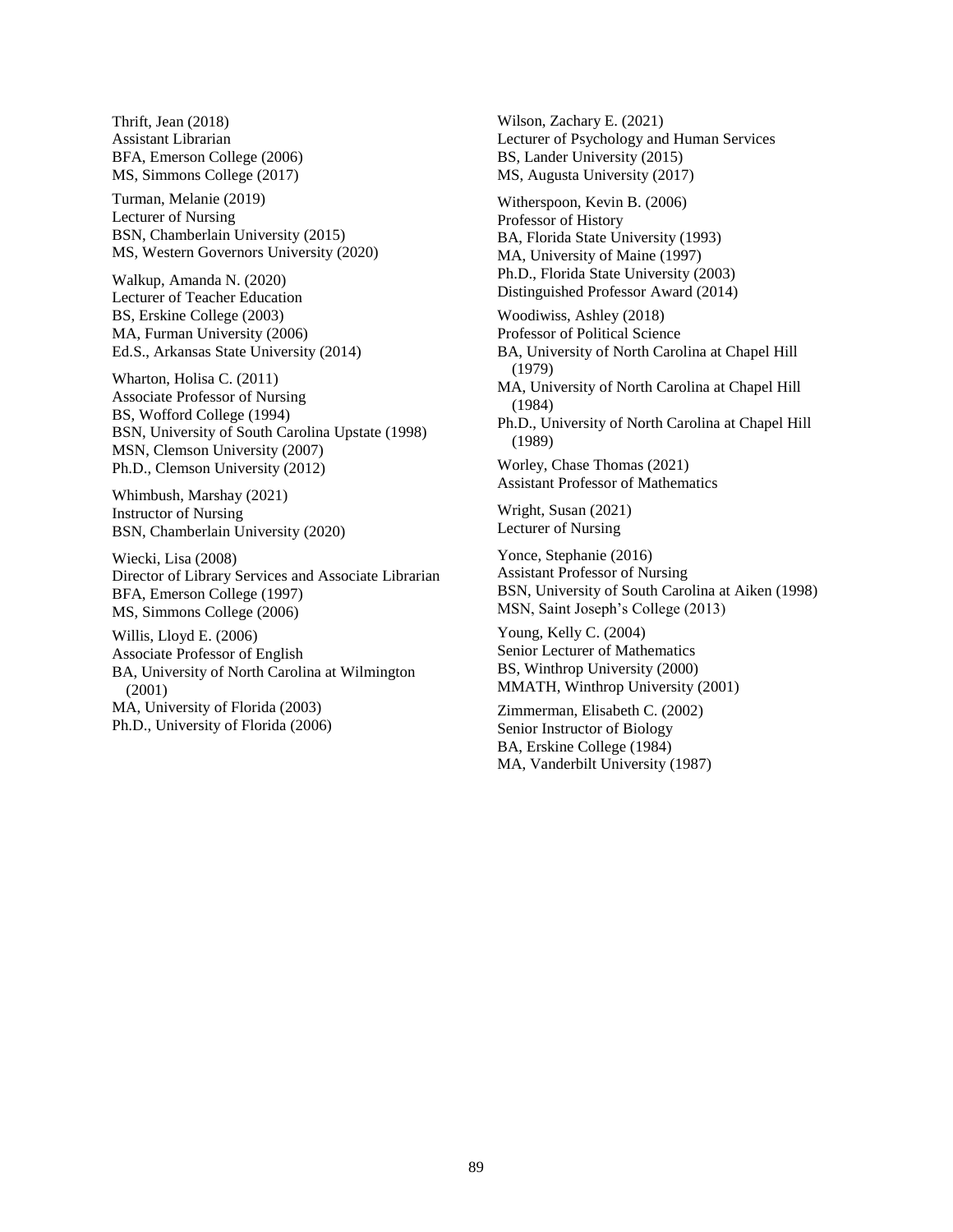# **INDEX**

Academic Programs 7-9 Graduate Programs 28 Academic Success Center 20-21 Accreditation 6, 55 Admissions, University 10-16 Application Process 9 Immunization Requirements 12-13 International Students 10-11 Military Students/Veterans Affairs 12 Students with Disabilities Policy 13-16 Application Process, Admissions 9 Application Process, Financial Aid 17 Assessment of Institutional Effectiveness 7 Auditing 22, 40 Certificate, All-Hazard Emergency Management 48 College of Arts and Humanities Graduate Programs 29-38 Master of Arts in Teaching - Visual Art K-12 30-32 Master of Fine Arts in Visual Art 33-38 College of Behavioral and Social Sciences Graduate Program 46- 48 Certificate, All-Hazard Emergency Management 48 Master of Science in Emergency Management 46-48 College of Business Graduate Programs 49-54 Master of Business Administration 51-52 Master of Science in Management 53-54 College of Education Graduate Programs 39-45 Auditing 40 Grade Appeals 40 Grade Point Ratio 40 Grading System 40 Learner Outcomes 39-40 Master of Education Degree in Teaching and Learning 42-43 Master of Education Degree in Montessori Education 44-45 Petitions 41 Recertification 41 Transient Students 41 Transcripts 40 Transfer Credit 40-41 Workshops 41 Course Substitutions 13 Courses of Study, Graduate 60-80 Degree Requirements General Degree Requirements 25 Master of Education Degree in Teaching and Learning 42 Master of Education Degree in Montessori Education 44 Degrees, Majors, Minors 7-9 Disabilities, Students with 14-16 Email 19, 20 Emeriti Faculty 81 Faculty 81-89 Fee, Nursing Special Expenses 58 Fees, International Students 11 Financial Aid 17-19 Adjustments to Aid 18 Application Process 17 Installment Payment Plan 19 Mail and Email 19 Return of Title IV Funds 19 Satisfactory Academic Progress 17-18 Appeals 18 Evaluation Procedure 18 Scholarships 19 Student Work Programs 19 Summer School Aid 19 Types of Aid 17 Full-Time Graduate Students 21

Grade Appeals 23, 40, 47, 49, 57 Grade Point Ratio 22, 40, 47, 49 Grading System 22-23, 40, 47 Graduate Programs 28 Graduating under a catalog 25 Graduation 25 Requirements, Master of Science in Nursing 57 Handicapped Students Policy (See Disabilities, Students with) History of the University 5 Immunization Requirements 12-13, 39, 58 Institutional Effectiveness, Assessment 7 International Students Admission 10-11 Insurance 11 Learner Outcomes, College of Education 39-40 Majors 7-9 Master of Arts in Teaching - Visual Art K-12 30-32 Admission 30 Learner Outcomes 31 Program Requirements 31 Program of Study 31-32 Master of Business Administration 51-52 Admission 49 Grade Appeals 49 Grade Point Ratio 49 Program Completion 50 Program of Study 51-52 Program Progress 52 Transcripts 49 Transfer Credit 50 Master of Education Degree in Teaching and Learning 42-43 Admission 42 Degree Requirements 42 Procedure for Approval 43 Program of Study 42-43 Senior Enrollment in Master of Education Graduate Classes 43 Master of Education Degree in Montessori Education 44-45 Admission 44 Degree Requirements 44 Procedure for Approval 45 Program of Study 44-45 Senior Enrollment in Master of Education Graduate Classes 45 Master of Fine Arts in Visual Art 33-38 2D Studio Emphasis 33 Program of Study 36 3D Studio Emphasis 33 Program of Study 37-38 Admission 34 Conditional 34 Grading Scale 37 Graduate Studios 45 MFA Assessment 34-35 Program Objectives 34 Teaching Experience 33 Master of Science in Emergency Management 46-48 Admission 45 Certificate, All-Hazard Emergency Management 48 Grade Appeals 47 Grade Point Ratio 47 Grading System 47 Program Completion 47 Program of Study 47 Transcripts 47